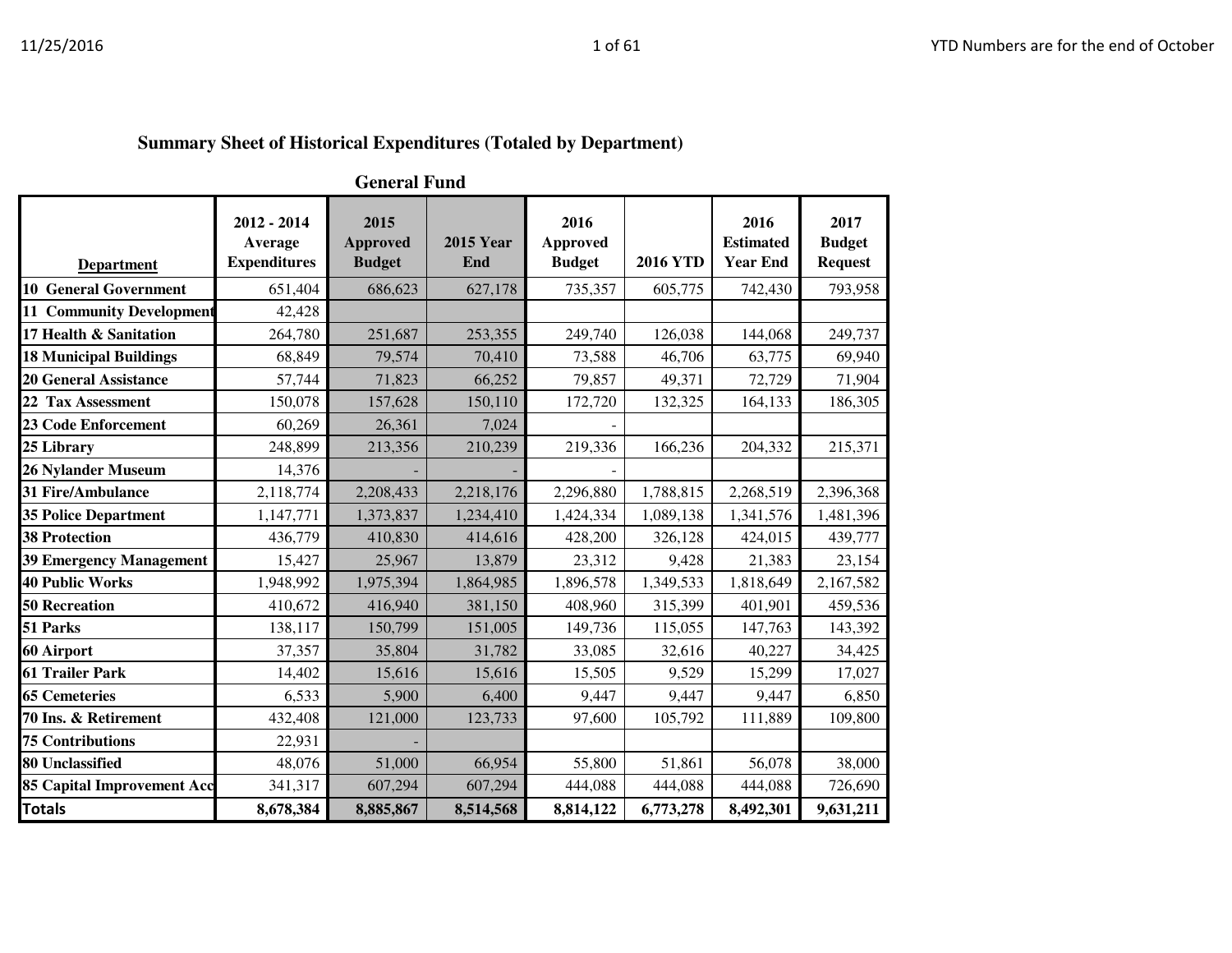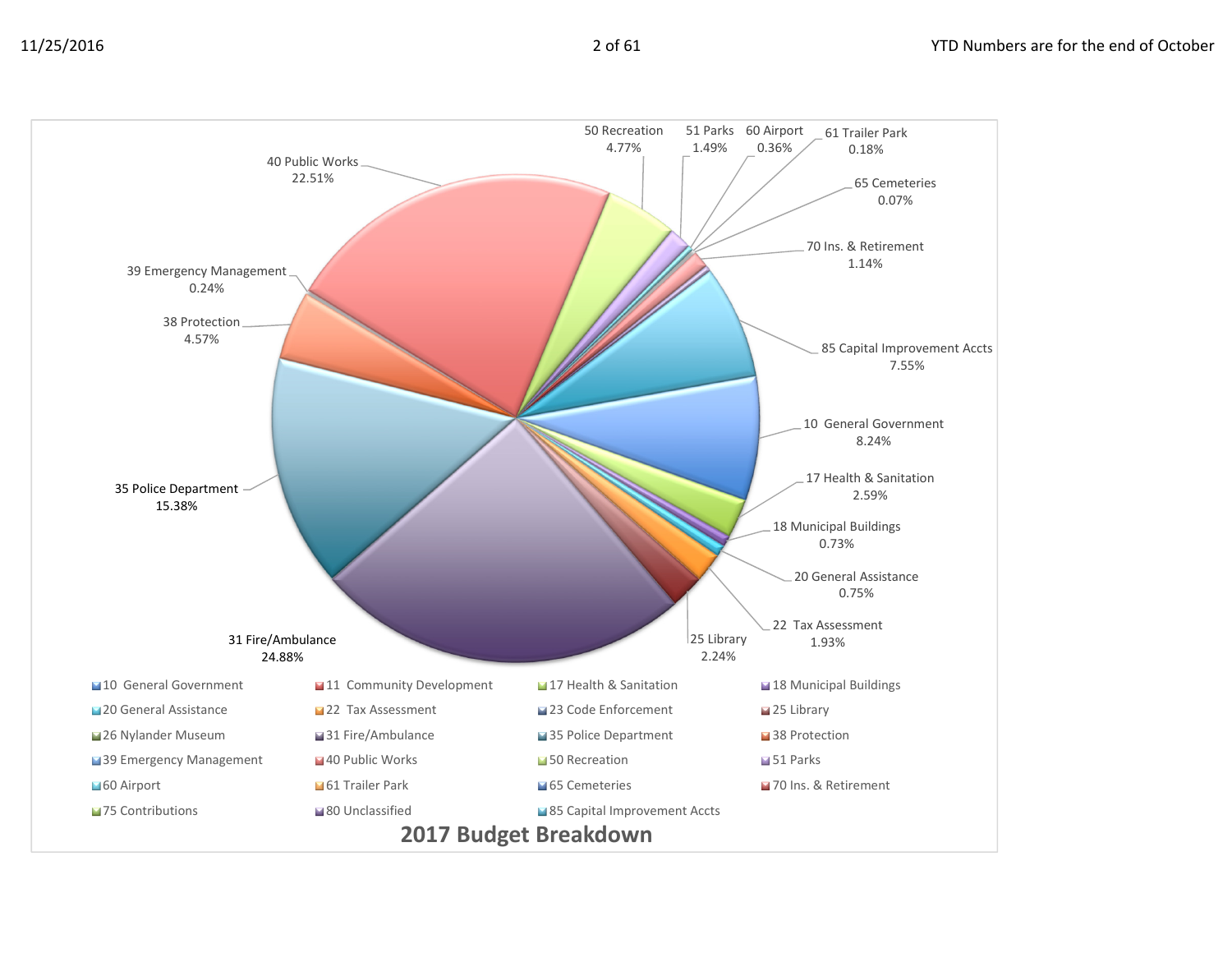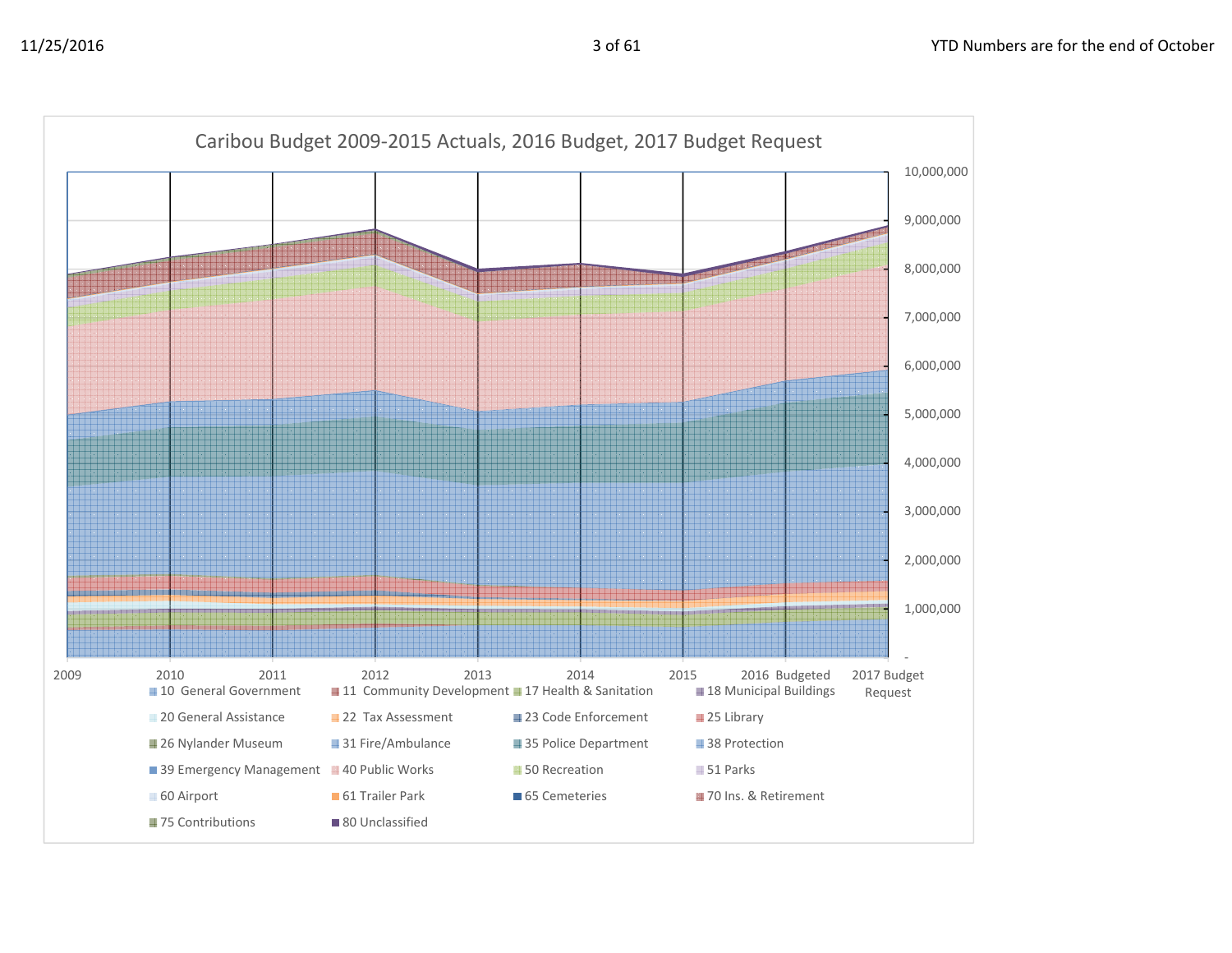|                              | Average             | 2015            |                  | 2016            |                 | 2016             | 2017           |
|------------------------------|---------------------|-----------------|------------------|-----------------|-----------------|------------------|----------------|
|                              | <b>Expenditures</b> | <b>Approved</b> | <b>2015 Year</b> | <b>Approved</b> |                 | <b>Estimated</b> | <b>Budget</b>  |
| <b>Department</b>            | $(12-14)$           | <b>Budget</b>   | End              | <b>Budget</b>   | <b>2016 YTD</b> | <b>Year End</b>  | <b>Request</b> |
| <b>10 General Government</b> |                     |                 |                  |                 |                 |                  |                |
| 001 Salaries                 |                     |                 |                  |                 |                 |                  |                |
| 01 Regular Pay               | 378,785             | 368,863         | 337,724          | 401,554         | 334,919         | 403,554          | 437,882        |
| 002 City Council Salaries    |                     |                 |                  |                 |                 |                  |                |
| 01 Council Salaries          | 9,743               | 12,450          | 11,380           | 12,450          | 9,660           | 12,450           | 12,450         |
| 003 Office Supplies          |                     |                 |                  |                 |                 |                  |                |
| 01 Postage                   | 4,051               | 5,000           | 3,799            | 4,400           | 3,405           | 4,400            | 4,000          |
| 02 Advertising               | 3,505               | 3,500           | 3,211            | 3,600           | 3,601           | 4,000            | 4,000          |
| 03 Copier Rental             | 4,245               | 4,500           | 4,597            | 4,500           | 3,975           | 4,500            | 4,800          |
| 05 Printer Ink               | 2,029               | 2,000           | 1,491            | 2,000           | 493             | 900              | 2,000          |
| 07 Paper                     | 1,469               | 1,500           | 1,034            | 1,400           | 686             | 1,300            | 1,400          |
| 08 Office Supplies           | 8,303               | 9,000           | 8,885            | 8,500           | 8,936           | 9,500            | 9,000          |
| 10 Annual Report             | 1,882               | 1,100           | 1,075            | 1,100           | 1,086           | 1,086            | 1,100          |
| 005 General Govt. Legal Fees |                     |                 |                  |                 |                 |                  |                |
| 04 Legal Fees                | 31,748              | 20,000          | 11,690           | 17,000          | 13,354          | 17,000           | 15,000         |
| 007 Audit                    |                     |                 |                  |                 |                 |                  |                |
| 01 Audit                     | 19,000              | 16,000          | 15,500           | 16,000          | 16,000          | 16,000           | 16,000         |
| 008 Computer Maintenance     |                     |                 |                  |                 |                 |                  |                |
| 01 Computer Maintenance      | 33,091              | 36,800          | 39,763           | 39,800          | 22,203          | 39,800           | 39,800         |
| 02 Hosted Services           | 5,852               | 6,720           | 6,384            | 6,720           | 5,076           | 6,400            | 6,700          |
| 009 Professional Dues        |                     |                 |                  |                 |                 |                  |                |
| 01 Subscriptions             | 21                  |                 |                  |                 |                 |                  |                |
| 04 Professional Dues         | 11,202              | 11,500          | 11,118           | 12,000          | 11,700          | 11,950           | 12,000         |
| 010 Travel Expenses          |                     |                 |                  |                 |                 |                  |                |
| 01 Mileage                   | 3,096               | 3,000           | 1,539            | 1,000           | 429             | 1,000            | 1,500          |
| 02 Meals & Lodging           | 1,888               | 2,500           | 1,787            | 2,200           | 3,122           | 3,800            | 3,500          |
| 04 Conference Fees           | 870                 | 1,600           | 1,044            | 1,600           | 909             | 1,100            | 1,800          |
| 011 Training & Education     |                     |                 |                  |                 |                 |                  |                |
| 02 Training & Education      | 841                 | 1,200           | 1,070            | 1,300           | 1,561           | 1,600            | 1,600          |
| 012 Elections                |                     |                 |                  |                 |                 |                  |                |
| 01 Elections                 | 5,183               | 4,900           | 4,386            | 8,000           | 2,588           | 8,000            | 5,800          |
| 02 Contracted Expenses       | 1,929               | 1,750           | 1,997            | 2,115           | 2,433           | 2,433            | 2,000          |
| 013 Car Allowance            |                     |                 |                  |                 |                 |                  |                |
| 01 Car Allowance             | 589                 | 800             | $\mathbb{L}^2$   |                 |                 |                  |                |
| 014 New Equipment            |                     |                 |                  |                 |                 |                  |                |
| 01 New Equipment             | 1,491               | 1,500           | 1,078            | 1,500           | 1,380           | 1,500            | 1,500          |
| 015 Telephone                |                     |                 |                  |                 |                 |                  |                |
| 01 Cell Phone                | 38                  |                 |                  |                 |                 |                  |                |
| 04 Telephone                 | 6,481               | 7,000           | 6,986            | 7,200           | 6,007           | 7,200            | 7,200          |

## General Fund - General Government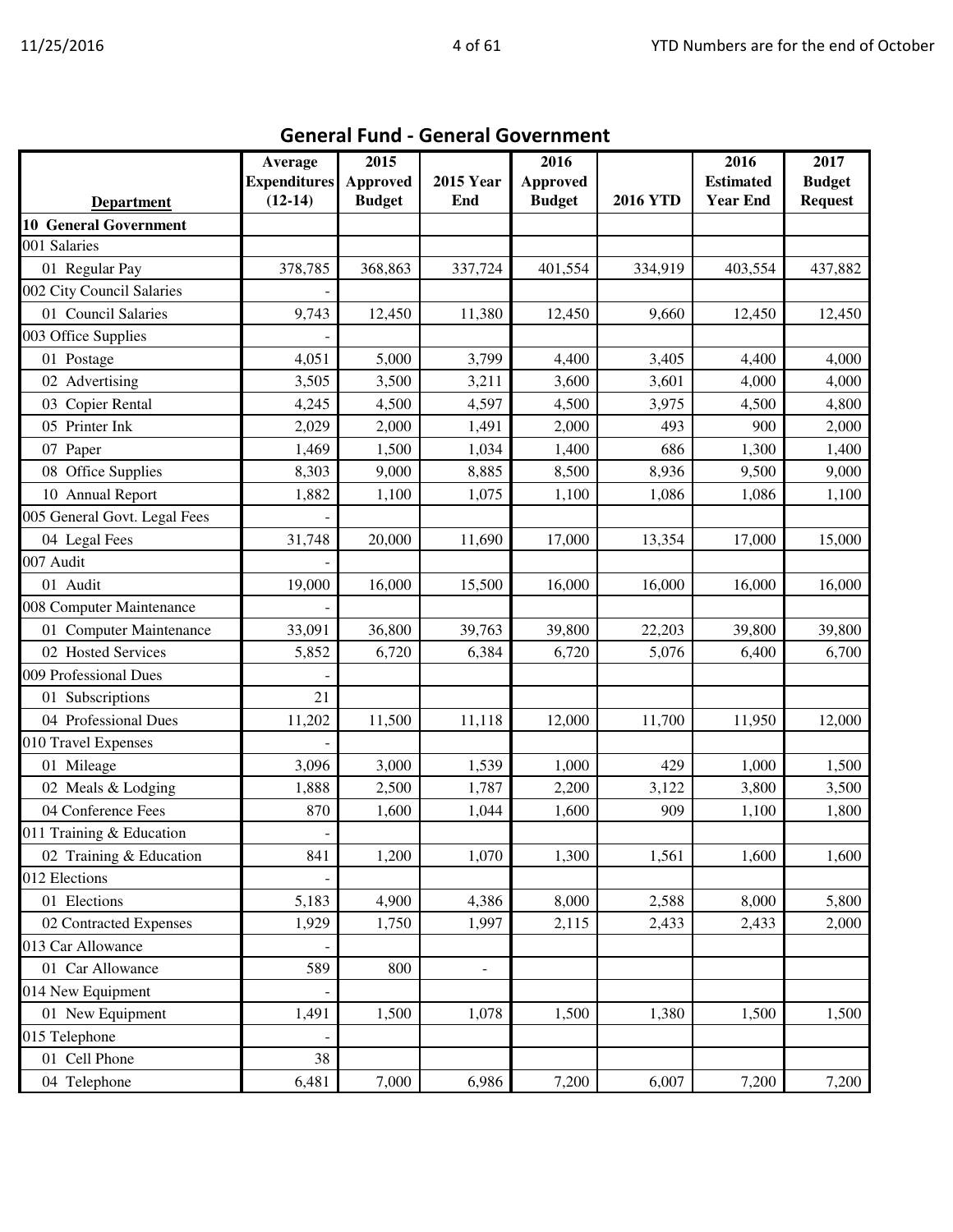|                               | Average             | 2015            |                  | 2016            |                 | 2016             | 2017           |
|-------------------------------|---------------------|-----------------|------------------|-----------------|-----------------|------------------|----------------|
|                               | <b>Expenditures</b> | <b>Approved</b> | <b>2015 Year</b> | <b>Approved</b> |                 | <b>Estimated</b> | <b>Budget</b>  |
| <b>Department</b>             | $(12-14)$           | <b>Budget</b>   | End              | <b>Budget</b>   | <b>2016 YTD</b> | <b>Year End</b>  | <b>Request</b> |
| 017 Communications            |                     |                 |                  |                 |                 |                  |                |
| 01 Web Site                   | 95                  | 70              | 59               | 335             | 381             | 381              |                |
| 03 Internet                   | 1,674               | 1,320           | 1,439            | 1,440           | 1,230           | 1,440            | 1,440          |
| 018 Health Insurance          |                     |                 |                  |                 |                 |                  |                |
| 01 Health Insurance           | 102,697             | 119,077         | 108,291          | 124,573         | 111,949         | 132,617          | 140,201        |
| 019 Miscellaneous Expenses    |                     |                 |                  |                 |                 |                  |                |
| 01 Misc Expenses              | 3,451               | 1,500           | 3,137            | 1,500           | 1,178           | 1,500            | 1,500          |
| 020 Computers & Typewriters   |                     |                 |                  |                 |                 |                  |                |
| 01-Computers & Typewriters    | 5,000               |                 |                  |                 |                 |                  |                |
| 034 Worker's Compensation     |                     |                 |                  |                 |                 |                  |                |
| 01 Worker's Compensation      |                     |                 |                  |                 |                 |                  | 4,825          |
| 036 Vehicle Insurance         |                     |                 |                  |                 |                 |                  |                |
| 01 - Vehicle Insurance        |                     |                 | 444              | 2,000           | 1,095           | 1,422            | 1,475          |
| 038 Social Security           |                     |                 |                  |                 |                 |                  |                |
| 01 Social Security            |                     | 28,218          | 25,151           | 30,719          | 24,641          | 30,599           | 33,498         |
| 040 City & State Retirement   |                     |                 |                  |                 |                 |                  |                |
| 01 City & State Retirement    | ۰                   | 12,255          | 10,290           | 15,851          | 10,311          | 12,898           | 17,288         |
| 073 Vehicle Repairs           |                     |                 |                  |                 |                 |                  |                |
| 01 Vehicle repairs            | 990                 | 1,000           | 832              | 1,000           | 425             | 700              | 900            |
| 075 Gas/Oil/Filters           |                     |                 |                  |                 |                 |                  |                |
| 01 Gas/Oil/Filters            |                     |                 |                  | 2,000           | 1,043           | 1,400            | 1,800          |
| 181 Soil & Water Conservation |                     |                 |                  |                 |                 |                  |                |
| 01 Soil & Water Conservation  | 650                 |                 |                  |                 |                 |                  |                |
| 178 NMDC                      |                     |                 |                  |                 |                 |                  |                |
| 01 NMDC                       | 13,481              |                 |                  |                 |                 |                  |                |
| <b>Totals</b>                 | 665,370             | 686,623         | 627,178          | 735,357         | 605,775         | 742,430          | 793,958        |

## General Fund - General Government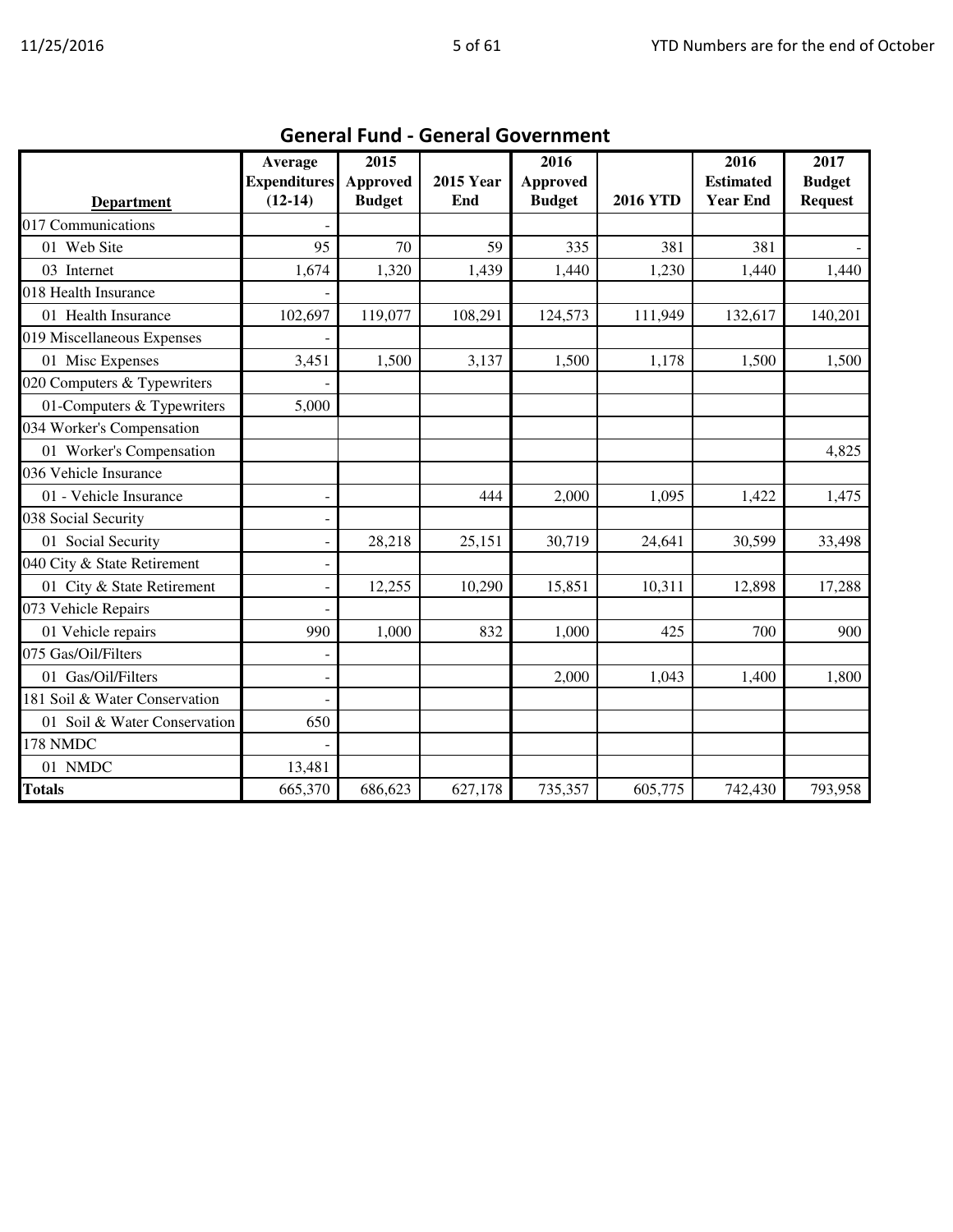|                            | 9999999999                                         |                                   |                         |                                   |                 |                                             |                                         |  |  |  |
|----------------------------|----------------------------------------------------|-----------------------------------|-------------------------|-----------------------------------|-----------------|---------------------------------------------|-----------------------------------------|--|--|--|
| <b>Department</b>          | 3 Year Average<br><b>Expenditures</b><br>$(12-14)$ | 2015<br>Approved<br><b>Budget</b> | <b>2015 Year</b><br>End | 2016<br>Approved<br><b>Budget</b> | <b>2016 YTD</b> | 2016<br><b>Estimated</b><br><b>Year End</b> | 2017<br><b>Budget</b><br><b>Request</b> |  |  |  |
| 17 Health & Sanitation     |                                                    |                                   |                         |                                   |                 |                                             |                                         |  |  |  |
| 022 Health Officer         |                                                    |                                   |                         |                                   |                 |                                             |                                         |  |  |  |
| 01 Health Officer          | 500                                                | 500                               | 500                     | 500                               | 500             | 500                                         | 500                                     |  |  |  |
| 023 Tri-Community Landfill |                                                    |                                   |                         |                                   |                 |                                             |                                         |  |  |  |
| 01 Tri-Community Landfill  | 264,280                                            | 251,187                           | 252,819                 | 249,204                           | 125,502         | 143,532                                     | 249,201                                 |  |  |  |
| 038 - Social Security      |                                                    |                                   |                         |                                   |                 |                                             |                                         |  |  |  |
| 01 - Social Security       |                                                    |                                   | 36                      | 36                                | 36              | 36                                          | 36                                      |  |  |  |
| <b>Totals</b>              | 266,914                                            | 251,687                           | 253,355                 | 249,740                           | 126,038         | 144,068                                     | 249,737                                 |  |  |  |

#### General Fund - Health and Sanitation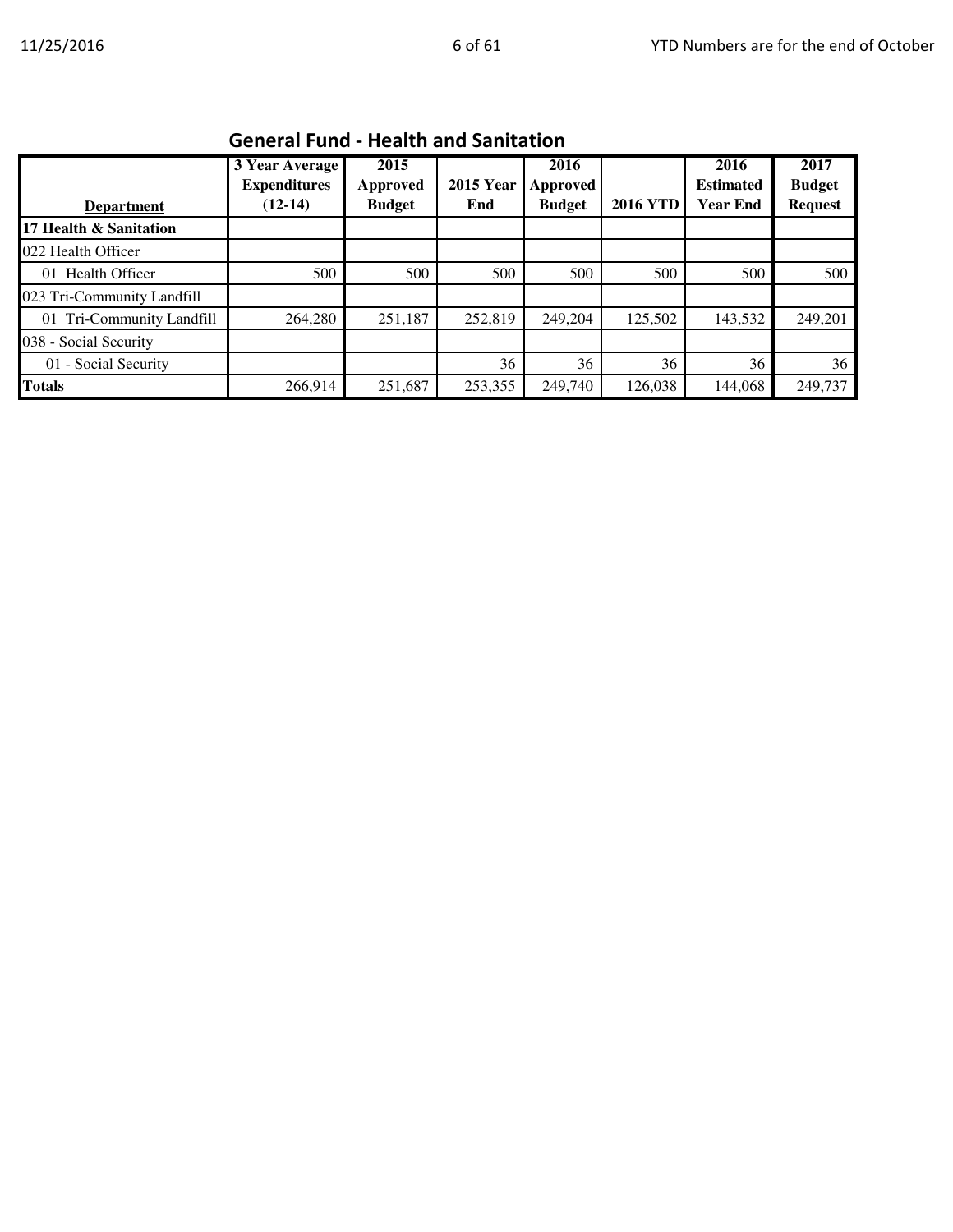| <b>Department</b>                     | 3 Year Average<br><b>Expenditures</b><br>$(12-14)$ | 2015<br><b>Approved</b><br><b>Budget</b> | 2015<br><b>Year End</b> | 2016<br><b>Approved</b><br><b>Budget</b> | <b>2016 YTD</b> | 2016<br><b>Estimated</b><br><b>Year End</b> | 2017<br><b>Budget</b><br><b>Request</b> |
|---------------------------------------|----------------------------------------------------|------------------------------------------|-------------------------|------------------------------------------|-----------------|---------------------------------------------|-----------------------------------------|
| <b>18 Municipal Buildings</b>         |                                                    |                                          |                         |                                          |                 |                                             |                                         |
| 024 Maintenance - Comm. Center        |                                                    |                                          |                         |                                          |                 |                                             |                                         |
| 01 Maintenance - Comm. Center         |                                                    |                                          |                         |                                          |                 |                                             |                                         |
| 02 Water & Sewer                      | 629                                                | 425                                      | 1,473                   | 900                                      | 739             | 1,000                                       | 1,000                                   |
| 03 Janitorial                         | 250                                                |                                          |                         |                                          |                 |                                             |                                         |
| 04 Electric                           | 2,388                                              | 2,250                                    | 2,608                   | 2,500                                    | 2,160           | 2,700                                       | 2,700                                   |
| 06 Lions Building                     | 413                                                | 6,500                                    | 6,300                   | 6,500                                    | 1,350           | 2,400                                       | 3,000                                   |
| 025 Heating Fuel - Lions Building     |                                                    |                                          |                         |                                          |                 |                                             |                                         |
| 01 Heating Fuel Lions Building        | 3,543                                              | 5,000                                    | 5,579                   | 5,000                                    | 2,081           | 3,132                                       | 3,700                                   |
| 026 Heating Fuel                      |                                                    |                                          |                         |                                          |                 |                                             |                                         |
| 03 Heating Fuel                       | 16,045                                             | 16,400                                   | 11,873                  | 13,000                                   | 6,084           | 9,320                                       | 9,900                                   |
| 027 Electricity                       |                                                    |                                          |                         |                                          |                 |                                             |                                         |
| 11 Electricity                        | 15,259                                             | 14,500                                   | 12,985                  | 14,500                                   | 9,891           | 13,144                                      | 13,500                                  |
| 028 Water                             |                                                    |                                          |                         |                                          |                 |                                             |                                         |
| 05 Water                              | 754                                                | 775                                      | 913                     | 800                                      | 658             | 900                                         | 950                                     |
| 029 Sewer                             |                                                    |                                          |                         |                                          |                 |                                             |                                         |
| 01 Sewer                              | 545                                                | 540                                      | 566                     | 630                                      | 410             | 600                                         | 600                                     |
| 030 Building Supplies                 |                                                    |                                          |                         |                                          |                 |                                             |                                         |
| 01 Building Supplies                  | 2,885                                              | 3,000                                    | 2,763                   | 3,000                                    | 2,652           | 3,000                                       | 5,000                                   |
| 031 Building Maintenance              |                                                    |                                          |                         |                                          |                 |                                             |                                         |
| 01 Building Maintenance               | 5,944                                              | 6,000                                    | 2,606                   | 6,000                                    | 7,818           | 9,000                                       | 10,000                                  |
| 03 Boiler Maintenance                 | 9,194                                              | 12,220                                   | 8,761                   | 5,000                                    | 3,630           | 5,000                                       | 6,000                                   |
| 032 Property Insurance                |                                                    |                                          |                         |                                          |                 |                                             |                                         |
| 01 Property Insurance                 | 2,001                                              | 1,514                                    | 1,343                   | 3,118                                    | 785             | 939                                         | 950                                     |
| 033 Building Insurance-Comm. Ctr.     |                                                    |                                          |                         |                                          |                 |                                             |                                         |
| 01 Building Ins. - Comm. Ctr.         | 1,573                                              |                                          |                         |                                          |                 |                                             |                                         |
| 271 Contracted Services               |                                                    |                                          |                         |                                          |                 |                                             |                                         |
| 01 Janitorial & Supplies              | 13,640                                             | 10,450                                   | 12,640                  | 12,640                                   | 8,450           | 12,640                                      | 12,640                                  |
| <b>XXX Municipal Building Reserve</b> | 2,500                                              |                                          |                         |                                          |                 |                                             |                                         |
| <b>Totals</b>                         | 77,562                                             | 79,574                                   | 70,410                  | 73,588                                   | 46,706          | 63,775                                      | 69,940                                  |

General Fund - Municipal Buildings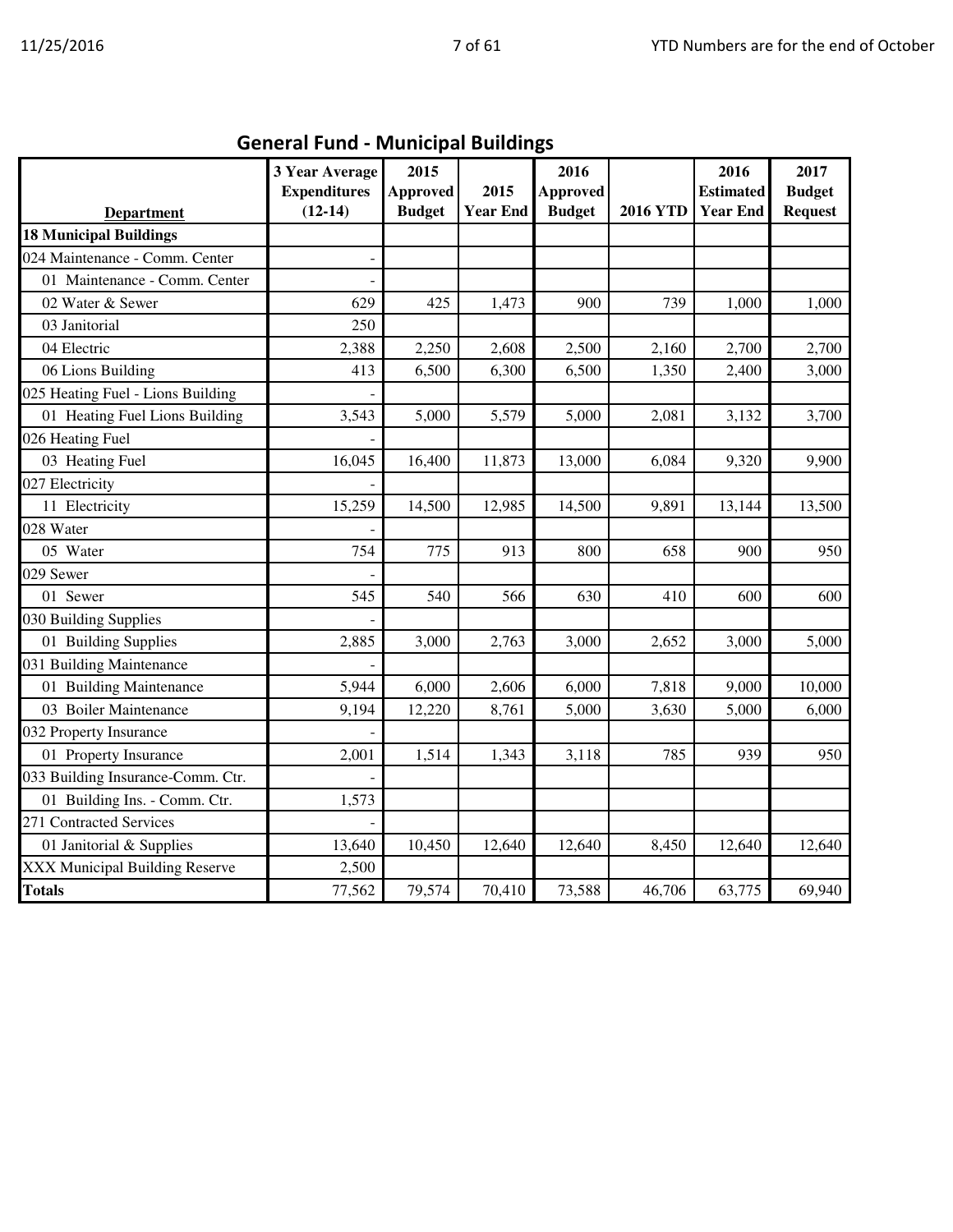|                              | 3 Year Average<br><b>Expenditures</b> | 2015<br><b>Approved</b> | <b>2015 Year</b> | 2016<br>Approved |                 | 2016<br><b>Estimated</b> | 2017 Budget    |
|------------------------------|---------------------------------------|-------------------------|------------------|------------------|-----------------|--------------------------|----------------|
| <b>Department</b>            | $(12-14)$                             | <b>Budget</b>           | End              | <b>Budget</b>    | <b>2016 YTD</b> | <b>Year End</b>          | <b>Request</b> |
| <b>20 General Assistance</b> |                                       |                         |                  |                  |                 |                          |                |
| 001 Salaries                 |                                       |                         |                  |                  |                 |                          |                |
| 01 Regular Pay               | 14,978                                | 19,220                  | 15,587           | 20,027           | 13,762          | 18,641                   | 19,550         |
| 003 Office Supplies          |                                       |                         |                  |                  |                 |                          |                |
| 01 Postage                   | 106                                   | 100                     | 99               | 105              | 73              | 105                      | 110            |
| 05 Printer Ink               | 37                                    |                         | 60               | 60               |                 | 60                       |                |
| 08 Office Supplies           | 51                                    | 50                      | 28               |                  | 46              | 46                       | 50             |
| 006 Legal Fees               |                                       |                         |                  |                  |                 |                          |                |
| 01 Legal Fees                | 37                                    |                         |                  |                  |                 |                          |                |
| 010 Travel Exp               |                                       |                         |                  |                  |                 |                          |                |
| 04 Conf Fee                  | 121                                   | 150                     |                  | 150              |                 | 150                      | 150            |
| 011 Training & Education     |                                       |                         |                  |                  |                 |                          |                |
| 02 Training & Education      | 95                                    | 125                     | 65               | 65               | 65              | 65                       | 65             |
| 014 New Equipment            |                                       |                         |                  |                  |                 |                          |                |
| 01 New Equipment             |                                       |                         |                  |                  | 200             | 200                      |                |
| 018 Health Insurance         |                                       |                         |                  |                  |                 |                          |                |
| 01 Health Insurance          | 4,153                                 | 7,024                   | 5,686            | 7,353            | 5,853           | 6,933                    | 7,737          |
| 019 Miscellaneous Expenses   |                                       |                         |                  |                  |                 |                          |                |
| 01 Misc. Expenses            | 9                                     | 50                      | 9                | 50               |                 | 25                       | 50             |
| 038 Social Security          | $\overline{a}$                        |                         |                  |                  |                 |                          |                |
| 01 Social Security           |                                       | 1,470                   | 1,091            | 1,532            | 960             | 1,426                    | 1,496          |
| 040 City & State Retirement  |                                       |                         |                  |                  |                 |                          |                |
| 01 City & State Retirement   |                                       | 673                     | 610              | 755              | 529             | 626                      | 737            |
| 044 Reimbursements           |                                       |                         |                  |                  |                 |                          |                |
| 01 Reimbursements            | (21)                                  |                         |                  |                  |                 |                          |                |
| 051 Equipment Maintenance    |                                       |                         |                  |                  |                 |                          |                |
| 05 Equipment Maintenance     | 932                                   | 960                     | 960              | 960              | 815             | 960                      | 960            |
| 053 G.A. - City              |                                       |                         |                  |                  |                 |                          |                |
| 01 G. A. City                | 38,028                                | 40,000                  | 42,057           | 46,300           | 26,773          | 42,492                   | 39,500         |
| 02 - G.A. State              | 890                                   | 2,000                   |                  | 2,000            | 295             | 500                      | 1,000          |
| 03 - GA - Nonreimbursible    |                                       |                         |                  | 500              |                 | 500                      | 500            |
| <b>Totals</b>                | 59,418                                | 71,823                  | 66,252           | 79,857           | 49,371          | 72,729                   | 71,904         |

## General Fund - General Assistance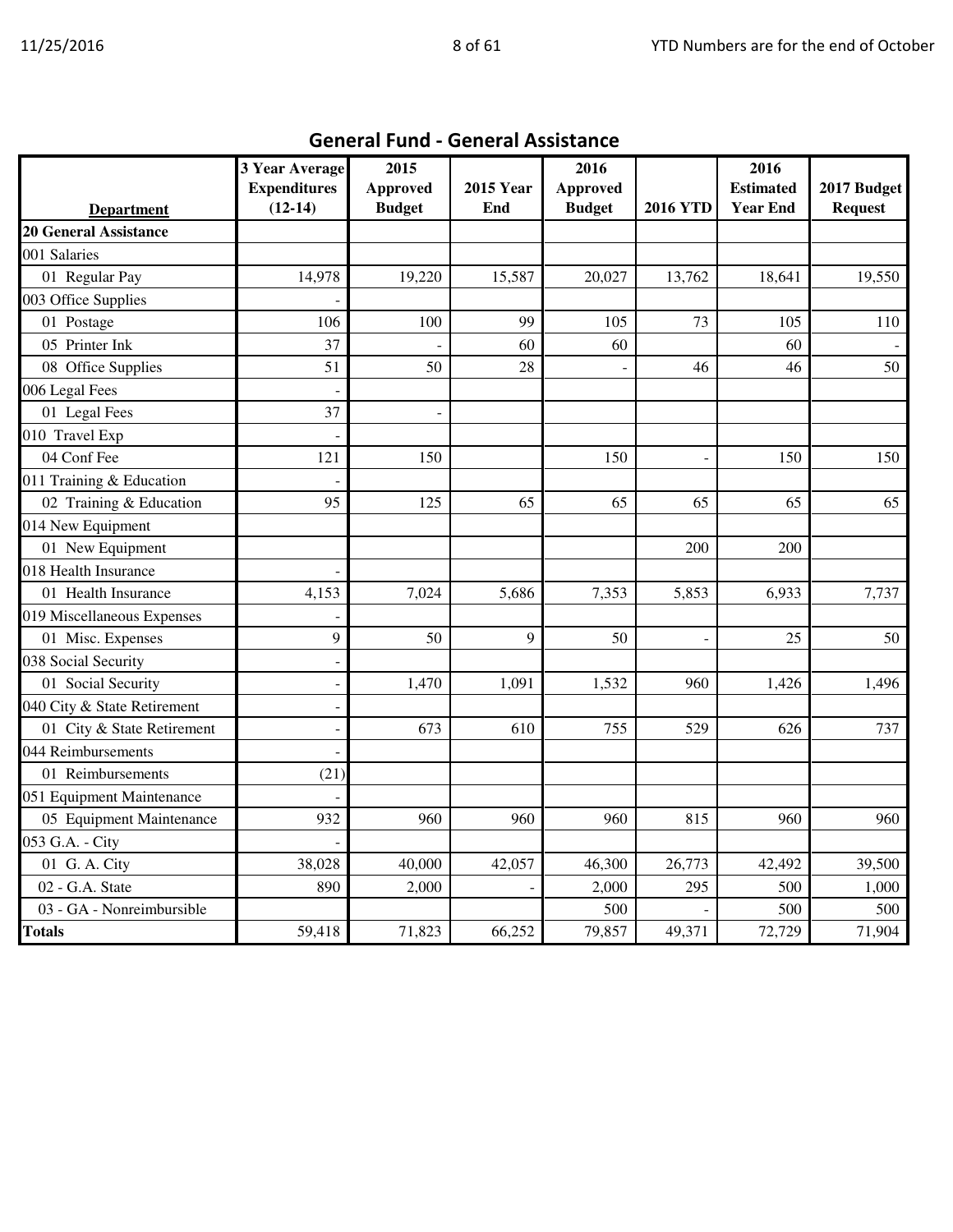| <b>Department</b>           | 3 Year Average<br><b>Expenditures</b> (12-<br>14) | 2015<br>Approved<br><b>Budget</b> | <b>2015 Year</b><br>End | 2016<br><b>Approved</b><br><b>Budget</b> | <b>2016 YTD</b> | 2016<br><b>Estimated</b><br><b>Year End</b> | 2017 Budget<br><b>Request</b> |
|-----------------------------|---------------------------------------------------|-----------------------------------|-------------------------|------------------------------------------|-----------------|---------------------------------------------|-------------------------------|
| 22 Tax Assessment           |                                                   |                                   |                         |                                          |                 |                                             |                               |
| 001 Salaries                |                                                   |                                   |                         |                                          |                 |                                             |                               |
| 01 Regular Pay              | 88,427                                            | 100,751                           | 101,764                 | 112,591                                  | 91,113          | 107,944                                     | 123,212                       |
| 02 Overtime Pay             |                                                   |                                   |                         | 2,500                                    | 1,491           | 2,500                                       | 1,500                         |
| 07 Salaries-Bd of Assessors | 1,500                                             | 1,500                             | 1,500                   | 1,500                                    | 1,500           | 1,500                                       | 1,500                         |
| 003 Office Supplies         |                                                   |                                   |                         |                                          |                 |                                             |                               |
| 01 Postage                  |                                                   |                                   |                         |                                          |                 |                                             |                               |
| 05 Printer Ink              | 270                                               | 200                               | 277                     | 300                                      |                 | 300                                         | 300                           |
| 08 Office Supplies          | 29                                                | 400                               | 294                     | 300                                      | 321             | 400                                         | 300                           |
| 006 Legal Fees              | ÷                                                 |                                   |                         |                                          |                 |                                             |                               |
| 01 Legal Fees               |                                                   | 500                               |                         |                                          |                 |                                             | 500                           |
| 009 Professional Dues       |                                                   |                                   |                         |                                          |                 |                                             |                               |
| 04 Professional Dues        | 200                                               | 400                               | 372                     | 600                                      | 70              | 600                                         | 600                           |
| 010 Travel Expenses         |                                                   |                                   |                         |                                          |                 |                                             |                               |
| 01 Mileage                  | 1,388                                             | 2,000                             | 413                     | 1,000                                    | 1,656           | 1,656                                       | 3,000                         |
| 02 Meal & Lodge             | 1,893                                             | 3,000                             | 1,614                   | 3,000                                    | 795             | 2,800                                       | 3,500                         |
| 011 Training & Education    |                                                   |                                   |                         |                                          |                 |                                             |                               |
| 02 Training & Education     | 953                                               | 1,500                             | 1,191                   | 2,500                                    | 825             | 1,500                                       | 2,000                         |
| 013 Car Allowance           |                                                   |                                   |                         |                                          |                 |                                             |                               |
| 01 Car Allowance            | 2,242                                             | 1,000                             | 78                      | 1,000                                    |                 |                                             |                               |
| 015 Telephone               |                                                   |                                   |                         |                                          |                 |                                             |                               |
| 01 Cell Phone               | 123                                               | 200                               | 337                     | 500                                      | 257             | 310                                         | 500                           |
| 04 Telephone                | 490                                               | 500                               | 487                     | 500                                      | 437             | 525                                         | 500                           |
| 018 Health Insurance        |                                                   |                                   |                         |                                          |                 |                                             |                               |
| 01 Health Insurance         | 32,531                                            | 27,709                            | 27,709                  | 29,005                                   | 24,471          | 29,005                                      | 30,507                        |
| 019 Miscellaneous Expenses  |                                                   |                                   |                         |                                          |                 |                                             |                               |
| 01 Misc. Expense            | 51                                                |                                   |                         |                                          |                 |                                             |                               |
| 038 Social Security         | $\overline{a}$                                    |                                   |                         |                                          |                 |                                             |                               |
| 01 Social Security          |                                                   | 7,707                             | 7,264                   | 8,613                                    | 6,610           | 8,258                                       | 9,426                         |
| 040 City & State Retirement |                                                   |                                   |                         |                                          |                 |                                             |                               |
| 01 City & State Retirement  | ä,                                                | 2,009                             | 2,044                   | 2,261                                    | 1,764           | 2,085                                       | 2,559                         |

General Fund - Tax Assessing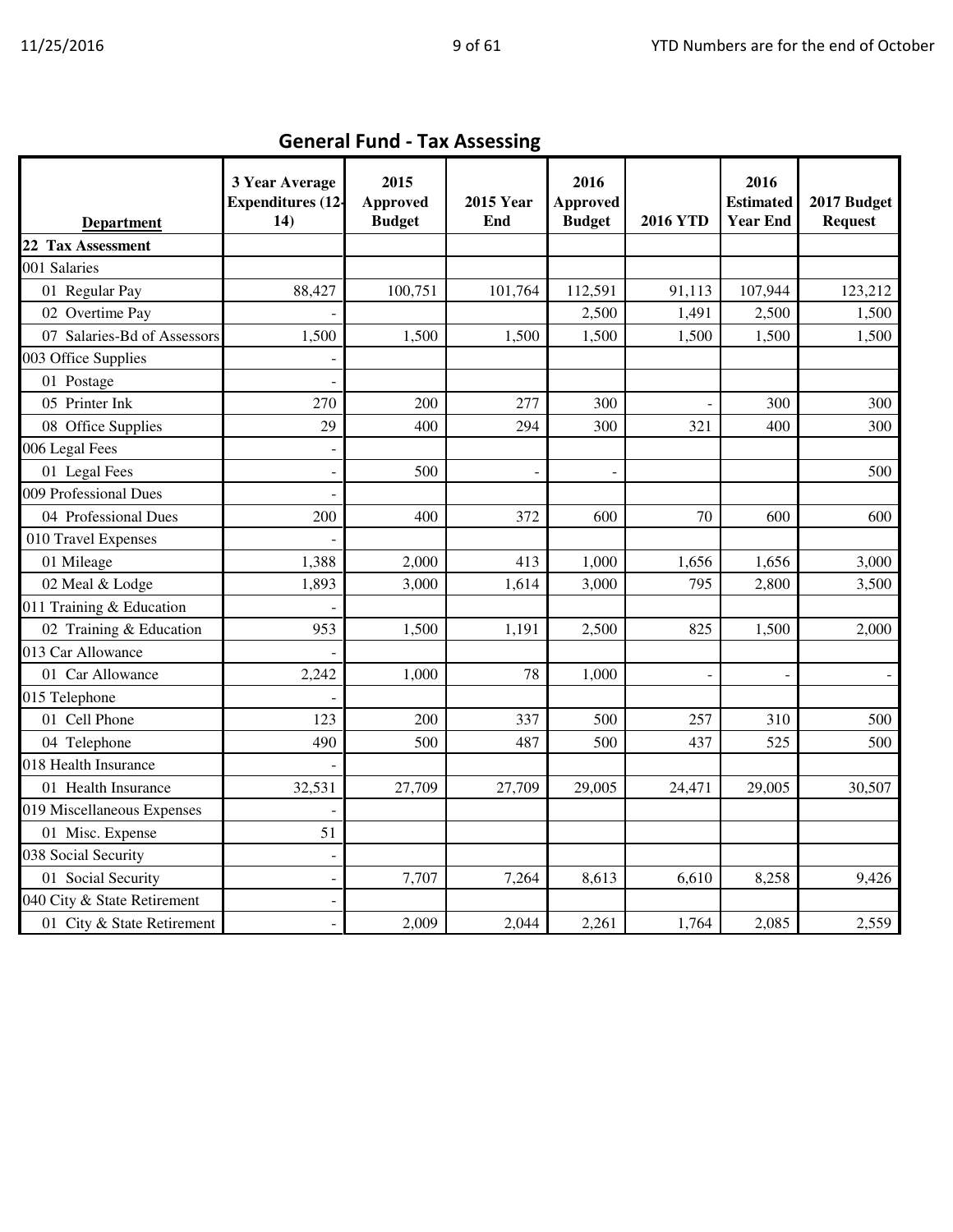|                         | OCHCLOI I UIIU - TOA ASSESSING                    |                                          |                         |                                   |                 |                                             |                               |  |  |  |
|-------------------------|---------------------------------------------------|------------------------------------------|-------------------------|-----------------------------------|-----------------|---------------------------------------------|-------------------------------|--|--|--|
| <b>Department</b>       | 3 Year Average<br><b>Expenditures (12-</b><br>14) | 2015<br><b>Approved</b><br><b>Budget</b> | <b>2015 Year</b><br>End | 2016<br>Approved<br><b>Budget</b> | <b>2016 YTD</b> | 2016<br><b>Estimated</b><br><b>Year End</b> | 2017 Budget<br><b>Request</b> |  |  |  |
| 055 Books & Periodicals |                                                   |                                          |                         |                                   |                 |                                             |                               |  |  |  |
| 03 Books & Periodicals  | 470                                               |                                          |                         |                                   |                 |                                             |                               |  |  |  |
| 056 Contracted Services |                                                   |                                          |                         |                                   |                 |                                             |                               |  |  |  |
| 01 Registry             | 1,141                                             | 750                                      | 1,060                   | 350                               | 289             | 350                                         | 500                           |  |  |  |
| 04 Contracted Services  | 3,231                                             | 7,500                                    | 3,706                   | 4,500                             | 726             | 3,700                                       | 4,500                         |  |  |  |
| 01 Assessment Reserve   | 22,734                                            |                                          |                         |                                   |                 |                                             |                               |  |  |  |
| 058 Codes Maintenance   |                                                   |                                          |                         |                                   |                 |                                             |                               |  |  |  |
| 01 Codes Maintenance    |                                                   |                                          |                         | 200                               |                 | 200                                         | 500                           |  |  |  |
| 070 Clothing Allowance  |                                                   |                                          |                         |                                   |                 |                                             |                               |  |  |  |
| 03 Clothing             |                                                   |                                          |                         |                                   |                 |                                             | 900                           |  |  |  |
| 075 Gas/Oil/Filters     |                                                   |                                          |                         |                                   |                 |                                             |                               |  |  |  |
| 01 Gas/Oil/Filters      |                                                   |                                          |                         | 1,500                             |                 | 500                                         |                               |  |  |  |
| <b>Totals</b>           | 157,673                                           | 157,628                                  | 150,110                 | 172,720                           | 132,325         | 164,133                                     | 186,305                       |  |  |  |

#### General Fund - Tax Assessing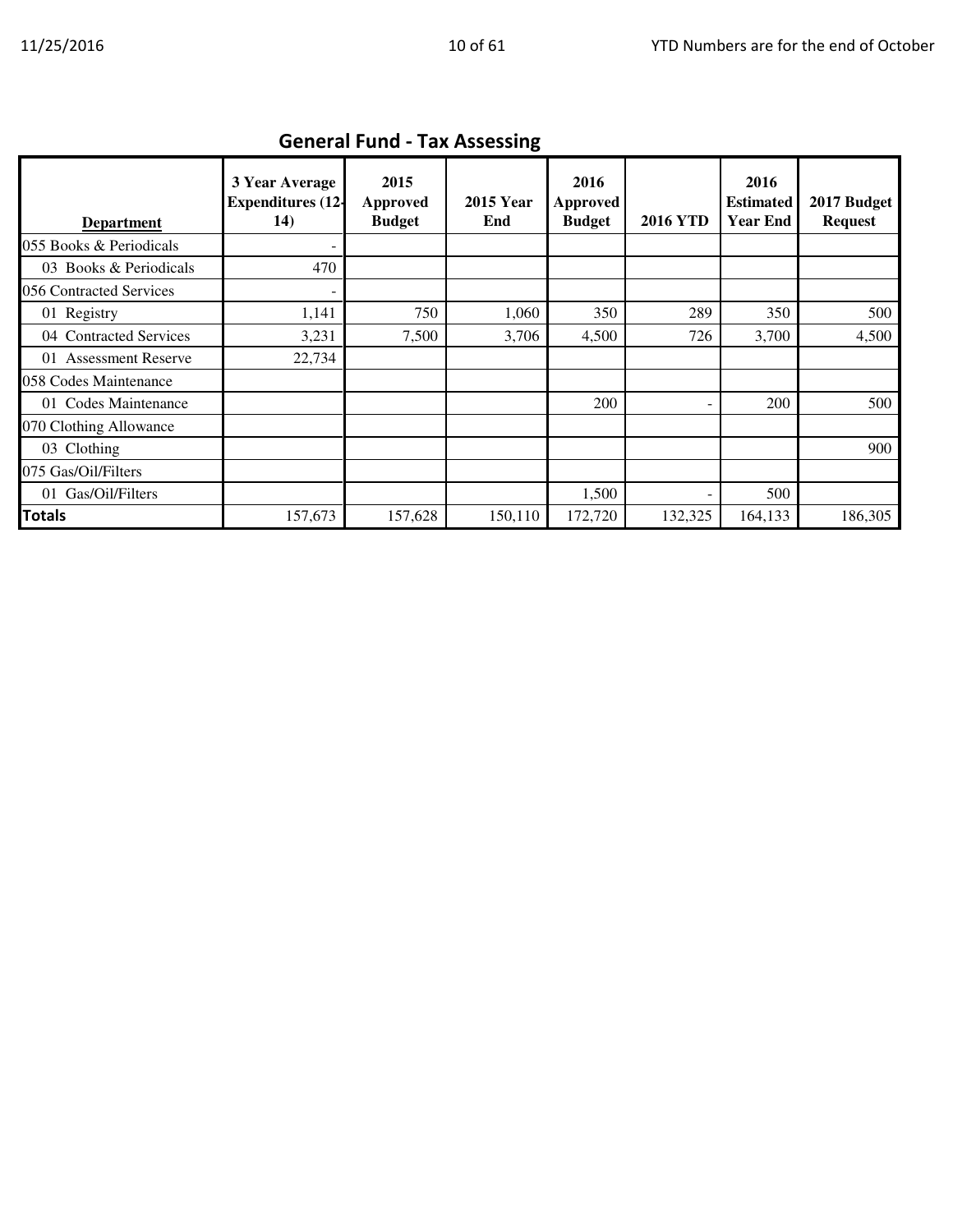| <b>General Fund - Library</b> |                                                           |                                          |                         |                                          |                 |                                             |                               |  |  |  |
|-------------------------------|-----------------------------------------------------------|------------------------------------------|-------------------------|------------------------------------------|-----------------|---------------------------------------------|-------------------------------|--|--|--|
| <b>Department</b>             | <b>3 Year Average</b><br><b>Expenditures</b><br>$(12-14)$ | 2015<br><b>Approved</b><br><b>Budget</b> | 2015<br><b>Year End</b> | 2016<br><b>Approved</b><br><b>Budget</b> | <b>2016 YTD</b> | 2016<br><b>Estimated</b><br><b>Year End</b> | 2017 Budget<br><b>Request</b> |  |  |  |
| 25 Library                    |                                                           |                                          |                         |                                          |                 |                                             |                               |  |  |  |
| 001 Salaries                  |                                                           |                                          |                         |                                          |                 |                                             |                               |  |  |  |
| 01 Regular Pay                | 154,496                                                   | 101,997                                  | 102,575                 | 105,752                                  | 84,017          | 98,227                                      | 103,402                       |  |  |  |
| 02 Overtime                   | 886                                                       |                                          |                         |                                          |                 |                                             |                               |  |  |  |
| 003 Office Supplies           |                                                           |                                          |                         |                                          |                 |                                             |                               |  |  |  |
| 01 Postage                    | 67                                                        | 750                                      | 1,033                   | 750                                      | 444             | 500                                         | 500                           |  |  |  |
| 02 Advertising                | 73                                                        | 250                                      | 152                     | 250                                      | 292             | 292                                         | 350                           |  |  |  |
| 03 Copier Rental              |                                                           | 1,500                                    | 1,839                   | 1,500                                    | 1,493           | 1,876                                       | 1,800                         |  |  |  |
| 05 Printer Ink                | 63                                                        |                                          |                         |                                          |                 |                                             |                               |  |  |  |
| 07 Paper                      | 25                                                        |                                          | 106                     | 100                                      | 136             | 136                                         | 200                           |  |  |  |
| 08 Office Supplies            | 2,659                                                     | 1,200                                    | 1,352                   | 1,200                                    | 1,431           | 1,500                                       | 1,400                         |  |  |  |
| 005 Gen Gov't Leg             |                                                           |                                          |                         |                                          |                 |                                             |                               |  |  |  |
| 01 CCC&I                      | 17                                                        |                                          |                         |                                          |                 |                                             |                               |  |  |  |
| 008 Computer Maintenance      |                                                           |                                          |                         |                                          |                 |                                             |                               |  |  |  |
| 01 Computer Maintenance       | 8,064                                                     | 13,200                                   | 13,095                  | 13,200                                   | 8,787           | 13,200                                      | 13,200                        |  |  |  |
| 009 Professional Dues         |                                                           |                                          |                         |                                          |                 |                                             |                               |  |  |  |
| 01 Subscriptions              | 249                                                       | 200                                      | 240                     | 200                                      | 154             | 200                                         | 200                           |  |  |  |
| 010 Travel Expenses           |                                                           |                                          |                         |                                          |                 |                                             |                               |  |  |  |
| 01 Mileage                    | 139                                                       |                                          |                         |                                          |                 |                                             |                               |  |  |  |
| 02 Meals & Lodging            | 178                                                       |                                          |                         |                                          |                 |                                             |                               |  |  |  |
| 05 Travel Expenses            | 196                                                       | 500                                      | 807                     | 500                                      | 915             | 915                                         | 800                           |  |  |  |
| 011 Training & Education      |                                                           |                                          |                         |                                          |                 |                                             |                               |  |  |  |
| 02 Training & Education       | 371                                                       | 500                                      | 504                     | 500                                      | 229             | 300                                         | 500                           |  |  |  |
| 014 New Equipment             |                                                           |                                          |                         |                                          |                 |                                             |                               |  |  |  |
| 01 New Equipment              | 2,069                                                     | 2,250                                    | 2,302                   | 2,250                                    | 1,821           | 2,250                                       | 2,250                         |  |  |  |
| 015 Telephone                 | 1,937                                                     |                                          |                         |                                          |                 |                                             |                               |  |  |  |
| 04 Telephone                  | 2,304                                                     | 2,500                                    | 2,165                   | 2,170                                    | 566             | 932                                         | 2,170                         |  |  |  |
| 016-02 Misc Income            | 750                                                       |                                          |                         |                                          |                 |                                             |                               |  |  |  |
| 018 Health Insurance          |                                                           |                                          |                         |                                          |                 |                                             |                               |  |  |  |
| 01 Health Insurance           | 17,371                                                    | 19,120                                   | 19,120                  | 20,016                                   | 16,880          | 16,880                                      | 19,318                        |  |  |  |
| 019 Miscellaneous Expenses    |                                                           |                                          |                         |                                          |                 |                                             |                               |  |  |  |
| 01 Misc. Expenses             | 216                                                       | 250                                      | 250                     | 250                                      | 286             | 286                                         | 250                           |  |  |  |
| 026 Heating Fuel              |                                                           |                                          |                         |                                          |                 |                                             |                               |  |  |  |
| 03 Heating Fuel               | 15,547                                                    | 16,690                                   | 11,104                  | 14,000                                   | 5,366           | 10,000                                      | 12,000                        |  |  |  |
| 027 Electricity               |                                                           |                                          |                         |                                          |                 |                                             |                               |  |  |  |
| 11 Electricity                | 4,280                                                     | 4,217                                    | 4,846                   | 5,040                                    | 3,215           | 4,950                                       | 5,040                         |  |  |  |
| 028 Water                     |                                                           |                                          |                         |                                          |                 |                                             |                               |  |  |  |
| 05 Water                      | 245                                                       | 334                                      | 241                     | 334                                      | 179             | 245                                         | 255                           |  |  |  |
| 029 Sewer                     |                                                           |                                          |                         |                                          |                 |                                             |                               |  |  |  |
| 01 Sewer                      | 217                                                       | 225                                      | 200                     | 225                                      | 157             | 215                                         | 225                           |  |  |  |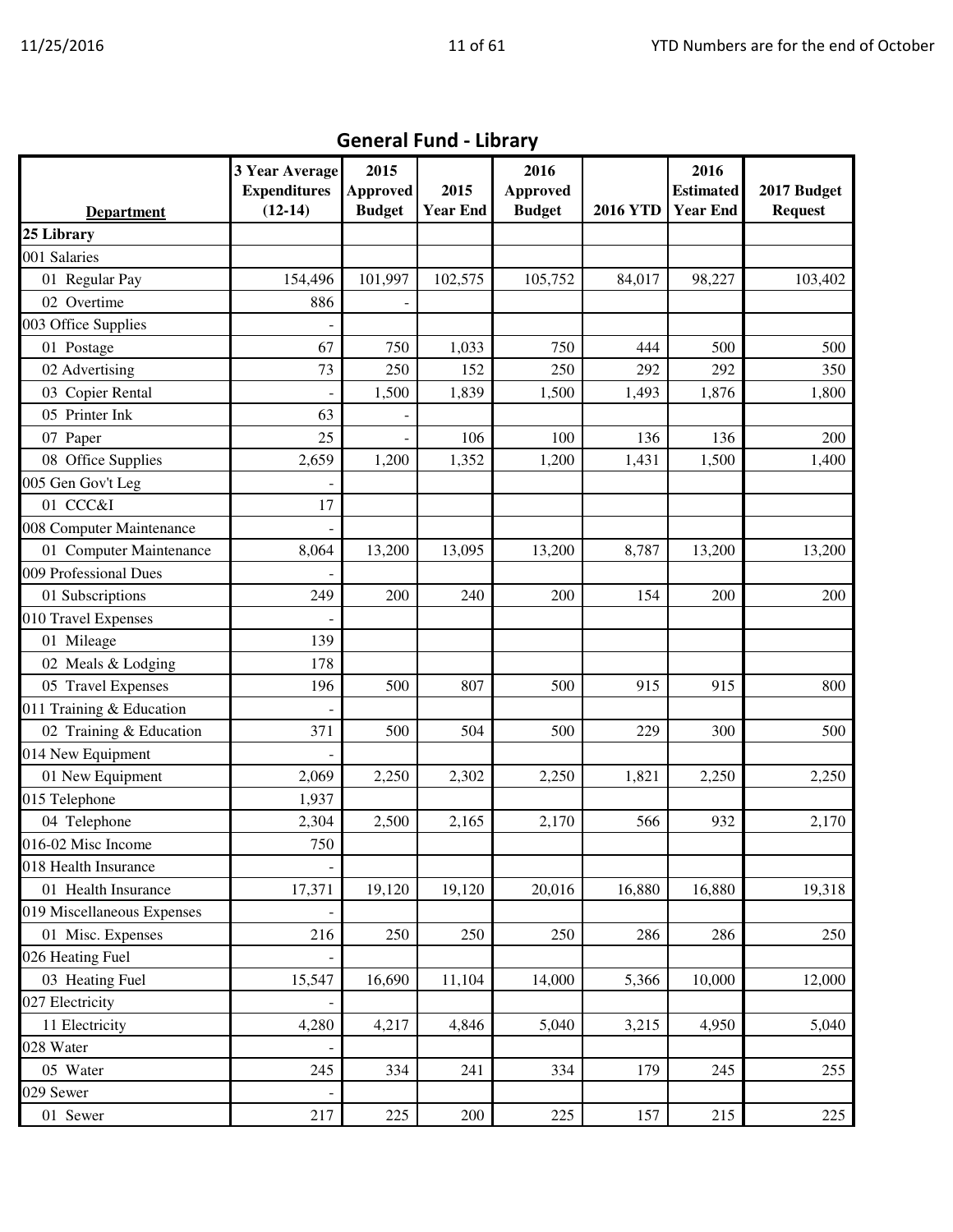| <b>Department</b>           | <b>3 Year Average</b><br><b>Expenditures</b><br>$(12-14)$ | 2015<br>Approved<br><b>Budget</b> | 2015<br><b>Year End</b> | 2016<br><b>Approved</b><br><b>Budget</b> | <b>2016 YTD</b> | 2016<br><b>Estimated</b><br><b>Year End</b> | 2017 Budget<br><b>Request</b> |
|-----------------------------|-----------------------------------------------------------|-----------------------------------|-------------------------|------------------------------------------|-----------------|---------------------------------------------|-------------------------------|
| 031 Building Maintenance    |                                                           |                                   |                         |                                          |                 |                                             |                               |
| 01 Building Maintenance     | 9,824                                                     | 6,000                             | 3,152                   | 6,000                                    | 2,958           | 6,000                                       | 6,000                         |
| 032 Property Insurance      |                                                           |                                   |                         |                                          |                 |                                             |                               |
| 01 Property Insurance       | 2,038                                                     | 1,741                             | 1,862                   | 1,741                                    | 1,435           | 1,719                                       | 1,736                         |
| 034 Worker's Compensation   |                                                           |                                   |                         |                                          |                 |                                             |                               |
| 01 Worker's Compensation    |                                                           |                                   |                         |                                          |                 |                                             | 664                           |
| 038 Social Security         |                                                           |                                   |                         |                                          |                 |                                             |                               |
| 01 Social Security          | -                                                         | 7,841                             | 7,461                   | 8,090                                    | 6,110           | 7,514                                       | 7,910                         |
| 040 City & State Retirement |                                                           |                                   |                         |                                          |                 |                                             |                               |
| 01 City & State Retirement  |                                                           | 1,591                             | 1,280                   | 1,788                                    | 1,249           | 1,249                                       | 1,721                         |
| 055 Books & Periodicals     |                                                           |                                   |                         |                                          |                 |                                             |                               |
| 03 Books & Periodicals      | 20,181                                                    | 19,000                            | 19,802                  | 19,000                                   | 18,382          | 20,400                                      | 19,000                        |
| 271 Contracted Services     |                                                           |                                   |                         |                                          |                 |                                             |                               |
| 01 Janitorial & Supplies    | 4,180                                                     | 11,000                            | 14,127                  | 13,880                                   | 9,068           | 13,880                                      | 13,880                        |
| 406 Programming             |                                                           |                                   |                         |                                          |                 |                                             |                               |
| 01 Library Programs         |                                                           | 500                               | 624                     | 600                                      | 664             | 664                                         | 600                           |
| <b>Totals</b>               | 248,642                                                   | 213,356                           | 210,239                 | 219,336                                  | 166,236         | 204,332                                     | 215,371                       |

## General Fund - Library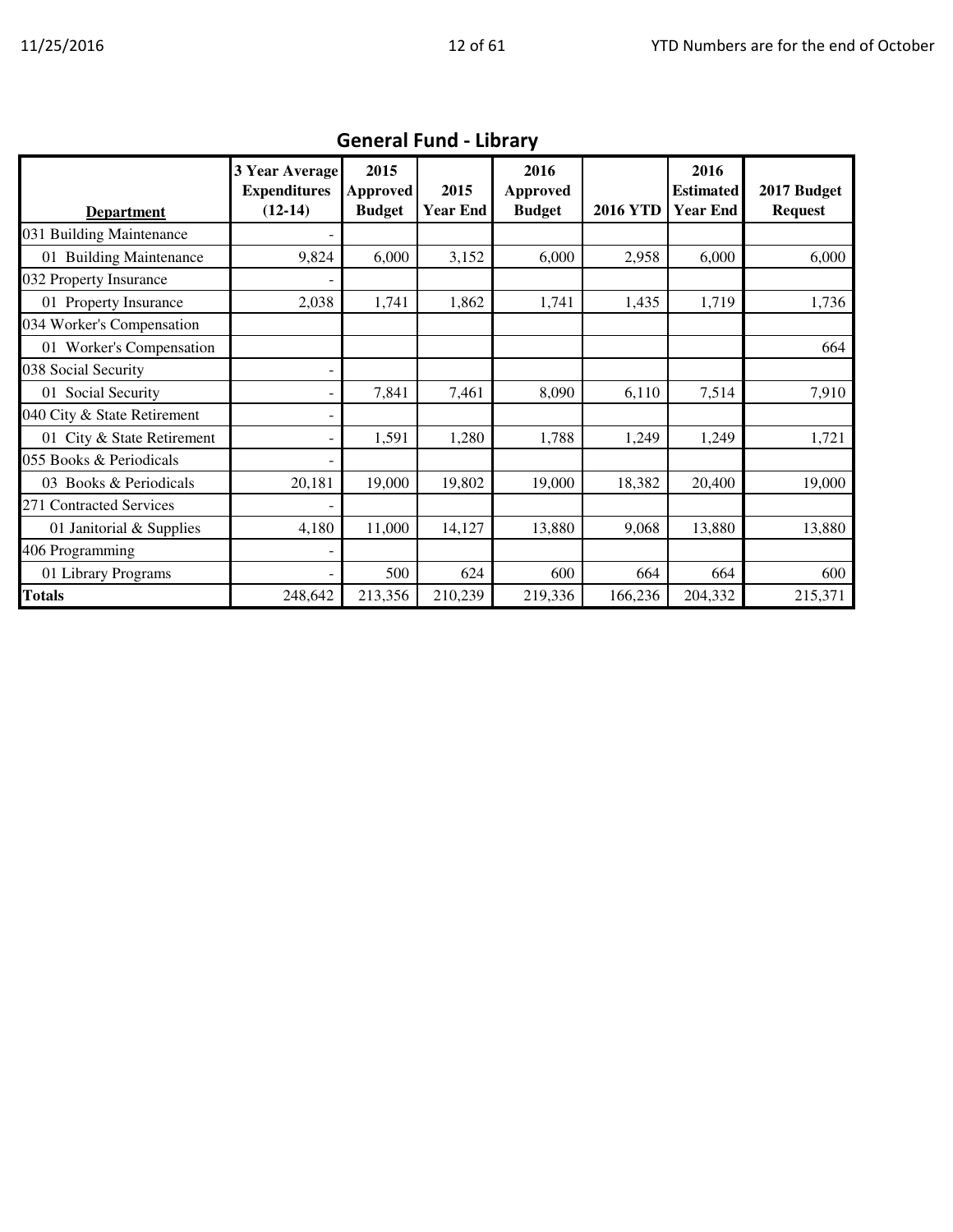| <b>Department</b>        | 3 Year<br>Average<br><b>Expenditures</b><br>$(12-14)$ | 2015<br><b>Approved</b><br><b>Budget</b> | <b>2015 Year</b><br>End | 2016<br><b>Approved</b><br><b>Budget</b> | <b>2016 YTD</b> | 2016<br><b>Estimated</b><br><b>Year End</b> | 2017<br><b>Budget</b><br><b>Request</b> |
|--------------------------|-------------------------------------------------------|------------------------------------------|-------------------------|------------------------------------------|-----------------|---------------------------------------------|-----------------------------------------|
| 001 Salaries             |                                                       |                                          |                         |                                          |                 |                                             |                                         |
| 01 Regular Pay           | 652,397                                               | 768,999                                  | 755,262                 | 792,195                                  | 593,469         | 724,047                                     | 830,164                                 |
| 02 Overtime              | 203,220                                               | 240,033                                  | 283,609                 | 270,905                                  | 291,460         | 350,496                                     | 300,000                                 |
| 05 Stand By Pay          | 33,401                                                | 39,140                                   | 37,740                  | 36,000                                   | 40,078          | 40,078                                      | 39,140                                  |
| 07 Amb. Billing Salaries | 77,870                                                | 92,941                                   | 88,678                  | 77,277                                   | 64,101          | 77,222                                      | 78,912                                  |
| 08 Special Transports    | 242                                                   | 400                                      |                         | 400                                      |                 | 350                                         | 400                                     |
| 003 Office Supplies      |                                                       |                                          |                         |                                          |                 |                                             |                                         |
| 01 Postage               | 1,353                                                 | 1,550                                    | 1,708                   | 1,400                                    | 2,225           | 2,550                                       | 1,400                                   |
| 03 Copier Rent           | 15                                                    |                                          |                         |                                          |                 |                                             |                                         |
| 04 Equipment Repair      | 69                                                    |                                          |                         |                                          |                 |                                             |                                         |
| 05 Printer Ink           | 525                                                   | 1,000                                    | 593                     | 700                                      | 513             | 650                                         | 700                                     |
| 07 Paper                 |                                                       |                                          |                         |                                          |                 |                                             |                                         |
| 08 Office Supplies       | 5,167                                                 | 5,400                                    | 5,377                   | 5,400                                    | 5,894           | 6,200                                       | 5,400                                   |
| 09 Amb. Billing Supplies | 194                                                   | 1,200                                    |                         | 500                                      | 126             | 450                                         | 500                                     |
| 13 Houlton Supplies      | 3,310                                                 | 3,700                                    | 2,320                   | 3,500                                    | 1,918           | 2,700                                       | 3,500                                   |
| 14 Calais Supplies       | 2,889                                                 | 3,700                                    | 2,121                   | 3,000                                    | 1,531           | 1,957                                       | 3,000                                   |
| 15 Van Buren Supplies    | 1,345                                                 | 3,100                                    | 790                     |                                          | 39              | 39                                          |                                         |
| 16 Island Falls Supplies | 522                                                   | 2,000                                    | 957                     | 500                                      | 685             | 905                                         | 500                                     |
| 17 Patten Supplies       |                                                       |                                          | 499                     | 1,000                                    | 899             | 1,118                                       | 1,000                                   |
| 005 Legal Fees           |                                                       |                                          |                         |                                          |                 |                                             |                                         |
| 04 Legal Fees            |                                                       |                                          | 450                     |                                          | 323             | 323                                         |                                         |
| 009 Professional Dues    |                                                       |                                          |                         |                                          |                 |                                             |                                         |
| 01 Subscriptions         | 217                                                   | 100                                      | 90                      | 200                                      | 12              | 200                                         | 200                                     |
| 04 Professional Dues     | 2,590                                                 | 4,000                                    | 3,639                   | 3,000                                    | 2,770           | 3,000                                       | 3,000                                   |
| 010 Travel Expenses      |                                                       |                                          |                         |                                          |                 |                                             |                                         |
| 01 Mileage               | 360                                                   | 500                                      | 145                     | 600                                      | 270             | 600                                         | 600                                     |
| 02 Meals & Lodging       | 114                                                   | 500                                      | 518                     | $\qquad \qquad \blacksquare$             |                 |                                             |                                         |
| 05 Travel Expenses       | 487                                                   | 2,500                                    | 1,422                   | 2,500                                    | 554             | 2,000                                       | 2,500                                   |
| 011 Training & Education |                                                       |                                          |                         |                                          |                 |                                             |                                         |
| 02 Training & Education  | 5,597                                                 | 10,000                                   | 9,184                   | 10,000                                   | 6,887           | 9,184                                       | 10,000                                  |
| 014 New Equipment        |                                                       |                                          |                         |                                          |                 |                                             |                                         |
| 01 New Equipment         | 9,736                                                 | 13,500                                   | 12,836                  | 13,500                                   | 8,485           | 13,350                                      | 13,500                                  |
| 015 Telephone            |                                                       |                                          |                         |                                          |                 |                                             |                                         |
| 01 Cell Phone            | 1,630                                                 | 1,900                                    | 3,106                   | 3,200                                    | 2,649           | 3,135                                       | 3,200                                   |
| 04 Telephone             | 6,346                                                 | 7,000                                    | 5,094                   | 5,600                                    | 4,458           | 5,369                                       | 5,600                                   |
| 016 Misc Income          |                                                       |                                          |                         |                                          |                 |                                             |                                         |
| 01 Insurance Reports     | (4)                                                   |                                          |                         |                                          |                 |                                             |                                         |
| 017 Communications       |                                                       |                                          |                         |                                          |                 |                                             |                                         |
| 01 Website               | 32                                                    |                                          |                         |                                          |                 |                                             |                                         |
| 03 Internet              | 911                                                   | 1,400                                    | 989                     | 1,080                                    | 900             | 1,080                                       | 1,080                                   |

# General Fund - Fire/Ambulance Department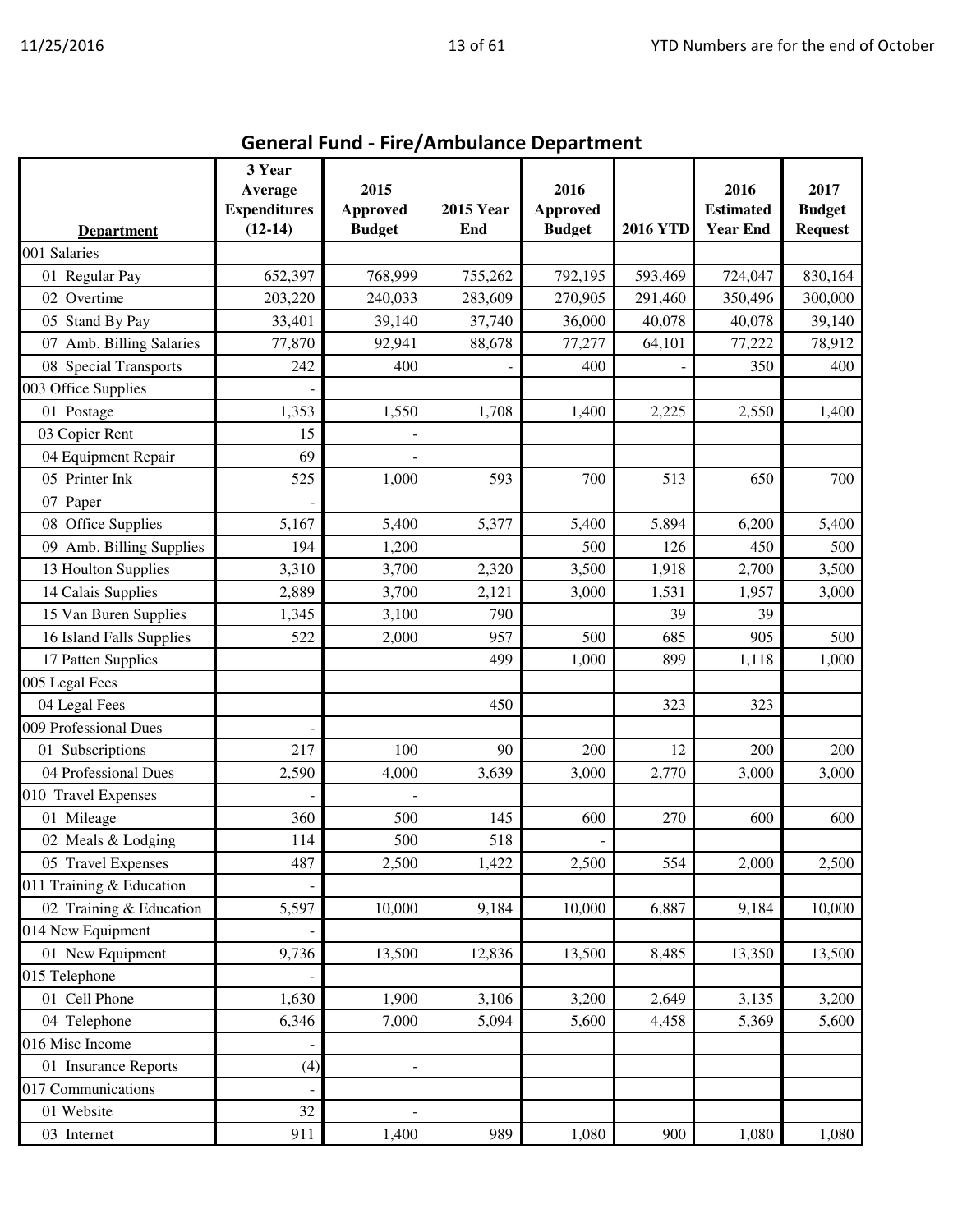| <b>General Fund - Fire/Ambulance Department</b> |                                                       |                                          |                         |                                          |                 |                                             |                                         |  |  |  |
|-------------------------------------------------|-------------------------------------------------------|------------------------------------------|-------------------------|------------------------------------------|-----------------|---------------------------------------------|-----------------------------------------|--|--|--|
| <b>Department</b>                               | 3 Year<br>Average<br><b>Expenditures</b><br>$(12-14)$ | 2015<br><b>Approved</b><br><b>Budget</b> | <b>2015 Year</b><br>End | 2016<br><b>Approved</b><br><b>Budget</b> | <b>2016 YTD</b> | 2016<br><b>Estimated</b><br><b>Year End</b> | 2017<br><b>Budget</b><br><b>Request</b> |  |  |  |
| 018 Health Insurance                            |                                                       |                                          |                         |                                          |                 |                                             |                                         |  |  |  |
| 01 Health Insurance                             | 204,006                                               | 276,546                                  | 272,344                 | 289,822                                  | 223,059         | 266,658                                     | 286,753                                 |  |  |  |
| 019 Miscellaneous Exp.                          |                                                       |                                          |                         |                                          |                 |                                             |                                         |  |  |  |
| 01 Misc. Expense                                | 1,624                                                 | 1,200                                    | 763                     | 1,500                                    | 546             | 1,400                                       | 1,500                                   |  |  |  |
| 026 Heating Fuel                                |                                                       |                                          |                         |                                          |                 |                                             |                                         |  |  |  |
| 03 Heating Fuel                                 | 29,525                                                | 23,100                                   | 25,354                  | 23,000                                   | 11,558          | 19,000                                      | 23,000                                  |  |  |  |
| 027 Electricity                                 |                                                       |                                          |                         |                                          |                 |                                             |                                         |  |  |  |
| 11 Electricity                                  | 9,524                                                 | 10,000                                   | 9,969                   | 10,500                                   | 6,537           | 10,101                                      | 10,400                                  |  |  |  |
| 028 Water                                       |                                                       |                                          |                         |                                          |                 |                                             |                                         |  |  |  |
| 05 Water                                        | 572                                                   | 575                                      | 649                     | 650                                      | 567             | 650                                         | 675                                     |  |  |  |
| 029 Sewer                                       |                                                       |                                          |                         |                                          |                 |                                             |                                         |  |  |  |
| 01 Sewer                                        | 432                                                   | 450                                      | 422                     | 430                                      | 354             | 430                                         | 430                                     |  |  |  |
| 030 Building Supplies                           |                                                       |                                          |                         |                                          |                 |                                             |                                         |  |  |  |
| 01 Building Supplies                            | 2,892                                                 | 4,500                                    | 3,399                   | 4,000                                    | 3,386           | 3,862                                       | 4,000                                   |  |  |  |
| 031 Building Maintenance                        |                                                       |                                          |                         |                                          |                 |                                             |                                         |  |  |  |
| 01 Building Maintenance                         | 9,501                                                 | 13,000                                   | 8,325                   | 12,000                                   | 12,881          | 15,000                                      | 15,000                                  |  |  |  |
| 032 Property Insurance                          |                                                       |                                          |                         |                                          |                 |                                             |                                         |  |  |  |
| 01 Property Insurance                           | 2,292                                                 | 2,220                                    | 2,249                   | 1,980                                    | 1,624           | 1,944                                       | 1,980                                   |  |  |  |
| 034 Workers Comp.                               |                                                       |                                          |                         |                                          |                 |                                             |                                         |  |  |  |
| 01 Workers Comp.                                | 36,985                                                | 35,760                                   | 40,410                  | 41,000                                   | 30,177          | 41,000                                      | 51,626                                  |  |  |  |
| 035 Unemployment Comp                           |                                                       |                                          |                         |                                          |                 |                                             |                                         |  |  |  |
| 01 Unemployment Comp.                           | 4,616                                                 | 8,020                                    | 7,442                   | 8,300                                    | 7,041           | 8,300                                       | 8,300                                   |  |  |  |
| 036 Vehicle Insurance                           |                                                       |                                          |                         |                                          |                 |                                             |                                         |  |  |  |
| 01 Vehicle Insurance                            | 4,379                                                 | 9,892                                    | 11,453                  | 12,000                                   | 11,148          | 13,635                                      | 13,771                                  |  |  |  |
| 037 Liability Insurance                         |                                                       |                                          |                         |                                          |                 |                                             |                                         |  |  |  |
| 01 Liability Insurance                          | 3,588                                                 | 3,300                                    | 3,251                   | 3,252                                    | 2,709           | 3,252                                       | 3,252                                   |  |  |  |
| 038 Social Security                             |                                                       |                                          |                         |                                          |                 |                                             |                                         |  |  |  |
| 01 Social Security                              | 76,785                                                | 87,295                                   | 87,394                  | 84,916                                   | 77,775          | 87,467                                      | 96,083                                  |  |  |  |
| 040 City & State Retirement                     |                                                       |                                          |                         |                                          |                 |                                             |                                         |  |  |  |
| 01 City & State Retirement                      |                                                       | 42,912                                   | 31,382                  | 61,273                                   | 48,981          | 63,358                                      | 72,801                                  |  |  |  |
| 046 Recognitions                                |                                                       |                                          |                         |                                          |                 |                                             |                                         |  |  |  |
| 01 Recognitions                                 | 1,864                                                 | 2,000                                    | 2,097                   |                                          |                 |                                             |                                         |  |  |  |
| 051 Equipment Maint.                            |                                                       |                                          |                         |                                          |                 |                                             |                                         |  |  |  |
| 01 Software                                     |                                                       |                                          |                         |                                          |                 |                                             |                                         |  |  |  |
| 03 Maintenance Contracts                        | 10,339                                                | 10,100                                   | 6,994                   | 10,000                                   | 9,223           | 9,223                                       | 10,000                                  |  |  |  |
| 05 Equipment Main.                              | 5,478                                                 | 8,500                                    | 11,718                  | 8,500                                    | 5,727           | 8,500                                       | 8,500                                   |  |  |  |
| 067 Paid Call Firefighters                      |                                                       |                                          |                         |                                          |                 |                                             |                                         |  |  |  |
| 01 Paid Call Firefighters                       | 24,780                                                | 26,000                                   | 25,943                  | 26,000                                   | 1,200           | 26,000                                      | 26,000                                  |  |  |  |
| 068 Janitorial Services                         |                                                       |                                          |                         |                                          |                 |                                             |                                         |  |  |  |
| 01 Janitorial Services                          | 4,630                                                 |                                          |                         |                                          |                 |                                             |                                         |  |  |  |
|                                                 |                                                       |                                          |                         |                                          |                 |                                             |                                         |  |  |  |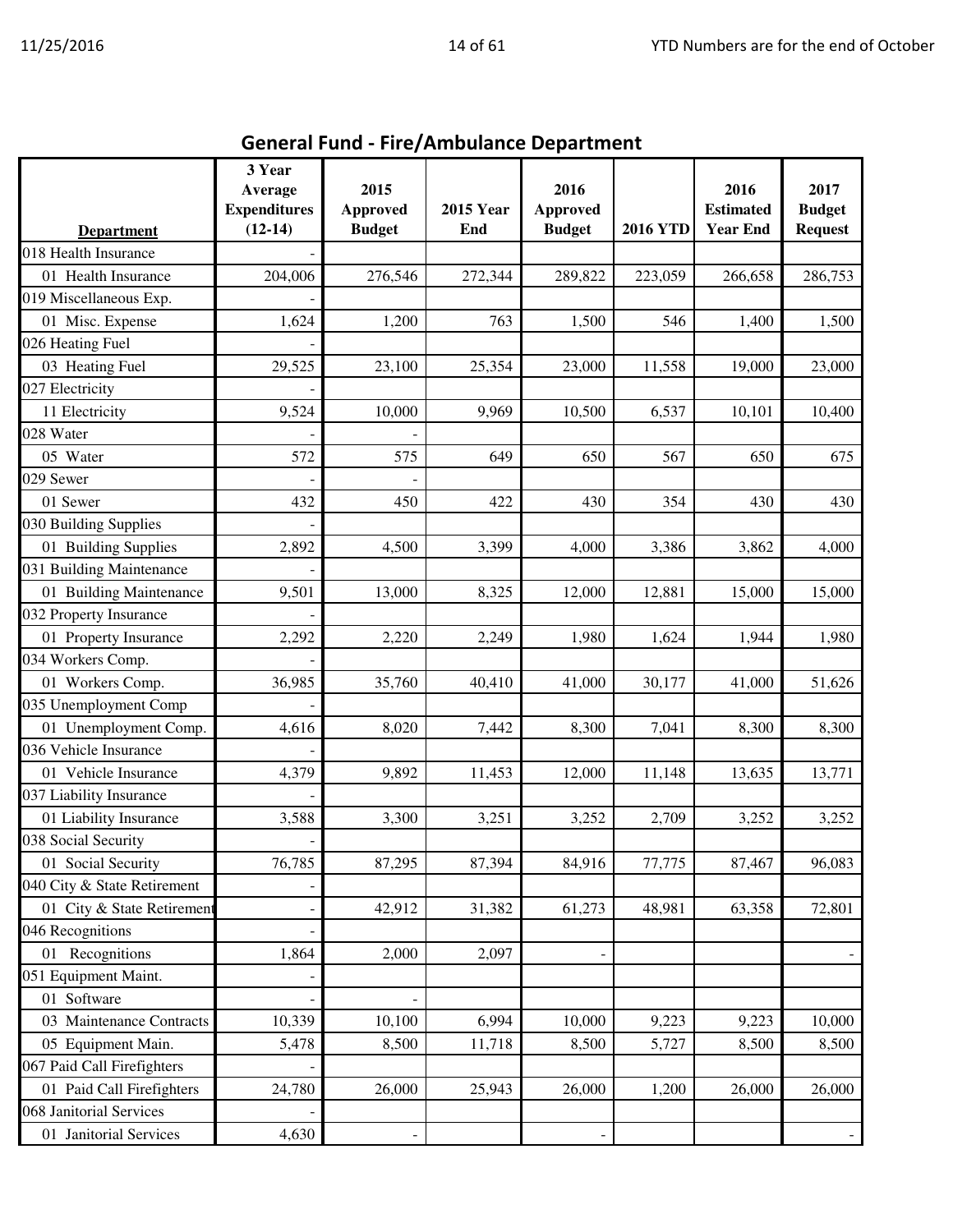|                           | 3 Year<br>Average   | 2015            |                  | 2016          |                 | 2016             | 2017           |
|---------------------------|---------------------|-----------------|------------------|---------------|-----------------|------------------|----------------|
|                           | <b>Expenditures</b> | <b>Approved</b> | <b>2015 Year</b> | Approved      |                 | <b>Estimated</b> | <b>Budget</b>  |
| <b>Department</b>         | $(12-14)$           | <b>Budget</b>   | End              | <b>Budget</b> | <b>2016 YTD</b> | <b>Year End</b>  | <b>Request</b> |
| 069 Paid Call Insurance   |                     |                 |                  |               |                 |                  |                |
| 01 Paid Call Insurance    | 621                 | 600             | 676              | 700           | 571             | 571              | 700            |
| 070 Clothing Allowance    |                     |                 |                  |               |                 |                  |                |
| 01 Uniforms               | 6,179               | 8,500           | 7,305            | 9,000         | 3,482           | 8,300            | 9,000          |
| 02 Turnout Gear           | 2,721               | 6,500           | 4,351            | 7,000         | 1,315           | 6,723            | 7,000          |
| 03 Clothing               | 816                 |                 |                  |               |                 |                  |                |
| 04 Boots                  |                     | 800             | 762              | 700           | 520             | 700              | 700            |
| 06 Clothing Allowance     | 3,446               | 3,000           |                  | 2,500         | 856             | 2,467            |                |
| 071 Radio Maintenance     |                     |                 |                  |               |                 |                  |                |
| 01 Vehicle                | 882                 | 3,000           | 1,943            | 2,000         | 675             | 1,700            | 2,000          |
| 02 Building               | 167                 | 1,000           |                  | 1,000         | 80              | 400              | 1,000          |
| 03 Radio Maintenance      | 4,320               | 5,500           | 4,117            | 6,000         | 2,500           | 5,000            | 6,000          |
| 072 Ladder Testing        |                     |                 |                  |               |                 |                  |                |
| 01 Ladder Testing         | 748                 | 1,500           | 1,403            | 1,300         |                 | 1,300            | 1,500          |
| 073 Vehicle Repair        |                     |                 |                  |               |                 |                  |                |
| 01 Vehicle Repair         | 13,491              | 12,000          | 11,936           | 15,000        | 8,937           | 12,000           | 15,000         |
| 074 Tires                 |                     |                 |                  |               |                 |                  |                |
| 01 Tires                  | 3,327               | 5,000           | 4,079            | 7,000         | 5,726           | 6,834            | 7,000          |
| 02 Tire Replacement       | 816                 | 2,000           | 1,535            |               |                 |                  |                |
| 075 Gas/Oil/Filters       |                     |                 |                  |               |                 |                  |                |
| 01 Gas/Oil/Filters        | 3,953               | 4,000           | 4,282            | 5,000         | 2,030           | 4,763            | 5,000          |
| 076 Diesel Fuel           |                     |                 |                  |               |                 |                  |                |
| 01 Diesel Fuel            | 42,829              | 42,200          | 27,827           | 30,000        | 17,978          | 22,823           | 25,000         |
| 077 Batteries             |                     |                 |                  |               |                 |                  |                |
| 01 Vehicle                | (327)               | 1,500           | 823              | 1,000         | 197             | 850              | 1,000          |
| 02 Equipment              | 176                 | 1,000           | 530              | 500           | 56              | 400              | 500            |
| 03 Batteries              | 423                 | 1,000           | 137              | 100           |                 | 100              | 100            |
| 078 Field Expenses        |                     |                 |                  |               |                 |                  |                |
| 01 Field Expenses         | 496                 | 1,200           | 856              | 1,200         | 929             | 1,200            | 1,200          |
| 079 Employee Physicals    |                     |                 |                  |               |                 |                  |                |
| 01 Employee Physicals     | 1,084               | 2,700           | 1,147            | 2,700         | 268             | 1,000            | 2,500          |
| 080 Paid Call Volunteers  |                     |                 |                  |               |                 |                  |                |
| 01 Paid Call Volunteers   | 10,000              | 12,000          | 1,953            | 3,000         | 3,201           | 3,500            | 3,000          |
| 082 Bad Debt Allowance    |                     |                 |                  |               |                 |                  |                |
| 01 Bad Debt Allowance     | 116,768             | 85,000          | 85,013           | 100,000       | 63,644          | 100,000          | 100,000        |
| 02 Collection Fee         |                     |                 |                  |               | 156             | 300              | 1,200          |
| 083 Contractual Allowance |                     |                 |                  |               |                 |                  |                |
| 01 Contractual Allowance  | 292,839             |                 |                  |               |                 |                  |                |
| 085 Transport Meals       |                     |                 |                  |               |                 |                  |                |
| 01 Transport Meals        | 9,011               | 10,000          | 8,999            | 10,000        | 5,889           | 8,753            | 9,000          |

General Fund - Fire/Ambulance Department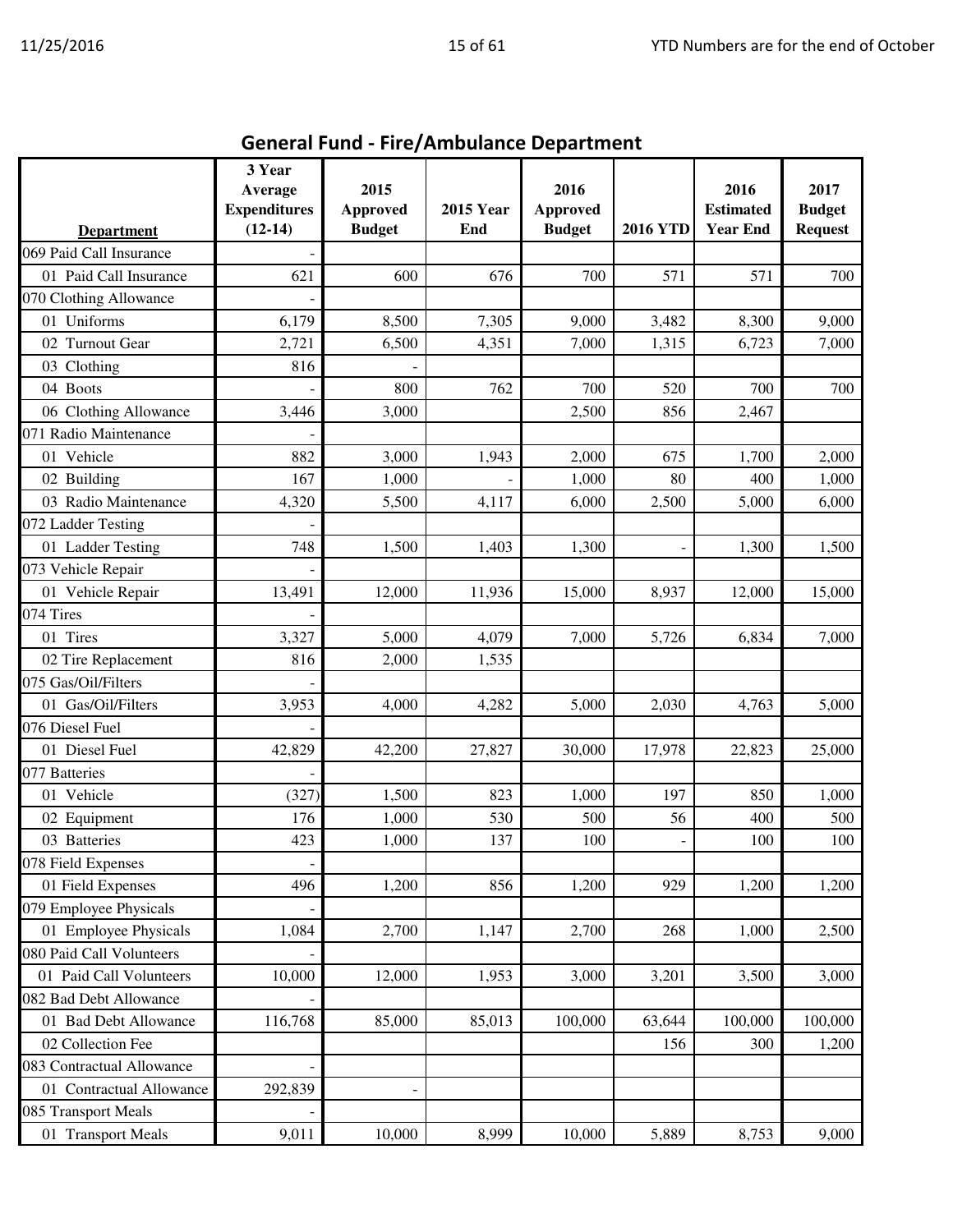| General Fund - Fire/Ambulance Department |                                                       |                                   |                         |                                   |                 |                                             |                                         |  |  |  |
|------------------------------------------|-------------------------------------------------------|-----------------------------------|-------------------------|-----------------------------------|-----------------|---------------------------------------------|-----------------------------------------|--|--|--|
| <b>Department</b>                        | 3 Year<br>Average<br><b>Expenditures</b><br>$(12-14)$ | 2015<br>Approved<br><b>Budget</b> | <b>2015 Year</b><br>End | 2016<br>Approved<br><b>Budget</b> | <b>2016 YTD</b> | 2016<br><b>Estimated</b><br><b>Year End</b> | 2017<br><b>Budget</b><br><b>Request</b> |  |  |  |
| 086 Air Transports                       |                                                       |                                   |                         |                                   |                 |                                             |                                         |  |  |  |
| 01 Air Transports                        | 243,155                                               | 210,000                           | 261,657                 | 240,000                           | 169,804         | 232,541                                     | 240,000                                 |  |  |  |
| 087 Medical Supplies                     |                                                       |                                   |                         |                                   |                 |                                             |                                         |  |  |  |
| <b>Ambulance Supplies</b><br>01          | 4,947                                                 | 7,000                             | 6,593                   | 7,000                             | 5,688           | 6,800                                       | 7,000                                   |  |  |  |
| 02 Oxygen                                | 3,214                                                 | 3,000                             | 3,206                   | 4,000                             | 3,055           | 4,000                                       | 4,000                                   |  |  |  |
| 03 Medical Supplies                      | 6,574                                                 | 7,000                             | 7,059                   | 7,000                             | 5,898           | 7,111                                       | 7,000                                   |  |  |  |
| 292 EMS Licenses                         |                                                       |                                   |                         |                                   |                 |                                             |                                         |  |  |  |
| <b>EMS</b> License<br>01                 | 1,218                                                 | 1,500                             | 1,304                   | 1,600                             | 620             | 1,600                                       | 1,600                                   |  |  |  |
| Totals                                   | 2,218,239                                             | 2,208,433                         | 2,218,176               | 2,296,880                         | 1,788,815       | 2,268,519                                   | 2,396,368                               |  |  |  |

#### General Fund - Fire/Ambulance Department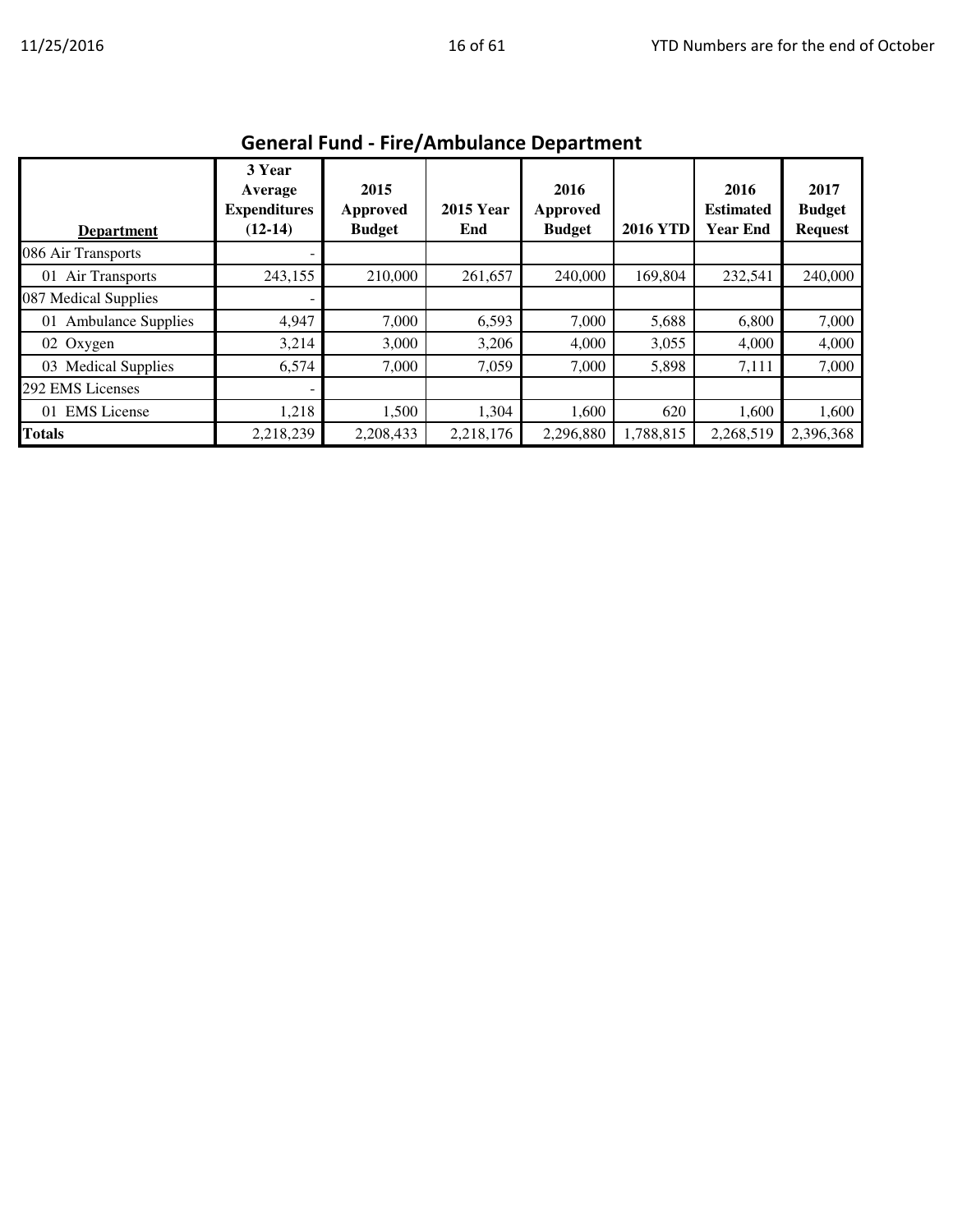|                             | 3 Year Average<br><b>Expenditures</b> | 2015<br>Approved | <b>2015 Year</b> | 2016<br><b>Approved</b> |                 | 2016<br><b>Estimated</b> | 2017<br><b>Budget</b> |
|-----------------------------|---------------------------------------|------------------|------------------|-------------------------|-----------------|--------------------------|-----------------------|
| <b>Department</b>           | $(12-14)$                             | <b>Budget</b>    | End              | <b>Budget</b>           | <b>2016 YTD</b> | <b>Year End</b>          | <b>Request</b>        |
| <b>35 Police Department</b> |                                       |                  |                  |                         |                 |                          |                       |
| 001 Salaries                |                                       |                  |                  |                         |                 |                          |                       |
| 01 Regular Pay              | 726,420                               | 780,749          | 708,652          | 799,571                 | 631,844         | 771,091                  | 813,151               |
| 02 Overtime                 | 48,048                                | 55,000           | 70,403           | 80,000                  | 55,608          | 74,300                   | 90,000                |
| 06 Police Reserves Salary   | 4,147                                 | 10,000           | 18,943           | 15,000                  | 19,247          | 22,822                   | 25,000                |
| 003 Office Supplies         |                                       |                  |                  |                         |                 |                          |                       |
| 01 Postage                  | 408                                   | 400              | 544              | 400                     | 283             | 400                      | 400                   |
| 02 Advertising              | 100                                   | 200              | 184              | 200                     | 384             | 400                      | 200                   |
| 03 Copier Rental            | 1,750                                 | 1,800            | 1,800            | 1,800                   | 1,350           | 1,800                    | 1,800                 |
| 05 Printer Ink              | 435                                   | 450              | 571              | 450                     | 262             | 400                      | 450                   |
| 07 Paper                    | 317                                   | 300              | 210              | 300                     | 190             | 240                      | 300                   |
| 08 Office Supplies          | 1,343                                 | 1,400            | 1,378            | 1,400                   | 1,066           | 1,100                    | 1,400                 |
| 006 Legal Fees              |                                       |                  |                  |                         |                 |                          |                       |
| 01 Legal Fees               |                                       | 500              | 450              |                         |                 |                          |                       |
| 009 Professional Dues       |                                       |                  |                  |                         |                 |                          |                       |
| 01 Subscriptions            | 164                                   | 740              | 874              | 740                     | 276             | 740                      | 740                   |
| 04 Professional Dues        | 353                                   | 400              | 430              | 400                     | 340             | 400                      | 400                   |
| 010 Travel Expenses         |                                       |                  |                  |                         |                 |                          |                       |
| 01 Mileage                  | 524                                   | 1,000            |                  | 1,000                   | 239             | 1,000                    | 1,000                 |
| 02 Meals & Lodging          | 1,259                                 | 2,200            | 2,492            | 2,200                   | 1,029           | 2,200                    | 2,200                 |
| 05 Travel Expenses          | 500                                   | 1,000            | 557              | 1,000                   |                 | 600                      | 1,000                 |
| 011 Training & Education    |                                       |                  |                  |                         |                 |                          |                       |
| 02 Training & Education     | 12,133                                | 20,500           | 16,482           | 20,500                  | 18,097          | 19,745                   | 22,000                |
| 013 Car Allowance           |                                       |                  |                  |                         |                 |                          |                       |
| 01 Car Allowance            | 3,210                                 | 4,200            | 3,677            | 3,200                   | 2,530           | 2,646                    | 3,200                 |
| 014 New Equipment           |                                       |                  |                  |                         |                 |                          |                       |
| 01 New Equipment            | 1,772                                 | 2,500            | 2,112            | 2,500                   | 1,753           | 2,300                    | 2,500                 |
| 015 Telephone               |                                       |                  |                  |                         |                 |                          |                       |
| 01 Cell Phone               | 1,732                                 | 2,200            | 2,440            | 2,200                   | 1,670           | 1,685                    | 2,200                 |
| 04 Telephone                | 5,091                                 | 5,000            | 3,514            | 4,300                   | 3,381           | 4,272                    | 4,300                 |
| 017 Communication Fees      |                                       |                  |                  |                         |                 |                          |                       |
| 01 Web Site                 | 109                                   |                  |                  |                         |                 |                          |                       |
| 03 Internet                 | 1,998                                 | 2,400            | 2,210            | 2,900                   | 1,715           | 2,155                    | 2,900                 |
| 018 Health Insurance        |                                       |                  |                  |                         |                 |                          |                       |
| 01 Health Insurance         | 238,725                               | 255,860          | 220,408          | 258,725                 | 191,116         | 228,656                  | 251,063               |
| 019 Miscellaneous Expenses  |                                       |                  |                  |                         |                 |                          |                       |
| 01 Misc. Expense            | 1,466                                 | 1,500            | 944              | 1,500                   | 1,429           | 1,500                    | 1,500                 |
| 027 Electricity             |                                       |                  |                  |                         |                 |                          |                       |
| 13 Radio Tower              | 126                                   | 200              | 168              | 200                     | 115             | 160                      | 200                   |
| 028 Water                   |                                       |                  |                  |                         |                 |                          |                       |

#### General Fund - Police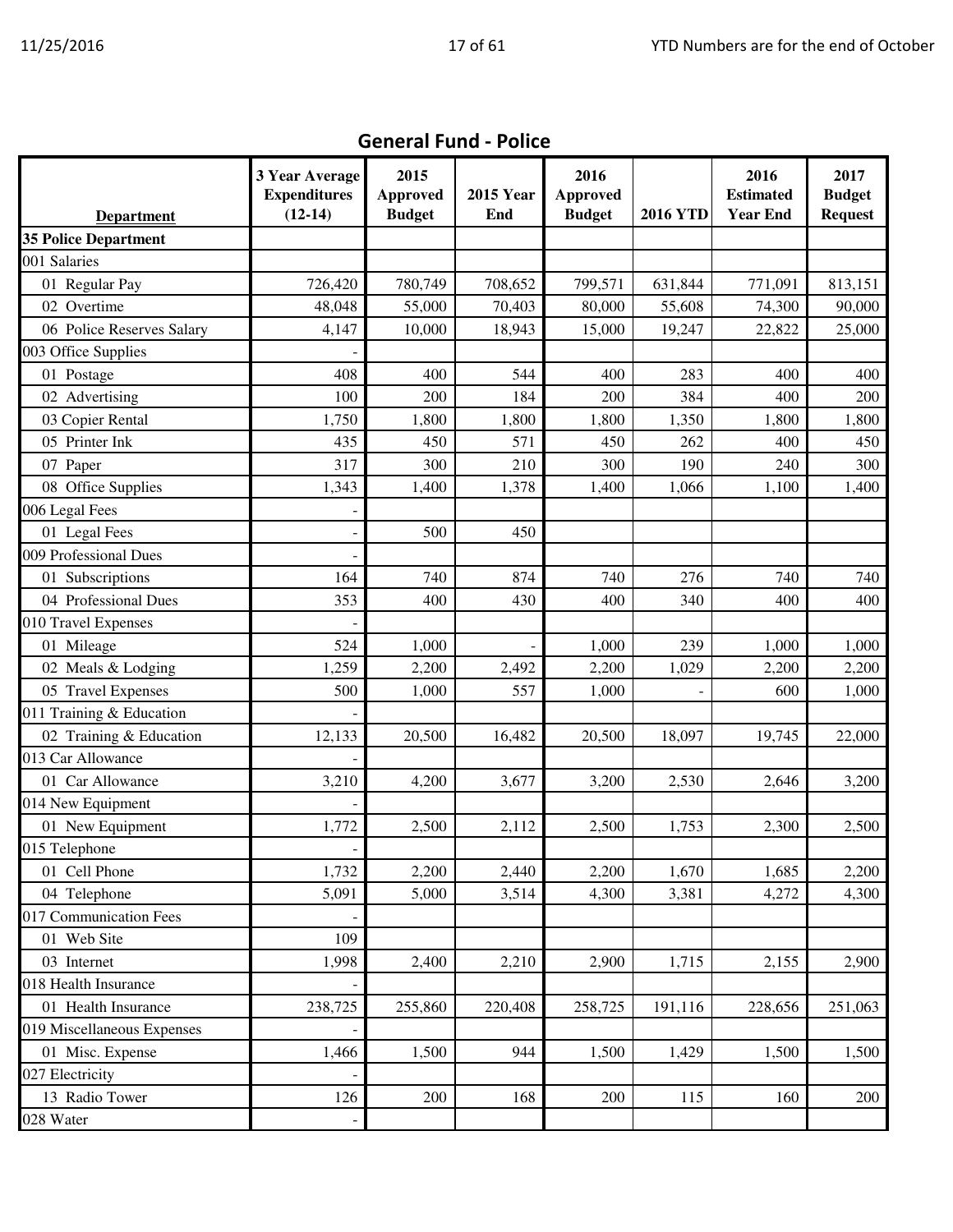|                                                    | 3 Year Average<br><b>Expenditures</b><br>$(12-14)$ | 2015<br><b>Approved</b><br><b>Budget</b> | <b>2015 Year</b><br>End | 2016<br><b>Approved</b><br><b>Budget</b> | <b>2016 YTD</b> | 2016<br><b>Estimated</b><br><b>Year End</b> | 2017<br><b>Budget</b><br><b>Request</b> |
|----------------------------------------------------|----------------------------------------------------|------------------------------------------|-------------------------|------------------------------------------|-----------------|---------------------------------------------|-----------------------------------------|
| <b>Department</b><br>05 Water                      | 498                                                | 500                                      | 480                     | 500                                      | 306             | 380                                         | 500                                     |
| 030 Building Supplies                              |                                                    |                                          |                         |                                          |                 |                                             |                                         |
|                                                    | 1,632                                              |                                          |                         |                                          |                 |                                             | 1,500                                   |
| 01 Building Supplies<br>031 Building Maintenance   |                                                    | 1,500                                    | 1,399                   | 1,500                                    | 1,185           | 1,500                                       |                                         |
| 01 Building Maintenance                            |                                                    |                                          |                         |                                          |                 |                                             |                                         |
| 032 Property Insurance                             | 2,071                                              | 2,500                                    | 1,327                   | 2,500                                    | 1,491           | 2,500                                       | 2,500                                   |
|                                                    | 255                                                | 625                                      | 641                     | 580                                      | 468             | 561                                         |                                         |
| 01 Property Insurance<br>034 Worker's Compensation |                                                    |                                          |                         |                                          |                 |                                             | 570                                     |
|                                                    |                                                    |                                          |                         |                                          |                 |                                             | 18,113                                  |
| 01 Worker's Compensation<br>036 Vehicle Insurance  |                                                    |                                          |                         |                                          |                 |                                             |                                         |
| 01 Vehicle Insurance                               |                                                    |                                          | 9,995                   |                                          |                 |                                             |                                         |
|                                                    | 3,902                                              | 9,126                                    |                         | 9,180                                    | 6,940           | 8,022                                       | 8,100                                   |
| 037 Liability Insurance                            |                                                    |                                          |                         |                                          |                 |                                             |                                         |
| 01 Liability Insurance                             | 4,325                                              | 10,588                                   | 10,150                  | 10,100                                   | 8,093           | 9,660                                       | 9,760                                   |
| 038 Social Security                                |                                                    |                                          |                         |                                          |                 |                                             |                                         |
| 01 Social Security                                 |                                                    | 64,669                                   | 59,180                  | 68,403                                   | 52,125          | 66,266                                      | 71,496                                  |
| 040 City & State Retirement                        |                                                    |                                          |                         |                                          |                 |                                             |                                         |
| 01 City & State Retirement                         |                                                    | 35,632                                   | 19,803                  | 46,875                                   | 29,686          | 37,491                                      | 48,983                                  |
| 044 Reimbursement                                  |                                                    |                                          |                         |                                          |                 |                                             |                                         |
| 01 Reimbursement                                   | (100)                                              |                                          |                         |                                          |                 |                                             |                                         |
| 068 Janitorial Services                            |                                                    |                                          |                         |                                          |                 |                                             |                                         |
| 01 Janitorial Services                             | 4,742                                              | 4,940                                    | 4,839                   | 4,940                                    | 4,176           | 5,032                                       | 11,440                                  |
| 070 Clothing Allowance                             |                                                    |                                          |                         |                                          |                 |                                             |                                         |
| 01 Uniforms                                        | 4,535                                              | 5,600                                    | 4,897                   | 5,600                                    | 4,670           | 5,600                                       | 5,600                                   |
| 071 Radio Maintenance                              |                                                    |                                          |                         |                                          |                 |                                             |                                         |
| 01 Vehicle                                         | 85                                                 | 500                                      | 421                     | 500                                      | 80              | 400                                         | 500                                     |
| 03 Radio Maintenance                               | 771                                                | 1,500                                    | 1,150                   | 1,500                                    | 266             | 1,500                                       | 1,500                                   |
| 073 Vehicle Repair                                 |                                                    |                                          |                         |                                          |                 |                                             |                                         |
| 01 Vehicle Repair                                  | 4,269                                              | 5,000                                    | 4,709                   | 5,000                                    | 5,628           | 5,628                                       | 6,000                                   |
| 074 Tires                                          |                                                    |                                          |                         |                                          |                 |                                             |                                         |
| 01 Tires                                           | 3,325                                              | 3,680                                    | 3,494                   | 3,680                                    | 1,493           | 3,680                                       | 3,680                                   |
| 075 Gas/Oil/Filters                                |                                                    |                                          |                         |                                          |                 |                                             |                                         |
| 01 Gas/Oil/Filters                                 | 39,282                                             | 40,929                                   | 24,996                  | 27,000                                   | 17,313          | 25,000                                      | 27,000                                  |
| 079 Employee Physicals                             |                                                    |                                          |                         |                                          |                 |                                             |                                         |
| 01 Employee Physicals                              | 13                                                 | 200                                      | 34                      | 200                                      |                 |                                             | 200                                     |
| 02 Psycological Evaluations                        | 1,213                                              | 1,000                                    | 1,300                   | 1,000                                    | 650             | 650                                         | 1,000                                   |
| 03 Poly Graph Testing                              |                                                    | 1,000                                    |                         | 1,000                                    |                 |                                             | 1,000                                   |
| 089 Equipment Reserves                             |                                                    |                                          |                         |                                          |                 |                                             |                                         |
| 01 Equipment Reserves                              | 51                                                 | 500                                      | 381                     | 500                                      |                 | 500                                         | 500                                     |
| 090 Dog Constable                                  |                                                    |                                          |                         |                                          |                 |                                             |                                         |
| 01 Dog Constable                                   | 6,479                                              | 7,659                                    | 50                      | 6,000                                    |                 | 1,000                                       | 6,760                                   |

#### General Fund - Police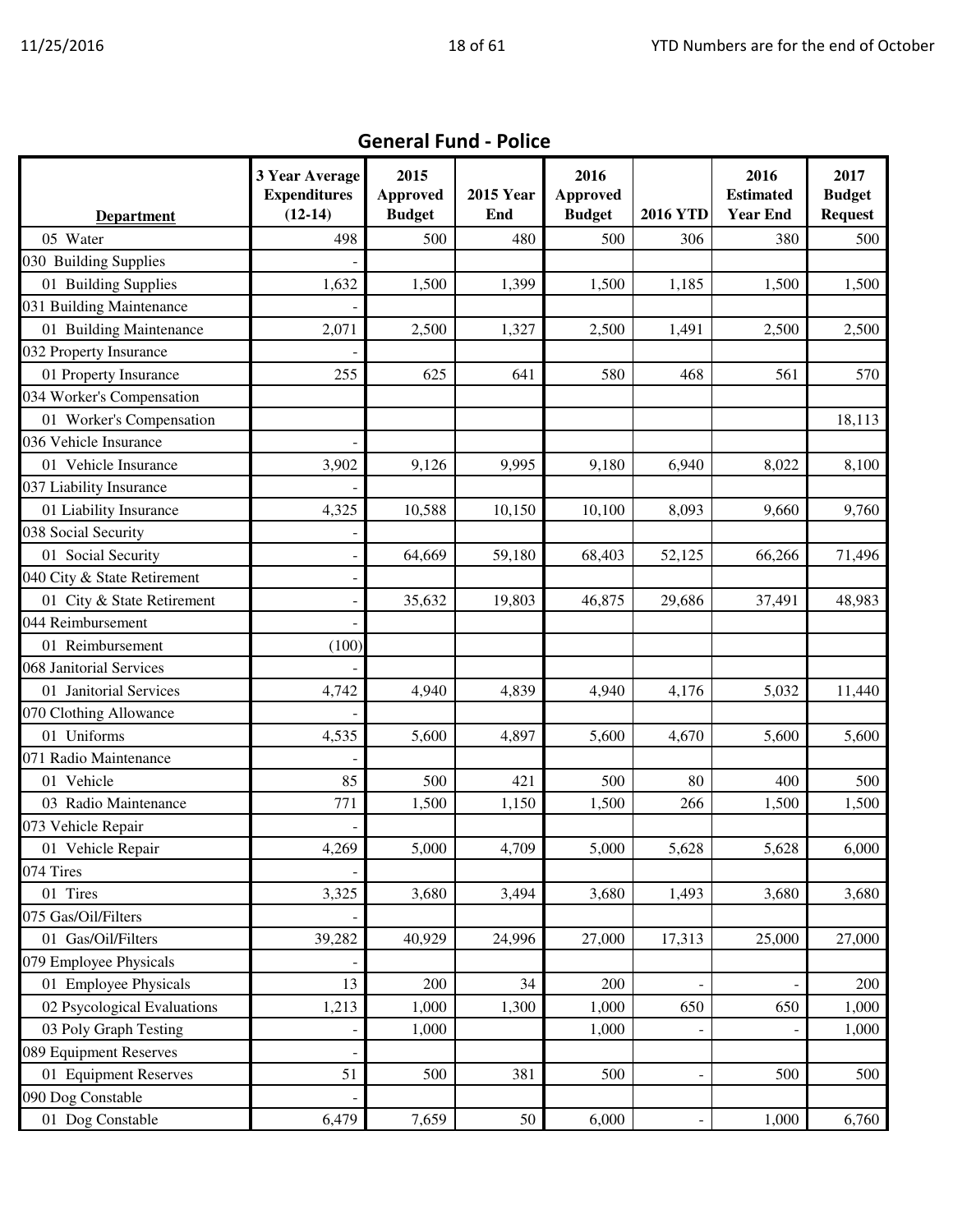|                             | 3 Year Average      | 2015          |                  | 2016          |                 | 2016             | 2017           |
|-----------------------------|---------------------|---------------|------------------|---------------|-----------------|------------------|----------------|
|                             | <b>Expenditures</b> | Approved      | <b>2015 Year</b> | Approved      |                 | <b>Estimated</b> | <b>Budget</b>  |
| <b>Department</b>           | $(12-14)$           | <b>Budget</b> | End              | <b>Budget</b> | <b>2016 YTD</b> | <b>Year End</b>  | <b>Request</b> |
| 093 Meals for Prisoners     |                     |               |                  |               |                 |                  |                |
| 01 Meals for Prisioners     | 1,602               | 2,400         | 5,486            | 3,500         | 1,381           | 3,367            | 3,500          |
| 094 Video Equipment         |                     |               |                  |               |                 |                  |                |
| 01 Video Equipment          | 540                 | 500           | 466              | 500           | 40              | 487              | 500            |
| 095 Bicycle Licenses        |                     |               |                  |               |                 |                  |                |
| 01 Bicycle Licenses         | 489                 |               |                  |               |                 |                  |                |
| 097 Uniform Maintenance     |                     |               |                  |               |                 |                  |                |
| 01 Uniform Mainenance       | 444                 | 1,000         | 45               | 1,000         | 30              | 800              | 500            |
| 098 Medical Tests/Supplies  |                     |               |                  |               |                 |                  |                |
| 01 Medical Tests/Supplies   | 821                 | 1,830         | 306              | 1,830         | 222             | 400              | 1,830          |
| 02 Laundry                  |                     | 720           | 711              | 720           | 769             | 800              | 720            |
| 102 Computer Tech Support   |                     |               |                  |               |                 |                  |                |
| 01 Computer Tech Support    | 2,551               | 3,000         | 2,200            | 3,000         | 2,000           | 3,000            | 3,000          |
| 02 Recorder Maint           |                     | 1,500         | 1,765            | 2,000         | 1,465           | 2,000            | 2,000          |
| 179 Animal Shelter Services |                     |               |                  |               |                 |                  |                |
| 01 Animal Shelter Services  | 14,740              | 14,740        | 14,740           | 14,740        | 14,740          | 14,740           | 14,740         |
| 229 Small Equipment Reserve |                     |               |                  |               |                 |                  |                |
| 01 Small Equipment Reserve  | 6,000               |               |                  |               |                 |                  |                |
| 230 Police Car Reserve      |                     |               |                  |               |                 |                  |                |
| 01 Police Car Reserve       | 18,000              |               |                  |               |                 |                  |                |
| <b>Totals</b>               | 1,174,669           | 1,373,837     | 1,234,410        | 1,424,334     | 1,089,138       | 1,341,576        | 1,481,396      |

### General Fund - Police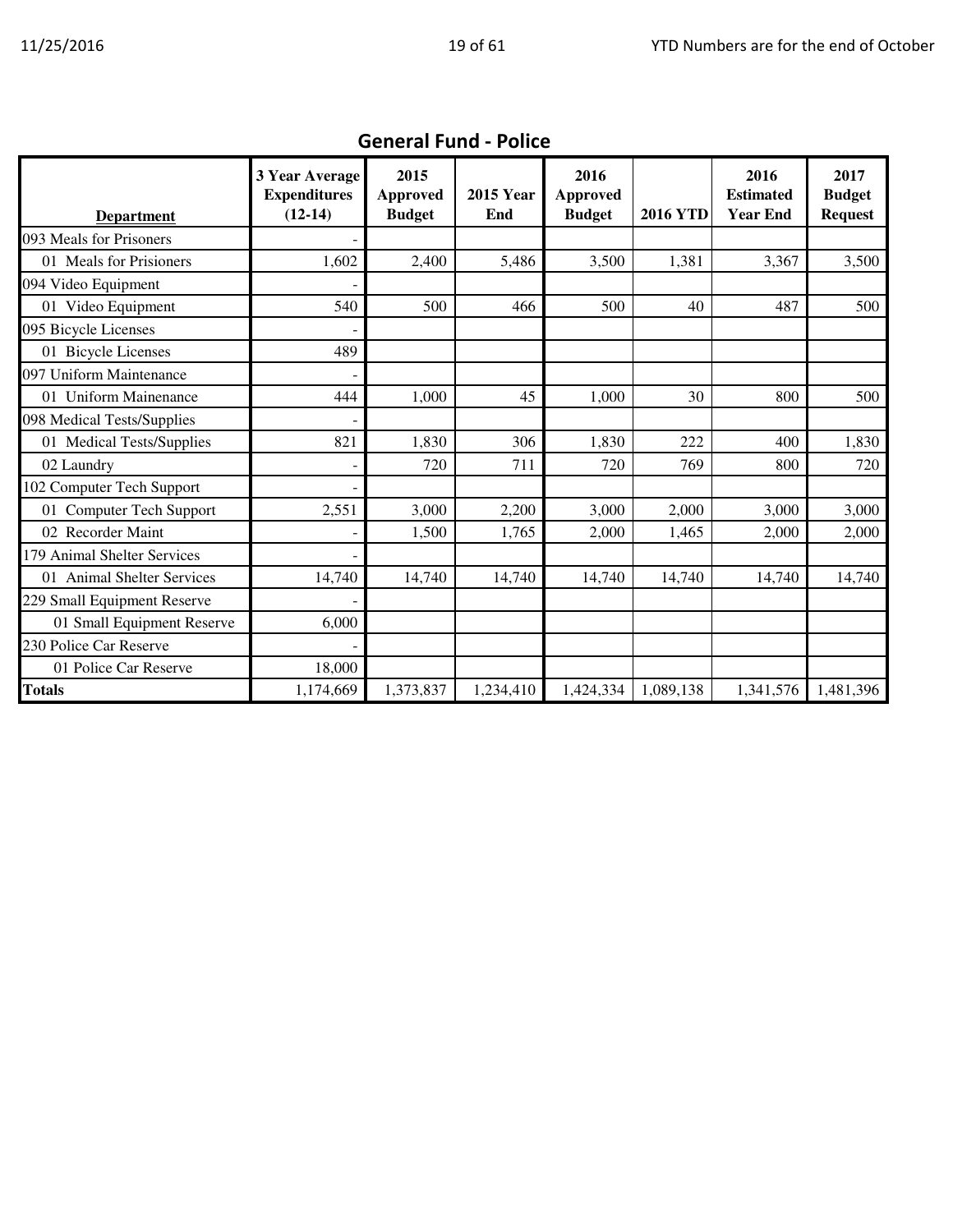| <b>Department</b>          | 3 Year Average<br><b>Expenditures</b><br>$(12-14)$ | 2015<br>Approved<br><b>Budget</b> | 2015<br><b>Year End</b> | 2016<br>Approved<br><b>Budget</b> | <b>2016 YTD</b> | 2016<br><b>Estimated</b><br><b>Year End</b> | 2017<br><b>Budget</b><br><b>Request</b> |  |  |  |
|----------------------------|----------------------------------------------------|-----------------------------------|-------------------------|-----------------------------------|-----------------|---------------------------------------------|-----------------------------------------|--|--|--|
| <b>38 Protection</b>       |                                                    |                                   |                         |                                   |                 |                                             |                                         |  |  |  |
| 105 Street Lights          |                                                    |                                   |                         |                                   |                 |                                             |                                         |  |  |  |
| <b>Street Lights</b><br>01 | 109,173                                            | 103,000                           | 104,053                 | 116,200                           | 93,205          | 113,453                                     | 116,857                                 |  |  |  |
| 106 Hydrant Fees           | ۰                                                  |                                   |                         |                                   |                 |                                             |                                         |  |  |  |
| 01 Hydrant Fees            | 298,262                                            | 307,830                           | 310,563                 | 312,000                           | 232,922         | 310,562                                     | 322,920                                 |  |  |  |
| 107 Ambulance Service      |                                                    |                                   |                         |                                   |                 |                                             |                                         |  |  |  |
| Ambulance Service<br>01    | 88,032                                             |                                   |                         |                                   |                 |                                             |                                         |  |  |  |
|                            |                                                    |                                   |                         |                                   |                 |                                             |                                         |  |  |  |
| <b>Totals</b>              | 495,467                                            | 410,830                           | 414,616                 | 428,200                           | 326,128         | 424,015                                     | 439,777                                 |  |  |  |

#### General Fund - Protection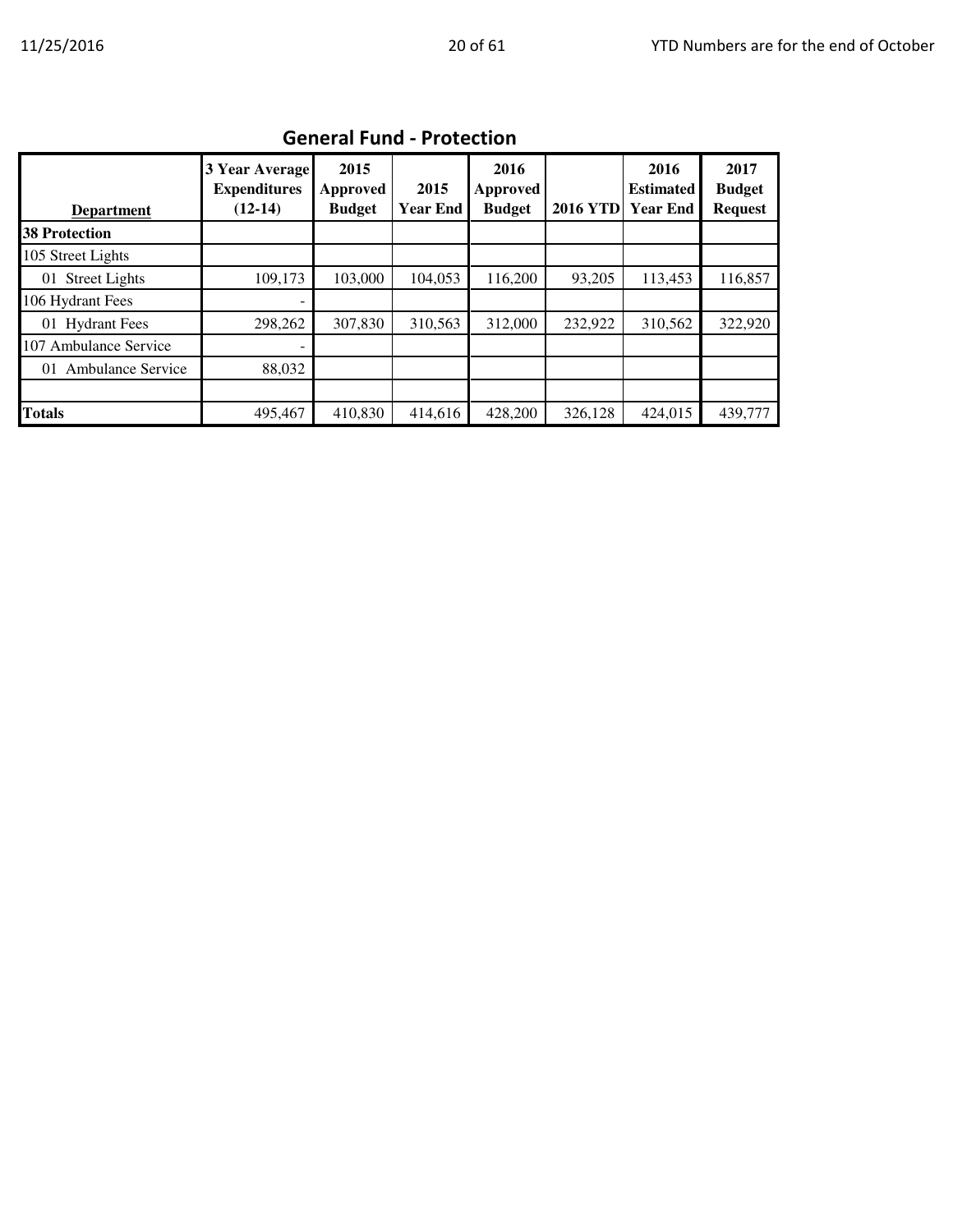| <b>Department</b>           | 3 Year Average<br><b>Expenditures</b><br>$(12-14)$ | 2015<br><b>Approved</b><br><b>Budget</b> | 2015<br><b>Year End</b> | 2016<br><b>Approved</b><br><b>Budget</b> | <b>2016 YTD</b> | 2016<br><b>Estimated</b><br><b>Year End</b> | 2017<br><b>Budget</b><br><b>Request</b> |
|-----------------------------|----------------------------------------------------|------------------------------------------|-------------------------|------------------------------------------|-----------------|---------------------------------------------|-----------------------------------------|
| 39 Emergency Management     |                                                    |                                          |                         |                                          |                 |                                             |                                         |
| 001 Salaries                |                                                    |                                          |                         |                                          |                 |                                             |                                         |
| 07 Salaries                 | 5,902                                              | 6,858                                    | 6,858                   | 6,858                                    | 5,144           | 6,858                                       | 6,858                                   |
| 003 Office Supplies         |                                                    |                                          |                         |                                          |                 |                                             |                                         |
| 01 Postage                  |                                                    | 50                                       |                         |                                          |                 |                                             |                                         |
| 08 Office Supplies          | 239                                                | 100                                      |                         | 50                                       |                 | $\overline{\phantom{a}}$                    | 50                                      |
| 010 Travel Expenses         |                                                    |                                          |                         |                                          |                 |                                             |                                         |
| 05 Travel Expenses          | 161                                                | 100                                      | 100                     | 100                                      |                 | 50                                          | 100                                     |
| 011 Training & Education    |                                                    |                                          |                         |                                          |                 |                                             |                                         |
| 02 Training & Education     | 251                                                | 325                                      | 143                     | 250                                      |                 | 250                                         | 250                                     |
| 014 New Equipment           |                                                    |                                          |                         |                                          |                 |                                             |                                         |
| 01 New Equipment            | 2,201                                              | 1,500                                    | $\blacksquare$          | 1,500                                    | 578             | 1,200                                       | 1,500                                   |
| 015 Telephone               |                                                    |                                          |                         |                                          |                 |                                             |                                         |
| 04 Telephone                | 1,053                                              | 700                                      | 653                     | 730                                      | 580             | 730                                         | 730                                     |
| 017 Communications          |                                                    |                                          |                         |                                          |                 |                                             |                                         |
| 03 Communications           | 668                                                | 564                                      | $\overline{a}$          | 564                                      |                 |                                             | 564                                     |
| 019 Miscellaneous Expenses  |                                                    |                                          |                         |                                          |                 |                                             |                                         |
| 01 Misc. Expenses           | 136                                                | 200                                      | 30                      | 200                                      |                 | 150                                         | 200                                     |
| 024-02 Water & Sewer        | 233                                                |                                          |                         |                                          |                 |                                             |                                         |
| 027 Electricity             |                                                    |                                          |                         |                                          |                 |                                             |                                         |
| 01 EOC Building Electricity |                                                    |                                          |                         |                                          |                 |                                             |                                         |
| 11 Electricity              | 684                                                | 300                                      | 173                     | 300                                      | 144             | 175                                         | 175                                     |
| 030 Building Supplies       |                                                    |                                          |                         |                                          |                 |                                             |                                         |
| 01 Building Supplies        | 6                                                  | 1,000                                    | 155                     | 500                                      | 85              | 85                                          | 500                                     |
| 031 Building Maintenance    |                                                    |                                          |                         |                                          |                 |                                             |                                         |
| 01 Building Maintenance     | 1,188                                              | 3,000                                    | 1,650                   | 1,500                                    | 16              | 1,500                                       | 1,500                                   |
| 032 Property Insurance      |                                                    |                                          |                         |                                          |                 |                                             |                                         |
| 01 Property Insurance       | 189                                                | 487                                      | 490                     | 424                                      | 336             | 398                                         | 402                                     |
| 036 Vehicle Insurance       |                                                    |                                          |                         |                                          |                 |                                             |                                         |
| 01 Vehicle Insurance        | 955                                                | 802                                      | 912                     | 886                                      | 726             | 867                                         | 875                                     |
| 038 Social Security         |                                                    |                                          |                         |                                          |                 |                                             |                                         |
| 01 Social Security          |                                                    | 467                                      | 620                     | 525                                      | 372             | 495                                         | 525                                     |
| 040 City & State Retirement |                                                    |                                          |                         |                                          |                 |                                             |                                         |
| 01 City & State Retirement  |                                                    | 214                                      |                         |                                          |                 |                                             |                                         |
| 046 Recognition & Awards    |                                                    |                                          |                         |                                          |                 |                                             |                                         |
| 01 Recognitions & Awards    | 215                                                |                                          |                         |                                          |                 |                                             |                                         |
| 051 Equipment Maintenance   |                                                    |                                          |                         |                                          |                 |                                             |                                         |
| 01 Software                 | 144                                                |                                          |                         |                                          |                 |                                             |                                         |
| 05 Equipment Maintenance    | 1,524                                              | 400                                      | 32                      | 400                                      |                 | 400                                         | 400                                     |

# General Fund - Emergency Management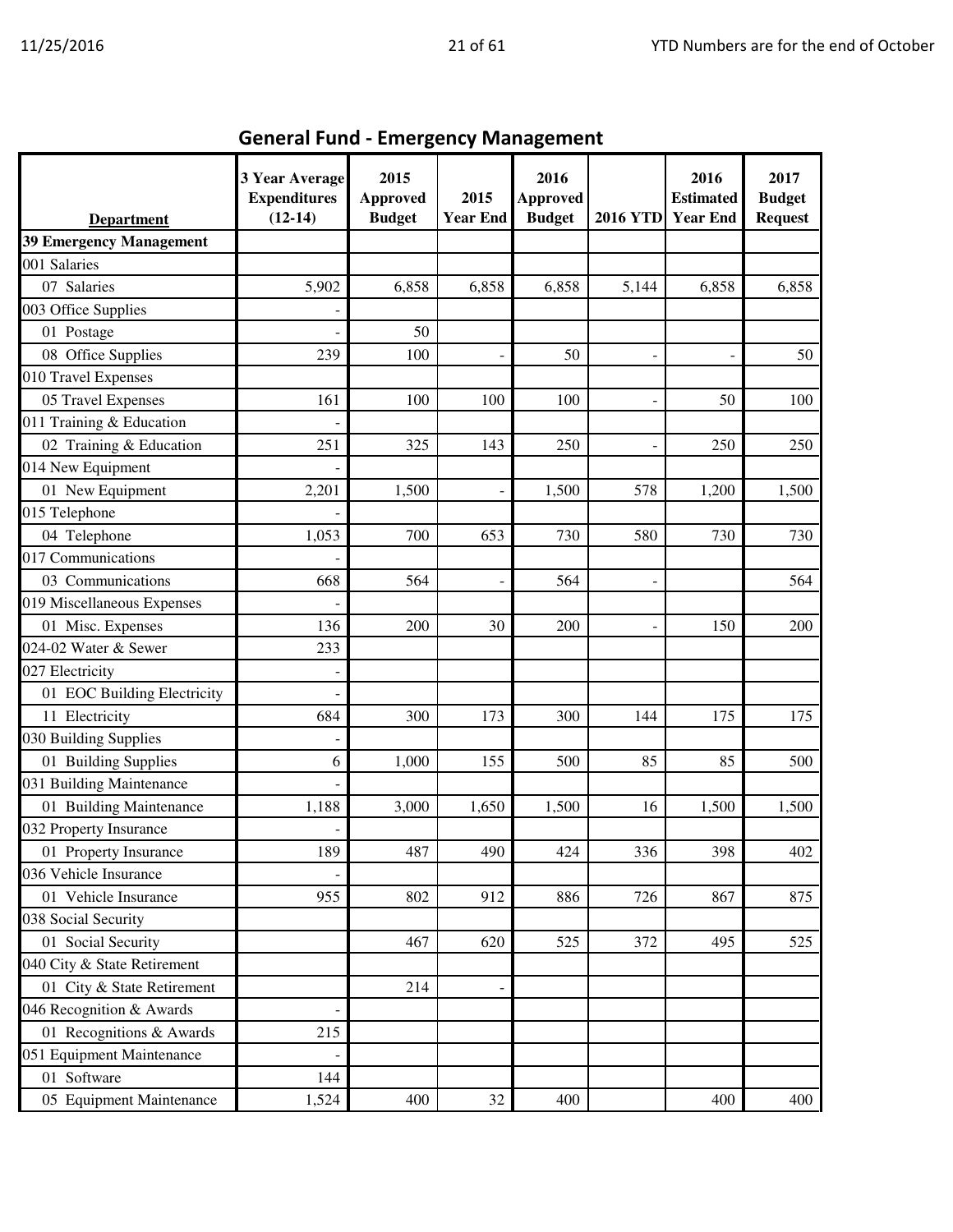| <b>Department</b>       | <b>3 Year Average</b><br><b>Expenditures</b><br>$(12-14)$ | 2015<br>Approved<br><b>Budget</b> | 2015<br><b>Year End</b> | 2016<br>Approved<br><b>Budget</b> | <b>2016 YTD</b> | 2016<br><b>Estimated</b><br><b>Year End</b> | 2017<br><b>Budget</b><br><b>Request</b> |
|-------------------------|-----------------------------------------------------------|-----------------------------------|-------------------------|-----------------------------------|-----------------|---------------------------------------------|-----------------------------------------|
| 068 Janitorial Services |                                                           |                                   |                         |                                   |                 |                                             |                                         |
| 01 Janitorial Services  |                                                           | 1,800                             | 1,650                   | 1,800                             | 1,350           | 1,800                                       | 1,800                                   |
| 071 Radio Maintenance   |                                                           |                                   |                         |                                   |                 |                                             |                                         |
| 03 Radio Maintenance    | 155                                                       |                                   |                         |                                   |                 |                                             |                                         |
| 073 Vehicle Repair      |                                                           |                                   |                         |                                   |                 |                                             |                                         |
| 01 Vehicle Repair       | 373                                                       | 200                               | 8                       | 200                               | 91              | 150                                         | 200                                     |
| 074 Tires               |                                                           |                                   |                         |                                   |                 |                                             |                                         |
| 01 Tires                |                                                           | 400                               | 400                     |                                   |                 |                                             |                                         |
| 075 Gas/Oil/Filters     |                                                           |                                   |                         |                                   |                 |                                             |                                         |
| 01 Gas/Oil/Filters      | 210                                                       | 300                               | 4                       | 200                               | 7               | 25                                          | 200                                     |
| 078 Field Expenses      |                                                           |                                   |                         |                                   |                 |                                             |                                         |
| 01 Field Expenses       | 176                                                       | 150                               |                         | 75                                |                 |                                             | 75                                      |
| 084 Vehicle Licenses    |                                                           |                                   |                         |                                   |                 |                                             |                                         |
| 03 Vehicle Licenses     |                                                           | 50                                |                         |                                   |                 |                                             |                                         |
| 108 CEM Rent            |                                                           |                                   |                         |                                   |                 |                                             |                                         |
| 01 CEM Rent             | 2,667                                                     | 6,000                             |                         | 6,250                             |                 | 6,250                                       | 6,250                                   |
| <b>Totals</b>           | 19,331                                                    | 25,967                            | 13,879                  | 23,312                            | 9,428           | 21,383                                      | 23,154                                  |

## General Fund - Emergency Management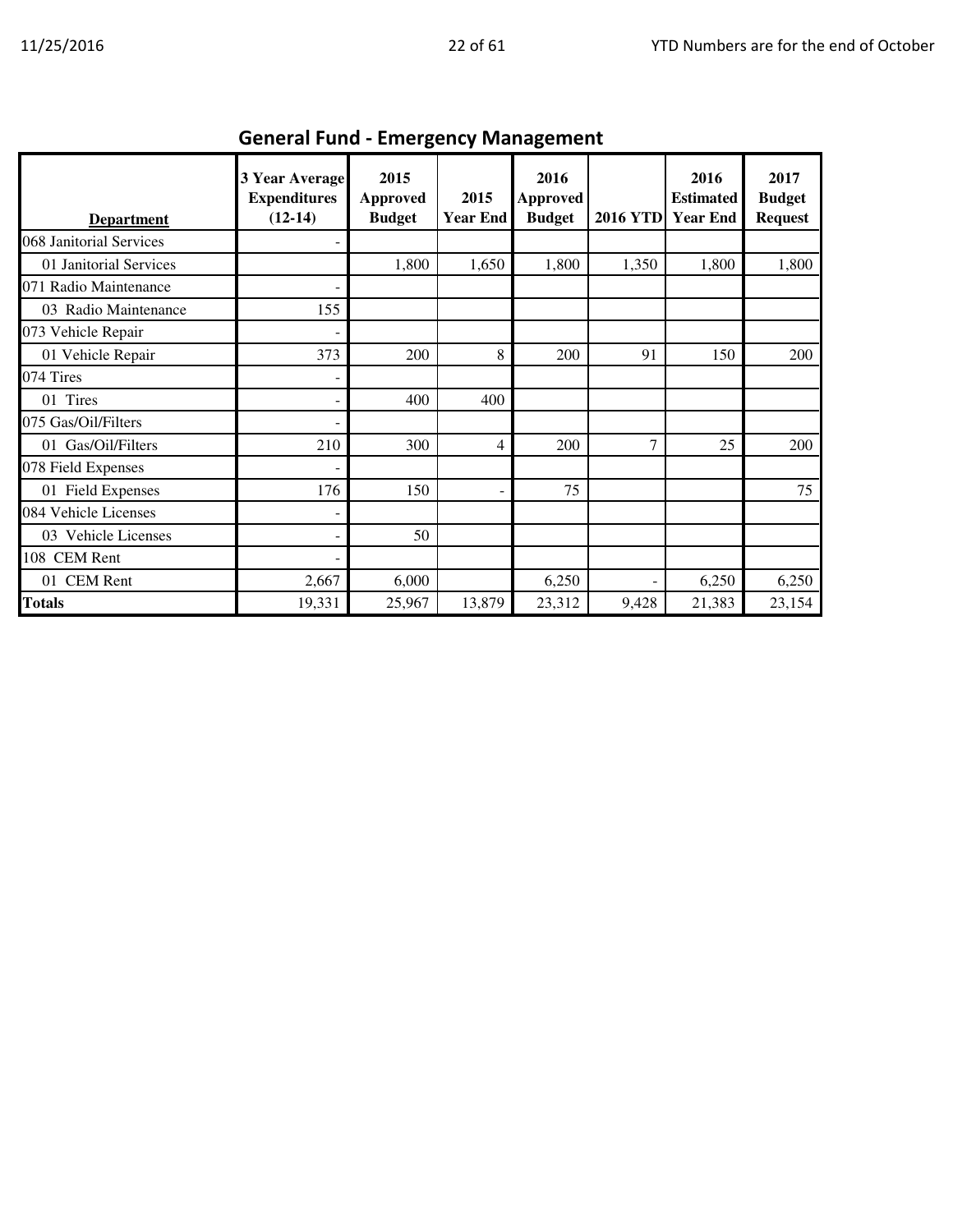| <b>Department</b>        | 3 Year Average<br><b>Expenditures</b><br>$(12-14)$ | 2015<br><b>Approved</b><br><b>Budget</b> | <b>2015 Year</b><br>End | 2016<br>Approved<br><b>Budget</b> | <b>2016 YTD</b> | 2016<br><b>Estimated</b><br><b>Year End</b> | 2017<br><b>Budget</b><br><b>Request</b> |
|--------------------------|----------------------------------------------------|------------------------------------------|-------------------------|-----------------------------------|-----------------|---------------------------------------------|-----------------------------------------|
| <b>40 Public Works</b>   |                                                    |                                          |                         |                                   |                 |                                             |                                         |
| 001 Salaries             |                                                    |                                          |                         |                                   |                 |                                             |                                         |
| 01 Regular Pay           | 609,187                                            | 593,506                                  | 569,564                 | 583,507                           | 460,468         | 575,837                                     | 620,344                                 |
| 02 Overtime              | 105,498                                            | 99,000                                   | 87,510                  | 106,000                           | 54,391          | 89,982                                      | 105,000                                 |
| 07 Salaries              | 3,960                                              |                                          |                         |                                   |                 |                                             |                                         |
| 003 Office Supplies      |                                                    |                                          |                         |                                   |                 |                                             |                                         |
| 01 Postage               | 84                                                 | 50                                       | 73                      | 75                                | 1               | 70                                          | 75                                      |
| 02 Advertising           | 359                                                | 150                                      | 684                     | 250                               | 158             | 200                                         | 250                                     |
| 05 Printer Ink           | 23                                                 | 50                                       | 83                      | 50                                | 13              | 50                                          | 50                                      |
| 07 Paper                 | 26                                                 | 50                                       | 55                      | 50                                |                 | 50                                          | 50                                      |
| 08 Office Supplies       | 391                                                | 375                                      | 328                     | 375                               | 99              | 300                                         | 350                                     |
| 11 Equipment Rental      | 1,458                                              | 1,500                                    | 1,500                   | 1,500                             | 1,250           | 1,500                                       | 1,500                                   |
| 12 Software              | 366                                                | 425                                      | 425                     | 400                               | 158             | 300                                         | 400                                     |
| 010 Travel Expenses      |                                                    |                                          |                         |                                   |                 |                                             |                                         |
| 02 Meal & Lodging        | 487                                                | 250                                      | 247                     | 250                               |                 | 200                                         | 250                                     |
| 05 Travel Expenses       | 303                                                | 200                                      | 263                     | 200                               | 62              | 180                                         | 200                                     |
| 011 Training & Education |                                                    |                                          |                         |                                   |                 |                                             |                                         |
| 02 Training & Education  | 442                                                | 750                                      | 195                     | 500                               | 224             | 500                                         | 500                                     |
| 014 New Equipment        |                                                    |                                          |                         |                                   |                 |                                             |                                         |
| 01 New Equipment         | 3,592                                              | 4,500                                    | 4,500                   | 4,000                             | 1,389           | 4,000                                       | 4,000                                   |
| 02 Office                | 33                                                 |                                          |                         |                                   |                 |                                             |                                         |
| 03 Shop                  | 486                                                |                                          |                         |                                   |                 |                                             |                                         |
| 015 Telephone            |                                                    |                                          |                         |                                   |                 |                                             |                                         |
| 01 Cell Phone            | 720                                                | 720                                      | 720                     | 720                               |                 | 720                                         | 720                                     |
| 04 Telephone             | 2,631                                              | 2,800                                    | 2,795                   | 2,800                             | 2,371           | 2,819                                       | 2,800                                   |
| 017 Communications       |                                                    |                                          |                         |                                   |                 |                                             |                                         |
| 03 Internet              | 382                                                | 540                                      | 494                     | 540                               | 450             | 540                                         | 540                                     |
| 018 Health Insurance     |                                                    |                                          |                         |                                   |                 |                                             |                                         |
| 01 Health Insurance      | 229,443                                            | 211,561                                  | 210,116                 | 234,878                           | 187,785         | 222,574                                     | 252,518                                 |
| 019 Misc. Expense        |                                                    |                                          |                         |                                   |                 |                                             |                                         |
| 01 Misc. Expense         | 1,540                                              | 1,500                                    | 1,397                   | 1,500                             | 1,532           | 1,600                                       | 1,500                                   |
| 026 Heating Fuel         |                                                    |                                          |                         |                                   |                 |                                             |                                         |
| 03 Heating Fuel          | 17,341                                             | 12,500                                   | 12,134                  | 13,500                            | 5,504           | 11,000                                      | 13,500                                  |
| 027 Electricity          |                                                    |                                          |                         |                                   |                 |                                             |                                         |
| 01 P.W. Main Garage      | 10,594                                             | 11,000                                   | 10,849                  | 11,000                            | 6,553           | 10,900                                      | 11,330                                  |
| 02 P.W. Cold Storage     | 429                                                | 475                                      | 467                     | 475                               | 355             | 475                                         | 489                                     |
| 03 P.W. Sand Dome        | 199                                                | 200                                      | 210                     | 200                               | 192             | 200                                         | 206                                     |
| 04 P.W. Outside Lights   | 204                                                | 200                                      | 213                     | 200                               | 174             | 200                                         | 206                                     |
| 11 Electricity           | 343                                                | 350                                      | 367                     | 350                               | 288             | 350                                         | 361                                     |
| 12 P.W. Pump House       | 384                                                | 400                                      | 393                     | 400                               | 327             | 400                                         | 412                                     |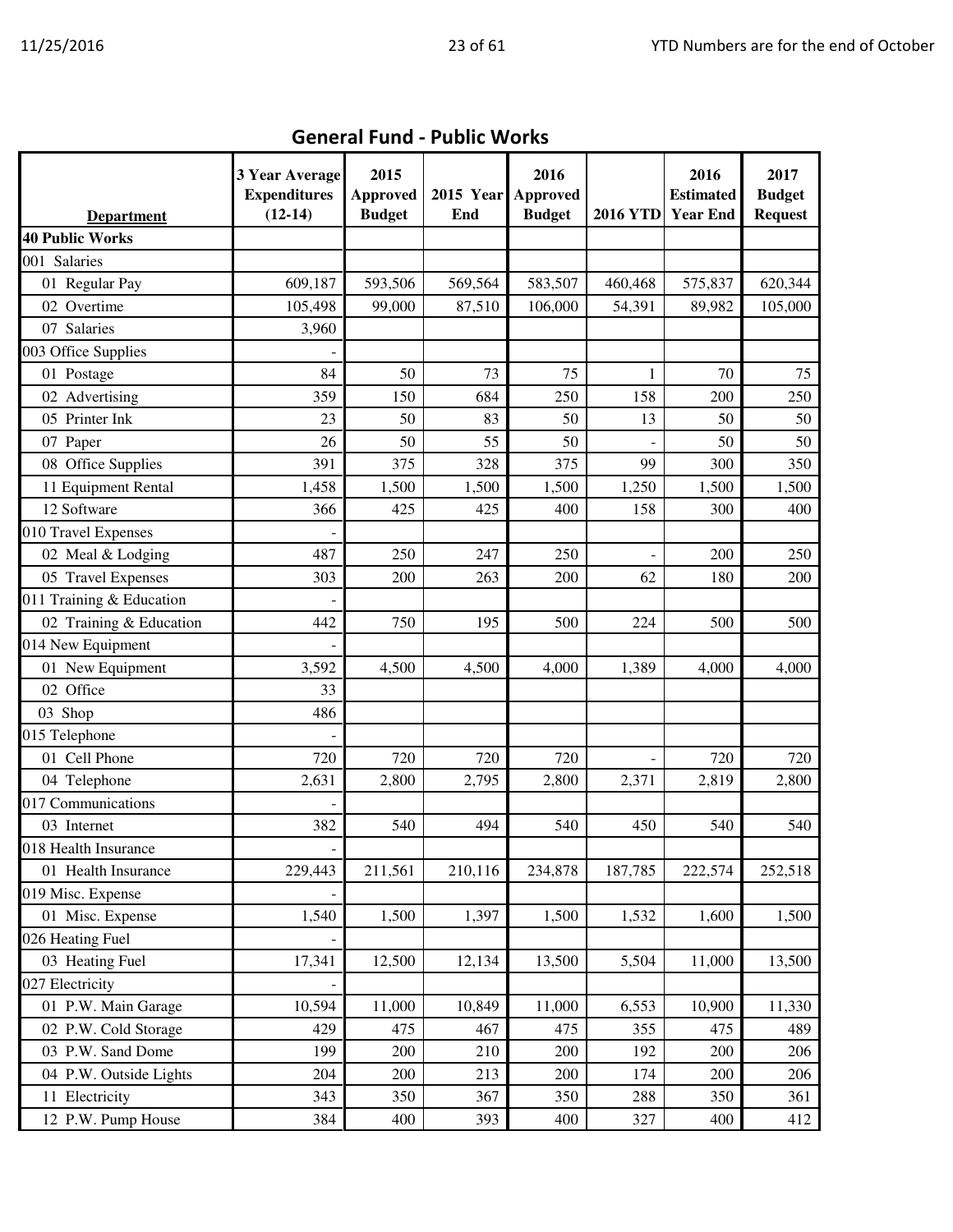| <b>Department</b>           | 3 Year Average<br><b>Expenditures</b><br>$(12-14)$ | 2015<br><b>Approved</b><br><b>Budget</b> | 2015 Year Approved<br>End | 2016<br><b>Budget</b> | <b>2016 YTD</b> | 2016<br><b>Estimated</b><br><b>Year End</b> | 2017<br><b>Budget</b><br><b>Request</b> |
|-----------------------------|----------------------------------------------------|------------------------------------------|---------------------------|-----------------------|-----------------|---------------------------------------------|-----------------------------------------|
| 028 Water                   |                                                    |                                          |                           |                       |                 |                                             |                                         |
| 05 Water                    | 1,343                                              | 1,400                                    | 1,543                     | 1,450                 | 1,073           | 1,450                                       | 1,510                                   |
| 029 Sewer                   |                                                    |                                          |                           |                       |                 |                                             |                                         |
| 01 Sewer                    | 381                                                | 500                                      | 244                       | 500                   | 284             | 450                                         | 500                                     |
| 030 Building Supplies       |                                                    |                                          |                           |                       |                 |                                             |                                         |
| 01 Building Supplies        | 1,219                                              | 1,000                                    | 756                       | 1,000                 | 615             | 1,000                                       | 1,000                                   |
| 031 Building Maintenance    |                                                    |                                          |                           |                       |                 |                                             |                                         |
| 01 Building Maintenance     | 4,316                                              | 4,000                                    | 3,968                     | 4,000                 | 3,164           | 4,000                                       | 4,000                                   |
| 032 Property Insurance      |                                                    |                                          |                           |                       |                 |                                             |                                         |
| 01 Property Insurance       | 2,917                                              | 2,875                                    | 3,123                     | 2,988                 | 2,437           | 2,915                                       | 2,945                                   |
| 034 Worker's Compensation   |                                                    |                                          |                           |                       |                 |                                             |                                         |
| 01 Worker's Compensation    |                                                    |                                          |                           |                       |                 |                                             | 24,248                                  |
| 036 Vehicle Insurance       |                                                    |                                          |                           |                       |                 |                                             |                                         |
| 01 Vehicle Insurance        | 17,756                                             | 26,004                                   | 28,320                    | 26,145                | 21,775          | 25,939                                      | 26,200                                  |
| 038 Social Security         |                                                    |                                          |                           |                       |                 |                                             |                                         |
| 01 Social Security          |                                                    | 52,594                                   | 47,568                    | 52,671                | 38,318          | 50,935                                      | 55,489                                  |
| 040 City & State Retirement |                                                    |                                          |                           |                       |                 |                                             |                                         |
| 01 City & State Retirement  |                                                    | 20,560                                   | 15,571                    | 22,784                | 11,614          | 14,981                                      | 23,821                                  |
| 051 Equipment Maintenance   |                                                    |                                          |                           |                       |                 |                                             |                                         |
| 01 Software                 |                                                    |                                          |                           |                       |                 |                                             |                                         |
| 05 Equipment Maintenance    | 130,575                                            | 128,000                                  | 148,766                   | 130,000               | 91,872          | 130,000                                     | 132,000                                 |
| 06 Air Compressor           | 24                                                 |                                          |                           |                       |                 |                                             |                                         |
| 08 Snow Plow repairs        | 11,851                                             | 10,000                                   | 10,509                    | 10,000                | 10,393          | 10,500                                      | 10,000                                  |
| 070 Clothing Allowance      |                                                    |                                          |                           |                       |                 |                                             |                                         |
| 03 Clothing                 | 3,887                                              | 3,600                                    | 3,625                     | 3,600                 | 3,222           | 3,600                                       | 5,600                                   |
| 04 Boots                    | 1,226                                              | 2,800                                    | 1,588                     | 2,300                 | 1,195           | 2,300                                       | 2,200                                   |
| 06 Clothing Allowance       | 3,857                                              | 3,900                                    | 3,298                     | 3,500                 | 3,177           | 3,500                                       |                                         |
| 071 Radio Maintenance       |                                                    |                                          |                           |                       |                 |                                             |                                         |
| 01 Vehicle                  | 710                                                | 700                                      | 386                       | 1,000                 | 869             | 900                                         | 1,000                                   |
| 03 Radio Maintenance        | 161                                                | 300                                      | 163                       |                       |                 |                                             |                                         |
| 074 Tires                   |                                                    |                                          |                           |                       |                 |                                             |                                         |
| 01 Tires others             | 2,433                                              | 2,000                                    | 1,658                     | 1,000                 | 1,000           | 1,000                                       | 1,500                                   |
| 03 Heavy Equipment          | 7,844                                              | 8,000                                    | 7,943                     | 10,000                | 10,038          | 10,038                                      | 3,000                                   |
| 04 Trucks                   | 4,310                                              | 5,000                                    | 5,600                     | 4,000                 | 4,249           | 4,249                                       | 9,000                                   |
| 075 Gas/Oil/Filters         |                                                    |                                          |                           |                       |                 |                                             |                                         |
| 01 Gas/Oil/Filters          | 15,918                                             | 14,000                                   | 8,304                     | 11,220                | 3,970           | 10,000                                      | 7,000                                   |
| 076 Diesel Fuel             |                                                    |                                          |                           |                       |                 |                                             |                                         |
| 01 Diesel                   | 141,623                                            | 149,000                                  | 93,240                    | 108,000               | 40,447          | 72,000                                      | 96,750                                  |
| 109 Safety Material         |                                                    |                                          |                           |                       |                 |                                             |                                         |
| 01 Safety Material          | 2,176                                              | 2,500                                    | 2,306                     | 2,500                 | 1,816           | 2,500                                       | 2,500                                   |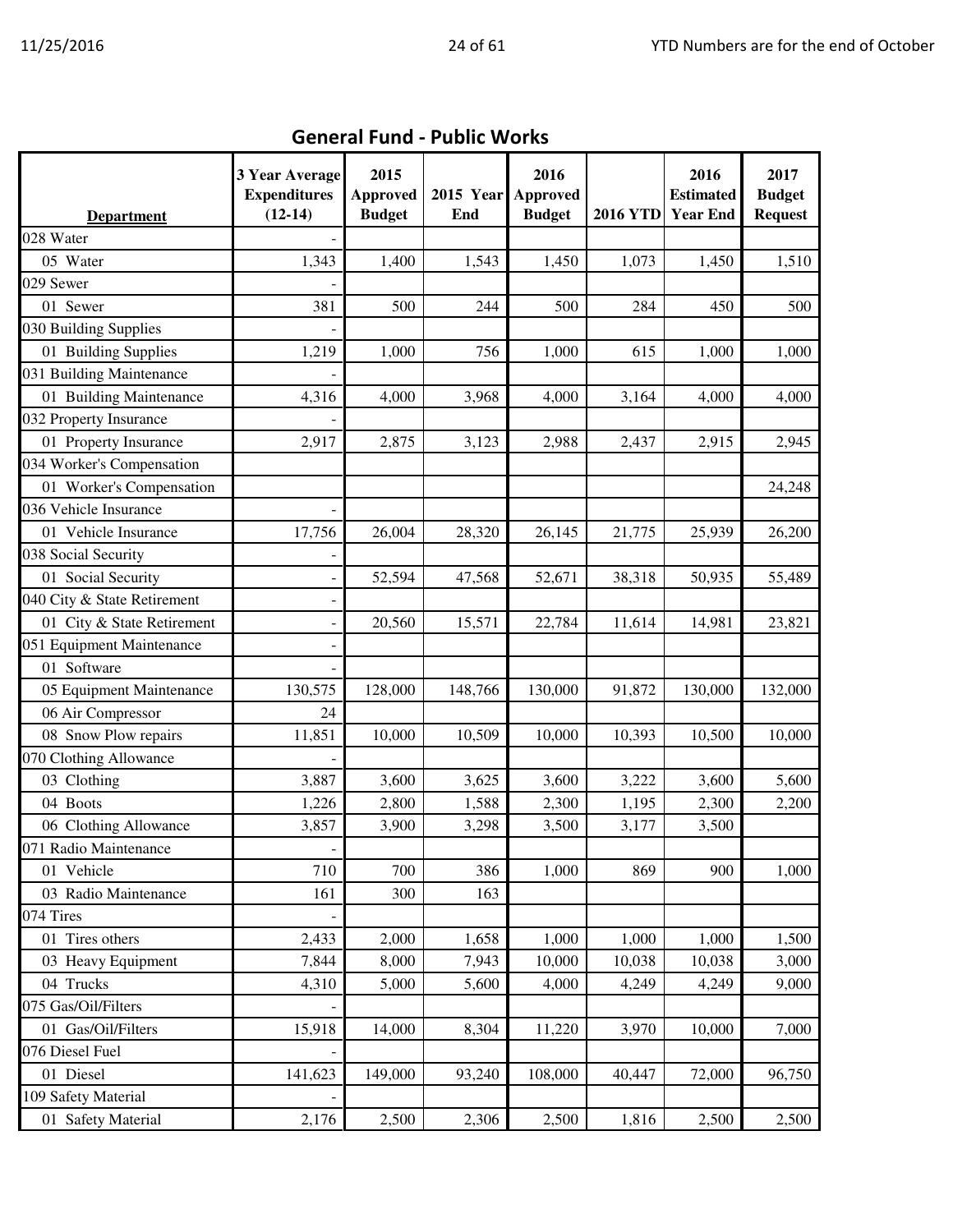| <b>Department</b>          | 3 Year Average<br><b>Expenditures</b><br>$(12-14)$ | 2015<br><b>Approved</b><br><b>Budget</b> | 2015 Year<br>End | 2016<br>Approved<br><b>Budget</b> | <b>2016 YTD</b> | 2016<br><b>Estimated</b><br><b>Year End</b> | 2017<br><b>Budget</b><br><b>Request</b> |
|----------------------------|----------------------------------------------------|------------------------------------------|------------------|-----------------------------------|-----------------|---------------------------------------------|-----------------------------------------|
| 110 Equipment Rental       |                                                    |                                          |                  |                                   |                 |                                             |                                         |
| 01 Equipment Rental        | 634                                                |                                          |                  |                                   |                 |                                             |                                         |
| 111 Tools - Shop           |                                                    |                                          |                  |                                   |                 |                                             |                                         |
| 01 Tools - Shop            | 1,621                                              | 2,000                                    | 1,999            | 1,750                             | 1,324           | 1,700                                       | 1,750                                   |
| 112 Tools-Road/Ground      |                                                    |                                          |                  |                                   |                 |                                             |                                         |
| 01 Tools - Road/Ground     | 1,147                                              | 1,000                                    | 938              | 1,000                             | 335             | 1,000                                       | 1,000                                   |
| 113 Propane                |                                                    |                                          |                  |                                   |                 |                                             |                                         |
| 01 Propane                 | 349                                                | 250                                      | 18               | 150                               | 72              | 72                                          | 150                                     |
| 114 Industrial Gas/Solvent |                                                    |                                          |                  |                                   |                 |                                             |                                         |
| 01 Ind. Gas                | 1,746                                              | 1,500                                    | 1,500            | 1,700                             | 1,306           | 1,600                                       | 1,700                                   |
| 02 Solvents/Cleaners       | 178                                                | 200                                      | 200              |                                   |                 |                                             |                                         |
| 115 Lubricants             |                                                    |                                          |                  |                                   |                 |                                             |                                         |
| 01 Lubricants              | 12,590                                             | 10,500                                   | 10,574           | 10,000                            | 6,287           | 9,700                                       | 10,000                                  |
| 116 Salt & Calcium         |                                                    |                                          |                  |                                   |                 |                                             |                                         |
| 01 Rock Salt               | 116,228                                            | 132,210                                  | 119,870          | 132,200                           | 74,804          | 132,200                                     | 144,090                                 |
| 02 Liquid Deicer           | 32,641                                             | 27,900                                   | 28,146           | 27,000                            | 13,198          | 27,000                                      | 27,125                                  |
| 117 Gravel                 |                                                    |                                          |                  |                                   |                 |                                             |                                         |
| 01 Gravel                  | 3,516                                              | 4,000                                    | 1,430            | 4,000                             |                 | 4,000                                       | 4,000                                   |
| 118 Crushed Stone          |                                                    |                                          |                  |                                   |                 |                                             |                                         |
| 01 Crushed Stone           | 10,362                                             |                                          |                  | 20,000                            | 27,535          | 27,535                                      | 28,284                                  |
| 119 Liquid Asphalt         |                                                    |                                          |                  |                                   |                 |                                             |                                         |
| 01 Liquid Asphalt          | 172,538                                            |                                          |                  | 180,000                           | 123,308         | 180,000                                     | 163,020                                 |
| 120 Shim and Patch         |                                                    |                                          |                  |                                   |                 |                                             |                                         |
| 01 Shim/Paver              | 33,313                                             | 50,000                                   | 41,555           | 50,000                            | 28,376          | 50,000                                      | 50,000                                  |
| 02 Patch                   | 17,052                                             | 16,000                                   | 17,380           | 16,000                            | 15,342          | 16,000                                      | 16,000                                  |
| 121 Asphalt                |                                                    |                                          |                  |                                   |                 |                                             |                                         |
| 01 Asphalt                 | 130,038                                            | 254,000                                  | 254,000          |                                   |                 |                                             | 208,700                                 |
| 122 Culverts & Guard Rails |                                                    |                                          |                  |                                   |                 |                                             |                                         |
| 01 Culverts & Guard Rails  | 10,488                                             | 10,000                                   | 4,677            | 8,000                             | 8,347           | 8,347                                       | 9,000                                   |
| 123 Signs                  |                                                    |                                          |                  |                                   |                 |                                             |                                         |
| 01 Signs                   | 2,672                                              | 2,500                                    | 2,041            | 2,400                             | 1,583           | 2,200                                       | 2,400                                   |
| 124 Sidewalks              |                                                    |                                          |                  |                                   |                 |                                             |                                         |
| 01 Sidewalks               | 2,759                                              | 3,000                                    |                  | 2,000                             |                 | 2,000                                       | 2,000                                   |
| 125 Street Curbing         |                                                    |                                          |                  |                                   |                 |                                             |                                         |
| 01 Street Curbing          | 1,916                                              |                                          |                  |                                   |                 |                                             |                                         |
| 126 Traffic Paint          |                                                    |                                          |                  |                                   |                 |                                             |                                         |
| 01 Traffic Paint           | 11,897                                             | 12,500                                   | 11,884           | 12,000                            | 11,861          | 11,861                                      | 12,000                                  |
| 127 Vehicle Paint          |                                                    |                                          |                  |                                   |                 |                                             |                                         |
| 01 Vehicle Paint           | 3,796                                              | 3,800                                    | 4,159            | 3,500                             | 1,058           | 1,200                                       | 3,500                                   |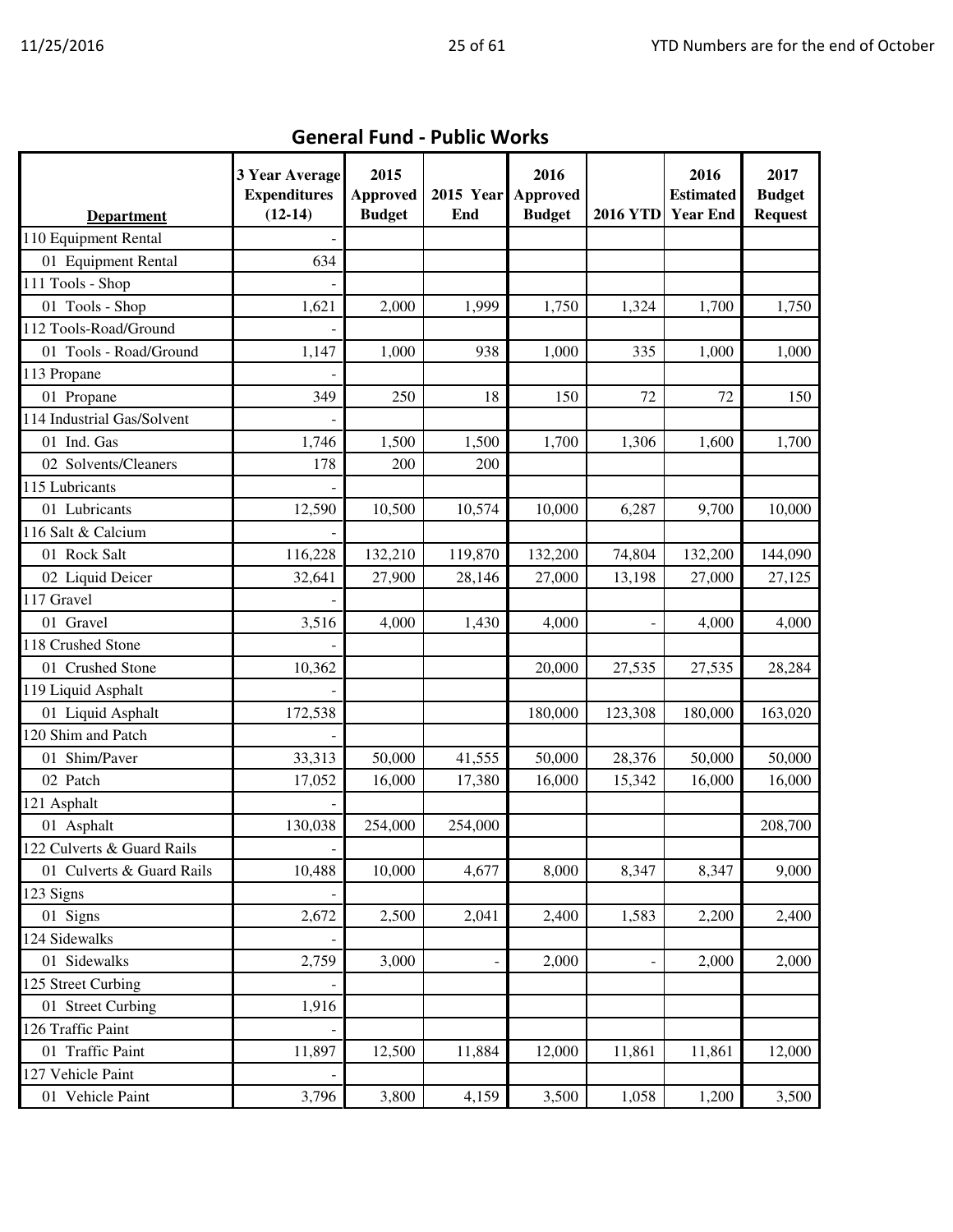| <b>Department</b>         | 3 Year Average<br><b>Expenditures</b><br>$(12-14)$ | 2015<br>Approved<br><b>Budget</b> | <b>2015 Year</b><br>End | 2016<br>Approved<br><b>Budget</b> | <b>2016 YTD</b> | 2016<br><b>Estimated</b><br><b>Year End</b> | 2017<br><b>Budget</b><br><b>Request</b> |
|---------------------------|----------------------------------------------------|-----------------------------------|-------------------------|-----------------------------------|-----------------|---------------------------------------------|-----------------------------------------|
| 130 Construction Material |                                                    |                                   |                         |                                   |                 |                                             |                                         |
| 01 Construction Material  | 4,631                                              | 4,500                             | 4,587                   | 4,500                             | 1,456           | 4,000                                       | 4,500                                   |
| 131 Sand Account          |                                                    |                                   |                         |                                   |                 |                                             |                                         |
| 01 Sand Account           | 39,798                                             | 42,000                            | 49,482                  | 42,000                            | 42,229          | 42,229                                      | 42,000                                  |
| 132 Municipal Maintenance |                                                    |                                   |                         |                                   |                 |                                             |                                         |
| 01 Municipal Maintenance  | 7,065                                              | 7,000                             | 7,571                   | 7,250                             | 8,600           | 10,000                                      | 7,800                                   |
| 133 Tools Insurance       |                                                    |                                   |                         |                                   |                 |                                             |                                         |
| 01 Tools Insurance        |                                                    |                                   |                         |                                   |                 |                                             |                                         |
| 134 Drug/Alcohol Testing  |                                                    |                                   |                         |                                   |                 |                                             |                                         |
| 01 Drug/Alcohol Testing   | 612                                                | 750                               | 859                     | 750                               | 540             | 800                                         | 750                                     |
| 89 PW Equipment Reserves  |                                                    |                                   |                         |                                   |                 |                                             |                                         |
| 01 Equipment Reserves     | 28,150                                             |                                   |                         |                                   |                 |                                             |                                         |
| 232 Street Reconstruction |                                                    |                                   |                         |                                   |                 |                                             |                                         |
| 01 Street Reconstruction  | 30,000                                             |                                   |                         |                                   |                 |                                             |                                         |
| 271 Contracted Services   |                                                    |                                   |                         |                                   |                 |                                             |                                         |
| 01 Janitorial & Supplies  | 6,750                                              | 8,000                             | 8,050                   | 8,000                             | 6,700           | 8,000                                       |                                         |
| <b>Totals</b>             | 2,023,167                                          | 1,975,394                         | 1,864,985               | 1,896,578                         | ########        | ########                                    | ########                                |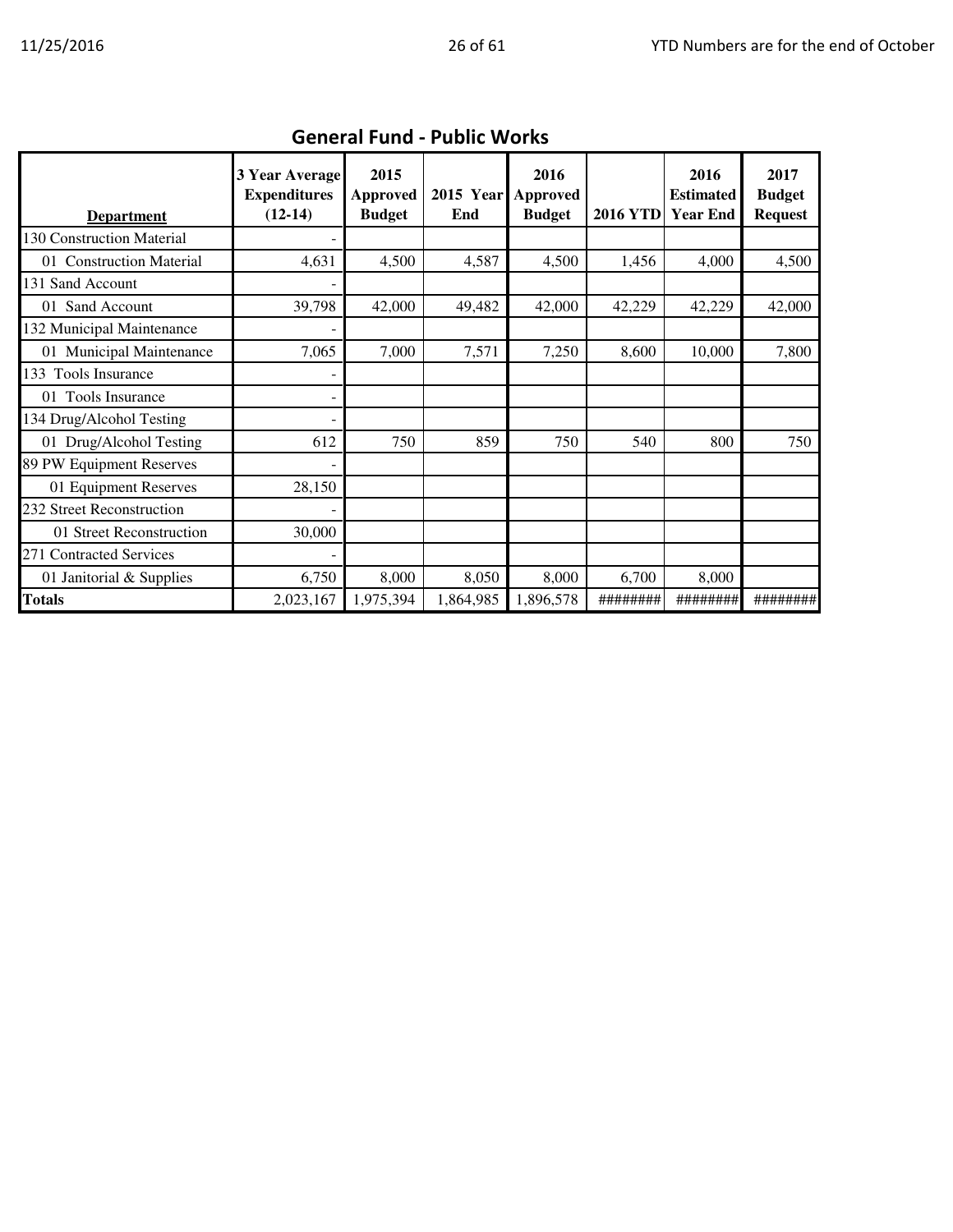|                          | 3 Year Average<br><b>Expenditures</b> | 2015<br><b>Approved</b> | 2015            | 2016<br><b>Approved</b> |                 | 2016<br><b>Estimated</b> | 2017<br><b>Budget</b> |
|--------------------------|---------------------------------------|-------------------------|-----------------|-------------------------|-----------------|--------------------------|-----------------------|
| <b>Department</b>        | $(12-14)$                             | <b>Budget</b>           | <b>Year End</b> | <b>Budget</b>           | <b>2016 YTD</b> | <b>Year End</b>          | <b>Request</b>        |
| <b>50 Recreation</b>     |                                       |                         |                 |                         |                 |                          |                       |
| 001 Salaries             |                                       |                         |                 |                         |                 |                          |                       |
| 01 Regular Pay           | 157,515                               | 160,280                 | 160,468         | 167,342                 | 141,600         | 171,423                  | 186,767               |
| 02 Overtime              | 146                                   |                         |                 |                         |                 |                          |                       |
| 07 Salaries              | 93,240                                | 79,277                  | 51,510          | 68,000                  | 49,946          | 63,814                   | 94,832                |
| 003 Office Supplies      |                                       |                         |                 |                         |                 |                          |                       |
| 01 Postage               | 213                                   | 300                     | 380             | 275                     | 151             | 200                      | 250                   |
| 02 Advertising           | 1,586                                 | 1,500                   | 1,504           | 1,500                   | 1,466           | 1,500                    | 1,300                 |
| 03 Copier Rental         | 606                                   | 500                     | 613             | 700                     | 524             | 700                      | 1,800                 |
| 04 Equipment Repair      | 204                                   | 400                     | 389             | 300                     | 60              | 300                      | 250                   |
| 05 Printer Ink           |                                       | 75                      | 66              | 75                      |                 | 75                       | 70                    |
| 07 Paper                 | 290                                   | 350                     | 303             | 350                     | 176             | 300                      | 350                   |
| 08 Office Supplies       | 861                                   | 750                     | 903             | 800                     | 784             | 800                      | 800                   |
| 12 Software              |                                       |                         |                 |                         | 250             | 250                      |                       |
| 008 Computer Maintenance |                                       |                         |                 |                         |                 |                          |                       |
| 01 Computer Maintenance  | 458                                   | 600                     | 600             | 300                     | 234             | 300                      | 300                   |
| 009 Professional Dues    |                                       |                         |                 |                         |                 |                          |                       |
| 04 Professional Dues     | 212                                   | 200                     | 20              | 150                     | 50              | 150                      | 150                   |
| 010 Travel Expenses      |                                       |                         |                 |                         |                 |                          |                       |
| 01 Mileage               | 334                                   |                         |                 |                         |                 |                          |                       |
| 02 Meals & Lodging       | 42                                    |                         |                 |                         |                 |                          |                       |
| 04 Conference Fee        | 173                                   | 200                     | 213             | 200                     |                 | 200                      | 200                   |
| 05 Travel Expenses       | 256                                   | 300                     | 327             | 300                     | 260             | 300                      | 300                   |
| 011 Training & Education |                                       |                         |                 |                         |                 |                          |                       |
| 02 Training & Education  | 982                                   | 800                     | 850             | 750                     | 912             | 912                      | 850                   |
| 013 Car Allowance        |                                       |                         |                 |                         |                 |                          |                       |
| 01 Car Allowance         | 513                                   |                         |                 |                         |                 |                          |                       |
| 015 Telephone            |                                       |                         |                 |                         |                 |                          |                       |
| 01 Cell Phone            | 606                                   | 100                     | 154             | 100                     |                 | 100                      | 100                   |
| 02 Rec Center            | 1,924                                 | 2,300                   | 2,753           | 2,780                   | 2,344           | 2,795                    | 2,780                 |
| 04 Telephone             | 1,772                                 | 900                     | 997             | 1,000                   | 849             | 1,015                    | 1,000                 |
| 017 Internet             |                                       |                         |                 |                         |                 |                          |                       |
| 03 Internet              | 1,007                                 | 970                     | 959             | 970                     | 720             | 970                      | 970                   |
| 018 Health Insurance     |                                       |                         |                 |                         |                 |                          |                       |
| 01 Health Insurance      | 37,658                                | 49,421                  | 44,665          | 51,612                  | 41,485          | 47,570                   | 55,466                |
| 026 Heating Fuel         |                                       |                         |                 |                         |                 |                          |                       |
| 01 Recreation Center     | 33,222                                | 22,440                  | 20,844          | 18,000                  | 7,006           | 16,000                   | 15,000                |
| 02 Teague Park           | 1,245                                 | 1,400                   | 1,121           | 1,000                   | 541             | 1,000                    | 1,000                 |
| 03 Heating Fuel          | 513                                   |                         |                 |                         |                 |                          |                       |

### General Fund - Recreation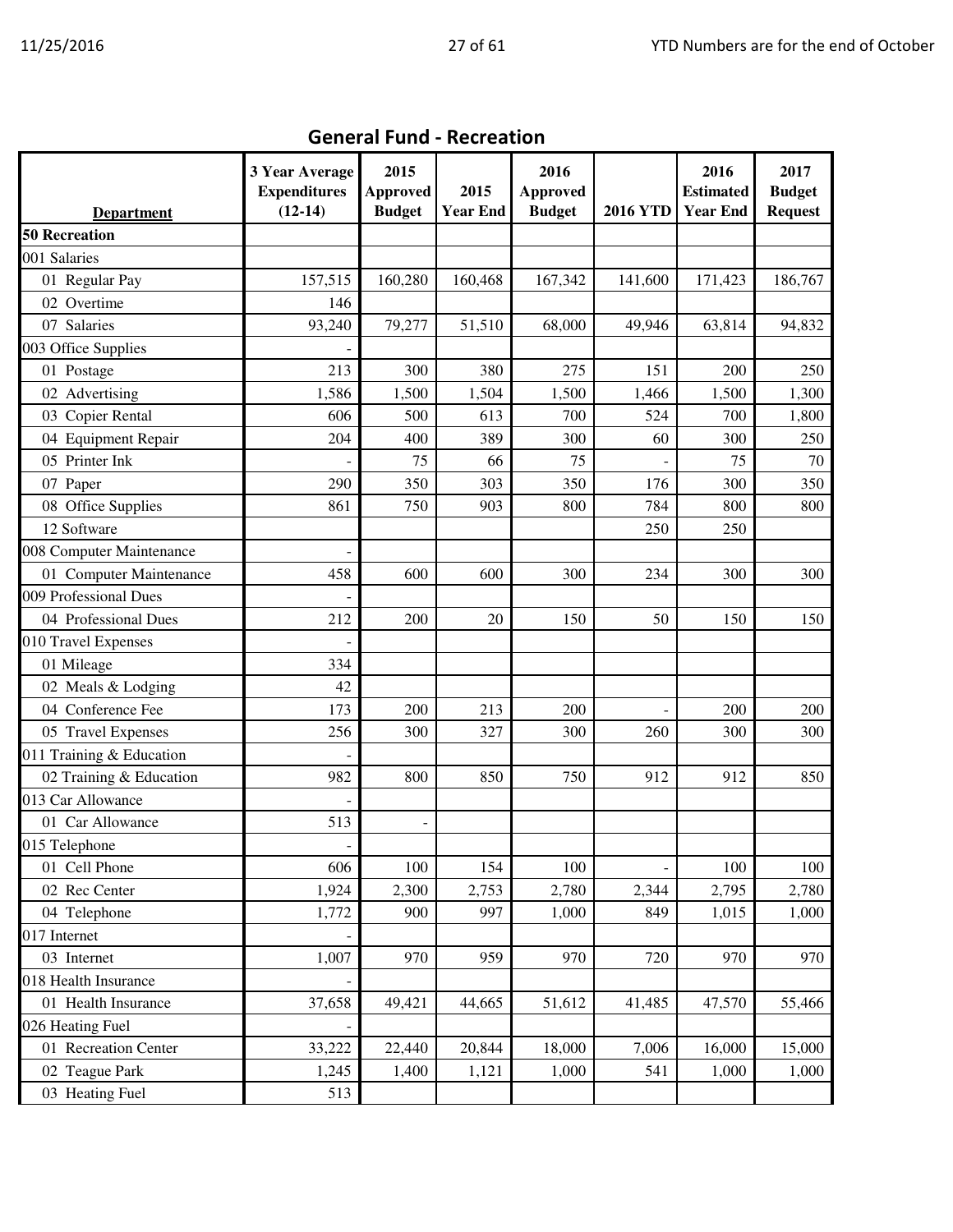| <b>Department</b>           | 3 Year Average<br><b>Expenditures</b><br>$(12-14)$ | 2015<br><b>Approved</b><br><b>Budget</b> | 2015<br><b>Year End</b> | 2016<br><b>Approved</b><br><b>Budget</b> | <b>2016 YTD</b> | 2016<br><b>Estimated</b><br><b>Year End</b> | 2017<br><b>Budget</b><br><b>Request</b> |
|-----------------------------|----------------------------------------------------|------------------------------------------|-------------------------|------------------------------------------|-----------------|---------------------------------------------|-----------------------------------------|
| 027 Electricity             |                                                    |                                          |                         |                                          |                 |                                             |                                         |
| 05 Recreation Center        | 22,312                                             | 22,800                                   | 22,729                  | 23,500                                   | 14,467          | 23,100                                      | 12,910                                  |
| 06 Teague Park              | 1,885                                              | 1,800                                    | 1,881                   | 1,850                                    | 1,492           | 1,850                                       | 1,915                                   |
| 07 Soucy Sports Complex     | 751                                                | 600                                      | 733                     | 600                                      | 423             | 725                                         | 758                                     |
| 08 Pool                     | 309                                                | 200                                      | 173                     | 190                                      | 130             | 180                                         |                                         |
| 028 Water                   |                                                    |                                          |                         |                                          |                 |                                             |                                         |
| 01 Recreation Center        | 870                                                | 700                                      | 985                     | 1,000                                    | 784             | 990                                         | 1,050                                   |
| 02 Teague Park              | 327                                                | 300                                      | 244                     | 300                                      | 159             | 280                                         | 315                                     |
| 03 Pool                     | 869                                                |                                          |                         |                                          |                 |                                             |                                         |
| 04 Soucie Complex           | 77                                                 | 150                                      | 122                     | 100                                      |                 | 100                                         | 110                                     |
| 029 Sewer                   |                                                    |                                          |                         |                                          |                 |                                             |                                         |
| 01 Sewer                    | 673                                                | 600                                      | 572                     | 600                                      | 389             | 580                                         | 600                                     |
| 030 Building Supplies       |                                                    |                                          |                         |                                          |                 |                                             |                                         |
| 01 Building Supplies        | 3,342                                              | 2,500                                    | 2,469                   | 2,500                                    | 2,382           | 2,500                                       | 2,800                                   |
| 031 Building Maintenance    |                                                    |                                          |                         |                                          |                 |                                             |                                         |
| 01 Building Maintenance     | 24,891                                             | 23,000                                   | 24,140                  | 22,500                                   | 16,058          | 22,500                                      | 22,000                                  |
| 032 Property Insurance      |                                                    |                                          |                         |                                          |                 |                                             |                                         |
| 01 Property Insurance       | 4,301                                              | 7,400                                    | 7,446                   | 6,500                                    | 5,353           | 6,420                                       | 6,484                                   |
| 034 Worker's Compensation   |                                                    |                                          |                         |                                          |                 |                                             |                                         |
| 01 Worker's Compensation    |                                                    |                                          |                         |                                          |                 |                                             | 7,114                                   |
| 038 Social Security         |                                                    |                                          |                         |                                          |                 |                                             |                                         |
| 01 Social Security          | -                                                  | 19,418                                   | 16,033                  | 18,004                                   | 14,385          | 18,148                                      | 23,010                                  |
| 040 City & State Retirement | -                                                  |                                          |                         |                                          |                 |                                             |                                         |
| 01 City & State Retirement  |                                                    | 5,610                                    | 5,707                   | 6,312                                    | 4,910           | 6,300                                       | 7,734                                   |
| 135 Water Tests             |                                                    |                                          |                         |                                          |                 |                                             |                                         |
| 01 Water Tests              | 50                                                 |                                          |                         |                                          |                 |                                             |                                         |
| 136 Youth Center Equipment  |                                                    |                                          |                         |                                          |                 |                                             |                                         |
| 01 Youth Center Equipment   | 1,179                                              | 900                                      | 369                     | 900                                      | 140             | 700                                         | 900                                     |
| 137 Rink Equipment          |                                                    |                                          |                         |                                          |                 |                                             |                                         |
| 01 Rink Equipment           | 15                                                 |                                          |                         |                                          |                 |                                             |                                         |
| 138 Program Equipment       |                                                    |                                          |                         |                                          |                 |                                             |                                         |
| 01 Baseball/Softball        | 1,618                                              | 1,200                                    | 1,018                   | 1,000                                    | 554             | 554                                         | 1,000                                   |
| 02 Tennis                   | 55                                                 | 100                                      | 50                      | 100                                      |                 |                                             | 100                                     |
| 03 Soccer                   | 665                                                | 800                                      | 791                     | 700                                      | 540             | 700                                         | 600                                     |
| 04 Basketball               | 397                                                | 500                                      | 500                     | 500                                      | 179             | 400                                         | 500                                     |
| 05 Arts & Crafts            |                                                    |                                          |                         |                                          |                 |                                             |                                         |
| 06 Program Equipment        | 3,102                                              | 2,200                                    | 2,467                   | 2,100                                    | 1,367           | 2,000                                       | 2,000                                   |
| 139 Rink Maintenance        |                                                    |                                          |                         |                                          |                 |                                             |                                         |
| 01 Rink Maintenance         | 190                                                |                                          |                         |                                          |                 |                                             |                                         |

### General Fund - Recreation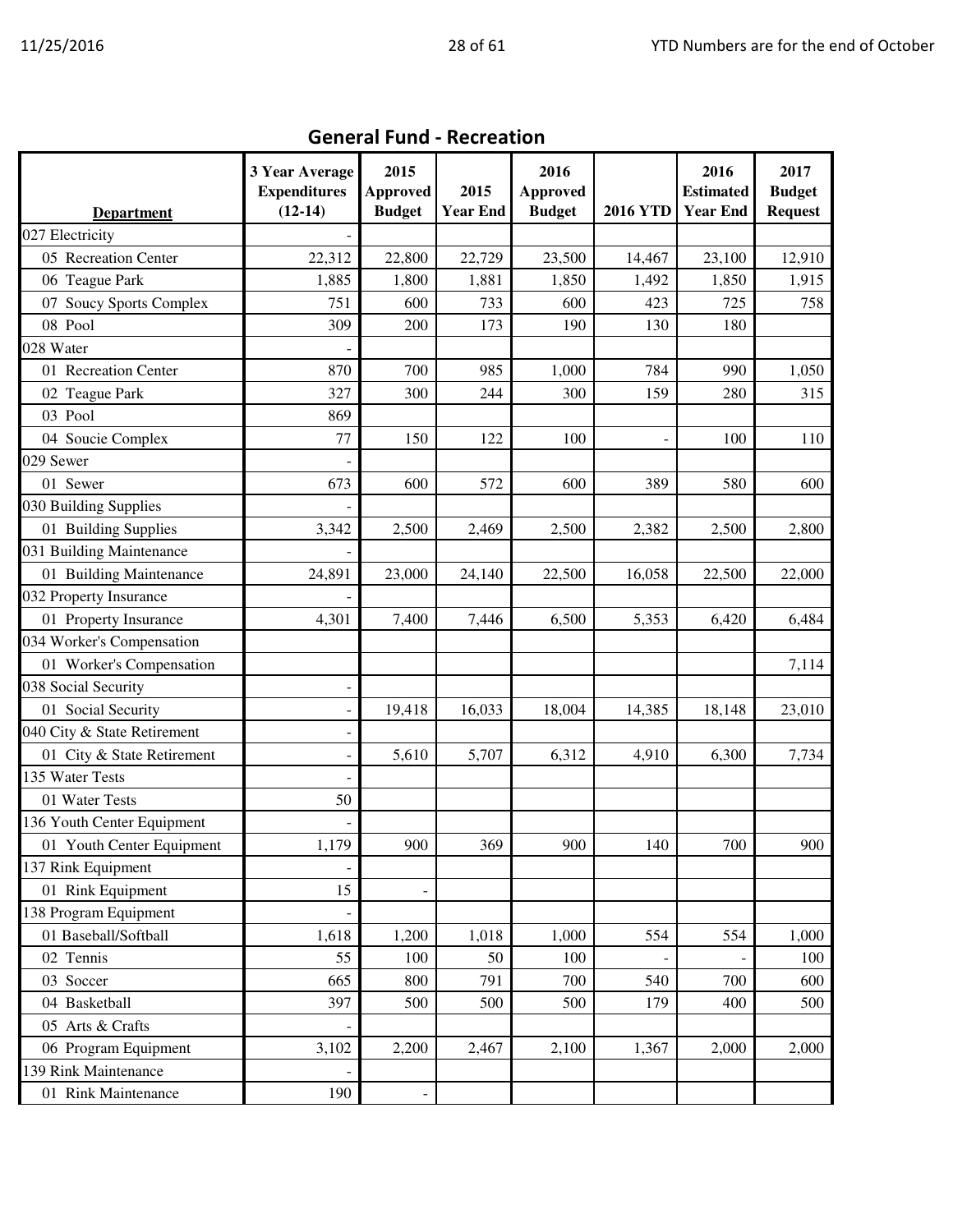| <b>Department</b>          | 3 Year Average<br><b>Expenditures</b><br>$(12-14)$ | 2015<br>Approved<br><b>Budget</b> | 2015<br><b>Year End</b> | 2016<br>Approved<br><b>Budget</b> | <b>2016 YTD</b> | 2016<br><b>Estimated</b><br><b>Year End</b> | 2017<br><b>Budget</b><br><b>Request</b> |  |  |  |
|----------------------------|----------------------------------------------------|-----------------------------------|-------------------------|-----------------------------------|-----------------|---------------------------------------------|-----------------------------------------|--|--|--|
| 140 Pool Supplies          |                                                    |                                   |                         |                                   |                 |                                             |                                         |  |  |  |
| 01 Pool Supplies           | 1,275                                              | ۰                                 |                         |                                   |                 |                                             |                                         |  |  |  |
| 141 Trophies & Awards      | $\overline{\phantom{a}}$                           |                                   |                         |                                   |                 |                                             |                                         |  |  |  |
| 01 Trophies & Awards       | 660                                                | 600                               | 525                     | 700                               | 352             | 700                                         | 600                                     |  |  |  |
| 142 Pool Maintenance       |                                                    |                                   |                         |                                   |                 |                                             |                                         |  |  |  |
| 01 Pool Maintenance        | 5,081                                              |                                   |                         |                                   |                 |                                             |                                         |  |  |  |
| 145 Special Events         | ۰                                                  |                                   |                         |                                   |                 |                                             |                                         |  |  |  |
| 01 Special Events          | 2,777                                              | 2,500                             | 2,559                   | 2,500                             | 1,978           | 2,500                                       | 2,500                                   |  |  |  |
| 243-Rec Center Improvement |                                                    |                                   |                         |                                   |                 |                                             |                                         |  |  |  |
| <b>Totals</b>              | 413,253                                            | 416,940                           | 381,150                 | 408,960                           | 315,399         | 401,901                                     | 459,536                                 |  |  |  |

## General Fund - Recreation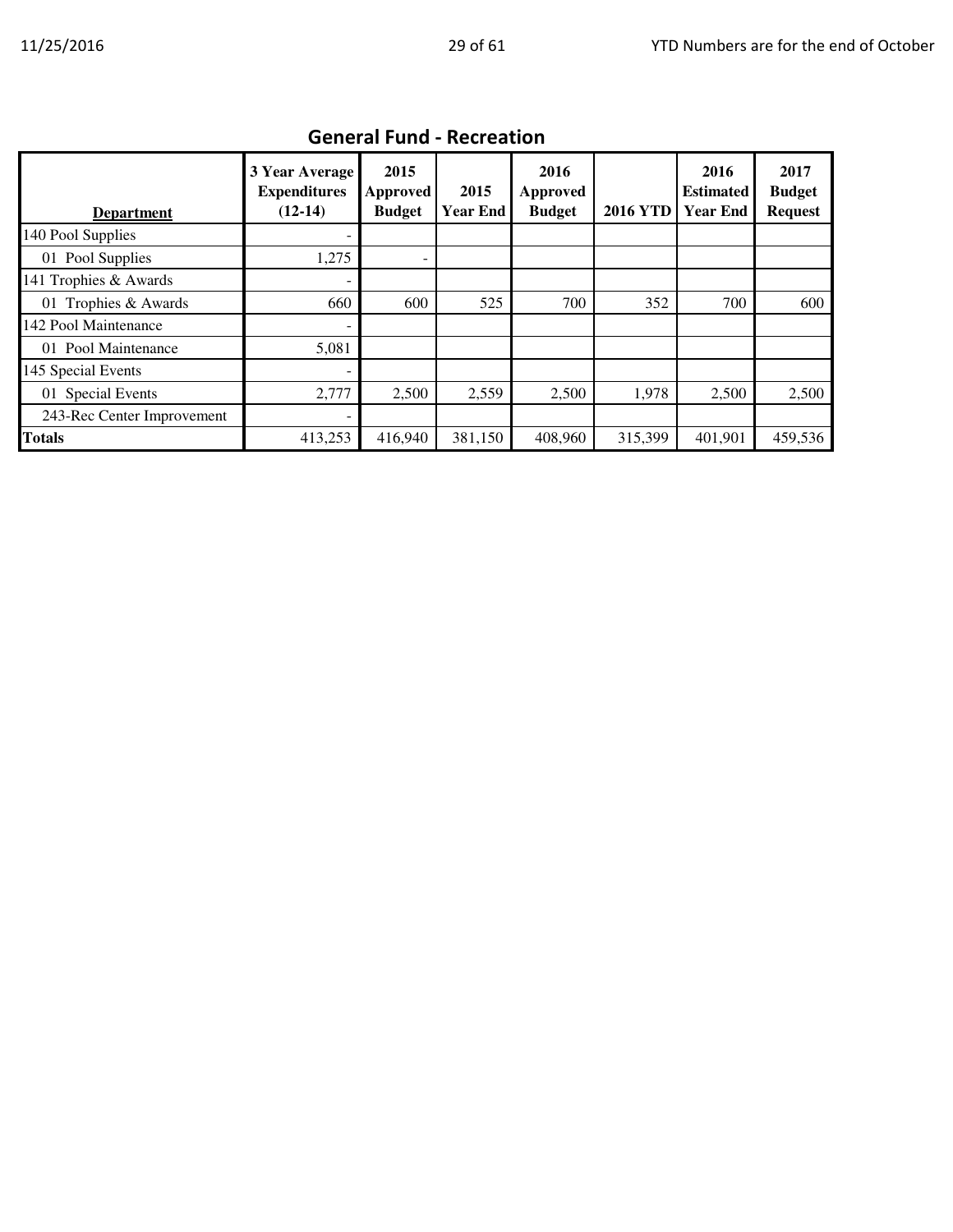|                             | 3 Year Average<br><b>Expenditures</b> | 2015<br><b>Approved</b> | <b>2015 Year</b> | 2016<br><b>Approved</b> |                 | 2016<br><b>Estimated</b> | 2017<br><b>Budget</b> |
|-----------------------------|---------------------------------------|-------------------------|------------------|-------------------------|-----------------|--------------------------|-----------------------|
| <b>Department</b>           | $(12-14)$                             | <b>Budget</b>           | End              | <b>Budget</b>           | <b>2016 YTD</b> | <b>Year End</b>          | <b>Request</b>        |
| 51 Parks                    |                                       |                         |                  |                         |                 |                          |                       |
| 001 Salaries                |                                       |                         |                  |                         |                 |                          |                       |
| 01 Regular Pay              | 43,532                                | 42,355                  | 42,180           | 44,204                  | 36,399          | 43,924                   | 45,147                |
| 02 Overtime                 |                                       |                         |                  |                         | 78              | 78                       | 2,605                 |
| 07 Salaries                 | 30,667                                | 38,972                  | 43,373           | 41,238                  | 33,297          | 40,959                   | 33,959                |
| 014 New Equipment           |                                       |                         |                  |                         |                 |                          |                       |
| 01 New Equipment            | 1,084                                 | 1,300                   | 1,265            | 1,200                   | 916             | 1,200                    | 1,200                 |
| 015 Telephone               |                                       |                         |                  |                         |                 |                          |                       |
| 01 Cell Phone               | 150                                   |                         |                  |                         |                 |                          |                       |
| 04 Telephone                | 885                                   | 1,015                   | 997              | 1,000                   | 849             | 1,010                    | 1,000                 |
| 018 Health Insurance        |                                       |                         |                  |                         |                 |                          |                       |
| 01 Health Insurance         | 12,814                                | 8,589                   | 8,589            | 8,988                   | 7,590           | 8,988                    | 9,434                 |
| 026 Heating Fuel            |                                       |                         |                  |                         |                 |                          |                       |
| 03 Heating Fuel             | 6,628                                 | 7,400                   | 5,970            | 5,000                   | 1,865           | 4,693                    | 4,000                 |
| 027 Electricity             |                                       |                         |                  |                         |                 |                          |                       |
| 09 Park Shop                | 1,773                                 | 1,800                   | 1,718            | 1,800                   | 1,125           | 1,770                    | 1,800                 |
| 10 Park Security Lighting   | 1,033                                 | 1,100                   | 846              | 950                     | 645             | 829                      | 900                   |
| 11 Electricity              | 168                                   | 150                     | 180              | 200                     | 144             | 170                      | 200                   |
| 029 Sewer                   |                                       |                         |                  |                         |                 |                          |                       |
| 01 Sewer                    | 236                                   | 300                     | 250              | 300                     | 200             | 300                      | 250                   |
| 030 Building Supplies       |                                       |                         |                  |                         |                 |                          |                       |
| 01 Building Supplies        | 1,123                                 | 1,100                   | 1,509            | 1,000                   | 950             | 1,000                    | 1,000                 |
| 031 Building Maintenance    |                                       |                         |                  |                         |                 |                          |                       |
| 01 Building Maintenance     | 986                                   | 1,100                   | 1,035            | 1,100                   | 297             | 1,050                    | 1,000                 |
| 032 Property Insurance      |                                       |                         |                  |                         |                 |                          |                       |
| 01 Property Insurance       | 406                                   |                         |                  |                         |                 |                          |                       |
| 036 Vehicle Insurance       |                                       |                         |                  |                         |                 |                          |                       |
| 01 Vehicle Insurance        | 1,937                                 | 7,414                   | 7,225            | 5,954                   | 4,854           | 5,789                    | 5,846                 |
| 038 Social Security         |                                       |                         |                  |                         |                 |                          |                       |
| 01 Social Security          | ÷                                     | 6,222                   | 6,440            | 6,536                   | 5,564           | 6,487                    | 6,251                 |
| 040 City & State Retirement | ÷                                     |                         |                  |                         |                 |                          |                       |
| 01 City & State Retirement  |                                       | 1,482                   | 1,193            | 1,666                   | 1,284           | 1,541                    | 1,799                 |
| 051 Equipment Maintenance   |                                       |                         |                  |                         |                 |                          |                       |
| 04 Repairs                  | 184                                   | 800                     | 729              | 800                     | 402             | 700                      | 800                   |
| 05 Equipment Maintenance    | 5,573                                 | 4,200                   | 4,278            | 4,000                   | 2,458           | 4,000                    | 3,500                 |
| 070 Clothing Allowance      |                                       |                         |                  |                         |                 |                          |                       |
| 03 Clothing                 | 379                                   | 200                     | 272              | 400                     | 300             | 400                      | 400                   |
| 073 Vehicle Repairs         |                                       |                         |                  |                         |                 |                          |                       |
| 01 Vehicle Repairs          | 3,388                                 | 3,000                   | 2,873            | 3,000                   | 1,065           | 2,800                    | 2,600                 |
| 074 Tires                   |                                       |                         |                  |                         |                 |                          |                       |

## General Fund - Parks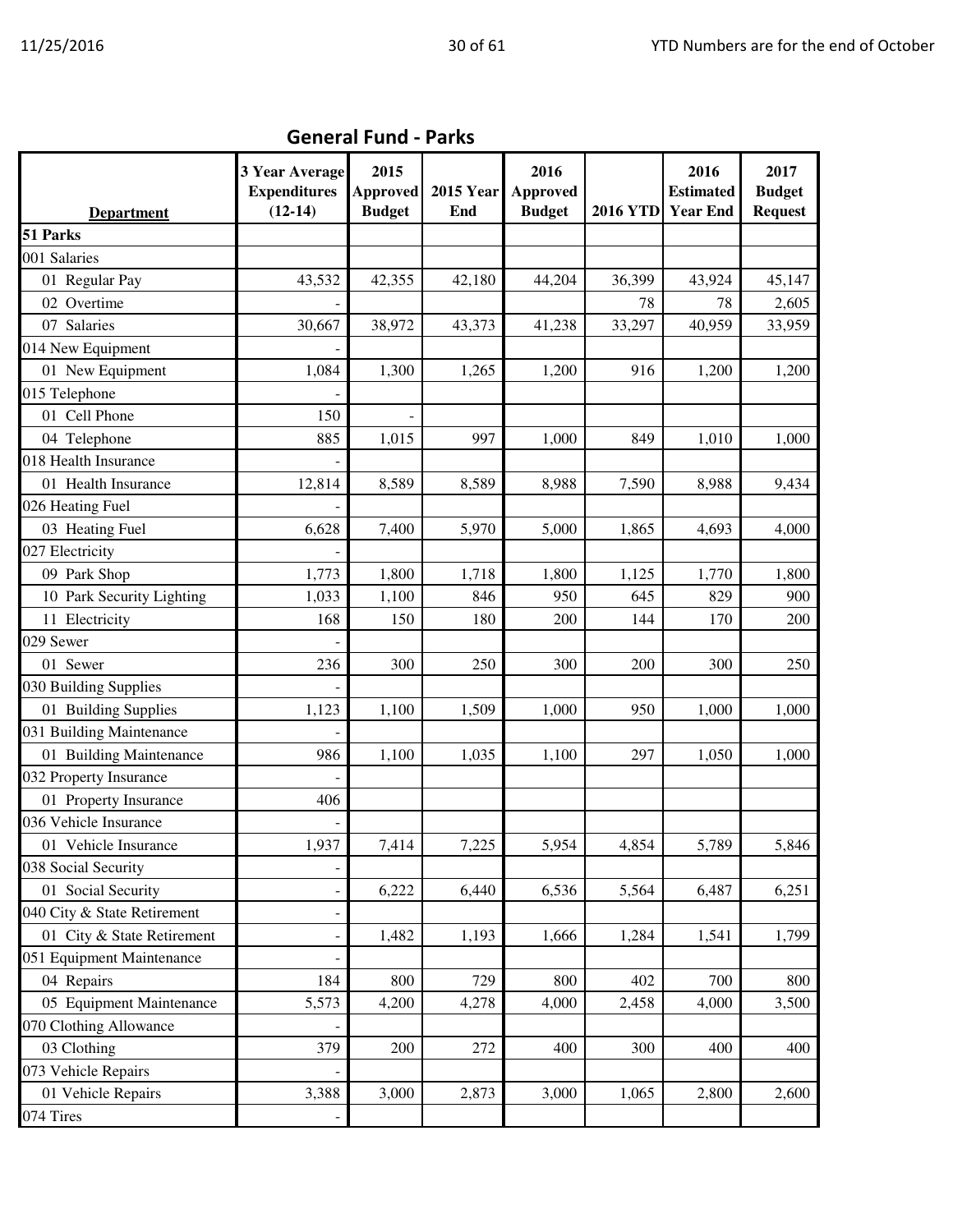| <b>Department</b>       | 3 Year Average<br><b>Expenditures</b><br>$(12-14)$ | 2015<br><b>Approved</b><br><b>Budget</b> | <b>2015 Year</b><br>End | 2016<br>Approved<br><b>Budget</b> | <b>2016 YTD</b> | 2016<br><b>Estimated</b><br><b>Year End</b> | 2017<br><b>Budget</b><br><b>Request</b> |  |  |  |  |
|-------------------------|----------------------------------------------------|------------------------------------------|-------------------------|-----------------------------------|-----------------|---------------------------------------------|-----------------------------------------|--|--|--|--|
| 01 Tires                | 830                                                | 1,000                                    | 1,115                   | 1,000                             | 710             | 940                                         | 1,500                                   |  |  |  |  |
| 075 Gas/Oil/Filters     |                                                    |                                          |                         |                                   |                 |                                             |                                         |  |  |  |  |
| 01 Gas/Oil/Filters      | 9.844                                              | 11,500                                   | 8,045                   | 9,500                             | 5,610           | 9,250                                       | 8,200                                   |  |  |  |  |
| 076 Diesel              |                                                    |                                          |                         |                                   |                 |                                             |                                         |  |  |  |  |
| 01 Diesel               | 1,455                                              | 1.300                                    | 2,033                   | 1,300                             | 811             | 1,284                                       | 900                                     |  |  |  |  |
| $111$ Tools - Shop      |                                                    |                                          |                         |                                   |                 |                                             |                                         |  |  |  |  |
| 01 Tools - Shop         | 486                                                | 500                                      | 800                     | 600                               | 422             | 600                                         | 600                                     |  |  |  |  |
| 147 Parks Maintenance   |                                                    |                                          |                         |                                   |                 |                                             |                                         |  |  |  |  |
| 01 Parks Maintenance    | 7,791                                              | 8,000                                    | 8,092                   | 8,000                             | 7,222           | 8,000                                       | 8,000                                   |  |  |  |  |
| 02 Civic Beautification |                                                    |                                          |                         |                                   |                 |                                             | 500                                     |  |  |  |  |
| <b>Totals</b>           | 133,350.35                                         | 150,799                                  | 151,005                 | 149,736                           | 115,055         | 147,763                                     | 143,392                                 |  |  |  |  |

## General Fund - Parks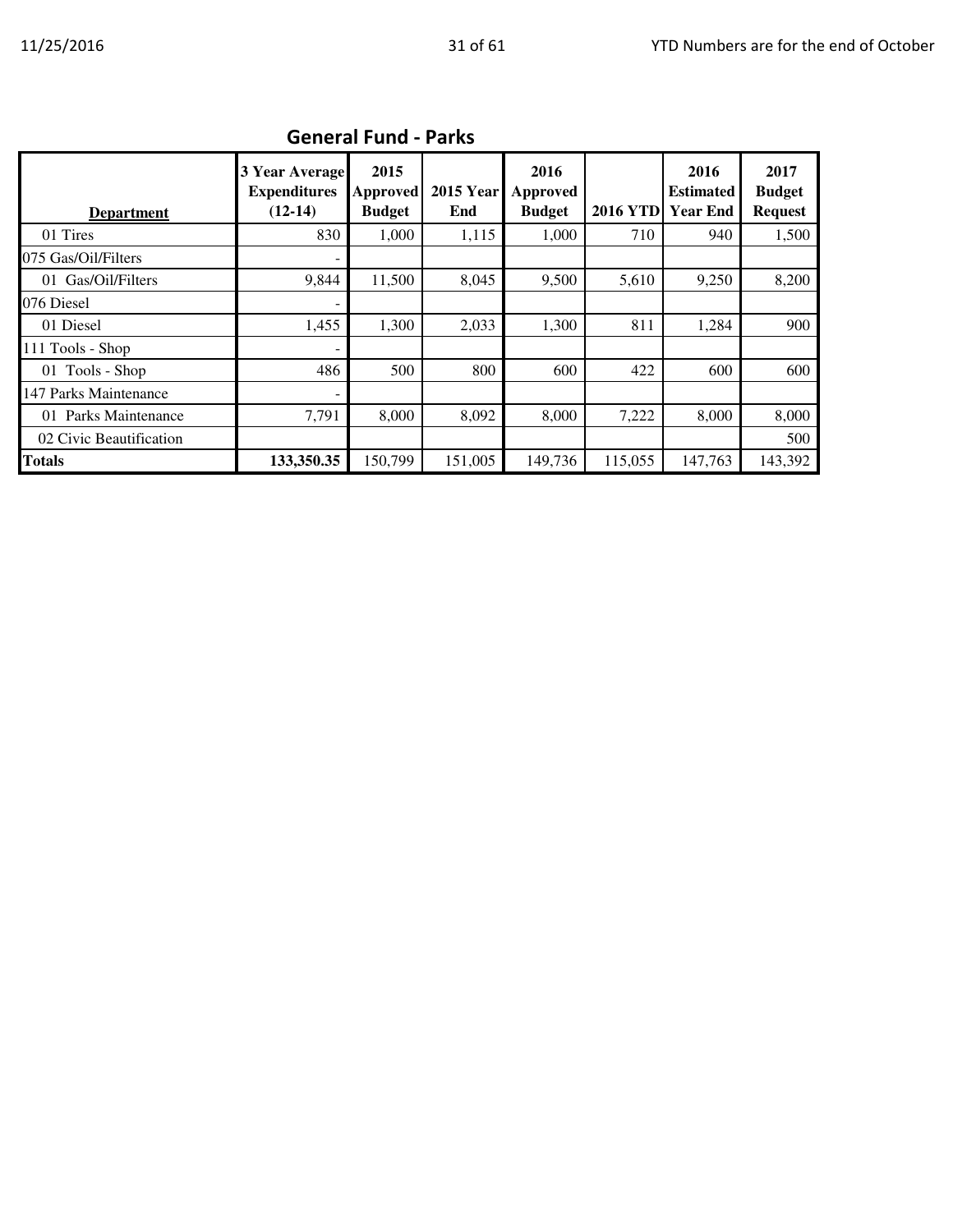| <b>Department</b>           | 3 Year Average<br><b>Expenditures</b><br>$(12-14)$ | 2015<br><b>Approved</b><br><b>Budget</b> | <b>2015 Year</b><br>End | 2016<br><b>Approved</b><br><b>Budget</b> | <b>2016 YTD</b> | 2016<br><b>Estimated</b><br><b>Year End</b> | 2017<br><b>Budget</b><br><b>Request</b> |
|-----------------------------|----------------------------------------------------|------------------------------------------|-------------------------|------------------------------------------|-----------------|---------------------------------------------|-----------------------------------------|
| 60 Airport                  |                                                    |                                          |                         |                                          |                 |                                             |                                         |
| 015 Telephone               |                                                    |                                          |                         |                                          |                 |                                             |                                         |
| 04 Telephone                | 309                                                | 400                                      | 300                     | 300                                      | 254             | 305                                         | 300                                     |
| 019 Miscellaneous Expense   |                                                    |                                          |                         |                                          |                 |                                             |                                         |
| 01 Misc. Expense            | 413                                                | 550                                      | 535                     | 500                                      | 362             | 500                                         | 500                                     |
| 027 Electricity             |                                                    |                                          |                         |                                          |                 |                                             |                                         |
| 11 Electricity              | 776                                                | 1,000                                    | 1,278                   | 1,436                                    | 1,469           | 1,722                                       | 1,782                                   |
| 028 Water                   |                                                    |                                          |                         |                                          |                 |                                             |                                         |
| 05 Water                    | 572                                                | 475                                      | 859                     | 890                                      | 379             | 500                                         | 520                                     |
| 029 Sewer                   |                                                    |                                          |                         |                                          |                 |                                             |                                         |
| 01 Sewer                    | 305                                                | 250                                      | 334                     | 400                                      | 150             | 200                                         | 300                                     |
| 031 Building Maintenance    |                                                    |                                          |                         |                                          |                 |                                             |                                         |
| 01 Building Maintenance     | 3,513                                              | 3,400                                    | 1,251                   | 3,000                                    | 9,299           | 10,000                                      | 4,000                                   |
| 032 Property Insurance      |                                                    |                                          |                         |                                          |                 |                                             |                                         |
| 01 Property Insurance       | 856                                                | 1,350                                    | 1,396                   | 1,250                                    | 1,022           | 1,223                                       | 1,235                                   |
| 037 Liability Insurance     |                                                    |                                          |                         |                                          |                 |                                             |                                         |
| 01 Airport Liability        | 2,686                                              | 1,979                                    | 1,829                   | 1,850                                    | 1,829           | 1,829                                       | 1,829                                   |
| 038 Social Security         |                                                    |                                          |                         |                                          |                 |                                             |                                         |
| 01 Social Security          |                                                    |                                          | 62                      | 459                                      | 279             | 459                                         | 459                                     |
| 076 Diesel                  |                                                    |                                          |                         |                                          |                 |                                             |                                         |
| 01 Diesel                   | 5,197                                              | 5,400                                    | 3,574                   | 3,500                                    | 1,407           | 3,500                                       | 3,500                                   |
| 153 Air Consultant Contract |                                                    |                                          |                         |                                          |                 |                                             |                                         |
| 01 Air Consultant Contract  | 14,000                                             | 12,000                                   | 12,000                  | 12,000                                   | 10,000          | 12,000                                      | 12,000                                  |
| 155 Snow Plowing            |                                                    |                                          |                         |                                          |                 |                                             |                                         |
| 01 Snow Plowing             | 6,173                                              | 6,000                                    | 7,540                   | 6,000                                    | 4,177           | 6,000                                       | 6,000                                   |
| 156 Runway Lights           |                                                    |                                          |                         |                                          |                 |                                             |                                         |
| 01 Runway Lights            | 259                                                | 1,000                                    | 825                     | 500                                      | 1,489           | 1,489                                       | 1,000                                   |
| 157 Runway Maintenance      |                                                    |                                          |                         |                                          |                 |                                             |                                         |
| 01 Runway Maintenance       | 947                                                | 2,000                                    |                         | 1,000                                    | 500             | 500                                         | 1,000                                   |
| <b>Totals</b>               | 36,006                                             | 35,804                                   | 31,782                  | 33,085                                   | 32,616          | 40,227                                      | 34,425                                  |

# General Fund - Airport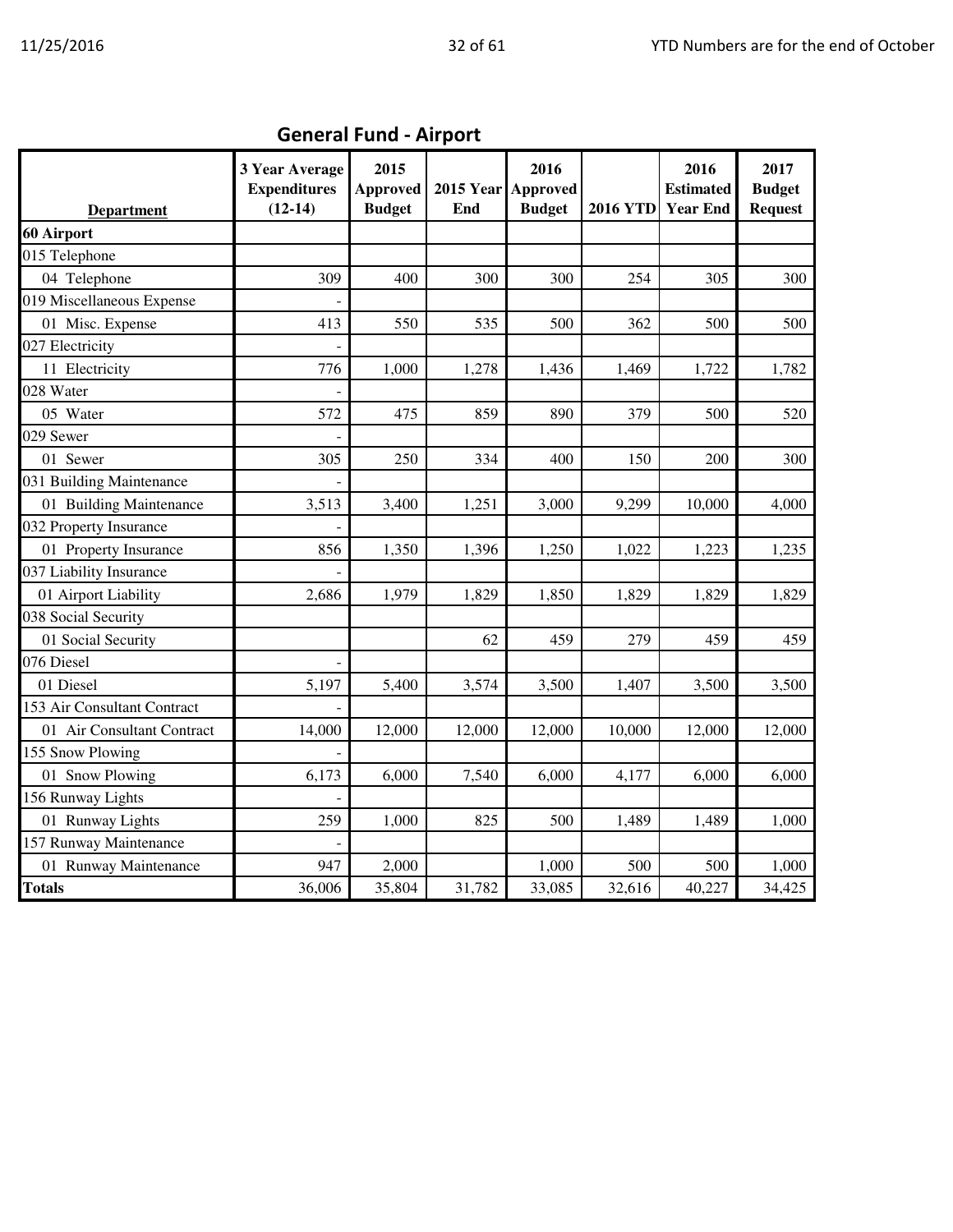| <b>Department</b>        | 3 Year<br>Average<br><b>Expenditures Approved</b><br>$(12-14)$ | 2015<br><b>Budget</b> | 2015<br><b>Year End</b> | 2016<br><b>Approved</b><br><b>Budget</b> | 2016 YTD Year End        | 2016<br><b>Estimated</b> | 2017<br><b>Budget</b><br><b>Request</b> |
|--------------------------|----------------------------------------------------------------|-----------------------|-------------------------|------------------------------------------|--------------------------|--------------------------|-----------------------------------------|
| <b>61 Trailer Park</b>   |                                                                |                       |                         |                                          |                          |                          |                                         |
| 006 Legal Fees           |                                                                |                       |                         |                                          |                          |                          |                                         |
| 01 Legal Fees            |                                                                |                       |                         |                                          |                          |                          |                                         |
| 027 Electricity          |                                                                |                       |                         |                                          |                          |                          |                                         |
| 11 Electricity           | 1,522                                                          | 2,400                 | 1,653                   | 2,400                                    | 1,014                    | 1,254                    | 1,600                                   |
| 028 Water                |                                                                |                       |                         |                                          |                          |                          |                                         |
| 05 Water                 | 3,238                                                          | 4,500                 | 5,493                   | 4,500                                    | 5,597                    | 6,500                    | 6,500                                   |
| 029 Sewer                |                                                                |                       |                         |                                          |                          |                          |                                         |
| 01 Sewer                 | 3,133                                                          | 3,300                 | 1,500                   | 3,000                                    | $\overline{\phantom{a}}$ | 3,000                    | 3,000                                   |
| 032 Property Insurance   |                                                                |                       |                         |                                          |                          |                          |                                         |
| 01 Property Insurance    | 27                                                             | 48                    | 47                      | 42                                       | 33                       | 40                       | 42                                      |
| 105 Street Lights        |                                                                |                       |                         |                                          |                          |                          |                                         |
| 01 Street Lights         | 930                                                            | 1,200                 | 1,177                   | 1,375                                    | 1,385                    | 1,770                    | 1,800                                   |
| 147 Park Maintenance     |                                                                |                       |                         |                                          |                          |                          |                                         |
| 01 Park Maintenance      | 42                                                             | 200                   |                         | 200                                      | $\overline{a}$           | 150                      | 200                                     |
| 158 CTP License Fee      |                                                                |                       |                         |                                          |                          |                          |                                         |
| 01 CTP License Fee       | 318                                                            | 318                   | 368                     | 368                                      | 265                      | 265                      | 265                                     |
| 160 CTP Park Maintenance |                                                                |                       |                         |                                          |                          |                          |                                         |
| 01 CTP Park Maintenance  | 283                                                            | 2,000                 | 539                     | 2,000                                    | 20                       | 700                      | 2,000                                   |
| 161 Garbage Collection   |                                                                |                       |                         |                                          |                          |                          |                                         |
| 01 Garbage Collection    | 1,620                                                          | 1,650                 | 1,620                   | 1,620                                    | 1,215                    | 1,620                    | 1,620                                   |
| 385 Year End CTP         |                                                                |                       |                         |                                          |                          |                          |                                         |
| 01 Year End CTP          | 3,289                                                          |                       | 3,219                   |                                          |                          |                          |                                         |
|                          |                                                                |                       |                         |                                          |                          |                          |                                         |
| <b>Totals</b>            | 14,402                                                         | 15,616                | 15,616                  | 15,505                                   | 9,529                    | 15,299                   | 17,027                                  |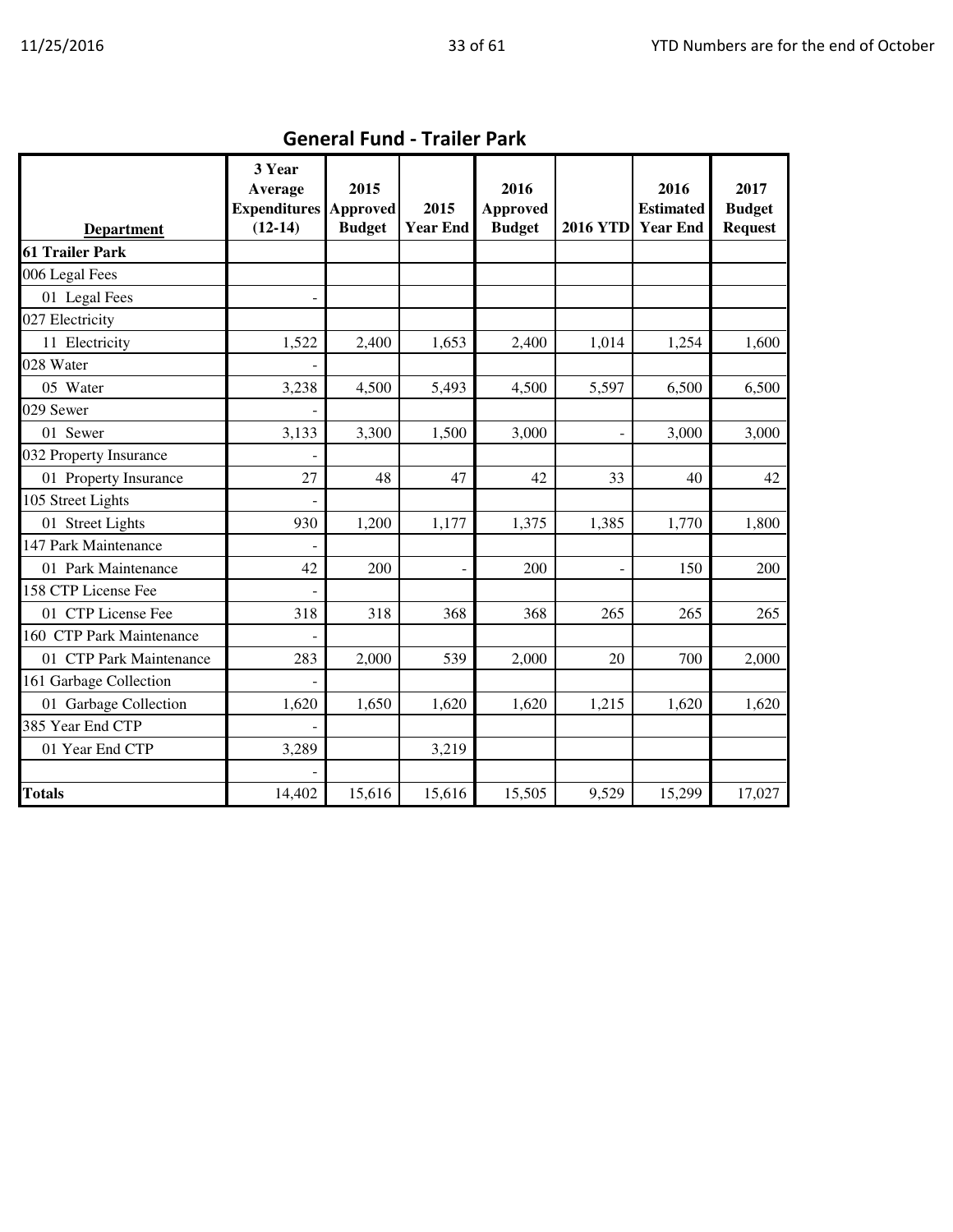| <b>Department</b>          | 3 Year Average<br><b>Expenditures</b><br>$(12-14)$ | 2015<br><b>Approved</b><br><b>Budget</b> | 2015<br><b>Year End</b> | 2016<br><b>Approved</b><br><b>Budget</b> | <b>2016 YTD</b> | 2016<br><b>Estimated</b><br><b>Year End</b> | 2017<br><b>Budget</b><br><b>Request</b> |
|----------------------------|----------------------------------------------------|------------------------------------------|-------------------------|------------------------------------------|-----------------|---------------------------------------------|-----------------------------------------|
| <b>65 Cemeteries</b>       |                                                    |                                          |                         |                                          |                 |                                             |                                         |
| 165 Evergreen Cemetery     |                                                    |                                          |                         |                                          |                 |                                             |                                         |
| 01 Evergreen Cemetery      | 3,000                                              | 3,000                                    | 3,000                   | 3,000                                    | 3,000           | 3,000                                       | 3,000                                   |
| 166 Grimes Cemetery        |                                                    |                                          |                         |                                          |                 |                                             |                                         |
| 01 Grimes Cemetery         | 1,550                                              | 1,550                                    | 1,550                   | 1,550                                    | 1,550           | 1,550                                       | 2,000                                   |
| 167 Sacred Heart Cemetery  |                                                    |                                          |                         |                                          |                 |                                             |                                         |
| 01 Sacred Heart Cemetery   | 350                                                | 350                                      | 350                     | 350                                      | 350             | 350                                         | 350                                     |
| 168 Holy Rosary Cemetery   |                                                    |                                          |                         |                                          |                 |                                             |                                         |
| 01 Holy Rosary Cemetery    | 350                                                | 350                                      | 350                     | 350                                      | 350             | 350                                         | 350                                     |
| 169 Green Ridge Cemetery   |                                                    |                                          |                         |                                          |                 |                                             |                                         |
| 01 Green Ridge Cemetery    | 150                                                | 150                                      | 150                     | 150                                      | 150             | 150                                         | 150                                     |
| 170 Lyndon Cemetery        |                                                    |                                          |                         |                                          |                 |                                             |                                         |
| 01 Lyndon Cemetery         | 300                                                | 300                                      | 300                     | 300                                      | 300             | 300                                         | 300                                     |
| 171 Bubar Cemetery         |                                                    |                                          |                         |                                          |                 |                                             |                                         |
| 01 Bubar Cemetery          | 100                                                | 100                                      | 100                     | 100                                      | 100             | 100                                         | 100                                     |
| 172 Memorial Day Flags     |                                                    |                                          |                         |                                          |                 |                                             |                                         |
| 01 Memorial Day Flags      | 600                                                | 100                                      | 600                     | 3,647                                    | 3,647           | 3,647                                       | 600                                     |
| 190 Veterans Cemetery Fund |                                                    |                                          |                         |                                          |                 |                                             |                                         |
| 01 Veterans Cemetery Fund  | 500                                                |                                          |                         |                                          |                 |                                             |                                         |
|                            |                                                    |                                          |                         |                                          |                 |                                             |                                         |
| <b>Totals</b>              | 6,900                                              | 5,900                                    | 6,400                   | 9,447                                    | 9,447           | 9,447                                       | 6,850                                   |

## General Fund - Cemeteries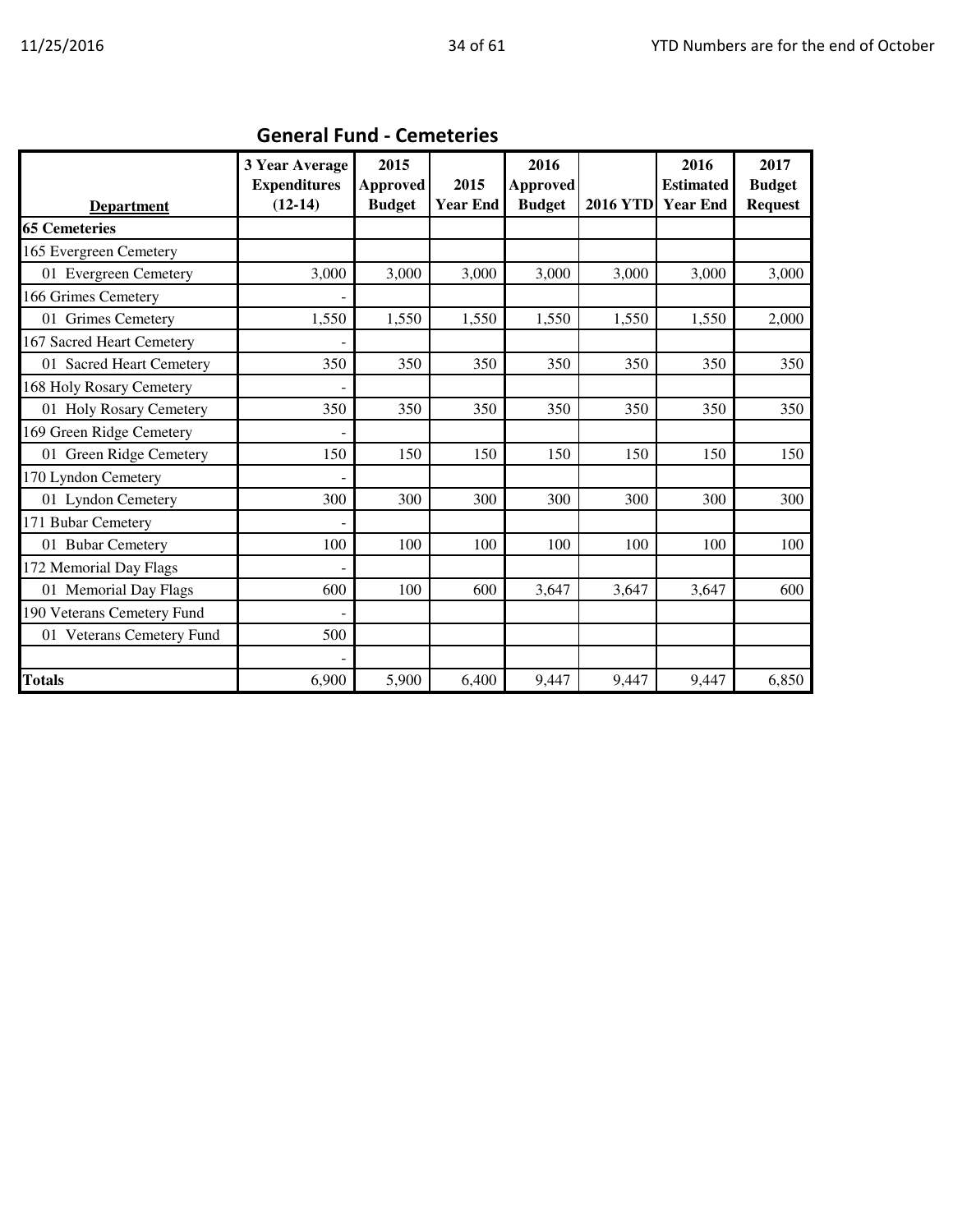| <b>General Fund - Insurance and Retirement</b> |  |
|------------------------------------------------|--|
|------------------------------------------------|--|

| <b>Department</b>           | 3 Year Average<br><b>Expenditures</b><br>$(12-14)$ | 2015<br><b>Approved</b><br><b>Budget</b> | <b>2015 Year</b><br>End | 2016<br><b>Approved</b><br><b>Budget</b> | <b>2016 YTD</b> | 2016<br><b>Estimated</b><br><b>Year End</b> | 2017<br><b>Budget</b><br><b>Request</b> |
|-----------------------------|----------------------------------------------------|------------------------------------------|-------------------------|------------------------------------------|-----------------|---------------------------------------------|-----------------------------------------|
| 70 Ins. & Retirement        |                                                    |                                          |                         |                                          |                 |                                             |                                         |
| 007 Audit                   |                                                    |                                          |                         |                                          |                 |                                             |                                         |
| 02 GASB 45                  | 2,000                                              | 2,000                                    |                         |                                          |                 |                                             | 2,000                                   |
| 018 Health Insurance        |                                                    |                                          |                         |                                          |                 |                                             |                                         |
| 01 Employee Assistance Prog | 1,333                                              |                                          | 175                     | $\overline{a}$                           |                 |                                             |                                         |
| 034 Worker's Compensation   |                                                    |                                          |                         |                                          |                 |                                             |                                         |
| 01 Worker's Compensation    | 39,518                                             | 37,000                                   | 34,818                  | 41,000                                   | 53,932          | 53,932                                      |                                         |
| 035 Unemployment Comp.      |                                                    |                                          |                         |                                          |                 |                                             |                                         |
| 01 Unemployment Comp.       | 15,638                                             | 20,000                                   | 23,018                  | 20,000                                   | 22,339          | 22,339                                      | 22,500                                  |
| 037 Liability Insurance     |                                                    |                                          |                         |                                          |                 |                                             |                                         |
| 01 Liability Insurance      | 55,530                                             | 29,700                                   | 32,567                  | 28,600                                   | 23,810          | 28,492                                      | 28,800                                  |
| 038 Social Security         |                                                    |                                          |                         |                                          |                 |                                             |                                         |
| 01 Social Security          | 194,278                                            |                                          |                         |                                          |                 |                                             |                                         |
| 039 Bonds                   |                                                    |                                          |                         |                                          |                 |                                             |                                         |
| 01 Bonds                    | 213                                                |                                          |                         |                                          |                 |                                             |                                         |
| 040 City & State Retirement |                                                    |                                          |                         |                                          |                 |                                             |                                         |
| 01 City & State Retirement  | 65,190                                             |                                          |                         |                                          |                 |                                             |                                         |
| 041 \$1000 Ded. Payments    |                                                    |                                          |                         |                                          |                 |                                             |                                         |
| 01 \$1000 Ded. Payments     | 833                                                | 2,500                                    | 3,500                   | 2,500                                    |                 |                                             | 2,000                                   |
| 043 Compensated Absences    |                                                    |                                          |                         |                                          |                 |                                             |                                         |
| 01 Compensated Absences     | 54,182                                             | 25,000                                   | 25,000                  |                                          |                 |                                             | 45,000                                  |
| 044 - Reimbursements        |                                                    |                                          |                         |                                          |                 |                                             |                                         |
| 01 Reimbursements           | (1,278)                                            |                                          |                         |                                          |                 |                                             |                                         |
| 046 Recognitions & Awards   |                                                    |                                          |                         |                                          |                 |                                             |                                         |
| 01 Recognitions & Awards    | 2,529                                              |                                          |                         |                                          |                 |                                             | 2,500                                   |
| 311 Section 125 Expense     |                                                    |                                          |                         |                                          |                 |                                             |                                         |
| 01 Section 125 Expense      | 3,350                                              | 4,800                                    | 4,655                   | 5,500                                    | 5,710           | 7,126                                       | 7,000                                   |
| <b>Totals</b>               | 433,315                                            | 121,000                                  | 123,733                 | 97,600                                   | 105,792         | 111,889                                     | 109,800                                 |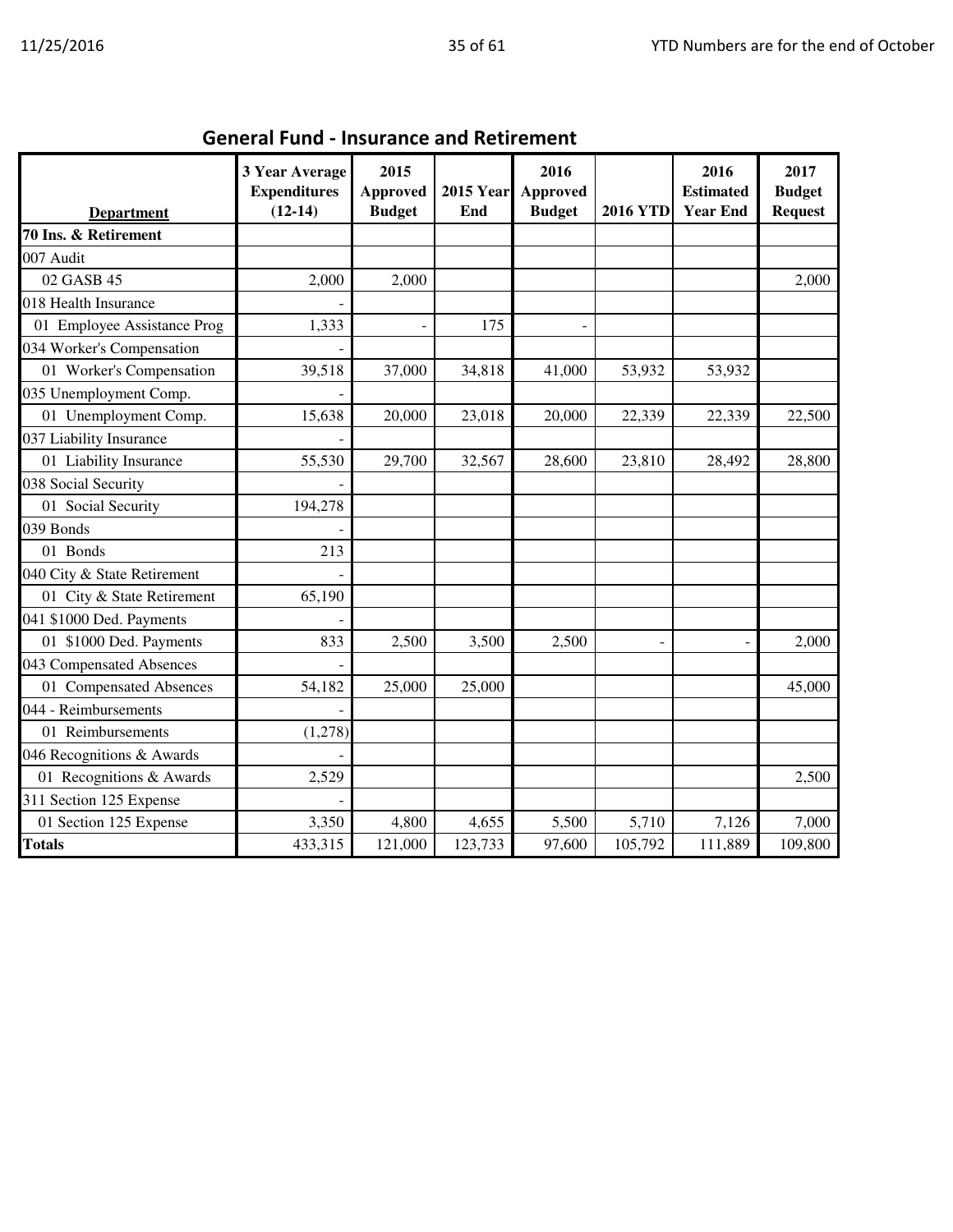| Gellefai Fuilu - Oliciassilleu |                                                       |                                   |                         |                                   |                 |                                             |                                         |  |  |  |
|--------------------------------|-------------------------------------------------------|-----------------------------------|-------------------------|-----------------------------------|-----------------|---------------------------------------------|-----------------------------------------|--|--|--|
| <b>Department</b>              | 3 Year<br>Average<br><b>Expenditures</b><br>$(12-14)$ | 2015<br>Approved<br><b>Budget</b> | <b>2015 Year</b><br>End | 2016<br>Approved<br><b>Budget</b> | <b>2016 YTD</b> | 2016<br><b>Estimated</b><br><b>Year End</b> | 2017<br><b>Budget</b><br><b>Request</b> |  |  |  |
| 80 Unclassified                |                                                       |                                   |                         |                                   |                 |                                             |                                         |  |  |  |
| 045 Refunds/Reimbursements     |                                                       |                                   |                         |                                   |                 |                                             |                                         |  |  |  |
| 01 Refunds/Reimbursements      | (794)                                                 |                                   | (25)                    |                                   |                 |                                             |                                         |  |  |  |
| 200 Tax Lien Costs             |                                                       |                                   |                         |                                   |                 |                                             |                                         |  |  |  |
| 01 Tax Lien Costs              | 13,231                                                | 15,800                            | 17,676                  | 15,800                            | 19,078          | 19,078                                      | 18,000                                  |  |  |  |
| 201 Abatements                 |                                                       |                                   |                         |                                   |                 |                                             |                                         |  |  |  |
| 01 Abatements                  | 35,639                                                | 15,200                            | 29,303                  | 20,000                            | 12,783          | 17,000                                      | 20,000                                  |  |  |  |
| 202 Bad Debt Write-Off         |                                                       |                                   |                         |                                   |                 |                                             |                                         |  |  |  |
| 01 Bad Debt Write-Off          |                                                       | 20,000                            | 20,000                  | 20,000                            | 20,000          | 20,000                                      |                                         |  |  |  |
| <b>Totals</b>                  | 48,075.76                                             | 51,000                            | 66,954                  | 55,800                            | 51,861          | 56,078                                      | 38,000                                  |  |  |  |

## General Fund - Unclassified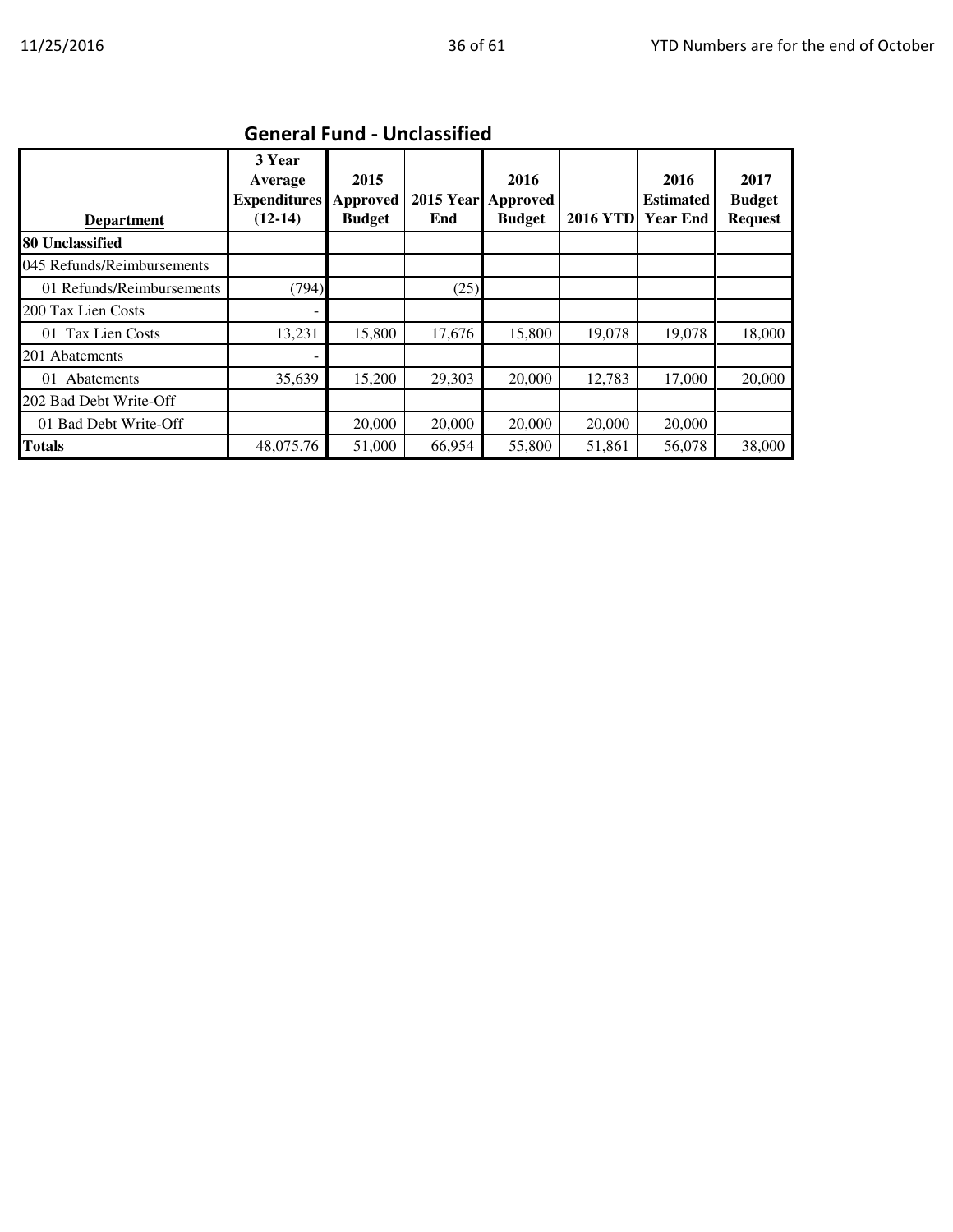| <b>Department</b>                  | 3 Year<br>Average<br><b>Expenditures</b><br>$(12-14)$ | 2015<br><b>Approved</b><br><b>Budget</b> | 2015<br><b>Year End</b> | 2016<br><b>Approved</b><br><b>Budget</b> | <b>2016 YTD</b> | 2016<br><b>Estimated</b><br><b>Year End</b> | 2017<br><b>Budget</b><br><b>Request</b> |
|------------------------------------|-------------------------------------------------------|------------------------------------------|-------------------------|------------------------------------------|-----------------|---------------------------------------------|-----------------------------------------|
| <b>85 Capital Expense Accounts</b> |                                                       |                                          |                         |                                          |                 |                                             |                                         |
| 385-Downtown                       |                                                       |                                          |                         |                                          |                 |                                             |                                         |
| 01-Downtown Infrastructure         | 1,500                                                 | 1,500                                    | 1,500                   | 1,500                                    | 1,500           | 1,500                                       | 1,000                                   |
| <b>10 General Government</b>       |                                                       |                                          |                         |                                          |                 |                                             |                                         |
| 020 Computers                      |                                                       |                                          |                         |                                          |                 |                                             |                                         |
| 01-Computers                       | 10,000                                                | 10,000                                   | 10,000                  | 8,000                                    | 8,000           | 8,000                                       | 7,000                                   |
| 02-Vital Record Restoration        | 1,750                                                 | 2,000                                    | 2,000                   | 2,000                                    | 2,000           | 2,000                                       | 2,000                                   |
| 282 - Fleet Vehicles               |                                                       |                                          |                         |                                          |                 |                                             |                                         |
| 01 - Fleet Vehicles                | 5,000                                                 | 5,000                                    | 5,000                   | 5,000                                    | 5,000           | 5,000                                       | 2,000                                   |
| 408 - Account Clean Up             |                                                       |                                          |                         |                                          |                 |                                             |                                         |
| 01 - Account Clean Up              |                                                       |                                          |                         | 6,936                                    | 6,936           | 6,936                                       |                                         |
| <b>18 Municipal Buildings</b>      |                                                       |                                          |                         |                                          |                 |                                             |                                         |
| 395 Municipal Building Reserve     |                                                       |                                          |                         |                                          |                 |                                             |                                         |
| 01 Municipal Building Reserve      | 5,000                                                 | 25,000                                   | 25,000                  | 25,000                                   | 25,000          | 25,000                                      | 45,000                                  |
| 257-Parking Lot Reserve            |                                                       |                                          |                         |                                          |                 |                                             |                                         |
| 01-Parking Lot Reserve             | 2,333                                                 | 5,000                                    | 5,000                   | 5,000                                    | 5,000           | 5,000                                       | 4,000                                   |
| 387 Lions Building Reserve         |                                                       |                                          |                         |                                          |                 |                                             |                                         |
| 01 Lions Building Reserve          |                                                       |                                          |                         |                                          |                 |                                             | 31,500                                  |
| 22 Tax Assessment                  |                                                       |                                          |                         |                                          |                 |                                             |                                         |
| 220 Assessment Reserve             |                                                       |                                          |                         |                                          |                 |                                             |                                         |
| 01 Assessment Reserve              | 44,347                                                |                                          |                         |                                          |                 |                                             |                                         |
| 02 Trio Software P/P Update        | 3,070                                                 |                                          |                         |                                          |                 |                                             |                                         |
| 03 Parcel Information Reserve      | 6,250                                                 | 20,000                                   | 20,000                  | 20,000                                   | 20,000          | 20,000                                      | 19,000                                  |
| 04 Computer Replacement            | 1,025                                                 | 500                                      | 500                     | 500                                      | 500             | 500                                         | 500                                     |
| 05 Filing Storage                  | 730                                                   |                                          |                         |                                          |                 |                                             |                                         |
| 25 Library                         |                                                       |                                          |                         |                                          |                 |                                             |                                         |
| 291 Library Computer Reserve       |                                                       |                                          |                         |                                          |                 |                                             |                                         |
| 01 Library Computer Reserve        | 800                                                   | 2,000                                    | 2,000                   | 2,000                                    | 2,000           | 2,000                                       | 2,000                                   |
| 000 Roof Phase I                   |                                                       |                                          |                         |                                          |                 |                                             |                                         |
| 01 Roofing Phase I                 | 12,750                                                |                                          |                         |                                          |                 |                                             |                                         |
| 407 Building Maintenance           |                                                       |                                          |                         |                                          |                 |                                             |                                         |
| 01 Building Maintenance            |                                                       | 20,000                                   | 20,000                  | 20,000                                   | 20,000          | 20,000                                      | 19,000                                  |

General Fund - Capital Improvements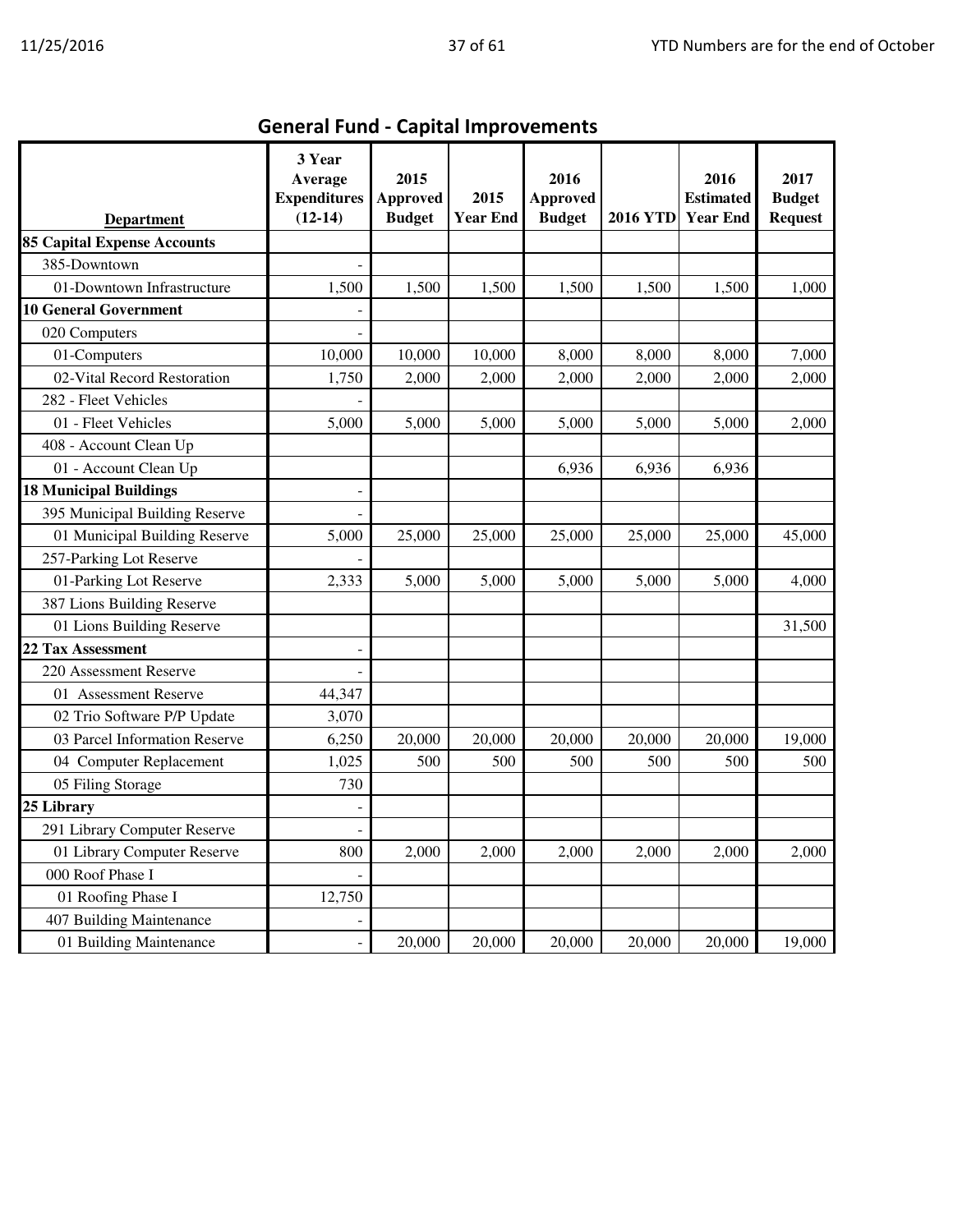| <b>Department</b>                | 3 Year<br>Average<br><b>Expenditures</b><br>$(12-14)$ | 2015<br><b>Approved</b><br><b>Budget</b> | 2015<br><b>Year End</b> | 2016<br><b>Approved</b><br><b>Budget</b> | <b>2016 YTD</b> | 2016<br><b>Estimated</b><br><b>Year End</b> | 2017<br><b>Budget</b><br><b>Request</b> |
|----------------------------------|-------------------------------------------------------|------------------------------------------|-------------------------|------------------------------------------|-----------------|---------------------------------------------|-----------------------------------------|
| 31 Fire /Ambulance Department    |                                                       |                                          |                         |                                          |                 |                                             |                                         |
| 222 Fire Equipment Reserve       |                                                       |                                          |                         |                                          |                 |                                             |                                         |
| 01 Fire Equipment Reserve        | 43,000                                                | 63,000                                   | 63,000                  | 22,000                                   | 22,000          | 22,000                                      | 99,000                                  |
| 223 Fire Hose Reserve            |                                                       |                                          |                         |                                          |                 |                                             |                                         |
| 01 Fire Hose Reserve             | 1,000                                                 |                                          |                         |                                          |                 |                                             | 500                                     |
| 224 Foam Reserve                 |                                                       |                                          |                         |                                          |                 |                                             |                                         |
| 01 Foam Reserve                  | 400                                                   |                                          |                         |                                          |                 |                                             |                                         |
| 225 Fire/Ambulance Computer      |                                                       |                                          |                         |                                          |                 |                                             |                                         |
| 01 Fire/Ambulance Computer       | 700                                                   | 700                                      | 700                     | 2,700                                    | 2,700           | 2,700                                       | 2,500                                   |
| 227 Fire Small Equipment Reserve |                                                       |                                          |                         |                                          |                 |                                             |                                         |
| 01 Fire Small Equipment Reserve  | 700                                                   | 1,400                                    | 1,400                   | 1,400                                    | 1,400           | 1,400                                       | 9,000                                   |
| 409 Building Maintenance         |                                                       |                                          |                         |                                          |                 |                                             |                                         |
| 01 Building Maintenance          |                                                       | 10,000                                   | 10,000                  | 30,000                                   | 30,000          | 30,000                                      | 9,000                                   |
| 226 Ambulance Reserve            |                                                       |                                          |                         |                                          |                 |                                             |                                         |
| 01 Ambulance Reserve             | 87,500                                                | 100,000                                  | 100,000                 |                                          |                 |                                             | 122,000                                 |
| 227 Amb Small Equipment          |                                                       |                                          |                         |                                          |                 |                                             |                                         |
| 01 Amb Small Equipment           | 30,000                                                | 50,000                                   | 50,000                  | 50,000                                   | 50,000          | 50,000                                      | 19,000                                  |
| 228 Amb Computer Reserve         |                                                       |                                          |                         |                                          |                 |                                             |                                         |
| 01 Amb. Computer Reserve         | 700                                                   |                                          |                         |                                          |                 |                                             |                                         |
| 02 Amb. Billing Computer         | 2,000                                                 | 2,000                                    | 2,000                   |                                          |                 |                                             |                                         |
| 229 Stair Chairs Reserve         |                                                       |                                          |                         |                                          |                 |                                             |                                         |
| 01 Stair Chairs Reserve          |                                                       |                                          |                         |                                          |                 |                                             | 750                                     |
| 000 Furnace Replacement          |                                                       |                                          |                         |                                          |                 |                                             |                                         |
| 01 Furnace Replacement           | 6,000                                                 |                                          |                         |                                          |                 |                                             | 3,811                                   |
| 229 Dispatch Remodel             |                                                       |                                          |                         |                                          |                 |                                             |                                         |
| 01 Dispatch Remodel              |                                                       |                                          |                         |                                          |                 |                                             | 2,400                                   |
| 35 Police                        |                                                       |                                          |                         |                                          |                 |                                             |                                         |
| 229 Small Equipment Reserve      |                                                       |                                          |                         |                                          |                 |                                             |                                         |
| 01 Small Equipment Reserve       | 6,000                                                 | 2,500                                    | 2,500                   | 2,500                                    | 2,500           | 2,500                                       | 1,500                                   |
| 02 Taser Replacement             |                                                       |                                          |                         |                                          |                 |                                             |                                         |
| 02 Gun Replacement               | 3,160                                                 | 3,160                                    | 3,160                   | 1,500                                    | 1,500           | 1,500                                       | 1,500                                   |
| 230 Police Car Reserve           |                                                       |                                          |                         |                                          |                 |                                             |                                         |
| 01 Police Car Reserve            | 27,200                                                | 31,500                                   | 31,500                  | 32,000                                   | 32,000          | 32,000                                      | 31,000                                  |
| 02 Police Car Video System       | 16,065                                                |                                          |                         |                                          |                 |                                             |                                         |
| 020 Computers & Typewriters      |                                                       |                                          |                         |                                          |                 |                                             |                                         |
| 01 Computers & Typewriters       | 4,320                                                 | 4,320                                    | 4,320                   | 4,320                                    | 4,320           | 4,320                                       | 3,320                                   |
| XXX - File Digitization          |                                                       |                                          |                         |                                          |                 |                                             |                                         |
| 01- File Digitization            |                                                       |                                          |                         |                                          |                 |                                             | 9,000                                   |

General Fund - Capital Improvements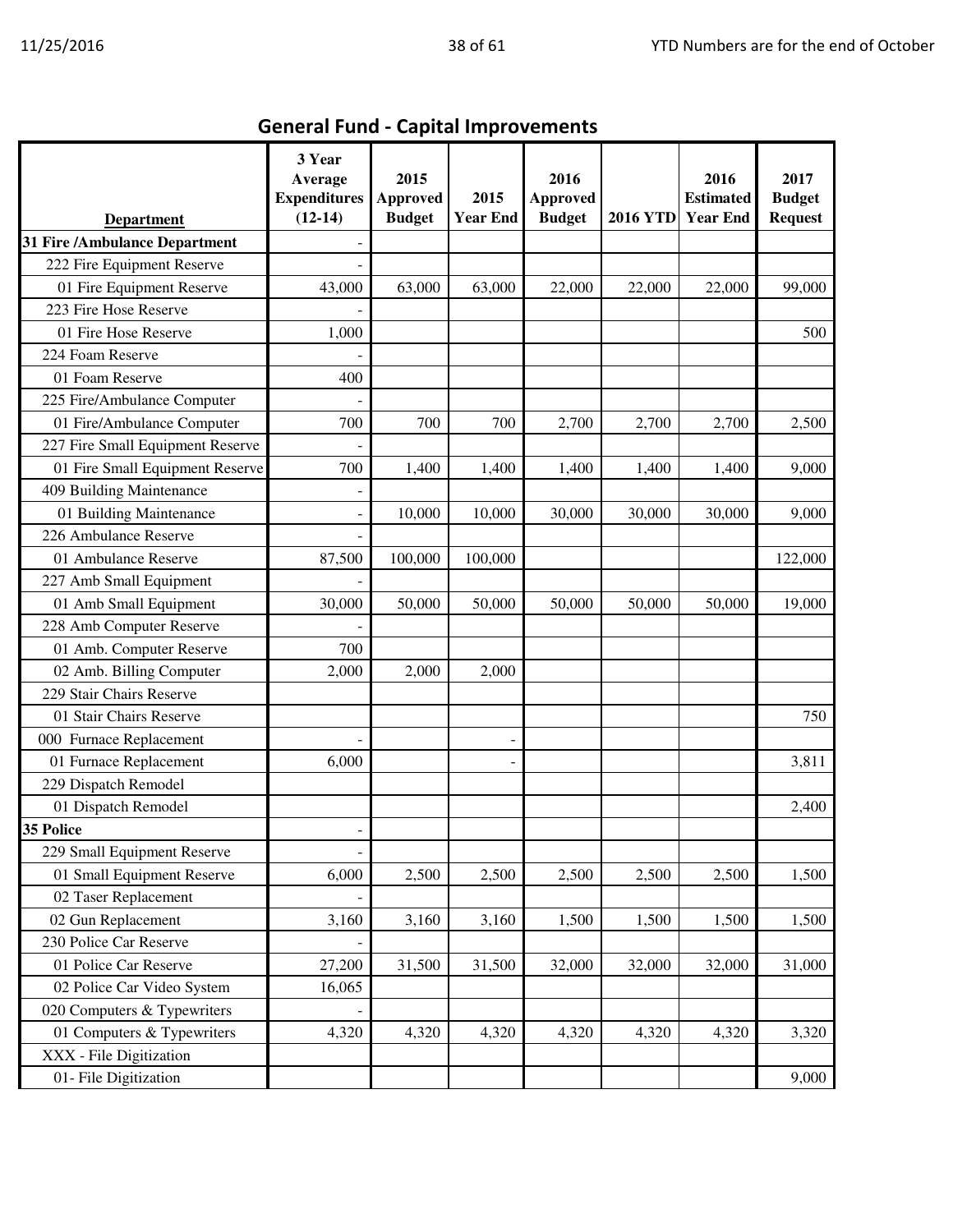| <b>Department</b>              | 3 Year<br>Average<br><b>Expenditures</b><br>$(12-14)$ | 2015<br><b>Approved</b><br><b>Budget</b> | 2015<br><b>Year End</b> | 2016<br><b>Approved</b><br><b>Budget</b> | <b>2016 YTD</b> | 2016<br><b>Estimated</b><br><b>Year End</b> | 2017<br><b>Budget</b><br><b>Request</b> |
|--------------------------------|-------------------------------------------------------|------------------------------------------|-------------------------|------------------------------------------|-----------------|---------------------------------------------|-----------------------------------------|
| <b>38 Protection</b>           |                                                       |                                          |                         |                                          |                 |                                             |                                         |
| 309-Xmas Lights                |                                                       |                                          |                         |                                          |                 |                                             |                                         |
| 01-Xmas Lights                 | 2,333                                                 |                                          |                         |                                          |                 |                                             |                                         |
| 349-LED Street Lights          |                                                       |                                          |                         |                                          |                 |                                             |                                         |
| 01-LED Street Lights           | 4,279                                                 | 2,000                                    | 2,000                   | 5,000                                    | 5,000           | 5,000                                       |                                         |
| <b>40 Public Works</b>         |                                                       |                                          |                         |                                          |                 |                                             |                                         |
| 089 PW Equipment Reserves      |                                                       |                                          |                         |                                          |                 |                                             |                                         |
| 01 Equipment Reserves          | 65,100                                                | 65,000                                   | 65,000                  |                                          |                 |                                             | 74,000                                  |
| 232 Street Reconstruction      |                                                       |                                          |                         |                                          |                 |                                             |                                         |
| 01 Street Reconstruction       | 36,667                                                | 25,000                                   | 25,000                  | 25,000                                   | 25,000          | 25,000                                      | 24,000                                  |
| 258 Grimes Mill Rd Engineering |                                                       |                                          |                         |                                          |                 |                                             |                                         |
| 01 Grimes Mill Rd Engineering  |                                                       |                                          |                         |                                          |                 |                                             | 18,482                                  |
| <b>50 Recreation</b>           |                                                       |                                          |                         |                                          |                 |                                             |                                         |
| 020 Computers & Typewriters    |                                                       |                                          |                         |                                          |                 |                                             |                                         |
| 01 Computer Reserve            |                                                       |                                          |                         |                                          |                 |                                             | 900                                     |
| 243-Rec Center Improvement     |                                                       |                                          |                         |                                          |                 |                                             |                                         |
| 01-Rec Center Imp              | 4,667                                                 | 4,000                                    | 4,000                   | 14,000                                   | 14,000          | 14,000                                      | 4,500                                   |
| 297 Community Pool             |                                                       |                                          |                         |                                          |                 |                                             |                                         |
| 01-Community Pool              | 11,000                                                | 29,000                                   | 29,000                  | 29,000                                   | 29,000          | 29,000                                      | 28,000                                  |
| 410- Rec Van Reserve           |                                                       |                                          |                         |                                          |                 |                                             |                                         |
| 01- Rec Van Reserve            |                                                       |                                          |                         | 7,000                                    | 7,000           | 7,000                                       | 6,500                                   |
| <b>51 Parks Department</b>     |                                                       |                                          |                         |                                          |                 |                                             |                                         |
| 234 Parks Improvements         |                                                       |                                          |                         |                                          |                 |                                             |                                         |
| 01 Parks Improvements          | 11,000                                                | 11,000                                   | 11,000                  | 6,000                                    | 6,000           | 6,000                                       | 10,000                                  |
| 235 Parks Vehicle Reserve      |                                                       |                                          |                         |                                          |                 |                                             |                                         |
| 01 Parks Vehicle Reserve       | 7,000                                                 | 6,000                                    | 6,000                   | 13,000                                   | 13,000          | 13,000                                      | 4,000                                   |
| 236 Lawn Mower Reserve         | $\overline{\phantom{a}}$                              |                                          |                         |                                          |                 |                                             |                                         |
| 01 Lawn Mower Reserve          | 1,700                                                 | 1,500                                    | 1,500                   | 1,500                                    | 1,500           | 1,500                                       | 1,000                                   |
| 237 Civic Beautification       |                                                       |                                          |                         |                                          |                 |                                             |                                         |
| 01 Civic Beautification        | 3,667                                                 | 3,000                                    | 3,000                   | 1,000                                    | 1,000           | 1,000                                       |                                         |
| 238 Collins Pond               |                                                       |                                          |                         |                                          |                 |                                             |                                         |
| 01 Collins Pond                |                                                       |                                          |                         |                                          |                 |                                             | 3,000                                   |
| 239 Ski Trail                  |                                                       |                                          |                         |                                          |                 |                                             |                                         |
| 01 Ski Trail                   |                                                       |                                          |                         |                                          |                 |                                             | 2,900                                   |

# General Fund - Capital Improvements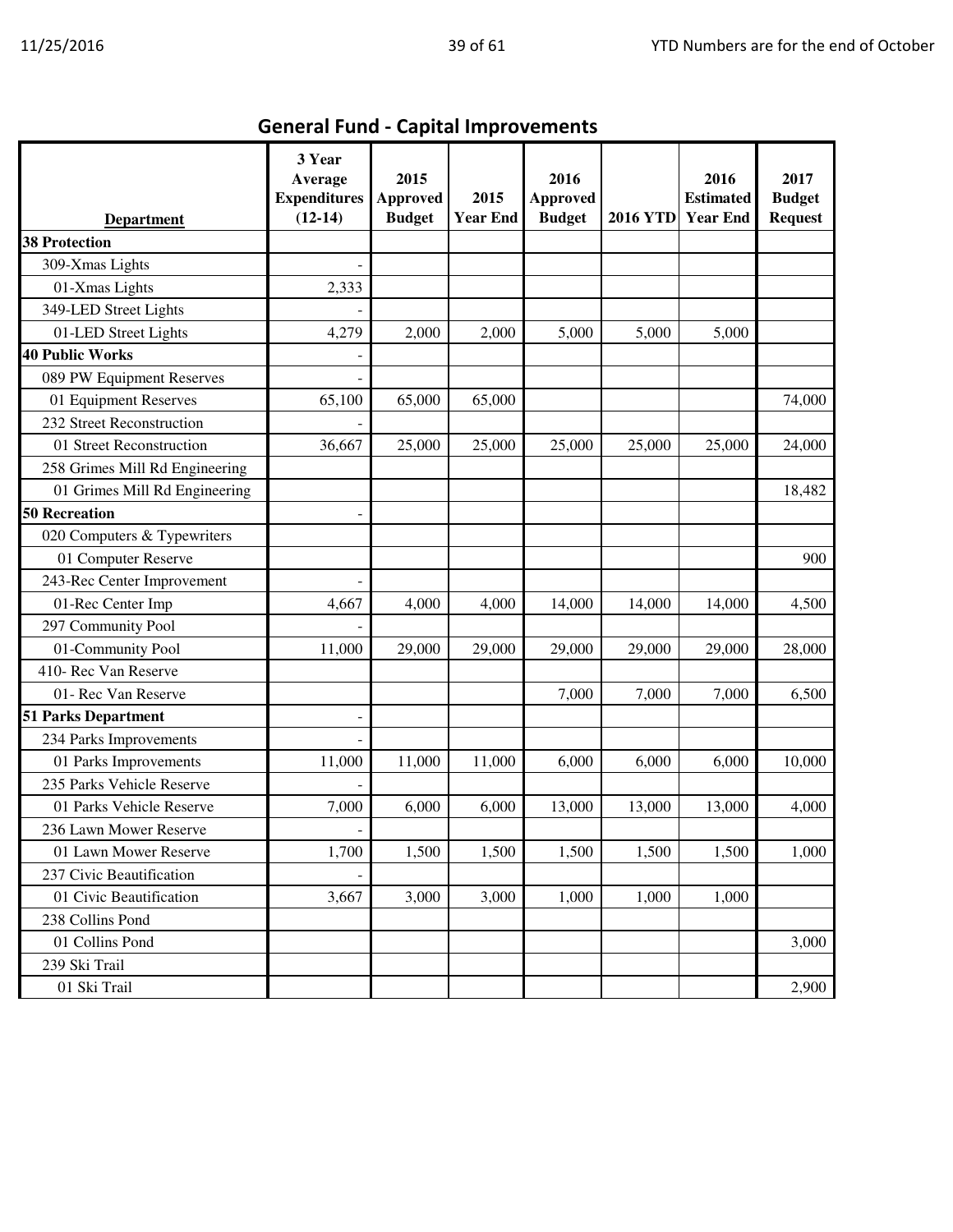| <b>Department</b>               | 3 Year<br>Average<br><b>Expenditures</b><br>$(12-14)$ | 2015<br><b>Approved</b><br><b>Budget</b> | 2015<br><b>Year End</b> | 2016<br>Approved<br><b>Budget</b> | <b>2016 YTD</b> | 2016<br><b>Estimated</b><br><b>Year End</b> | 2017<br><b>Budget</b><br><b>Request</b> |
|---------------------------------|-------------------------------------------------------|------------------------------------------|-------------------------|-----------------------------------|-----------------|---------------------------------------------|-----------------------------------------|
| 52 Snowmobile Trail Maintenance |                                                       |                                          |                         |                                   |                 |                                             |                                         |
| 238 Trail Groomer Reserve       |                                                       |                                          |                         |                                   |                 |                                             |                                         |
| 01 Trail Groomer Reserve        | 10,000                                                |                                          |                         |                                   |                 |                                             |                                         |
| 60 Airport                      |                                                       |                                          |                         |                                   |                 |                                             |                                         |
| 249-Airport Improvement         |                                                       |                                          |                         |                                   |                 |                                             |                                         |
| 01-Airport Improvement          | 2,500                                                 |                                          |                         |                                   |                 |                                             |                                         |
| 239 Airport Reserve             |                                                       |                                          |                         |                                   |                 |                                             |                                         |
| 01 Airport Reserve              | 5,000                                                 | 10,000                                   | 10,000                  | 7,500                             | 7,500           | 7,500                                       | 7,000                                   |
| <b>70 Debt Reduction</b>        |                                                       |                                          |                         |                                   |                 |                                             |                                         |
| 70 BioMass Boilers              |                                                       |                                          |                         |                                   |                 |                                             |                                         |
| 01 BioMass Boiler Debt          | 66,353                                                | 91,214                                   | 91,214                  | 92,732                            | 92,732          | 92,732                                      | 95,127                                  |
| <b>Totals</b>                   | 554,565                                               | 607,294                                  | 607,294                 | 444,088                           | 444,088         | 444,088                                     | 726,690                                 |

## General Fund - Capital Improvements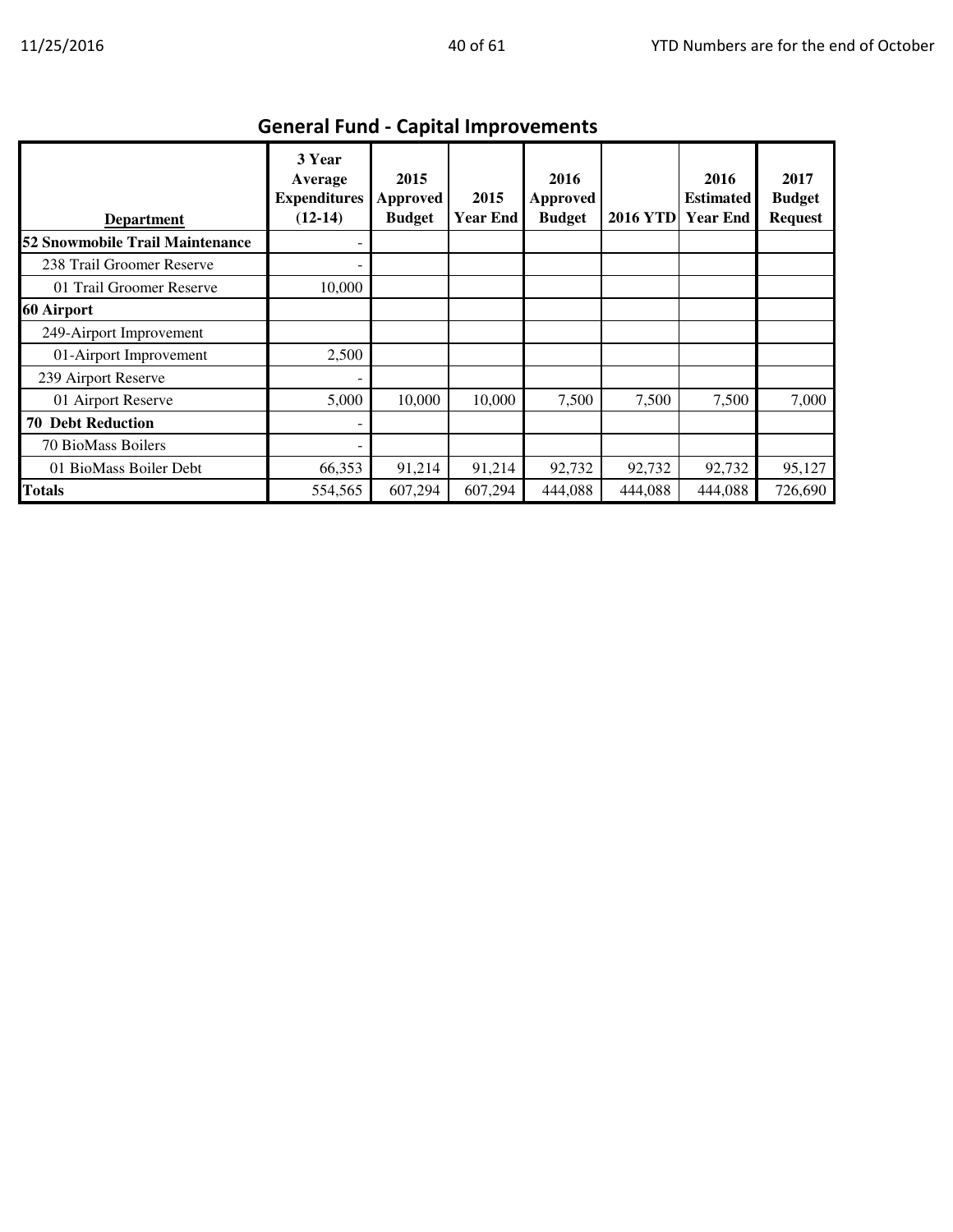|                                | Summary Sheet of Historical Kevenue (Totaleu by Department) |                                          |                         |                                          |                 |                                             |                                         |
|--------------------------------|-------------------------------------------------------------|------------------------------------------|-------------------------|------------------------------------------|-----------------|---------------------------------------------|-----------------------------------------|
| <b>General Fund</b>            | $2012 - 2014$<br><b>Average Revenue</b>                     | 2015<br><b>Approved</b><br><b>Budget</b> | <b>2015 Year</b><br>End | 2016<br><b>Approved</b><br><b>Budget</b> | <b>2016 YTD</b> | 2016<br><b>Estimated</b><br><b>Year End</b> | 2017<br><b>Budget</b><br><b>Request</b> |
| <b>10 General Government</b>   | 6,030,293                                                   | 6,176,361                                | 6,339,916               | 6,216,529                                | 5,997,486       | 6,314,335                                   | 6,622,221                               |
| 17 Health & Sanitation         |                                                             |                                          |                         |                                          |                 |                                             |                                         |
| <b>18 Municipal Buildings</b>  | 5,333                                                       | 4,000                                    | 3,676                   | 4,000                                    | 3,333           | 4,000                                       | 4,000                                   |
| <b>20 General Assistance</b>   | 20,121                                                      | 24,800                                   | 31,263                  | 37,210                                   | 21,708          | 35,944                                      | 34,425                                  |
| 22 Tax Assessment              | 282,194                                                     | 319,334                                  | 323,985                 | 459,442                                  | 284,378         | 459,443                                     | 764,244                                 |
| <b>23 Code Enforcement</b>     | 29,911                                                      | 24,280                                   | 16,724                  | 22,300                                   | 21,376          | 24,955                                      | 22,075                                  |
| 25 Library                     | 3,900                                                       | 8,400                                    | 5,798                   | 5,300                                    | 5,480           | 6,750                                       | 5,700                                   |
| 31 Fire/Ambulance              | 1,927,056                                                   | 2,128,440                                | 2,002,084               | 1,906,358                                | 1,567,488       | 1,844,783                                   | 1,887,843                               |
| <b>35 Police Department</b>    | 62,170                                                      | 34,900                                   | 50,401                  | 41,675                                   | 23,157          | 38,934                                      | 40,375                                  |
| <b>39 Emergency Management</b> | 6,289                                                       | 12,600                                   | 12,140                  | 12,725                                   | 6,945           | 12,725                                      | 12,725                                  |
| <b>40 Public Works</b>         | 197,974                                                     | 191,400                                  | 197,303                 | 192,718                                  | 37,881          | 193,015                                     | 194,139                                 |
| <b>50 Recreation</b>           | 16,776                                                      | 26,000                                   | 22,658                  | 25,500                                   | 19,026          | 25,000                                      | 20,200                                  |
| 51 Parks                       | 5,362                                                       | 3,000                                    | 4,075                   | 2,300                                    | 1,184           | 2,400                                       | 2,400                                   |
| 60 Airport                     | 138                                                         | 138                                      | 138                     | 138                                      | 138             | 138                                         | 138                                     |
| <b>61 Trailer Park</b>         | 20,099                                                      | 15,616                                   | 15,616                  | 15,505                                   | 18,130          | 20,190                                      | 15,727                                  |
| 70 Ins. & Retirement           | 12,769                                                      | 6,000                                    | 5,264                   | 5,000                                    |                 |                                             | 5,000                                   |
| <b>Totals</b>                  | 8,529,277                                                   | 8,975,269                                | 9,031,040               | 8,946,700                                | 8,007,710       | 8,982,612                                   | 9,631,212                               |

**Summary Sheet of Historical Revenue (Totaled by Department)**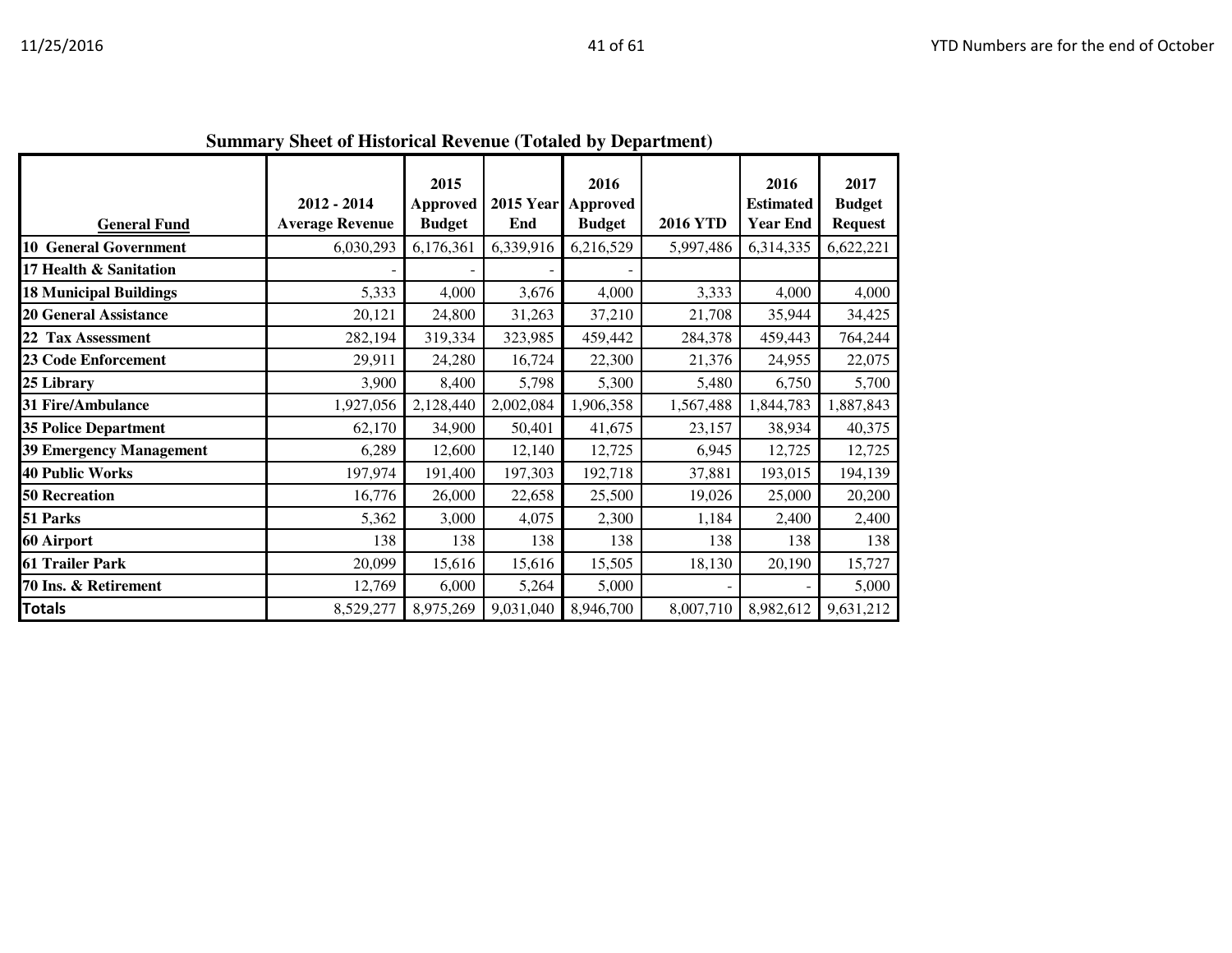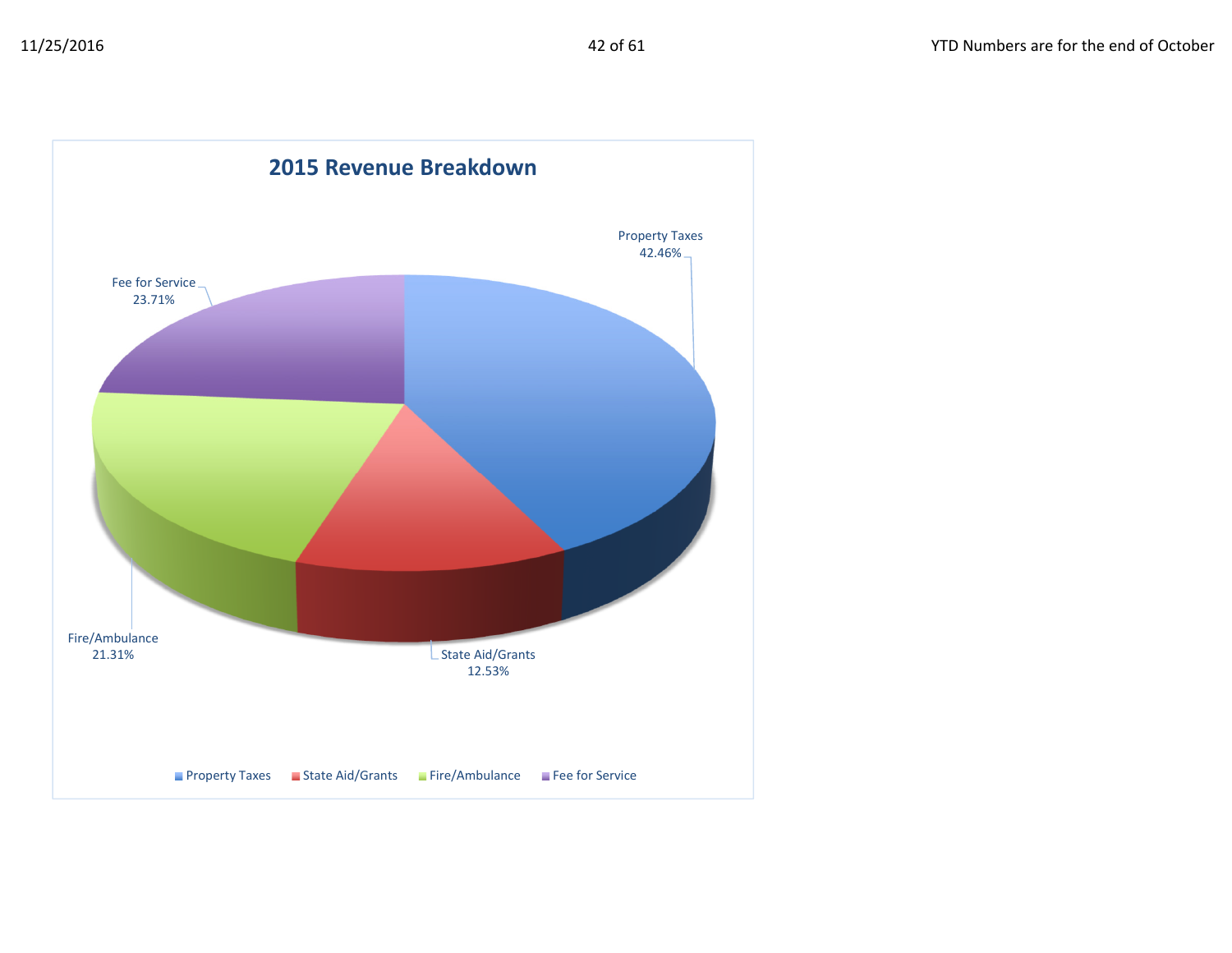| <b>Department</b>                | Average<br><b>Revenues</b><br>2012 to 2014 | 2015<br><b>Approved</b><br><b>Budget</b> | <b>2015 Year</b><br>End | 2016<br><b>Approved</b><br><b>Budget</b> | <b>2016 YTD</b> | 2016<br><b>Estimated</b><br><b>Year End</b> | 2017 Budget<br><b>Request</b> |
|----------------------------------|--------------------------------------------|------------------------------------------|-------------------------|------------------------------------------|-----------------|---------------------------------------------|-------------------------------|
| <b>10 General Government</b>     |                                            |                                          |                         |                                          |                 |                                             |                               |
| 01 - TAX LIEN COSTS COLLECTED    | 13,005                                     | 15,000                                   | 18,161                  | 15,000                                   | 17,534          | 18,000                                      | 18,000                        |
| 02 - DELINQ. TAX INTEREST        | 50,145                                     | 40,000                                   | 61,908                  | 50,000                                   | 48,725          | 50,000                                      | 50,000                        |
| 03 - SUPPLEMENTAL TAX            | 29,198                                     | 3,000                                    | 1,637                   | 2,000                                    | 11,425          | 11,425                                      | 2,000                         |
| 04 - PYMTS IN LIEU OF TAX        | 55,680                                     | 60,000                                   | 65,769                  | 62,000                                   | 52,894          | 62,000                                      | 62,000                        |
| 05 - CITY OWNED PROPERTY         | 89,296                                     | 60,000                                   | 34,366                  | 25,000                                   | 57,447          | 57,447                                      | 35,000                        |
| 06 - EXCISE TAX                  | 1,248,701                                  | 1,250,000                                | 1,371,264               | 1,400,000                                | 1,229,495       | 1,440,000                                   | 1,450,000                     |
| 07 - BOAT EXCISE TAX             | 4,174                                      | 4,100                                    | 4,198                   | 4,100                                    | 4,310           | 4,500                                       | 4,200                         |
| 08 - BOAT REG FEE (LOCAL)        | 593                                        | 600                                      | 532                     | 550                                      | 413             | 500                                         | 500                           |
| 09 - SNOWMOBILE REGISTRATION     | 596                                        | 500                                      | 570                     | 570                                      | 315             | 570                                         | 570                           |
| 10 - ATV REGISTRATION LOCAL FEE  | 822                                        | 800                                      | 899                     | 850                                      | 943             | 950                                         | 850                           |
| 11 - Aircraft Excise             | 1,360                                      | 1,200                                    | 1,471                   | 1,471                                    | 1,471           | 1,471                                       | 1,471                         |
| 12 - Travel Reimbursement        | 997                                        | 1,800                                    | 834                     | 825                                      | 1,166           | 1,166                                       | 2,600                         |
| 15 - MISC. LICENSES              | 1,160                                      | 1,000                                    | 1,611                   | 1,400                                    | 1,735           | 1,735                                       | 1,600                         |
| <b>16 - VEHICLE REGISTRATION</b> | 17,352                                     | 16,000                                   | 16,382                  | 16,200                                   | 14,310          | 16,000                                      | 1,600                         |
| 17 - FAME PLYMOUTH DISTRIB       | 1,004                                      |                                          |                         |                                          |                 |                                             |                               |
| 18 - STATE REVENUE SHARING       | 713,890                                    | 538,437                                  | 568,158                 | 527,936                                  | 461,655         | 527,936                                     | 527,936                       |
| 19 - CONNOR EXCISE FEE           | 2,780                                      | 2,800                                    | 2,524                   | 2,750                                    | 1,770           | 2,750                                       | 2,750                         |
| 21 - BIRTH RECORDS               | 10,395                                     | 10,750                                   | 8,879                   | 9,000                                    | 7,358           | 9,000                                       | 9,000                         |
| 22 - DEATH RECORDS               | 7,879                                      | 7,800                                    | 7,749                   | 7,800                                    | 6,717           | 7,700                                       | 7,800                         |
| 23 - MARRIAGE RECORDS            | 3,649                                      | 3,600                                    | 3,737                   | 3,600                                    | 3,387           | 3,500                                       | 3,600                         |
| 25 - DOG LICENSES                | 5,706                                      | 5,000                                    | 7,338                   | 5,700                                    | 5,043           | 6,200                                       | 6,000                         |
| 26 - FISHING LICENSES            | 635                                        | 600                                      | 572                     | 550                                      | 468             | 550                                         | 550                           |
| 28 - CABLE TV FRANCHISE          | 57,567                                     | 65,000                                   | 85,997                  | 86,857                                   | 88,070          | 88,070                                      | 88,950                        |
| 29 - MISC. INTEREST              | 4,878                                      | 5,500                                    | 5,466                   | 4,500                                    | 11,450          | 12,000                                      | 12,000                        |
| 30 - MISC. INCOME                | 5,483                                      | 3,200                                    | 19,342                  | 3,200                                    | 6,294           | 6,294                                       | 3,200                         |
| 32 - PROPERTY TAXES              | 3,648,887                                  | 3,925,438                                | 3,925,438               | 3,798,651                                | 3,798,457       | 3,798,457                                   | 3,809,614                     |
| 34 - PROPERTY TAX OVERLAY        | 51,067                                     | 89,128                                   | 89,129                  | 92,853                                   | 92,853          | 92,853                                      |                               |
| 41 - CDC REVOLOVING LOAN INT     | 86                                         |                                          |                         |                                          |                 |                                             |                               |
| 42 - CDC LOAN IRP INTEREST       | 1,999                                      | 1,783                                    | 1,783                   |                                          |                 |                                             |                               |
| 47 - HUNTING LICENSES            | 1,040                                      | 1,000                                    | 877                     | 1,000                                    | 675             | 900                                         | 1,000                         |
| 51 - Contracted Fees Elections   | 1,751                                      | 1,325                                    | 3,176                   | 2,360                                    | 1,750           | 2,360                                       | 2,360                         |
| 52 - Investment Interest         |                                            | 61,000                                   | 30,151                  | 90,000                                   | 69,355          | 90,000                                      | 90,000                        |
| 53 - Transfer In                 |                                            |                                          |                         |                                          |                 |                                             | 427,070                       |
| <b>Totals</b>                    | 6,031,776                                  | 6,176,361                                | 6,339,916               | 6,216,723                                | 5,997,486       | 6,314,335                                   | 6,622,221                     |

#### General Government Revenues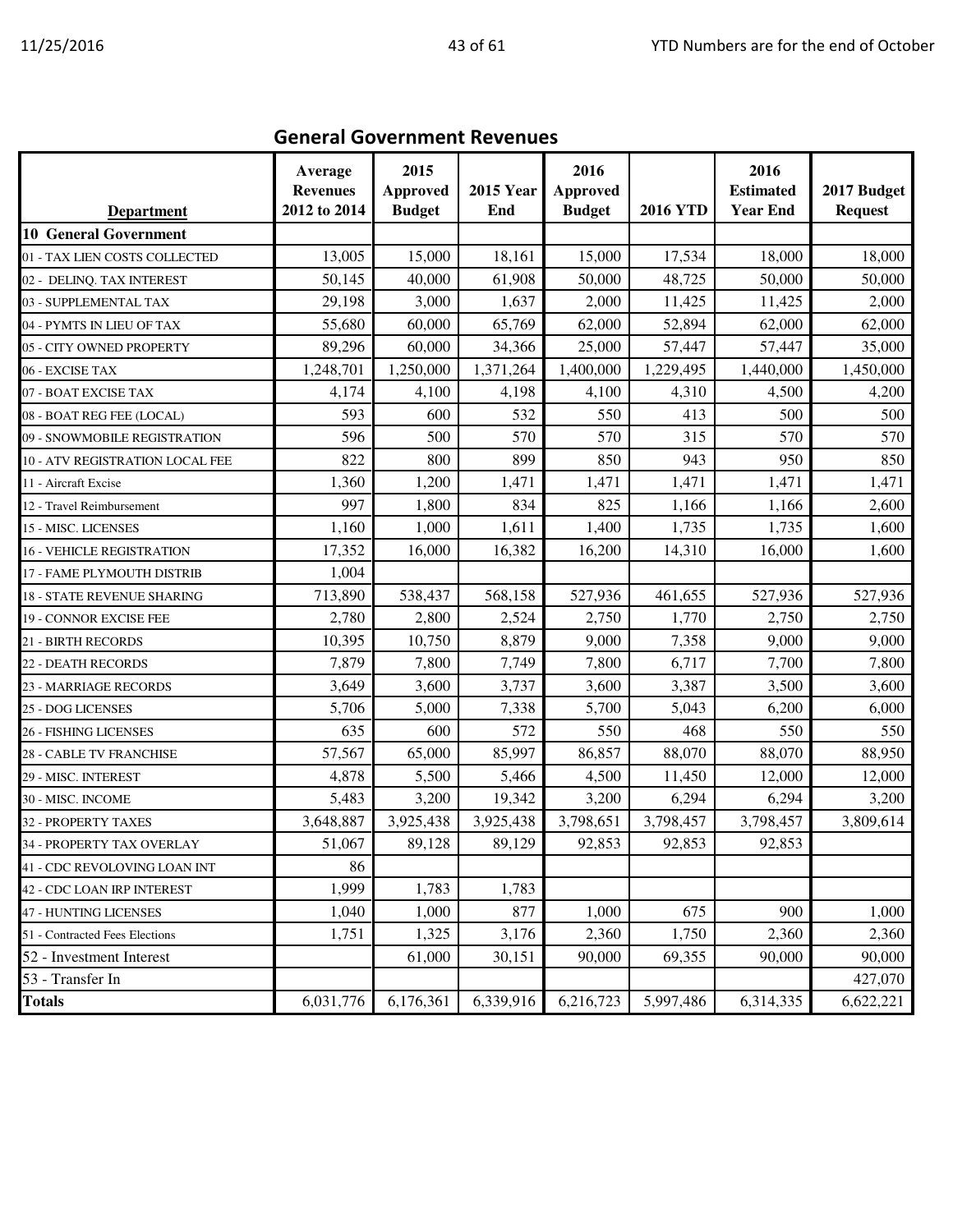## Health & Sanitation Revenues

| <b>Department</b>           | Average<br><b>Revenues</b><br>2012 to 2014 | 2015<br>Approved<br><b>Budget</b> | 2015 Year Approved<br>End | 2016<br><b>Budget</b> | <b>2016 YTD</b> | 2016<br><b>Estimated</b><br><b>Year End</b> | 2017 Budget<br><b>Request</b> |
|-----------------------------|--------------------------------------------|-----------------------------------|---------------------------|-----------------------|-----------------|---------------------------------------------|-------------------------------|
| 17 Health & Sanitation      |                                            |                                   |                           |                       |                 |                                             |                               |
| 01 - Tri-Community Dividens | 134,639                                    | -                                 |                           |                       | -               | -                                           |                               |
|                             |                                            |                                   |                           |                       |                 |                                             |                               |
| <b>Totals</b>               | 134,639                                    | -                                 |                           |                       | -               | -                                           |                               |

#### Municipal Building Revenues

| <b>Department</b>             | Average<br><b>Revenues</b><br>2012 to 2014 | 2015<br>Approved<br><b>Budget</b> | End   | 2016<br>2015 Year Approved<br><b>Budget</b> | <b>2016 YTD</b> | 2016<br><b>Estimated</b><br><b>Year End</b> | 2017 Budget<br><b>Request</b> |
|-------------------------------|--------------------------------------------|-----------------------------------|-------|---------------------------------------------|-----------------|---------------------------------------------|-------------------------------|
| <b>18 Municipal Buildings</b> |                                            |                                   |       |                                             |                 |                                             |                               |
| 01 EOC Rentals                | 8,092                                      | 4.000                             | 3,676 | 4.000                                       | 3,333           | 4,000                                       | 4,000                         |
|                               |                                            |                                   |       |                                             |                 |                                             |                               |
| <b>Totals</b>                 | 8,092                                      | 4,000                             | 3,676 | 4,000                                       | 3,333           | 4,000                                       | 4,000                         |

## General Assistance Revenues

| <b>Department</b>               | Average<br><b>Revenues</b><br>2012 to 2014 | 2015<br>Approved<br><b>Budget</b> | End    | 2016<br>2015 Year Approved<br><b>Budget</b> | <b>2016 YTD</b> | 2016<br><b>Estimated</b><br><b>Year End</b> | 2017 Budget<br><b>Request</b> |
|---------------------------------|--------------------------------------------|-----------------------------------|--------|---------------------------------------------|-----------------|---------------------------------------------|-------------------------------|
| <b>20 General Assistance</b>    |                                            |                                   |        |                                             |                 |                                             |                               |
| 01 - Connor Administration Fees | 4,800                                      | 4,800                             | 4,800  | 4,800                                       | 3,895           | 4.800                                       | 4,800                         |
| 02-State Reimbursement          | 29,805                                     | 20,000                            | 26,463 | 32,410                                      | 17,813          | 31.144                                      | 29,625                        |
| <b>Totals</b>                   | 34,605                                     | 24,800                            | 31,263 | 37,210                                      | 21,708          | 35,944                                      | 34,425                        |

## Tax Assessment Revenues

| <b>Department</b>           | Average<br><b>Revenues</b><br>2012 to 2014 | 2015<br><b>Approved</b><br><b>Budget</b> | End     | 2016<br>2015 Year Approved<br><b>Budget</b> | <b>2016 YTD</b> | 2016<br><b>Estimated</b><br><b>Year End</b> | 2017 Budget<br><b>Request</b> |
|-----------------------------|--------------------------------------------|------------------------------------------|---------|---------------------------------------------|-----------------|---------------------------------------------|-------------------------------|
| 22 Tax Assessment           |                                            |                                          |         |                                             |                 |                                             |                               |
| 01 - TREE GROWTH REIMBURSE  | 608                                        | 600                                      | 2,751   | 2,500                                       |                 | 2,500                                       | 2,500                         |
| 02 - VETERANS EXEMPTION REI | 9,992                                      | 10,000                                   | 12,154  | 12,000                                      | 10,231          | 12,000                                      | 12,000                        |
| 04 - HOMESTEAD EXEMPTION R  | 223,244                                    | 240,790                                  | 240,790 | 362,101                                     | 274,016         | 362,101                                     | 650,000                       |
| 05 - BETE REIMBURSEMENT     | 28,079                                     | 66,844                                   | 66,909  | 82,742                                      | 108             | 82,742                                      | 99,744                        |
| 06 - Printing Fees          |                                            | 1,100                                    | 1,381   | 100                                         | 23              | 100                                         |                               |
|                             |                                            |                                          |         |                                             |                 |                                             |                               |
| <b>Totals</b>               | 261,924                                    | 319,334                                  | 323,985 | 459,442                                     | 284,378         | 459,443                                     | 764,244                       |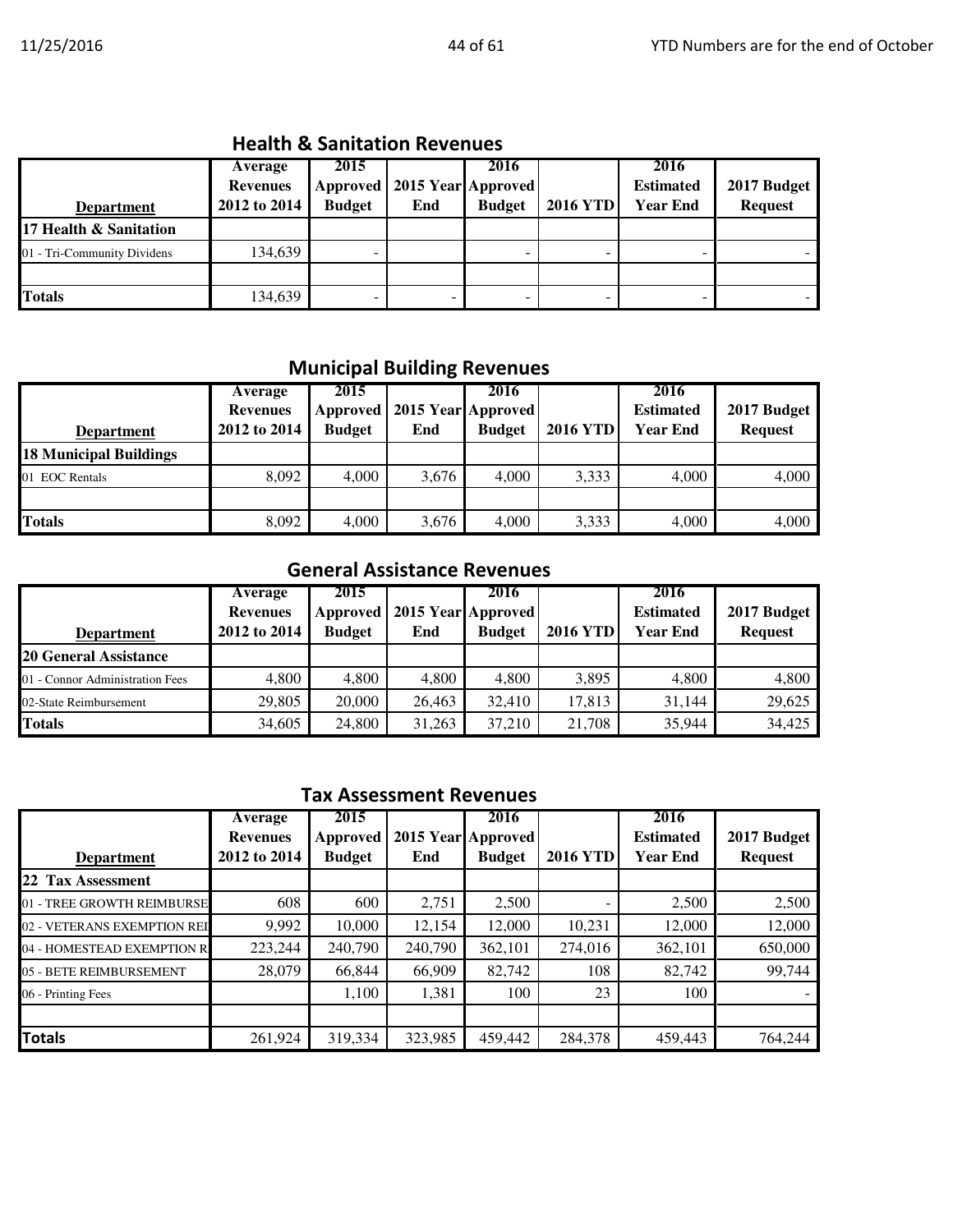| <b>General Fund</b>              | Average<br><b>Revenues</b><br>2012 to 2014 | 2015<br>Approved<br><b>Budget</b> | 2015<br>Year End | 2016<br>Approved<br><b>Budget</b> | <b>2016 YTD</b> | 2016<br><b>Estimated</b><br><b>Year End</b> | 2017<br><b>Budget</b><br><b>Request</b> |
|----------------------------------|--------------------------------------------|-----------------------------------|------------------|-----------------------------------|-----------------|---------------------------------------------|-----------------------------------------|
| <b>23 Code Enforcement</b>       |                                            |                                   |                  |                                   |                 |                                             |                                         |
| 01 - ELECTRICAL PERMITS          | 2,666                                      |                                   |                  |                                   |                 |                                             |                                         |
| 02 - BUILDING PERMITS LOCAL FEE  | 19,778                                     | 17,400                            | 10,476           | 16,000                            | 16,156          | 16,156                                      | 16,000                                  |
| 03 - PLUMBING PERMITS LOCAL FEE  | 4,095                                      | 3,500                             | 2,685            | 3,000                             | 3,885           | 3,885                                       | 3,000                                   |
| 07 - SITE DESIGN REVIEW APP FEES | 660                                        | 500                               | 830              | 500                               | 860             | 860                                         | 450                                     |
| 10 - DEMO PERMIT FEES            | 242                                        | 150                               | 150              | 100                               | 75              | 75                                          | 125                                     |
| <b>11 - SIGN PERMITS</b>         | 147                                        | 100                               | 300              | 150                               | 400             | 400                                         | 200                                     |
| <b>12 - SUBDIVISION REVIEW</b>   | 133                                        | 90                                |                  |                                   |                 |                                             |                                         |
| 13 - MISCELLANEOUS INCOME        | 1,374                                      |                                   |                  |                                   |                 |                                             |                                         |
| 14 - Heating Permits             | 320                                        | 300                               | 120              | 200                               |                 | 100                                         |                                         |
| 15 - LDA Inspection Service      | 497                                        | 200                               |                  |                                   |                 |                                             |                                         |
| 16 - Woodland Services           |                                            | 2,040                             | 2,163            | 2,350                             |                 | 3,479                                       | 2,300                                   |
| Totals                           | 29,911                                     | 24,280                            | 16,724           | 22,300                            | 21,376          | 24,955                                      | 22,075                                  |

## Code Enforcement Revenues

# Caribou Public Library Revenues

| <b>Department</b>       | Average<br><b>Revenues</b><br>2012 to 2014 | 2015<br>Approved<br><b>Budget</b> | 2015<br><b>Year End</b> | 2016<br>Approved<br><b>Budget</b> | <b>2016 YTD</b> | 2016<br><b>Estimated</b><br>Year End | 2017<br><b>Budget</b><br><b>Request</b> |
|-------------------------|--------------------------------------------|-----------------------------------|-------------------------|-----------------------------------|-----------------|--------------------------------------|-----------------------------------------|
| 25 Library              |                                            |                                   |                         |                                   |                 |                                      |                                         |
| 01 Miscellaneous Income | 1,603                                      | 3,000                             | 3,615                   | 3,000                             | 3,680           | 4,500                                | 3,500                                   |
| 02 Non-Resident Fees    | 2,548                                      | 2,400                             | 1,783                   | 1,800                             | 1,350           | 1.700                                | 1,700                                   |
| 03 Passport Services    |                                            | 3,000                             | 400                     | 500                               | 450             | 550                                  | 500                                     |
| <b>Totals</b>           | 4,151                                      | 8,400                             | 5,798                   | 5,300                             | 5,480           | 6,750                                | 5,700                                   |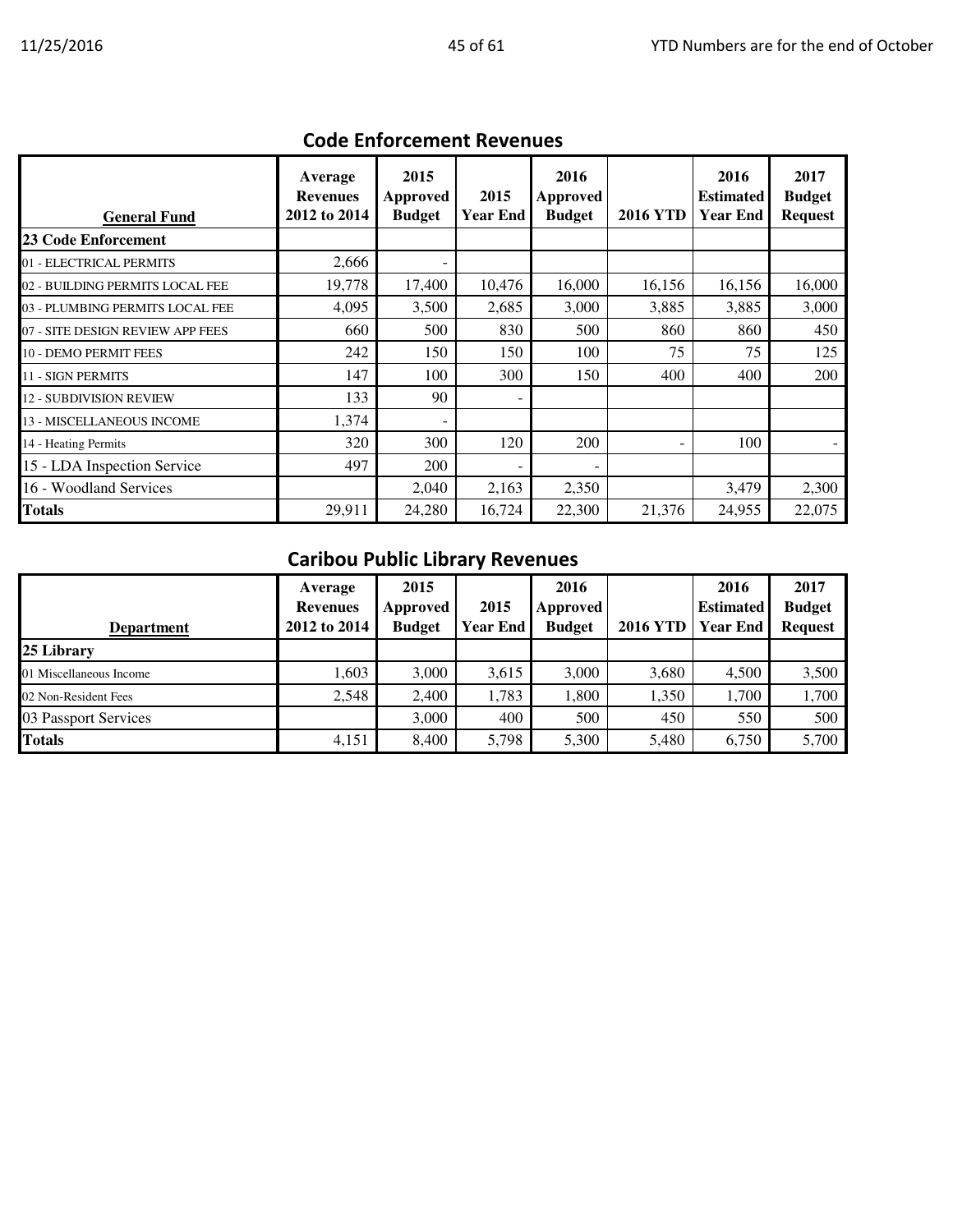# Fire/Ambulance Revenues

|                                      | Average<br><b>Revenues</b><br>2012 to | 2015<br><b>Approved</b> | <b>2015 Year</b> | 2016<br>Approved |                 | 2016<br><b>Estimated</b> | 2017<br><b>Budget</b> |
|--------------------------------------|---------------------------------------|-------------------------|------------------|------------------|-----------------|--------------------------|-----------------------|
| <b>Department</b>                    | 2014                                  | <b>Budget</b>           | End              | <b>Budget</b>    | <b>2016 YTD</b> | <b>Year End</b>          | <b>Request</b>        |
| 31 Ambulance                         |                                       |                         |                  |                  |                 |                          |                       |
| 01 - MAINECARE                       | 369,286                               | 315,235                 | 380,714          | 370,965          | 309,647         | 375,660                  | 374,715               |
| 02 - MAINECARE AIR AMBULANC          | 45,869                                | 31,200                  | 31,160           | 36,300           | 31,006          | 38,376                   | 36,056                |
| 03 - MaineCare Contractual Allowance | (221,741)                             | (194, 290)              | (191, 125)       | (203, 633)       | (159, 511)      | (192, 527)               | (137, 622)            |
| 04 - MEDICARE                        | 604,288                               | 966,605                 | 692,599          | 740,000          | 541,528         | 622,393                  | 649,352               |
| 05 - MEDICARE AIR AMBULANCE          | 196,702                               | 254,530                 | 288,412          | 235,000          | 170,372         | 205,850                  | 240,585               |
| 06 - MediCare Contractual Allowance  | (275, 704)                            | (224, 513)              | (324, 820)       | (292, 500)       | (234, 155)      | (248, 473)               | (200, 175)            |
| 07 - PRIVATE INSURANCE               | 340,606                               | 404,396                 | 428,579          | 415,000          | 338,174         | 402,661                  | 378,528               |
| 08 - PRIVATE INS AIR AMBULANO        | 98,588                                | 184,034                 | 169,638          | 145,000          | 101,382         | 126,922                  | 117,077               |
| 09 - Contractual Allowance - Private | (8,758)                               | (8,758)                 | (5, 147)         | (6, 384)         | (3,593)         | (6,037)                  | (4,635)               |
| 10 - SELF PAY                        | 134,053                               | 74,337                  | 149,794          | 135,000          | 127,882         | 157,521                  | 142,092               |
| 11 - SELF PAY AIR AMBULANCE          | 42,298                                | 24,336                  | 60,024           | 46,000           | 71,328          | 76,248                   | 44,468                |
| 12 - Dis Contract - Self Pay         | (2,327)                               | (2,327)                 | (8,353)          | (5,919)          | (1,351)         | (7,644)                  | (3,560)               |
| 13 - VA Air                          | 47,720                                |                         |                  |                  |                 |                          |                       |
| 14 - VA Land                         | 39,202                                | 43,780                  | 69,233           | 46,000           | 33,787          | 35,000                   |                       |
| 15 - Contractual Allow - VA          | (3, 813)                              |                         | (1,703)          | (1, 495)         | (2,622)         | (1, 138)                 |                       |
| 16 - Contractual Allow - Other       | (870)                                 | (870)                   | (1, 441)         | (1,500)          | (1, 433)        | (1,500)                  |                       |
| 20 - CARIBOU PER CAPITA FEE          | 88,032                                |                         |                  |                  |                 |                          |                       |
| 21 - WOODLAND PER CAPITA FEE         | 13,242                                | 13,646                  | 13,646           | 13,950           | 13,950          | 13,950                   | 13,950                |
| 22 - NEW SWEDEN PER CAPITA FI        | 6,572                                 | 6,773                   | 6,773            | 6,923            | 6,923           | 6,923                    | 6,923                 |
| 23 - WESTMANLAND PER CAPITA          | 677                                   | 698                     | 698              | 713              | 713             | 713                      | 713                   |
| 24 - STOCKHOLM PER CAPITA FE         | 2,762                                 | 2,846                   | 2,846            | 2,909            | 2,909           | 2,909                    | 2,909                 |
| 25 - CONNOR PER CAPITA FEE           | 4,989                                 | 5,141                   | 5,141            | 5,244            | 5,244           | 5,244                    | 5,244                 |
| 26 - PERHAM PER CAPITA FEE           | 4,214                                 | 4,343                   | 4,343            | 4,343            | 4,439           | 4,439                    | 4,343                 |
| 27 - MADAWASKA LAKE PER CAI          | 1,207                                 | 1,238                   | 1,238            | 1,265            | 1,265           | 1,265                    | 1,265                 |
| 28 - LORING DEV PER CAPITA FEI       | 6,809                                 |                         |                  |                  |                 |                          |                       |
| 35 - MISC. INTEREST                  | 83                                    | 97                      | 455              | 100              | 49              | 75                       |                       |
| 36 - RECOVERY OF BAD DEBT            | 8,437                                 | 10,812                  | 7,128            | 10,000           | 2,953           | 7,000                    | 8,500                 |
| 37 - Ambulance Insurance Reports     | 108                                   | 100                     | 297              | 100              | 80              | 100                      | 100                   |
| 40 - Amb Biling Houlton              | 30,813                                | 35,127                  | 39,061           | 32,780           | 35,635          | 40,950                   | 37,994                |
| 41 - Amb Billing Calais              | 20,514                                | 26,792                  | 30,898           | 26,180           | 25,575          | 29,007                   | 28,996                |
| 42 - Amb Billing Van Buren           | 10,302                                | 16,357                  | 8,643            |                  |                 |                          |                       |
| 43 - Amb Billing Island Falls        | 3,653                                 | 1,760                   | 2,069            | 1,410            | 1,812           | 2,424                    | 2,000                 |
| 44 - Amb Billing Patten              |                                       |                         | 3,897            | 5,500            | 5,947           | 8,920                    | 8,000                 |
| 50 - FIRE PROTECTION CONNOR          | 23,141                                | 26,836                  | 26,836           | 27,373           | 27,373          | 27,373                   | 28,194                |
| 51 - FIRE PROTECTION NEW SWE         | 29,908                                | 32,763                  | 32,763           | 33,418           | 33,418          | 33,418                   | 34,421                |
| 52 - FIRE PROTECTION WESTMAN         | 7,818                                 | 10,512                  | 10,512           | 10,722           | 10,722          | 10,722                   |                       |
| 53 - FIRE PROTECTION WOODLAN         | 55,026                                | 59,405                  | 59,405           | 60,593           | 60,593          | 60,593                   | 62,411                |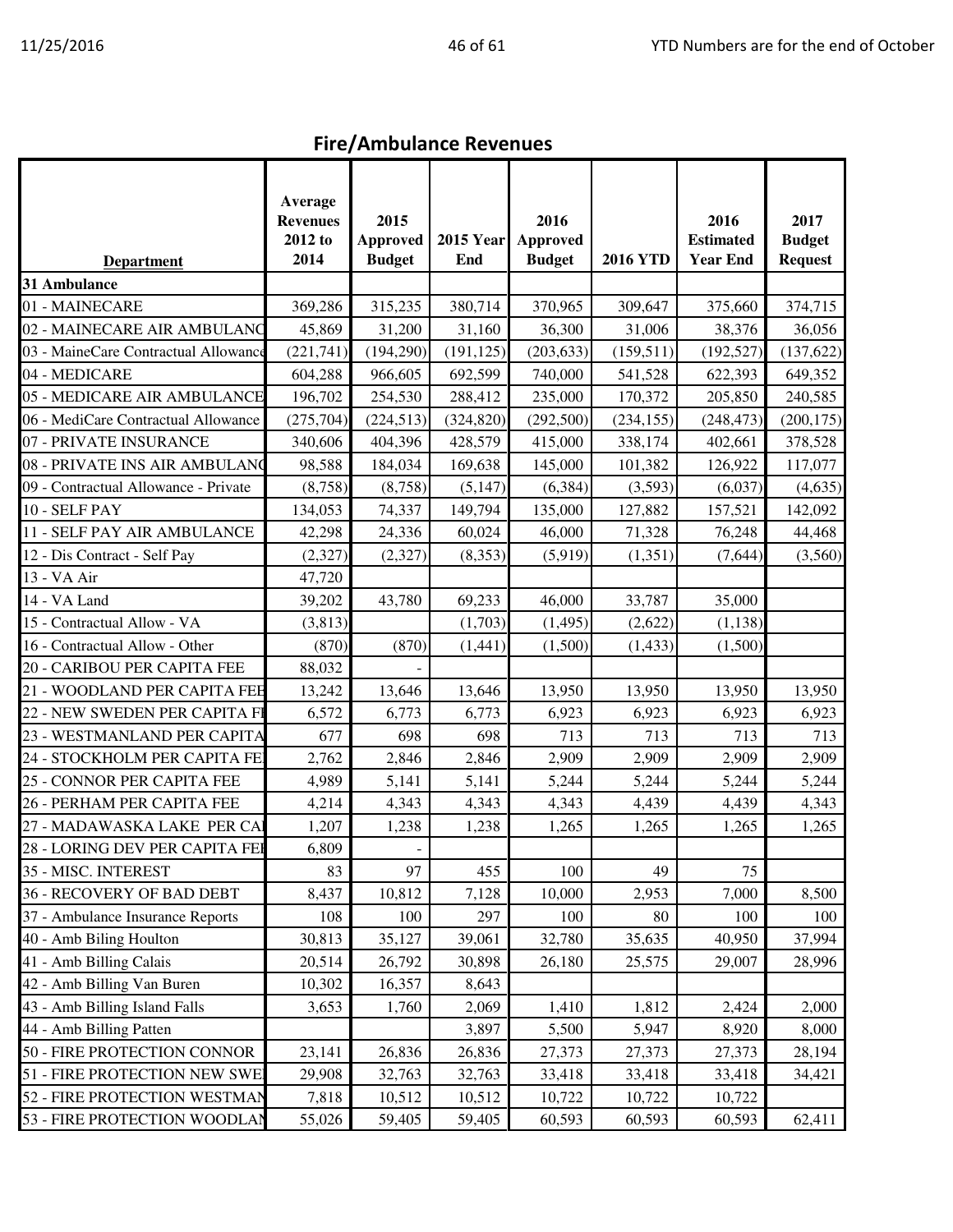# Fire/Ambulance Revenues

| <b>Department</b>            | Average<br><b>Revenues</b><br>2012 to<br>2014 | 2015<br><b>Approved</b><br><b>Budget</b> | <b>2015 Year</b><br>End | 2016<br>Approved<br><b>Budget</b> | <b>2016 YTD</b> | 2016<br><b>Estimated</b><br><b>Year End</b> | 2017<br><b>Budget</b><br><b>Request</b> |
|------------------------------|-----------------------------------------------|------------------------------------------|-------------------------|-----------------------------------|-----------------|---------------------------------------------|-----------------------------------------|
| 54 - T16 R4                  | 1,142                                         |                                          |                         |                                   |                 |                                             |                                         |
| 60 - Fire Insurance Reports  | 72                                            |                                          |                         |                                   | 118             | 118                                         |                                         |
| 61 - Fire Insurance Recovery |                                               |                                          |                         |                                   |                 |                                             |                                         |
| 62 - Fire Permits            | 6,046                                         | 5,500                                    | 4,468                   | 5,000                             | 5,328           | 5,328                                       | 5,000                                   |
| 63 - Misc Income             |                                               |                                          | 3,403                   |                                   |                 |                                             |                                         |
| <b>Totals</b>                | 1,730,965                                     | 2,128,440                                | 2,002,084               | 1,906,358                         | 1,567,488       | 1,844,783                                   | 1,887,843                               |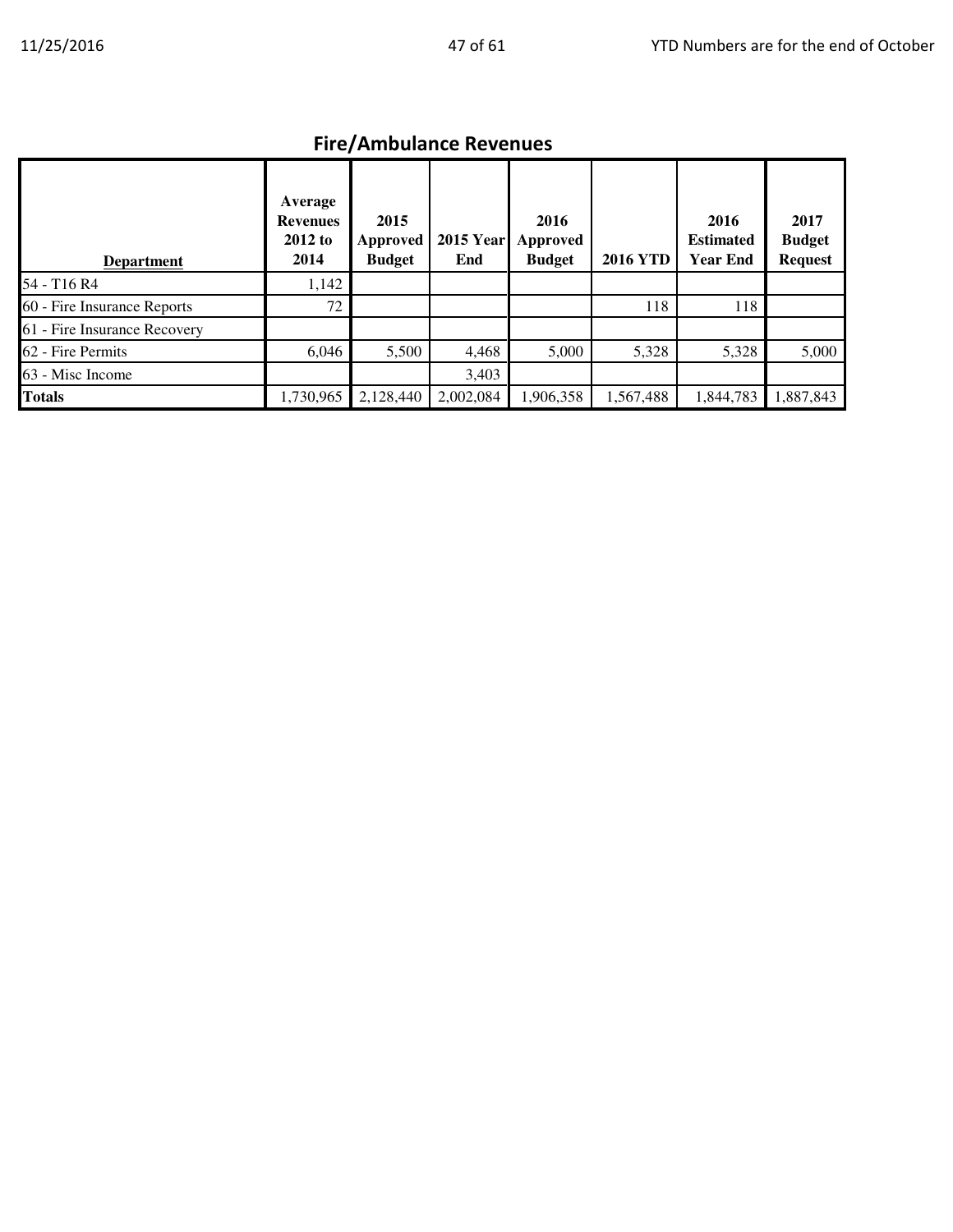|                                  |                                            | POILLE DEPARTMENT REVENUES               |                         |                                          |                 |                                             |                                         |
|----------------------------------|--------------------------------------------|------------------------------------------|-------------------------|------------------------------------------|-----------------|---------------------------------------------|-----------------------------------------|
| <b>Department</b>                | Average<br><b>Revenues</b><br>2012 to 2014 | 2015<br><b>Approved</b><br><b>Budget</b> | 2015<br><b>Year End</b> | 2016<br><b>Approved</b><br><b>Budget</b> | <b>2016 YTD</b> | 2016<br><b>Estimated</b><br><b>Year End</b> | 2017<br><b>Budget</b><br><b>Request</b> |
| <b>35 Police Department</b>      |                                            |                                          |                         |                                          |                 |                                             |                                         |
| 01 - MISC. FEES INSURANCE        | 1,346                                      | 1,500                                    | 1,899                   | 1,500                                    | 1,140           | 1,300                                       | 1,500                                   |
| 02 - POLICE DISPATCHING          | 3,613                                      | 2,000                                    | 2,000                   | 500                                      | 500             | 500                                         | 500                                     |
| 03 - FINGERPRINTING FEES         | 82                                         | 100                                      | 42                      | 50                                       | 54              | 54                                          | 50                                      |
| 04 - CONCEALED WEAPON PI         | 928                                        | 800                                      | 715                     | 800                                      | 270             | 400                                         | 600                                     |
| 05 - COPS GRANT REIMBURS         | 29,200                                     |                                          |                         |                                          |                 |                                             |                                         |
| 06 - Prisoner Boarding Reimburse | 10,749                                     | 9,000                                    | 13,018                  | 12,000                                   | 6,236           | 10,000                                      | 11,000                                  |
| 07 - Dog Violation               | 526                                        | 500                                      | 350                     | 400                                      | 325             | 400                                         | 400                                     |
| 08 - Prisoner Meals              | 3,096                                      | 2,500                                    | 5,648                   | 5,000                                    | 3,088           | 5,000                                       | 5,000                                   |
| 09 - Court Reimbursement         | 3,452                                      | 2,500                                    | 1,759                   | 2,500                                    | 1,123           | 2,500                                       | 2,500                                   |
| 10 - Lamination Fees             | 477                                        | 400                                      | 295                     | 300                                      | 195             | 290                                         | 200                                     |
| 11 - Misc Fees                   | 789                                        |                                          | 492                     | 425                                      | 326             | 415                                         | 425                                     |
| 12 - False Alarm Fees            | 200                                        | 500                                      |                         | 100                                      |                 |                                             | 100                                     |
| 13 - Fines                       | 220                                        | 100                                      |                         | 100                                      | 25              | 75                                          | 100                                     |
| 14 - Salary Reimbursement        | 31,237                                     | 15,000                                   | 24,184                  | 18,000                                   | 9,875           | 18,000                                      | 18,000                                  |
| Totals                           | 85,915                                     | 34,900                                   | 50,401                  | 41,675                                   | 23,157          | 38,934                                      | 40,375                                  |

#### Police Department Revenues

# Caribou Emergency Management Revenues

| <b>Department</b>              | Average<br><b>Revenues</b><br>2012 to 2014 | 2015<br>Approved<br><b>Budget</b> | 2015<br><b>Year End</b> | 2016<br>Approved<br><b>Budget</b> | <b>2016 YTD</b> | 2016<br><b>Estimated</b><br><b>I</b> Year End | 2017<br><b>Budget</b><br><b>Request</b> |
|--------------------------------|--------------------------------------------|-----------------------------------|-------------------------|-----------------------------------|-----------------|-----------------------------------------------|-----------------------------------------|
| <b>39 Emergency Management</b> |                                            |                                   |                         |                                   |                 |                                               |                                         |
| 01 - Fees Woodland             | 200                                        | 200                               | 200                     | 200                               | 200             | 200                                           | 200                                     |
| 02 - Fees New Sweden           | 200                                        | 200                               | 200                     | 200                               | 200             | 200                                           | 200                                     |
| 03 - Fees Westmandland         | 200                                        | 200                               | 200                     | 200                               | 200             | 200                                           | 200                                     |
| 04 - Fees Perham               | 267                                        | 200                               | 200                     | 200                               | 200             | 200                                           | 200                                     |
| 05 - State EOC Reimbursment    | 7,159                                      | 10,000                            | 9,540                   | 10,125                            | 6,145           | 10,125                                        | 10,125                                  |
| 06 - Tower Rent                | 1,950                                      | 1.800                             | 1,800                   | 1,800                             |                 | 1.800                                         | 1,800                                   |
| <b>Totals</b>                  | 9,975                                      | 12,600                            | 12,140                  | 12,725                            | 6,945           | 12,725                                        | 12,725                                  |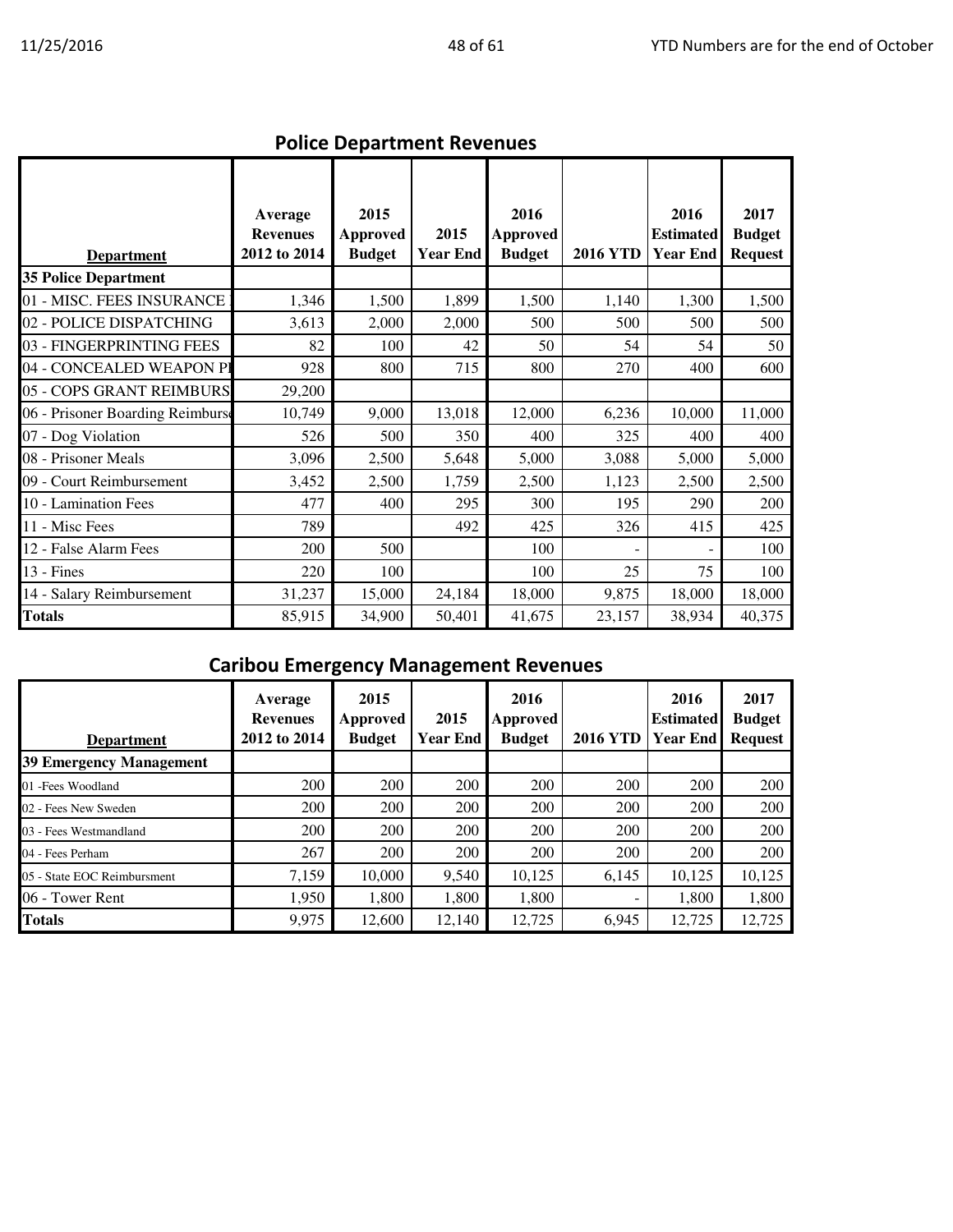|  | <b>Public Works Revenues</b> |  |
|--|------------------------------|--|
|--|------------------------------|--|

| <b>Department</b>             | Average<br><b>Revenues</b><br>2012 to 2014 | 2015<br>Approved<br><b>Budget</b> | 2015<br>Year End | 2016<br><b>Approved</b><br><b>Budget</b> | <b>2016 YTD</b> | 2016<br><b>Estimated</b><br><b>Year End</b> | 2017<br><b>Budget</b><br><b>Request</b> |
|-------------------------------|--------------------------------------------|-----------------------------------|------------------|------------------------------------------|-----------------|---------------------------------------------|-----------------------------------------|
| 40 Public Works               |                                            |                                   |                  |                                          |                 |                                             |                                         |
| 01 - URIP/LRAP                | 172,580                                    | 135,000                           | 135,872          | 135,872                                  |                 | 135,872                                     | 135,872                                 |
| 03 - Salary Reimbursement     | 7,586                                      |                                   |                  |                                          | 166             | 166                                         |                                         |
| 04 - Equipment Rental         | 9,774                                      |                                   |                  |                                          | 131             | 131                                         |                                         |
| 05 - FEMA Reimbursement       | 1,290                                      |                                   |                  |                                          |                 |                                             |                                         |
| 07 - Connor Contract          | 53,447                                     | 53,000                            | 58,048           | 56,846                                   | 37,584          | 56,846                                      | 58,267                                  |
| 08 - Presque Isle Contract    | 11,475                                     |                                   |                  |                                          |                 |                                             |                                         |
| 09 - School Dept Snow Plowing | 3,429                                      | 3,400                             | 3,382            |                                          |                 |                                             |                                         |
| <b>Totals</b>                 | 256,152                                    | 191,400                           | 197.303          | 192,718                                  | 37,881          | 193,015                                     | 194,139                                 |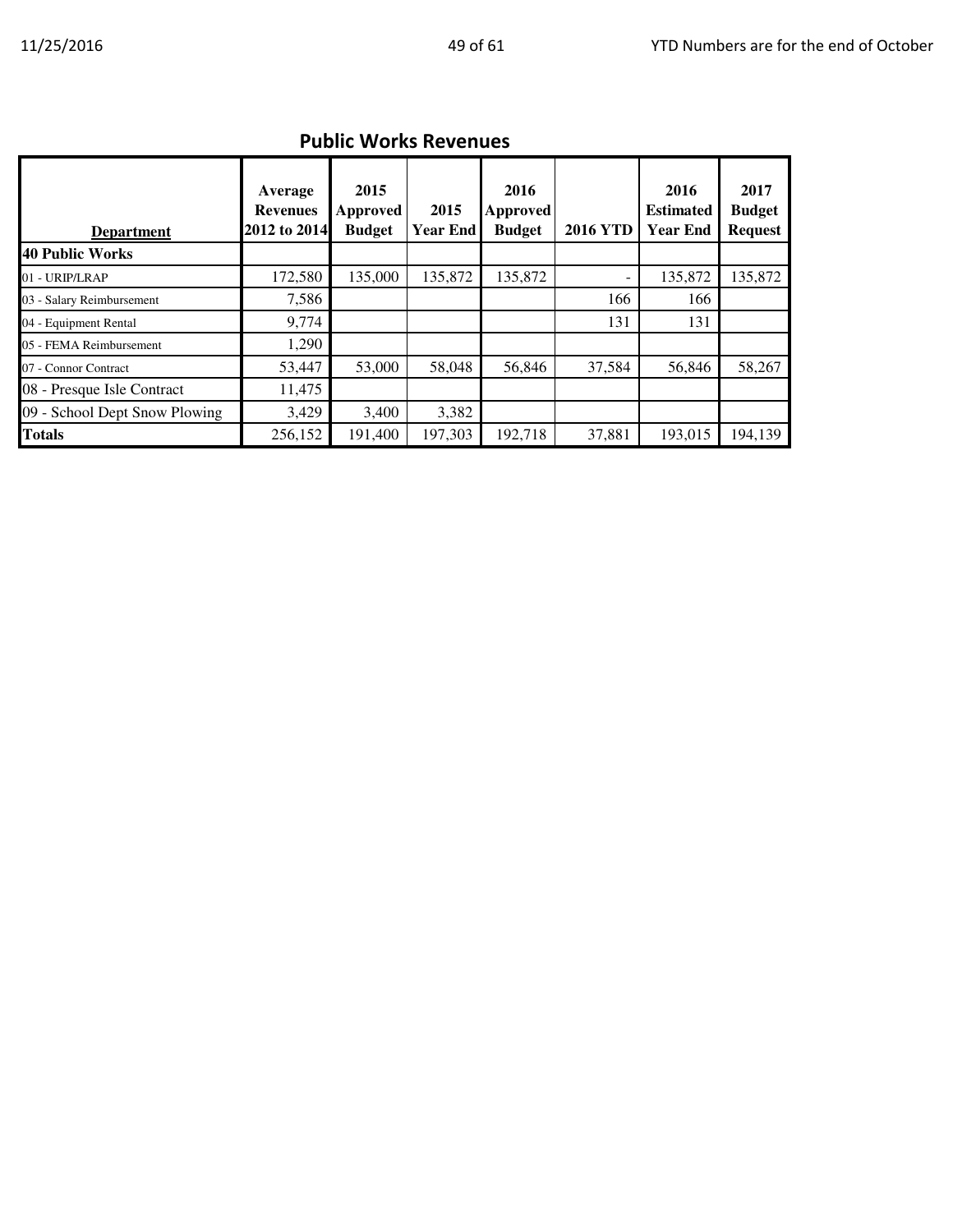## Recreation Department Revenues

| <b>Department</b>     | Average<br><b>Revenues</b><br>2012 to<br>2014 | 2015<br><b>Approved</b><br><b>Budget</b> | 2015<br>Year<br>End | 2016<br>Approved<br><b>Budget</b> | 2016 YTD Year End | 2016<br><b>Estimated</b> | 2017<br><b>Budget</b><br><b>Request</b> |
|-----------------------|-----------------------------------------------|------------------------------------------|---------------------|-----------------------------------|-------------------|--------------------------|-----------------------------------------|
| <b>50 Recreation</b>  |                                               |                                          |                     |                                   |                   |                          |                                         |
| 01 Rental Income      | 10,113                                        | 9,000                                    | 11,908              | 9,000                             | 8,421             | 9,000                    | 9,000                                   |
| 02 Program Fees       | 8,580                                         | 14,000                                   | 8,881               | 13,500                            | 9,320             | 13,500                   | 8,500                                   |
| 03 Special Events     | 2,790                                         | 3,000                                    | 1,869               | 3,000                             | 1,285             | 2,500                    | 2,700                                   |
| 04 Swimming Pool Fees | 3,309                                         |                                          |                     |                                   |                   |                          |                                         |
| 05 Rec Program Fees   | $\overline{\phantom{a}}$                      |                                          |                     |                                   |                   |                          |                                         |
| <b>Totals</b>         | 24,792                                        | 26,000                                   | 22,658              | 25,500                            | 19,026            | 25,000                   | 20,200                                  |

### Parks Revenue

| <b>Department</b>       | Average<br><b>Revenues</b><br>2012 to<br>2014 | 2015<br>Approved<br><b>Budget</b> | 2015<br>Year<br>End | 2016<br>Approved<br><b>Budget</b> | 2016 YTD Year End | 2016<br><b>Estimated</b> | 2017<br><b>Budget</b><br><b>Request</b> |
|-------------------------|-----------------------------------------------|-----------------------------------|---------------------|-----------------------------------|-------------------|--------------------------|-----------------------------------------|
| <b>51 Parks</b>         |                                               |                                   |                     |                                   |                   |                          |                                         |
| 01 Miscellaneous Income | 1,733                                         | 1,000                             | 2,875               | 500                               | 609               | 900                      | 900                                     |
| 02 Rental Income        | 2,607                                         | 2,000                             | 1.200               | 1,800                             | 575               | 1,500                    | 1,500                                   |
|                         |                                               |                                   |                     |                                   |                   |                          |                                         |
| <b>Totals</b>           | 4,340                                         | 3,000                             | 4,075               | 2,300                             | 1,184             | 2,400                    | 2,400                                   |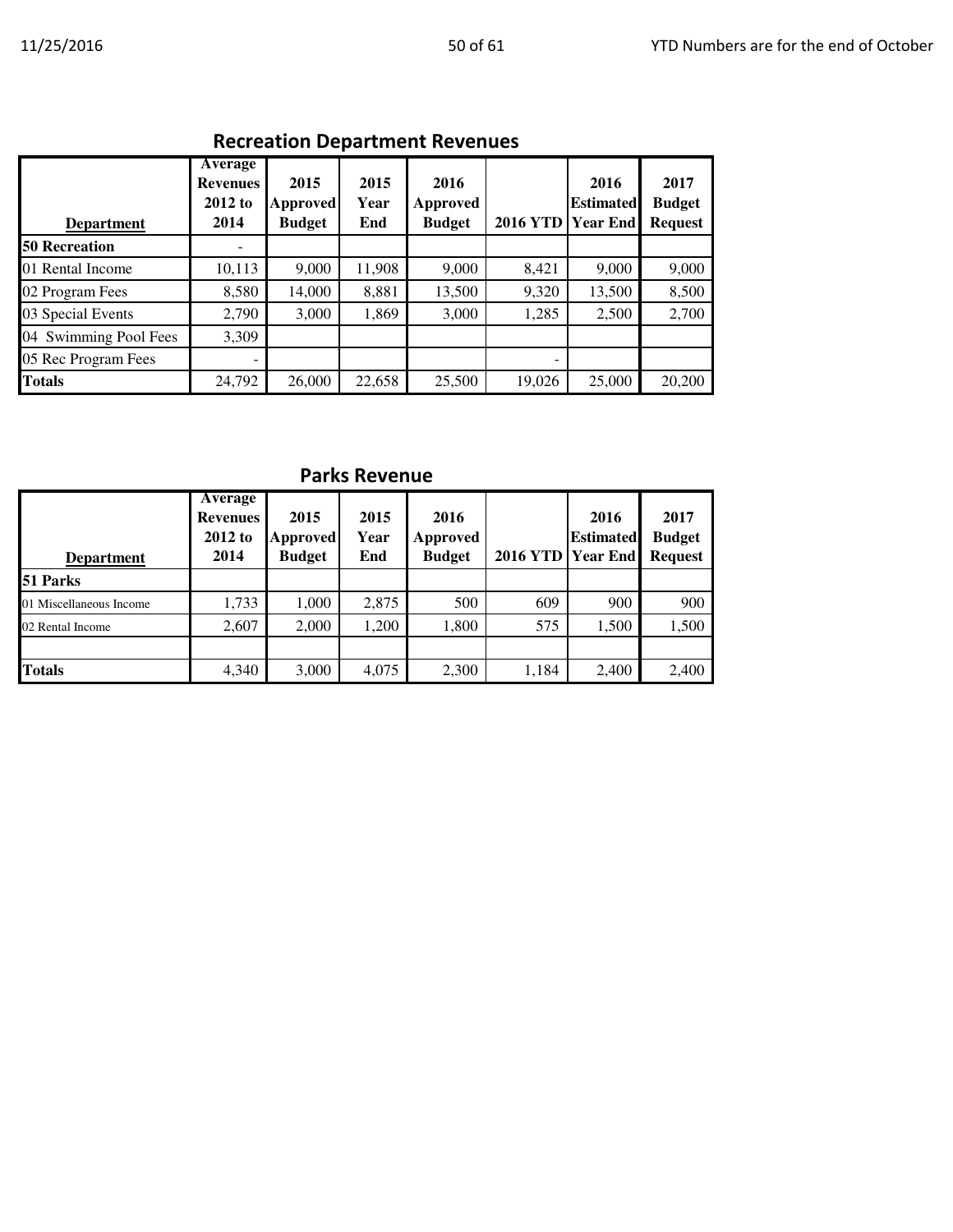## Airport Revenue

| <b>General Fund</b> | Average<br><b>Revenues</b><br>2012 to 2014 | 2015<br>Approved<br><b>Budget</b> | 2015<br><b>Year End</b> | 2016<br>Approved<br><b>Budget</b> | 2016 YTD Year End Request | 2016<br><b>Estimated</b> | 2017<br><b>Budget</b> |
|---------------------|--------------------------------------------|-----------------------------------|-------------------------|-----------------------------------|---------------------------|--------------------------|-----------------------|
| 60 Airport          |                                            |                                   |                         |                                   |                           |                          |                       |
| 02 - AIRPORT RENT   | 138                                        | 138                               | 138                     | 138                               | 138                       | 138                      | 138                   |
|                     |                                            |                                   |                         |                                   | ۰                         |                          |                       |
| <b>Totals</b>       | 138                                        | 138                               | 138                     | 138                               | 138                       | 138                      | 138                   |

## Trailer Park Revenue

| <b>Department</b>      | Average<br><b>Revenues</b><br>2012 to 2014 | 2015<br>Approved<br><b>Budget</b> | 2015<br><b>Year End</b> | 2016<br>Approved<br><b>Budget</b> | 2016 YTD Year End Request | 2016<br><b>Estimated</b> | 2017<br><b>Budget</b> |
|------------------------|--------------------------------------------|-----------------------------------|-------------------------|-----------------------------------|---------------------------|--------------------------|-----------------------|
| <b>61 Trailer Park</b> |                                            |                                   |                         |                                   |                           |                          |                       |
| 01 - Lot Rent Receipts | 21,390                                     | 15,616                            | 21,310                  | 15.505                            | 18,130                    | 20,190                   | 15,727                |
| 02 - Year End Close    |                                            |                                   | (5,694)                 |                                   |                           |                          |                       |
| <b>Totals</b>          | 21,390                                     | 15,616                            | 15.616                  | 15,505                            | 18,130                    | 20,190                   | 15,727                |

### Insurance & Retirement Revenues

| <b>Department</b>            | Average<br><b>Revenues</b><br>2012 to 2014 | 2015<br>Approved<br><b>Budget</b> | 2015<br>Year End | 2016<br>Approved<br><b>Budget</b> | 2016 YTD Year End Request | 2016<br><b>Estimated</b> | 2017<br><b>Budget</b> |
|------------------------------|--------------------------------------------|-----------------------------------|------------------|-----------------------------------|---------------------------|--------------------------|-----------------------|
| 70 Ins. & Retirement         |                                            |                                   |                  |                                   |                           |                          |                       |
| 01 - MMA WORKERS COMP REFUND | 6,700                                      | 6,000                             | 5,264            | 5,000                             |                           |                          | 5,000                 |
| 04 - HRA Credit              | 18,207                                     |                                   |                  |                                   |                           |                          |                       |
|                              |                                            |                                   |                  |                                   | -                         |                          |                       |
| <b>Totals</b>                | 24,907                                     | 6.000                             | 5,264            | 5,000                             | -                         |                          | 5.000                 |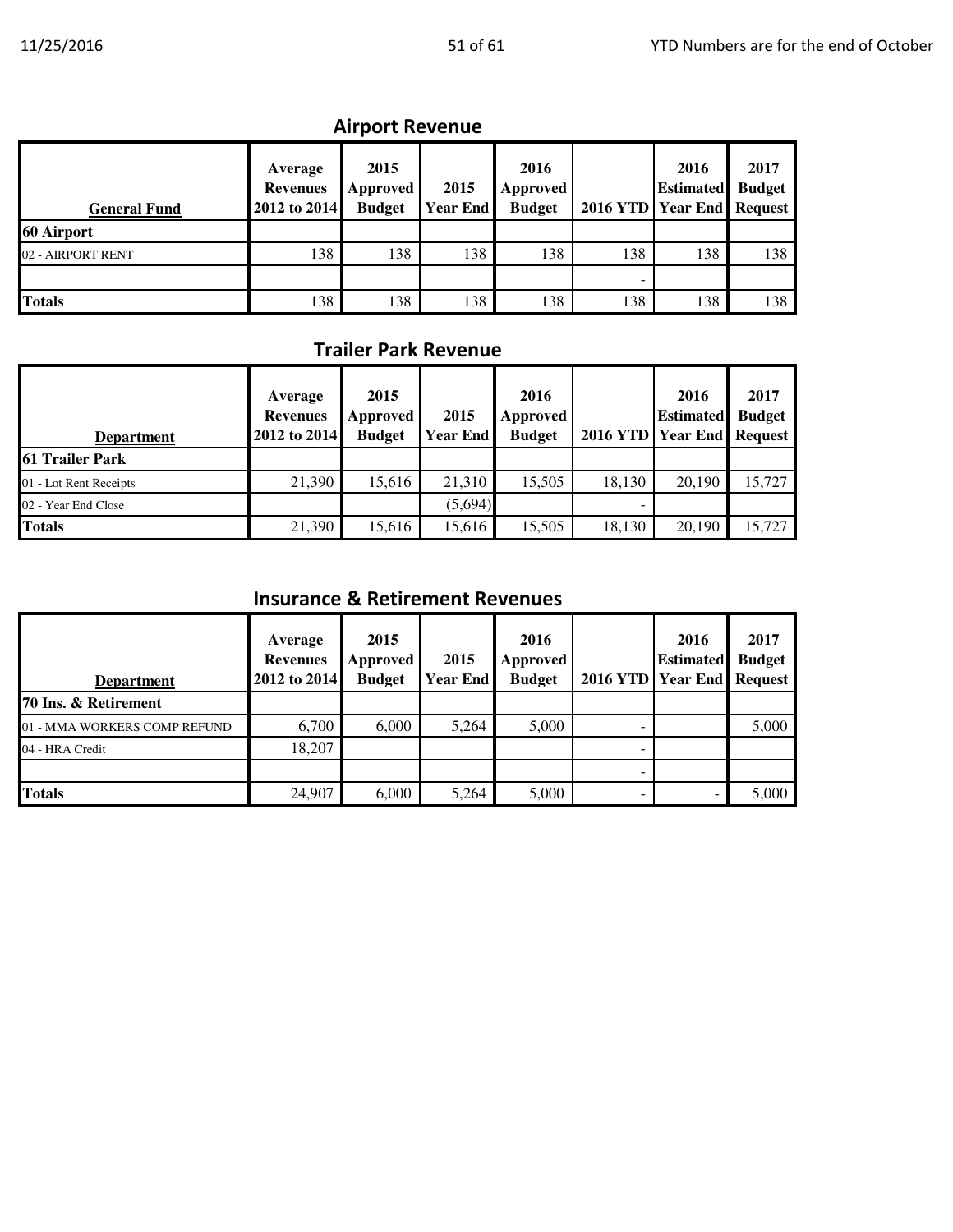#### **ENTEPRRISE FUNDS SUMMARY**

#### **ECONOMIC DEVLEOPMENT (TIF) FUNDS - Expenses**

| <b>Department</b>           | $2012 - 2014$<br>Average<br><b>Expenditures</b> | 2015<br>Approved<br><b>Budget</b> | <b>2015 Year</b><br>End | 2016<br>Approved<br><b>Budget</b> | <b>2016 YTD</b> | 2016<br><b>Estimated</b><br><b>Year End</b> | 2017<br><b>Budget</b><br><b>Request</b> |
|-----------------------------|-------------------------------------------------|-----------------------------------|-------------------------|-----------------------------------|-----------------|---------------------------------------------|-----------------------------------------|
| <b>Economic Development</b> | 112,610                                         | 647,855                           | 405.197                 | 349,006                           | 192.545         | 237,067                                     | 400,067                                 |
| <b>Chamber</b>              | 66,227                                          | 26,623                            | 23,482                  | 8.890                             | 6.062           | 7.554                                       | 26,585                                  |
| Totals                      | 178,837                                         | 674,478                           | 428,678                 | 357,896                           | 198,607         | 244,621                                     | 426,652                                 |

#### **ECONOMIC DEVLEOPMENT (TIF) FUNDS - Revenues**

|                             | $2012 - 2014$       | 2015          |         | 2016               |                 | 2016             | 2017           |
|-----------------------------|---------------------|---------------|---------|--------------------|-----------------|------------------|----------------|
|                             | Average             | Approved      |         | 2015 Year Approved |                 | <b>Estimated</b> | <b>Budget</b>  |
| <b>Department</b>           | <b>Expenditures</b> | <b>Budget</b> | End     | <b>Budget</b>      | <b>2016 YTD</b> | <b>Year End</b>  | <b>Request</b> |
| <b>Economic Development</b> | 221,629             | 331,862       | 363,353 | 366,270            | -               | 375,001          | 414,998        |
| <b>Interest</b>             |                     |               | 2,500   | 2.917              | 2,500           | 2,500            |                |
| <b>Totals</b>               | 221,629             | 331,862       | 365,853 | 369,187            | 2,500           | 377,501          | 414,998        |

#### **HOUSING - Expenses**

| <b>Department</b> | $2012 - 2014$<br>Average<br><b>Expenditures</b> | 2015<br>Approved<br><b>Budget</b> | End     | 2016<br>2015 Year Approved<br><b>Budget</b> | <b>2016 YTD</b> | 2016<br><b>Estimated</b><br><b>Year End</b> | 2017<br><b>Budget</b><br><b>Request</b> |
|-------------------|-------------------------------------------------|-----------------------------------|---------|---------------------------------------------|-----------------|---------------------------------------------|-----------------------------------------|
| 24 Housing        | 57,312                                          | 63.703                            | 64.939  | 71.081                                      | 67,011          | 78,399                                      | 97,070                                  |
| 96 Section 8 FSS  | 40,417                                          | 53,986                            | 49,829  | 56,870                                      | 46.828          | 56,362                                      | 41,159                                  |
| <b>Totals</b>     | 88,099                                          | 117,689                           | 114.767 | 127,951                                     | 113,839         | 134,761                                     | 138,229                                 |

#### **HOUSING - Revenues**

|                   | $2012 - 2014$<br>Average | 2015<br>Approved |         | 2016<br>2015 Year Approved |                 | 2016<br><b>Estimated</b> | 2017<br><b>Budget</b> |
|-------------------|--------------------------|------------------|---------|----------------------------|-----------------|--------------------------|-----------------------|
| <b>Department</b> | <b>Expenditures</b>      | <b>Budget</b>    | End     | <b>Budget</b>              | <b>2016 YTD</b> | Year End                 | <b>Request</b>        |
| 24 Housing        | 73,800                   | 63,703           | 70,000  | 70,000                     | 75.344          | 96,968                   | 100,000               |
| <b>96 FSS</b>     | 44,283                   | 53,986           | 48.391  | 56,870                     | 40,608          | 56,362                   | 48,729                |
| <b>Totals</b>     | 124,908                  | 117,689          | 118,391 | 126,870                    | 115,951         | 153,330                  | 148,729               |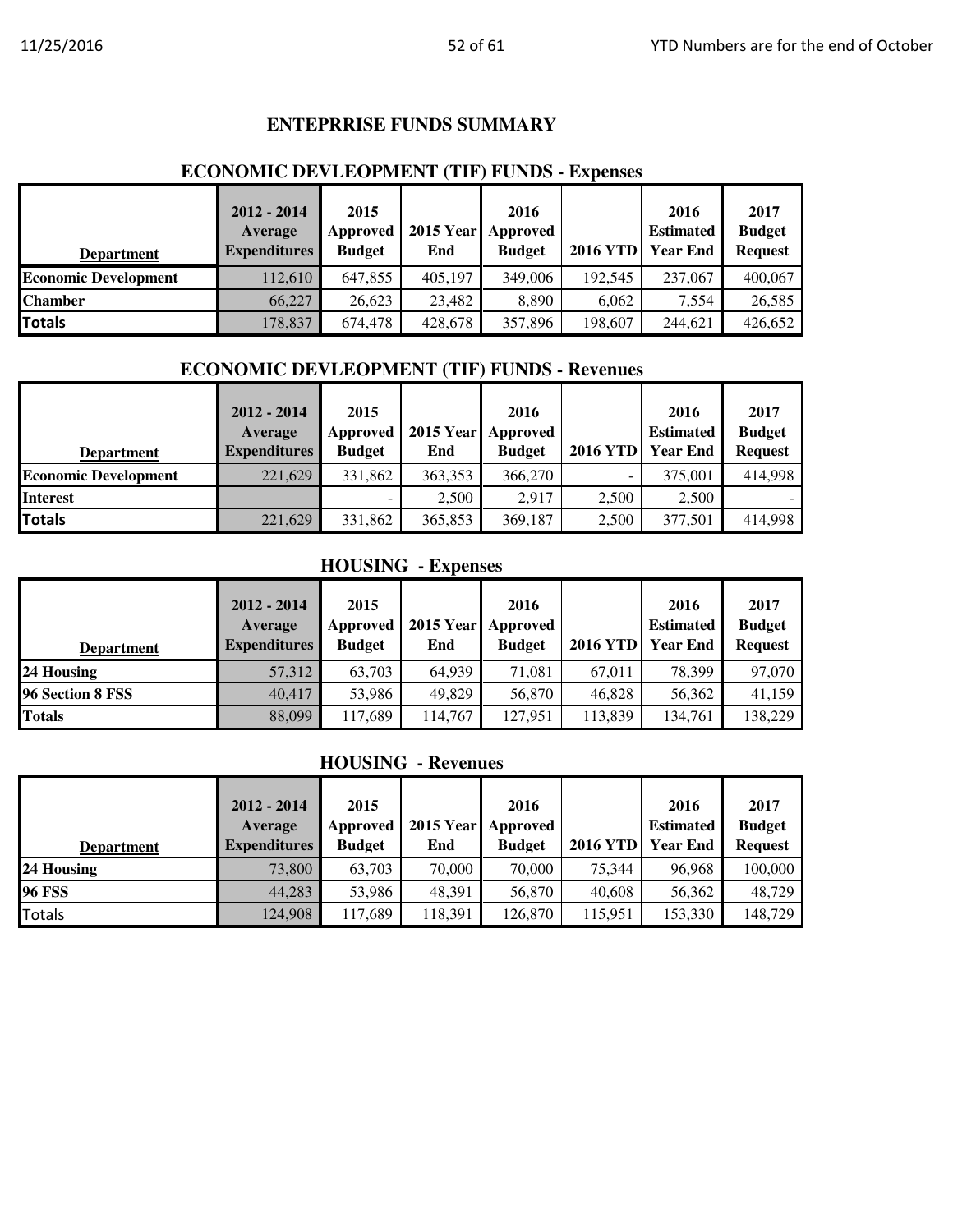| <b>Department</b>                | $2012 - 2014$<br>Average<br><b>Expenditures</b> | 2015<br>Approved<br><b>Budget</b> | End    | 2016<br>2015 Year Approved<br><b>Budget</b> | <b>2016 YTD</b> | 2016<br><b>Estimated</b><br><b>Year End</b> | 2017<br><b>Budget</b><br><b>Request</b> |
|----------------------------------|-------------------------------------------------|-----------------------------------|--------|---------------------------------------------|-----------------|---------------------------------------------|-----------------------------------------|
| <b>52 Snowmobile Trail Maint</b> | 56,399                                          | 43.963                            | 43.918 | 42,883                                      | 23,843          | 39.146                                      | 42,949                                  |
| <b>Totals</b>                    | 56,399                                          | 43,963                            | 43,918 | 42,883                                      | 23,843          | 39,146                                      | 42,949                                  |

| <b>Department</b>         | $2012 - 2014$<br>Average<br><b>Expenditures</b> | 2015<br>Approved<br><b>Budget</b> | End    | 2016<br>2015 Year Approved<br><b>Budget</b> | <b>2016 YTD</b> | 2016<br><b>Estimated</b><br><b>Year End</b> | 2017<br><b>Budget</b><br><b>Request</b> |
|---------------------------|-------------------------------------------------|-----------------------------------|--------|---------------------------------------------|-----------------|---------------------------------------------|-----------------------------------------|
| 52 Snowmobile Trail Maint | 52,174                                          | 43.963                            | 45,343 | 42,883                                      | 2.507           | 45,883                                      | 45,883                                  |
| Totals                    | 52,174                                          | 43,963                            | 45,343 | 42,883                                      | 2,507           | 45,883                                      | 45,883                                  |

#### **SNOWMOBILE TRAILS - Revenues**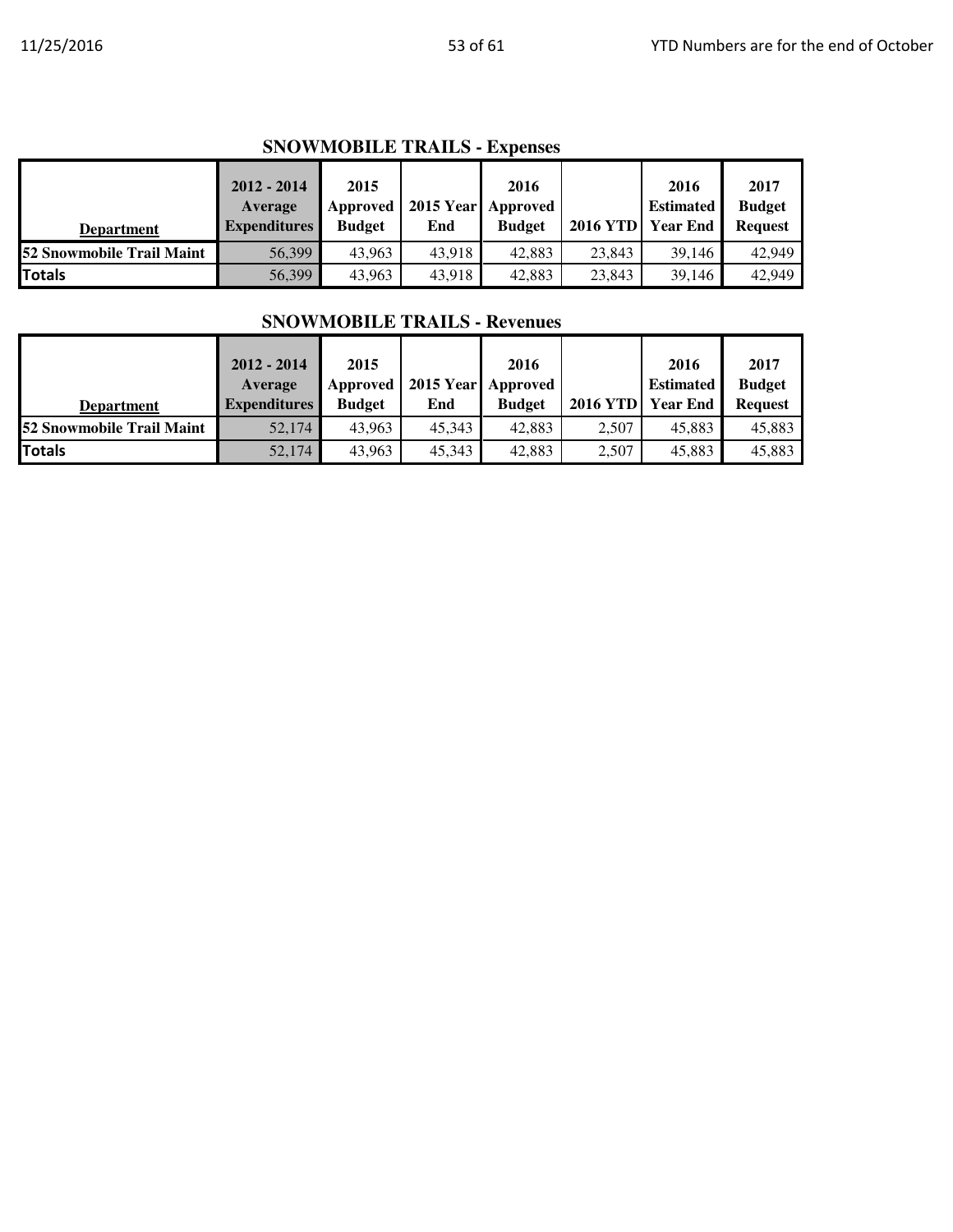| <b>Enterprise Fund - Economic Development</b> |  |
|-----------------------------------------------|--|

|                               | <b>3 Year Average</b>            | 2015                             |                         | 2016                             |                    | 2016                                |                          |
|-------------------------------|----------------------------------|----------------------------------|-------------------------|----------------------------------|--------------------|-------------------------------------|--------------------------|
| <b>Department</b>             | <b>Expenditures</b><br>$(12-14)$ | <b>Approved</b><br><b>Budget</b> | 2015<br><b>Year End</b> | <b>Approved</b><br><b>Budget</b> | 2016<br><b>YTD</b> | <b>Estimated</b><br><b>Year End</b> | 2017<br><b>Requested</b> |
| <b>Economic Development</b>   |                                  |                                  |                         |                                  |                    |                                     |                          |
| 01 Regular Pay                | 41,160                           | 79,013                           | 66,192                  | 88,545                           | 73,356             | 88,482                              | 93,696                   |
| 03 Overtime                   |                                  |                                  |                         |                                  |                    |                                     | 2,500                    |
| 003 Office Supplies           |                                  |                                  |                         |                                  |                    |                                     |                          |
| 01 Postage                    | 684                              |                                  |                         |                                  |                    |                                     |                          |
| 02 Advertising                | 10,764                           | 9,000                            | 12,241                  | 10,000                           | 9,982              | 10,000                              | 9,000                    |
| 04 Equipment Repair           |                                  |                                  | 89                      | 100                              |                    |                                     | 100                      |
| 08 Office Supplies            |                                  |                                  | 74                      | 100                              |                    |                                     | 100                      |
| 005 General Govt. Legal Fees  |                                  |                                  |                         |                                  |                    |                                     |                          |
| 04 Legal Fees                 |                                  | 1,000                            | 1,329                   | 1,500                            | 237                | 500                                 | 500                      |
| 008 Hosted Maintenance        |                                  |                                  |                         |                                  |                    |                                     |                          |
| 02 Hosted Services            | 300                              | 450                              | 175                     | 450                              |                    |                                     |                          |
| 009 Professional Dues         |                                  |                                  |                         |                                  |                    |                                     |                          |
| 01 Subscriptions              | 2,079                            | 4,000                            | 4,050                   | 4,050                            | 4,366              | 4,050                               | 4,100                    |
| 010 Travel Expenses           |                                  |                                  |                         |                                  |                    |                                     |                          |
| 01 Mileage                    | 1,429                            | 800                              | 190                     | 800                              |                    | 500                                 | 800                      |
| 02 Meals & Lodging            | 602                              | 2,000                            | 1,063                   | 1,200                            | 992                | 870                                 | 1,500                    |
| 04 Conference Fees            | 765                              | 2,000                            | 904                     | 1,500                            | 1,053              | 900                                 | 1,700                    |
| 018 Health Insurance          |                                  |                                  |                         |                                  |                    |                                     |                          |
| 01 Health Insurance           | 8,845                            | 26,238                           | 8,103                   | 30,025                           | 8,625              | 10,141                              | 10,354                   |
| 019 Miscellaneous Expenses    |                                  |                                  |                         |                                  |                    |                                     |                          |
| 01 Misc Expenses              | 972                              |                                  |                         |                                  |                    |                                     |                          |
| 031 Building Maintenance      |                                  |                                  |                         |                                  |                    |                                     |                          |
| 01 Building Maintenance       | 641                              |                                  | 52,142                  | 300                              | 950                | 950                                 |                          |
| 038 Social Security           |                                  |                                  |                         |                                  |                    |                                     |                          |
| 01 Social Security            |                                  | 6,044                            | 5,013                   | 6,774                            | 5,724              | 5,973                               | 7,168                    |
| 040 City & State Retirement   |                                  |                                  |                         |                                  |                    |                                     |                          |
| 01 City & State Retirement    |                                  | 3,331                            | 2,270                   | 4,057                            | 3,198              | 3,857                               | 4,320                    |
| 238 Trail Groomer Reserve     |                                  |                                  |                         |                                  |                    |                                     |                          |
| 01 Trail Groomer Reserve      | 10,000                           | 10,000                           | 10,000                  | 10,000                           | 10,000             | 10,000                              | 10,000                   |
| 280 Revolving Loan Fund       |                                  |                                  |                         |                                  |                    |                                     |                          |
| 01 Revolving Loan Fund        | 50,000                           | 50,000                           | 50,000                  | 50,000                           | 50,000             | 50,000                              | 50,000                   |
| 281 Contracted Services       |                                  |                                  |                         |                                  |                    |                                     |                          |
| 01 Buxton Contract            | 50,000                           | 50,000                           | 50,000                  |                                  |                    |                                     |                          |
| 03 NMDC                       | 13,625                           | 13,979                           | 13,979                  | 13,715                           | 13,715             | 13,715                              | 13,730                   |
| 04 Broadband Study            |                                  |                                  |                         |                                  |                    |                                     | 50,000                   |
| 385 - Downtown Infrastructure |                                  |                                  |                         |                                  |                    |                                     |                          |
| 01 Downtown Infrastructure    | 11,455                           | 125,000                          | 125,000                 |                                  |                    |                                     |                          |
| 392 Ads & Marketing           |                                  |                                  |                         |                                  |                    |                                     |                          |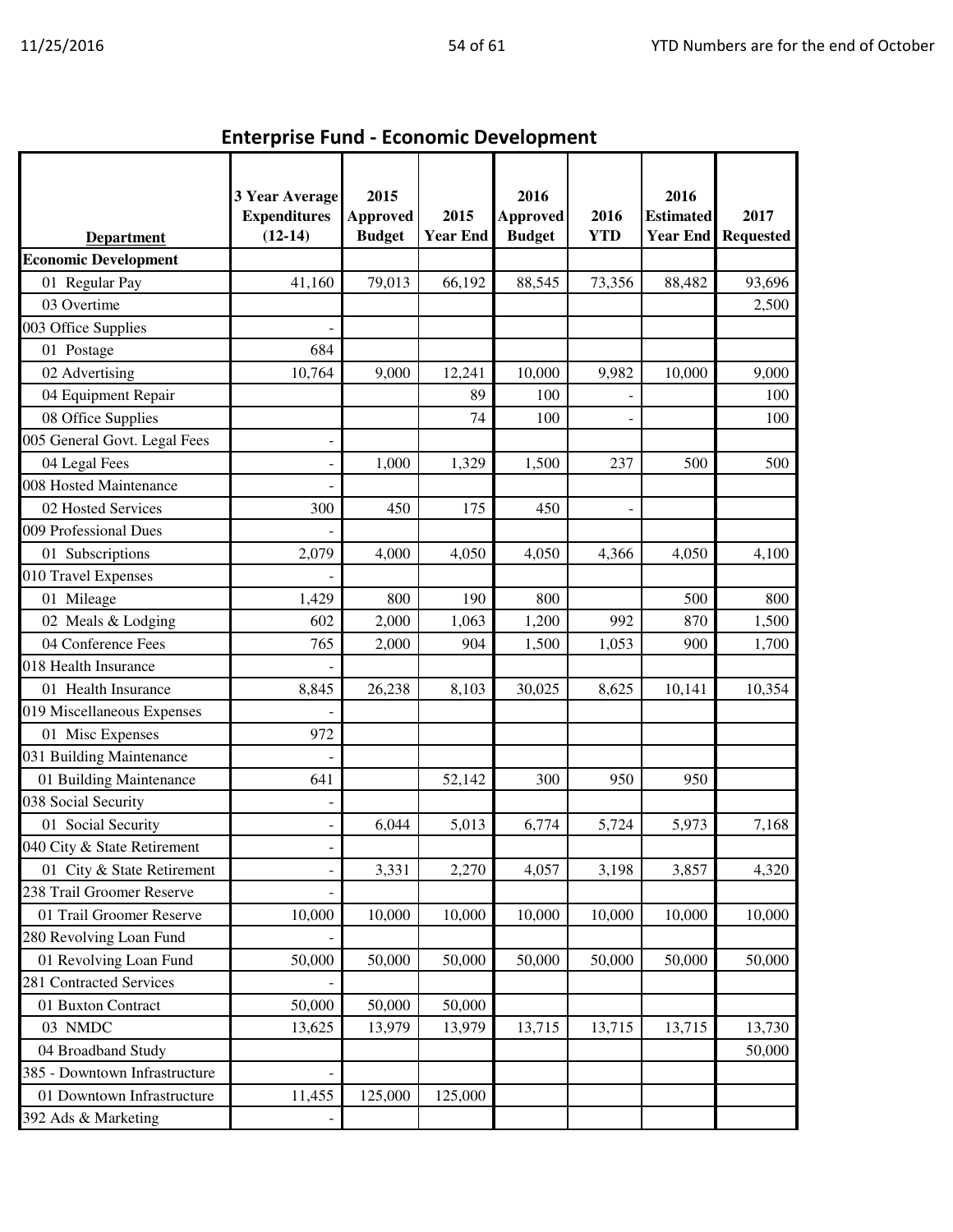| <b>Department</b>        | <b>3 Year Average</b><br><b>Expenditures</b><br>$(12-14)$ | 2015<br><b>Approved</b><br><b>Budget</b> | 2015<br><b>Year End</b> | 2016<br><b>Approved</b><br><b>Budget</b> | 2016<br><b>YTD</b> | 2016<br><b>Estimated</b><br><b>Year End</b> | 2017<br><b>Requested</b> |  |  |  |  |
|--------------------------|-----------------------------------------------------------|------------------------------------------|-------------------------|------------------------------------------|--------------------|---------------------------------------------|--------------------------|--|--|--|--|
| 01 Ads & Marketing       | 2,112                                                     |                                          |                         |                                          |                    |                                             |                          |  |  |  |  |
| 394 Community Projects   |                                                           |                                          |                         |                                          |                    |                                             |                          |  |  |  |  |
| 08 Winter Carnival       | 35                                                        | 1,000                                    | -                       | 3,000                                    | 2,691              | 2,691                                       | 3,000                    |  |  |  |  |
| 14 Thursday's On Sweden  | 6,726                                                     | 7,000                                    | 88                      | 7,000                                    | 1,598              | 1,593                                       | 7,000                    |  |  |  |  |
| 15 Heritage Days         | 2,000                                                     | 7,000                                    | 1,999                   | 7,000                                    | 2,137              | 7,000                                       | 7,000                    |  |  |  |  |
| 16 Caribou Days          |                                                           |                                          |                         |                                          | (200)              | (200)                                       | 2,000                    |  |  |  |  |
| 17 Moose Lottery         |                                                           |                                          |                         |                                          |                    |                                             | 5,000                    |  |  |  |  |
| 18 New Years Eve         |                                                           |                                          |                         |                                          |                    |                                             | 2,000                    |  |  |  |  |
| 20 Miscellaneous         |                                                           |                                          | 298                     |                                          | (333)              | (333)                                       | 2,000                    |  |  |  |  |
| 392 Ads & Marketing      |                                                           |                                          |                         |                                          |                    |                                             |                          |  |  |  |  |
| 01 Video Ads & Marketing | 7,934                                                     |                                          |                         |                                          |                    |                                             | 20,000                   |  |  |  |  |
| 405 Slum/Blight Removal  |                                                           |                                          |                         |                                          |                    |                                             |                          |  |  |  |  |
| 01 Slum/Blight Removal   |                                                           | 250,000                                  | ÷                       | 50,000                                   |                    | 10,000                                      | 20,000                   |  |  |  |  |
| 411 Façade Improvement   |                                                           |                                          |                         |                                          |                    |                                             |                          |  |  |  |  |
| 01 Façade Improvement    |                                                           |                                          |                         | 50,000                                   | 4,454              | 16,378                                      | 22,500                   |  |  |  |  |
| XXX New Fire Station     |                                                           |                                          |                         |                                          |                    |                                             |                          |  |  |  |  |
| 01 New Fire Station      |                                                           |                                          |                         |                                          |                    |                                             | 50,000                   |  |  |  |  |
| <b>Sub Total</b>         | 222,126                                                   | 647,855                                  | 405,197                 | 340,116                                  | 192,545            | 237,067                                     | 400,067                  |  |  |  |  |

Enterprise Fund - Economic Development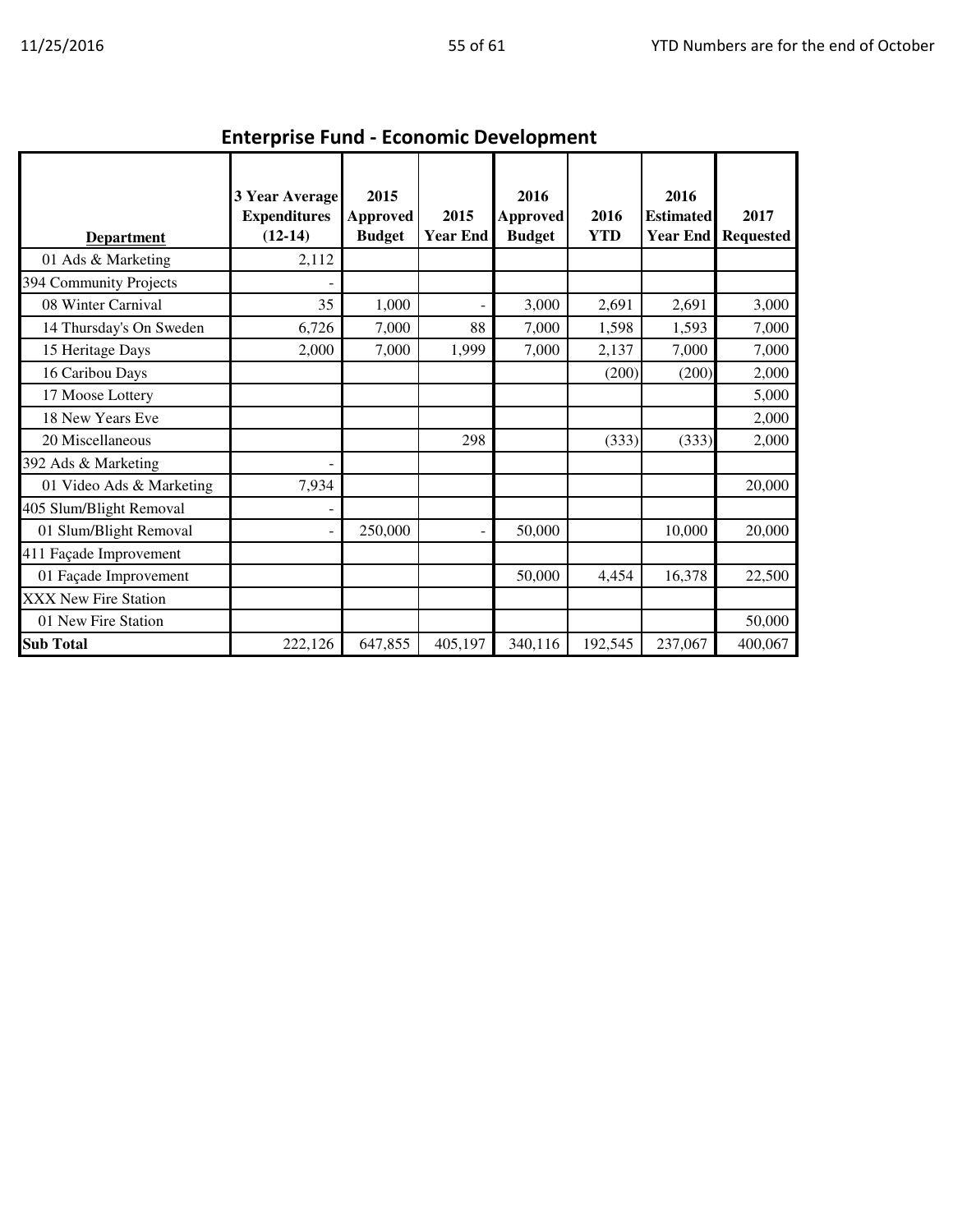| <b>Department</b>           | 3 Year Average<br><b>Expenditures</b><br>$(12-14)$ | 2015<br><b>Approved</b><br><b>Budget</b> | 2015<br><b>Year End</b> | 2016<br><b>Approved</b><br><b>Budget</b> | 2016<br><b>YTD</b> | 2016<br><b>Estimated</b><br><b>Year End</b> | 2017<br><b>Requested</b> |
|-----------------------------|----------------------------------------------------|------------------------------------------|-------------------------|------------------------------------------|--------------------|---------------------------------------------|--------------------------|
| <b>Nylander</b>             |                                                    |                                          |                         |                                          |                    |                                             |                          |
| 281 Contracted Services     | 38,000                                             | 15,000                                   | 15,000                  |                                          |                    |                                             |                          |
| 02 Payment to Chamber       |                                                    |                                          |                         |                                          |                    |                                             |                          |
| 003 Office Supplies         |                                                    |                                          |                         |                                          |                    |                                             |                          |
| 08 Office Supplies          | 839                                                |                                          |                         |                                          |                    |                                             | 900                      |
| 015 Telephone               |                                                    |                                          |                         |                                          |                    |                                             |                          |
| 04 Telephone                | 1,055                                              | 700                                      | 640                     | 640                                      | 526                | 633                                         | 640                      |
| 017 Communications          |                                                    |                                          |                         |                                          |                    |                                             |                          |
| 01 Website                  | 785                                                |                                          |                         |                                          |                    |                                             |                          |
| 03 Internet                 | 972                                                | 630                                      | 720                     | 720                                      | 600                | 720                                         | 720                      |
| 026 Heating Fuel            |                                                    |                                          |                         |                                          |                    |                                             |                          |
| 03 Heating Fuel             | 3,936                                              | 5,000                                    | 2,696                   | 3,500                                    | 880                | 1,500                                       | 2,500                    |
| 027 Electricity             |                                                    |                                          |                         |                                          |                    |                                             |                          |
| 11 Electricity              | 1,402                                              | 1,200                                    | 990                     | 1,200                                    | 561                | 664                                         | 900                      |
| 028 Water                   |                                                    |                                          |                         |                                          |                    |                                             |                          |
| 01 Water                    | 1,058                                              | 800                                      | 1,127                   | 1,100                                    | 845                | 1,100                                       | 1,145                    |
| 029 Sewer                   |                                                    |                                          |                         |                                          |                    |                                             |                          |
| 01 Sewer                    | 200                                                | 200                                      | 200                     | 200                                      | 150                | 200                                         | 200                      |
| 031 Building Maintenance    |                                                    |                                          |                         |                                          |                    |                                             |                          |
| 01 Building Maintenance     | 1,761                                              |                                          | 180                     | 200                                      | 1,360              | 1,360                                       | 13,000                   |
| 032 Property Insurance      |                                                    |                                          |                         |                                          |                    |                                             |                          |
| 01 Property Insurance       | 733                                                | 3,093                                    | 1,928                   | 1,330                                    | 1,140              | 1,377                                       | 1,400                    |
| 068 Janitotrial Services    |                                                    |                                          |                         |                                          |                    |                                             |                          |
| 01 Property Maintenance     | 713                                                |                                          |                         |                                          |                    |                                             | 5,180                    |
| <b>Sub Total</b>            | 121,033                                            | 26,623                                   | 23,482                  | 8,890                                    | 6,062              | 7,554                                       | 26,585                   |
|                             |                                                    |                                          |                         |                                          |                    |                                             |                          |
| <b>Total Expense Budget</b> | 343,159                                            | 674,478                                  | 428,678                 | 349,006                                  | 198,607            | 244,621                                     | 426,652                  |

Enterprise Fund - Economic Development

\*\* Note the 2012 and 2013 expenditures were largely a part of the Chamber Department Budget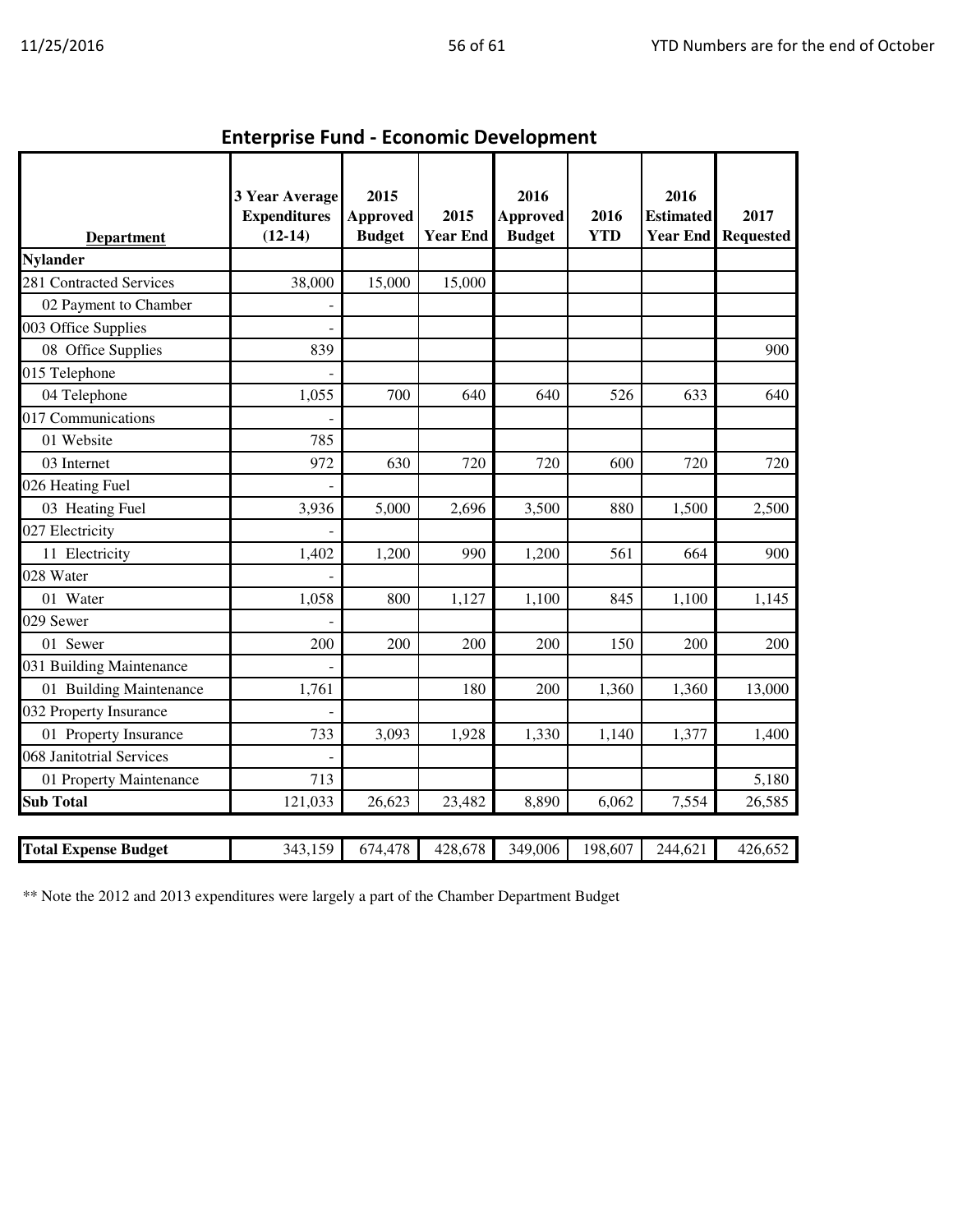| LCONONIC DEVEIOPINENT (THE FORD) REVENUES |                 |               |         |                    |                 |                  |                           |  |  |
|-------------------------------------------|-----------------|---------------|---------|--------------------|-----------------|------------------|---------------------------|--|--|
|                                           | Average         |               |         |                    |                 |                  |                           |  |  |
|                                           | <b>Revenues</b> | 2015          |         | 2016               |                 | 2016             |                           |  |  |
|                                           | $2012$ to       | Approved      |         | 2015 Year Approved |                 | <b>Estimated</b> | 2017                      |  |  |
| <b>Department</b>                         | 2014            | <b>Budget</b> | End     | <b>Budget</b>      | <b>2016 YTD</b> |                  | <b>Year End Requested</b> |  |  |
| <b>Downtown TIF Funds</b>                 | 333,024         | 331,862       | 363,353 | 363,353            |                 | 375,001          | 414.998                   |  |  |
| <b>Interest</b>                           |                 |               | 2.500   | 2.917              | 2.500           | 2.500            |                           |  |  |
| <b>Totals</b>                             | 333,024         | 331,862       | 365,853 | 366,270            | 2.500           | 377,501          | 414,998                   |  |  |

#### Economic Development (TIF FUND) Revenues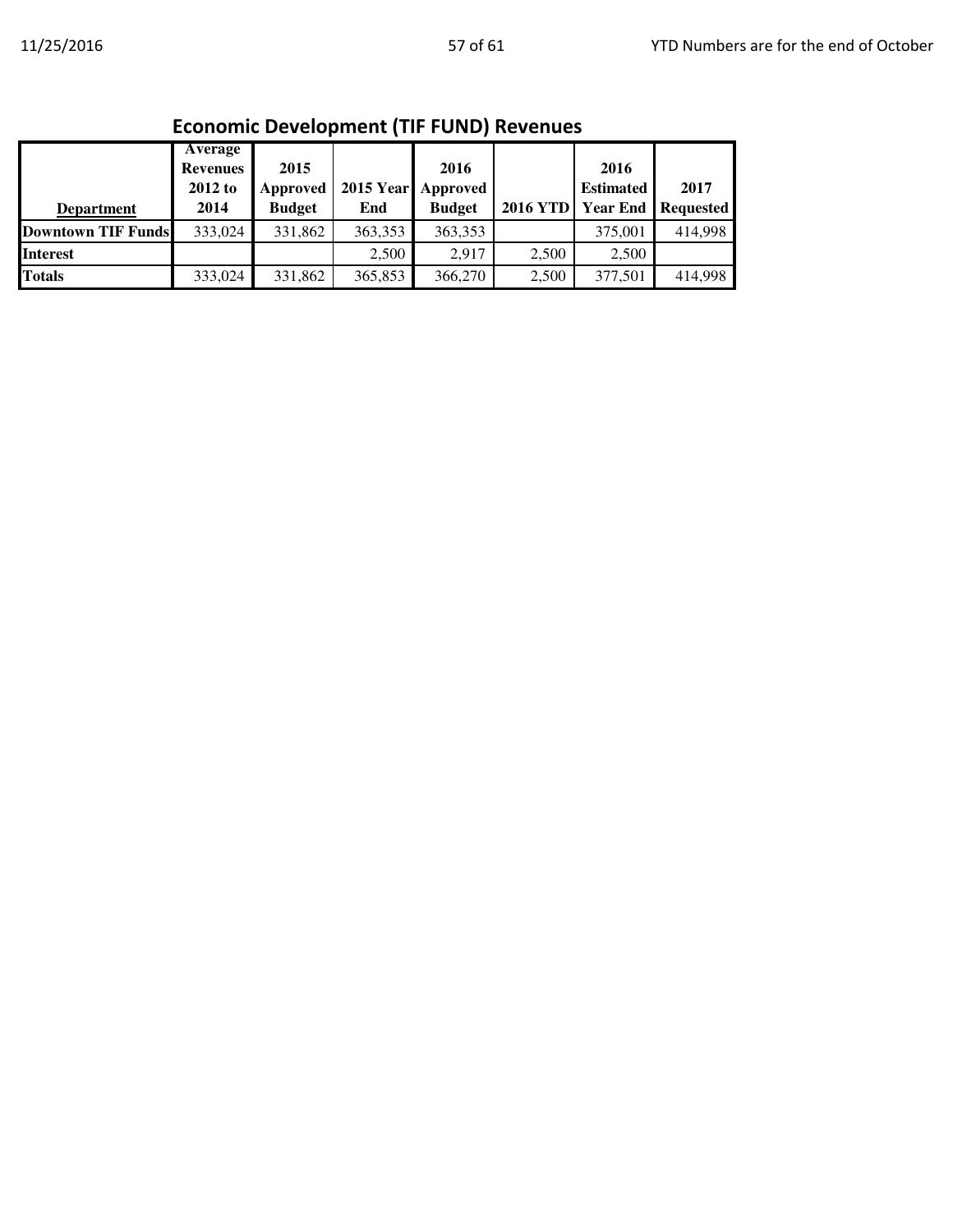| <b>Department</b>           | 3 Year<br>Average<br><b>Expenditures</b><br>$(12-14)$ | 2015<br>Approved<br><b>Budget</b> | 2015<br><b>Year End</b> | 2016<br><b>Approved</b><br><b>Budget</b> | <b>2016 YTD</b> | 2016<br><b>Estimated</b><br><b>Year End</b> | 2017<br><b>Budget</b><br><b>Request</b> |
|-----------------------------|-------------------------------------------------------|-----------------------------------|-------------------------|------------------------------------------|-----------------|---------------------------------------------|-----------------------------------------|
| 24 Housing                  |                                                       |                                   |                         |                                          |                 |                                             |                                         |
| 001 Salaries                |                                                       |                                   |                         |                                          |                 |                                             |                                         |
| 01 Regular Pay              | 48,067                                                | 48,918                            | 49,197                  | 51,447                                   | 37,581          | 46,367                                      | 51,447                                  |
| 03-FSS Grant                | 22,654                                                |                                   |                         |                                          |                 |                                             |                                         |
| 003 Office Supplies         |                                                       |                                   |                         |                                          |                 |                                             |                                         |
| 01 Postage                  | 954                                                   |                                   |                         |                                          | 855             | 550                                         | 800                                     |
| 02 Advertising              |                                                       |                                   |                         |                                          | 87              | 150                                         | 150                                     |
| 03 Copier Rental            |                                                       |                                   |                         |                                          | 1,391           | 1,614                                       | 1,850                                   |
| 05 Printer Ink              | 391                                                   |                                   |                         |                                          |                 |                                             |                                         |
| 08 Office Supplies          |                                                       |                                   |                         |                                          | 922             | 1,200                                       | 1,500                                   |
| 12 Software                 |                                                       |                                   |                         |                                          | 6,890           | 6,890                                       | 15,000                                  |
| 007 Audit                   |                                                       |                                   |                         |                                          |                 |                                             |                                         |
| 01 Audit                    |                                                       |                                   |                         |                                          |                 |                                             | 2,000                                   |
| 009 Professional Dues       |                                                       |                                   |                         |                                          |                 |                                             |                                         |
| 01 Subscriptions            |                                                       |                                   |                         |                                          | 224             | 224                                         | 225                                     |
| 04 Professional Dues        |                                                       |                                   |                         |                                          | 500             | 500                                         | 500                                     |
| 010 Travel Expenses         |                                                       |                                   |                         |                                          |                 |                                             |                                         |
| 02 Meals & Lodging          | 184                                                   |                                   |                         |                                          | 51              | 100                                         | 1,000                                   |
| 05 Travel Expenses          | 518                                                   |                                   |                         |                                          | 21              |                                             |                                         |
| 011 Training and Education  |                                                       |                                   |                         |                                          |                 |                                             |                                         |
| 02 Training and Education   |                                                       |                                   |                         |                                          | 1,042           | 600                                         | 1,500                                   |
| 015 Telephone               |                                                       |                                   |                         |                                          |                 |                                             |                                         |
| 04 Telephone                | 437                                                   | 500                               | 474                     | 518                                      | 416             | 500                                         | 500                                     |
| 017 Communications          |                                                       |                                   |                         |                                          |                 |                                             |                                         |
| 03 Communications           | (75)                                                  |                                   | (204)                   |                                          |                 |                                             |                                         |
| 018 Health Insurance        |                                                       |                                   |                         |                                          |                 |                                             |                                         |
| 01 Health Insurance Housing | 17,818                                                | 8,000                             | 8,180                   | 8,000                                    | 6,922           | 8,000                                       | 8,000                                   |
| 02 Health Ins. Stipend FSS  | 1,872                                                 |                                   |                         |                                          |                 |                                             |                                         |
| 034-Workers Comp            |                                                       |                                   |                         |                                          |                 |                                             |                                         |
| 01-Workers Comp Housing     | 293                                                   | 331                               | 460                     | 500                                      | 50              | 460                                         | 460                                     |
| 01-Workers Comp FSS         | 42                                                    |                                   |                         |                                          |                 |                                             |                                         |
| 035-Unemployment            |                                                       |                                   |                         |                                          |                 |                                             |                                         |
| 01-Unemployment Housing     | 250                                                   | 500                               | 322                     | 500                                      | 308             | 350                                         | 350                                     |
| 01-Unemployment FSS         | 108                                                   |                                   |                         |                                          |                 |                                             |                                         |
| 038-Social Security         |                                                       |                                   |                         |                                          |                 |                                             |                                         |
| 01-Social Security Housing  | 3,677                                                 | 3,742                             | 4,510                   | 4,548                                    | 3,512           | 4,305                                       | 4,707                                   |
| 01-Social Security FSS      | 1,437                                                 |                                   |                         |                                          |                 |                                             |                                         |
| 040 City & State Retirement |                                                       |                                   |                         |                                          |                 |                                             |                                         |
| 01-Retirement Housing       | 1,682                                                 | 1,712                             | 2,002                   | 2,240                                    | 1,552           | 1,903                                       | 2,081                                   |

Enterprise Fund - Housing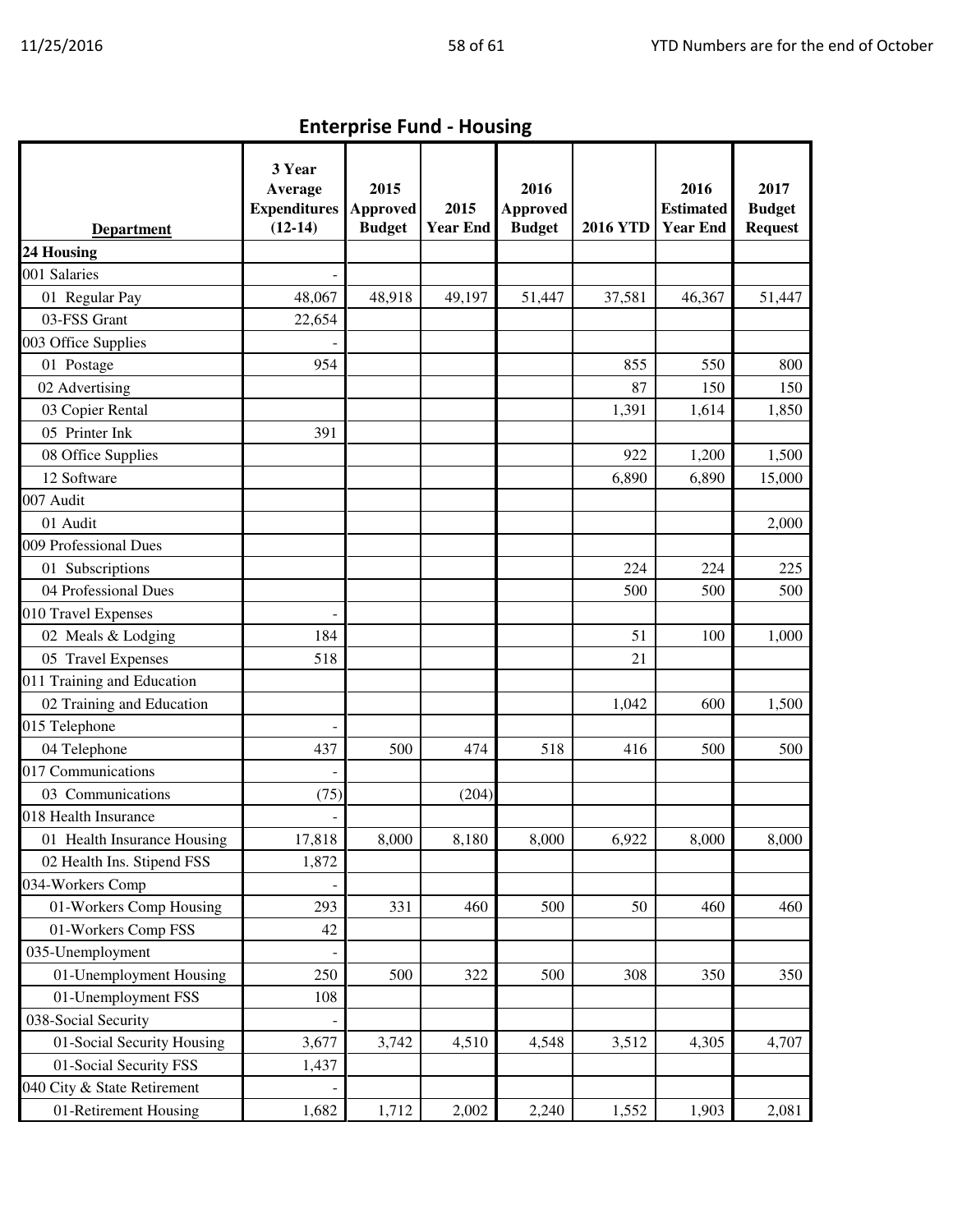| 285 Year End Closing |        |        |        |        |        |        |        |
|----------------------|--------|--------|--------|--------|--------|--------|--------|
| 01-Year End Closing  | (524)  |        |        | 3,329  |        |        |        |
| 412 - Fee Accountant |        |        |        |        |        |        |        |
| 01 - Fee Acountant   |        |        |        |        | 4.686  | 4,686  | 5.000  |
| Totals               | 99,786 | 63.703 | 64.939 | 71,081 | 67,011 | 78,399 | 97,070 |

# Housing Revenues

| <b>Department</b>                  | 3 Year<br>Average<br><b>Expenditures</b><br>$(12-14)$ | 2015<br><b>Budget</b> | 2015<br>Approved Estimated Approved<br><b>Year End</b> | 2016<br><b>Budget</b> | <b>2016 YTD</b> | 2016<br><b>Estimated</b><br><b>Year End</b> | 2017<br><b>Budget</b><br><b>Request</b> |
|------------------------------------|-------------------------------------------------------|-----------------------|--------------------------------------------------------|-----------------------|-----------------|---------------------------------------------|-----------------------------------------|
| 24 Housing                         |                                                       |                       |                                                        |                       |                 |                                             |                                         |
| 01 - SECTION 8 ADMINISTRATION      | 73,573                                                | 63,703                | 70,000                                                 | 70,000                | 75.344          | 96,968                                      | 100,000                                 |
| 02 - Transfer from Housing Reserve |                                                       |                       |                                                        |                       |                 |                                             |                                         |
| <b>Totals</b>                      | 73,573                                                | 63,703                | 70,000                                                 | 70,000                | 75,344          | 96,968                                      | 100,000                                 |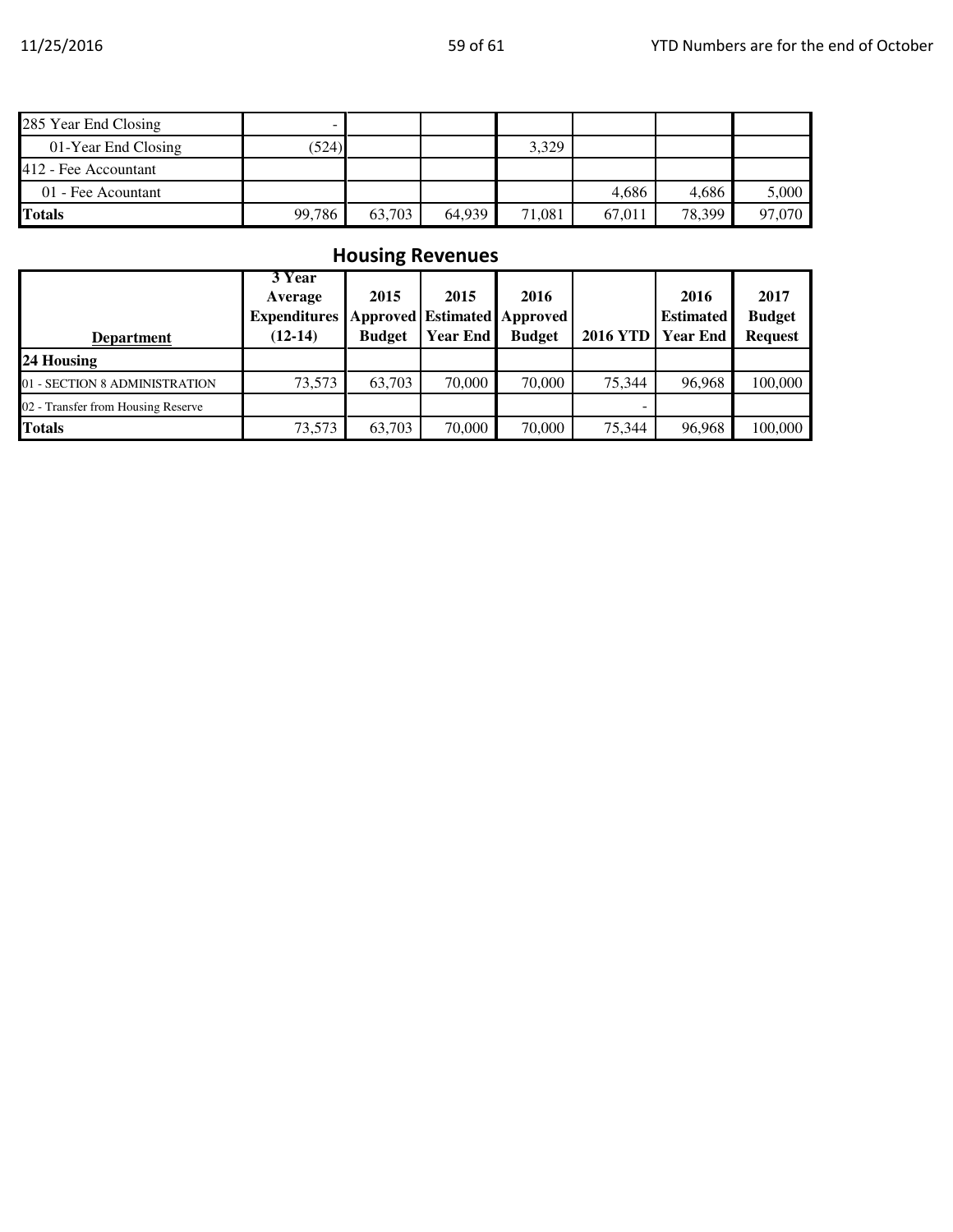| <b>Department</b>           | 3 Year<br>Average<br><b>Expenditures</b><br>$(12-14)$ | 2015<br><b>Approved</b><br><b>Budget</b> | 2015 Year Approved<br>End | 2016<br><b>Budget</b> | <b>2016 YTD</b> | 2016<br><b>Estimated</b><br><b>Year End</b> | 2017<br><b>Budget</b><br><b>Request</b> |
|-----------------------------|-------------------------------------------------------|------------------------------------------|---------------------------|-----------------------|-----------------|---------------------------------------------|-----------------------------------------|
| 96 Section 8 FSS            |                                                       |                                          |                           |                       |                 |                                             |                                         |
| 001-Salaries                |                                                       |                                          |                           |                       |                 |                                             |                                         |
| 01-Regular Pay              | 29,452                                                | 30,885                                   | 27,337                    | 32,478                | 26,843          | 32,359                                      | 34,017                                  |
| 003-Office Supplies         |                                                       |                                          |                           |                       |                 |                                             |                                         |
| 01-Postage                  | 187                                                   |                                          |                           |                       |                 |                                             |                                         |
| 05-Printer Ink              | 547                                                   |                                          |                           |                       |                 |                                             |                                         |
| 08-Office Supplies          | 616                                                   |                                          |                           |                       |                 |                                             |                                         |
| 018- Health Insurance       |                                                       |                                          |                           |                       |                 |                                             |                                         |
| 01-Health Insurance         | 2,474                                                 | 19,120                                   | 19,120                    | 20,016                | 16,880          | 20,016                                      | 2,591                                   |
| 034-Workers Comp            |                                                       |                                          |                           |                       |                 |                                             |                                         |
| 01-Workers Comp             | 150                                                   | 70                                       | 255                       | 200                   | 31              | 200                                         | 200                                     |
| 035-Unemployment            |                                                       |                                          |                           |                       |                 |                                             |                                         |
| 01-Unemployment             |                                                       | 467                                      | 322                       | 467                   | 308             | 467                                         | 467                                     |
| 038 Social Security         |                                                       |                                          |                           |                       |                 |                                             |                                         |
| 01-Social Security          | 2,381                                                 | 2,363                                    | 1,838                     | 2,485                 | 1,826           | 2,187                                       | 2,602                                   |
| 040 City & State Retirement |                                                       |                                          |                           |                       |                 |                                             |                                         |
| 01-Retirement Housing       |                                                       | 1,081                                    | 957                       | 1,224                 | 940             | 1,133                                       | 1,282                                   |
| 285 Year End Closing FSS    |                                                       |                                          |                           |                       |                 |                                             |                                         |
| 01-Year End Closing FSS     | 5,978                                                 |                                          |                           |                       |                 |                                             |                                         |
| 288 FSS Reimbursement       |                                                       |                                          |                           |                       |                 |                                             |                                         |
| 01-FSS Reimbursement        |                                                       |                                          |                           |                       |                 |                                             |                                         |
| <b>Totals</b>               | 41,786                                                | 53,986                                   | 49,829                    | 56,870                | 46,828          | 56,362                                      | 41,159                                  |

Enterprise Fund - FSS

## FSS Revenues

| <b>Department</b>    | 3 Year<br>Average<br><b>Expenditures</b><br>$(12-14)$ | 2015<br>Approved<br><b>Budget</b> | 2015<br><b>Year End</b> | 2016<br><b>Estimated Approved</b><br><b>Budget</b> | <b>2016 YTD</b> | 2016<br><b>Estimated</b><br><b>Year End</b> | 2017<br><b>Budget</b><br><b>Request</b> |
|----------------------|-------------------------------------------------------|-----------------------------------|-------------------------|----------------------------------------------------|-----------------|---------------------------------------------|-----------------------------------------|
| <b>96 FSS</b>        |                                                       |                                   |                         |                                                    |                 |                                             |                                         |
| 01-FSS Reimbursement | 44,283                                                | 48,000                            | 48,391                  | 48.729                                             | 40,608          | 48.729                                      | 48,729                                  |
| 02 - From/To Reserve |                                                       | 5.986                             |                         | 8.141                                              |                 | 7,633                                       |                                         |
| <b>Totals</b>        | 44,283                                                | 53,986                            | 48,391                  | 56,870                                             | 40,608          | 56,362                                      | 48,729                                  |